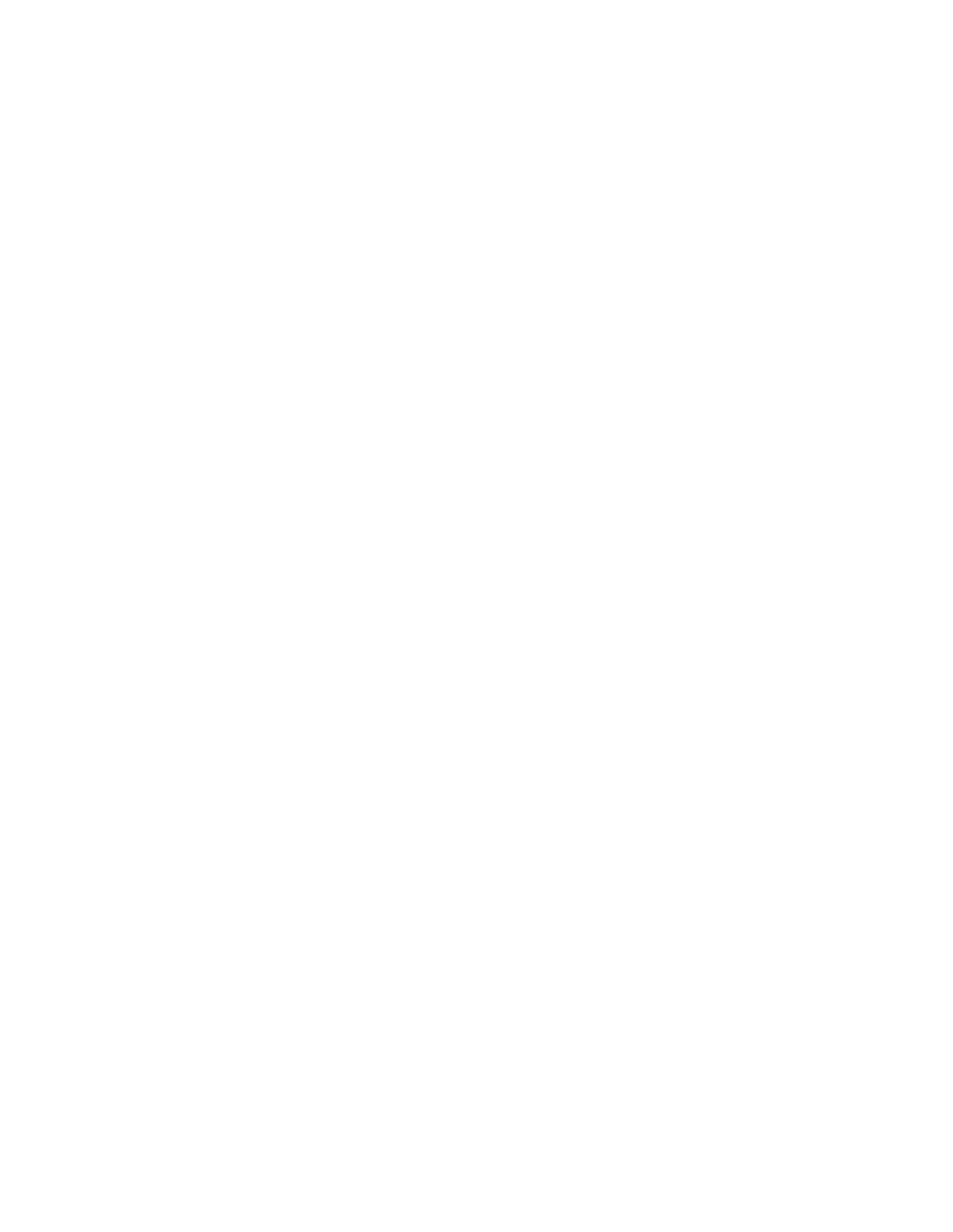# **Update on the Cost of Nuclear Power**

*Yangbo Du\* and John E. Parsons\*\** 

*May 2009*

We update the cost of nuclear power as calculated in the MIT (2003) Future of *Nuclear Power study. Our main focus is on the changing cost of construction of new plants. The MIT (2003) study provided useful data on the cost of then recent builds in Japan and the Republic of Korea. We provide similar data on later builds in Japan and the Republic of Korea as well as a careful analysis of the forecasted costs on some recently proposed plants in the US. Using the updated cost of construction, we calculate a levelized cost of electricity from nuclear power. We also update the cost of electricity from coal- and gas-fired power plants and compare the levelized costs of nuclear, coal and gas. The results show that the cost of constructing a nuclear plant have approximately doubled. The cost of constructing coal-fired plants has also increased, although perhaps just as importantly, the cost of the coal itself spiked dramatically, too. Capital costs are a much smaller fraction of the cost of electricity from gas, so it is the recent spike in the price of natural gas that have contributed to the increased cost of electricity. These results document changing prices leading up to the current economic and financial crisis, and do not incorporate how this crisis may be currently affecting prices.* 

 $\overline{a}$ 

<sup>&</sup>lt;sup>\*</sup> MIT, 77 Massachusetts Ave., Cambridge, MA 02139 USA, E-mail: *yangbodu@mit.edu.* 

<sup>\*\*</sup> Corresponding author: MIT Sloan School of Management, MIT Center for Energy and Environmental Policy Research, and MIT Joint Program on the Science and Policy of Global Change, E40-435, 77 Massachusetts Ave., Cambridge, MA 02139 USA, E-mail: *jparsons@mit.edu* 

We appreciate the helpful comments of participants in the MIT Nuclear Fuel Cycle Study, the MIT EPPA Seminar, the NEI, EPRI, Paul Joskow, Gib Metcalf, Howard Herzog and several of the Associates of the MIT Center for Energy and Environmental Policy Research.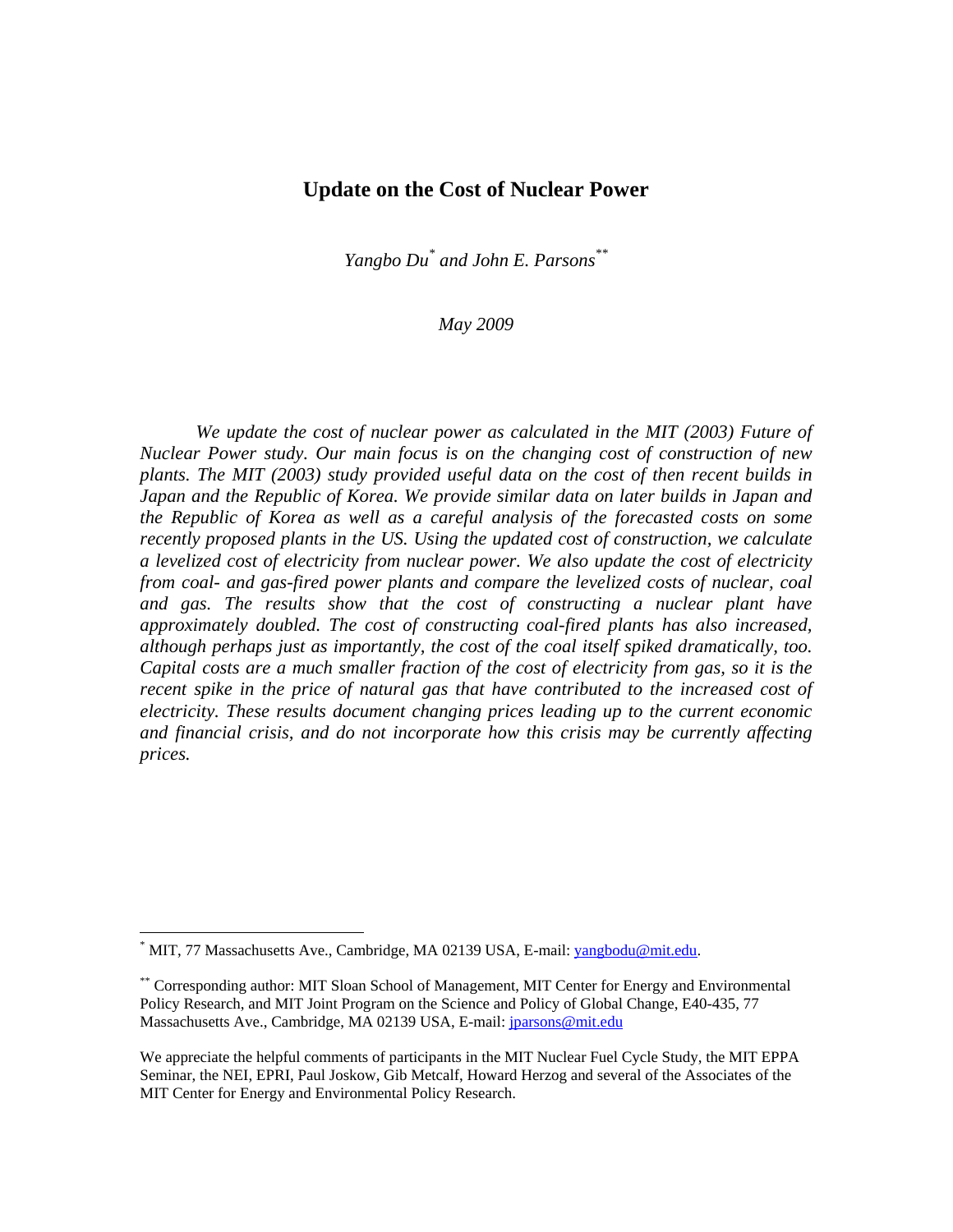# **INTRODUCTION**

One of the contributions in the MIT (2003) Future of Nuclear Power study was an estimate of the levelized cost of electricity generated using a new nuclear power plant, and a comparison against the levelized cost from new coal or gas plants. For nuclear power, the cost of constructing a new plant accounts for the major portion of this levelized cost, and so estimating the overnight cost of construction is key. Since no nuclear plants had recently been built in the US, the MIT (2003) study provided useful data on the cost of recent builds in Japan and the Republic of Korea. This paper updates the calculations in the MIT (2003) study, primarily by adding further data on more recent builds in Japan and Korea, and by a careful analysis of the forecasted costs on some recently proposed plants in the US. We place this data in the context of the recent cost escalations for many commodities and engineering projects, and compare the levelized cost for nuclear against similar calculations for coal and gas plants.

The results show that the overnight cost of building a nuclear power plant has approximately doubled—see Table 1. Where the MIT (2003) study considered a base case overnight cost of \$2,000/kW, denominated in 2002 dollars, we find a range of overnight costs around \$4,000/kW, denominated in 2007 dollars. The overnight cost of building coal- and gas-fired plants has also increased, although perhaps not quite to the same extent. Where the MIT (2003) study considered a base case overnight cost for a coal-fired plant of \$1,300/kW, denominated in 2002 dollars, we find a range of overnight costs centered around \$2,300/kW. Where the MIT (2003) study considered a base case overnight cost for a gas-fired plant of \$500/kW, denominated in 2002 dollars, we find a range of overnight costs around \$850/kW. Although we calculate a 100% increase in the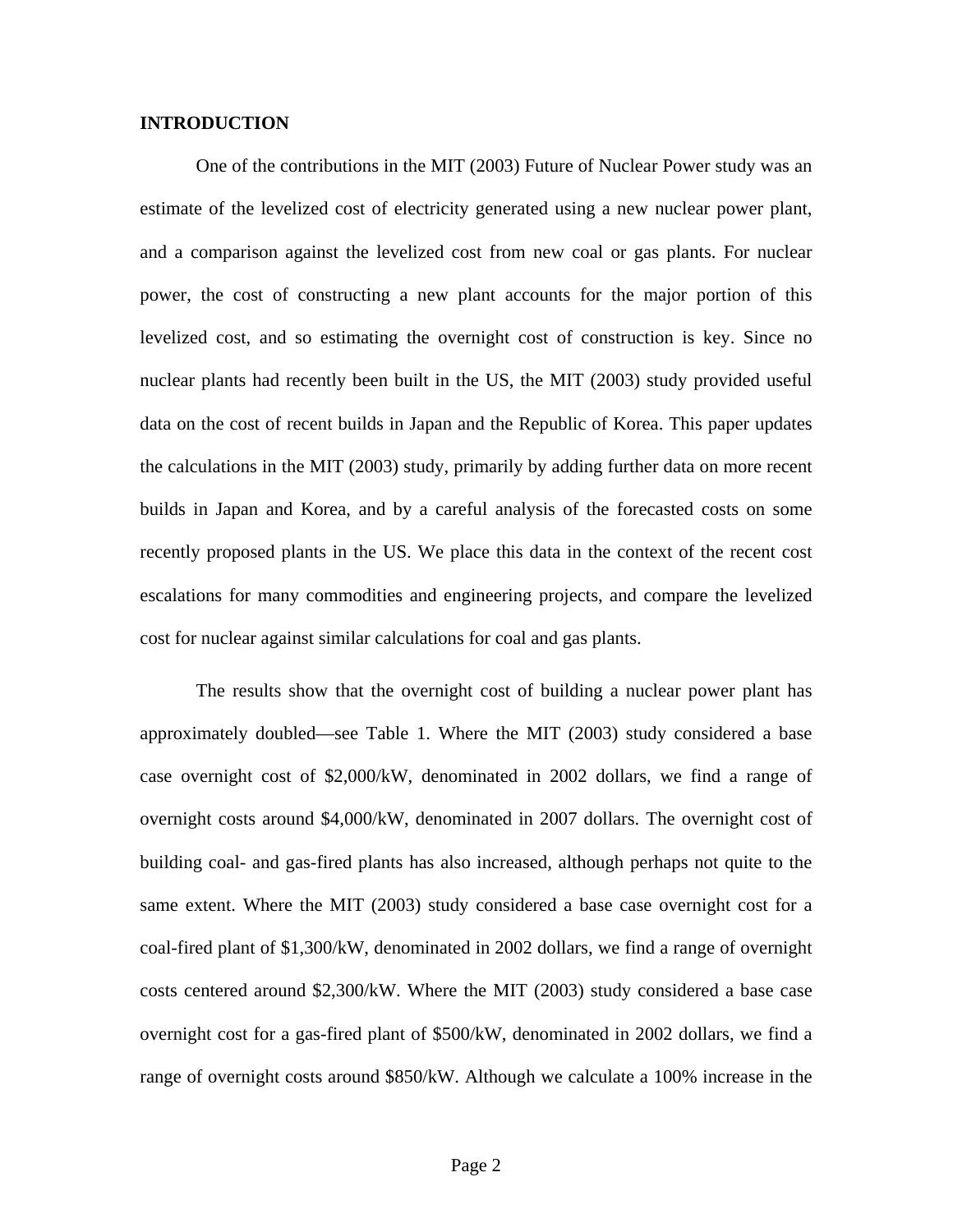overnight cost for nuclear and only a 77% increase in the overnight cost for coal and 70% for gas, the large range of uncertainty around the estimates for each technology – nuclear, coal and gas – make it arguable whether there has been a relative shift in the capital costs among the alternatives.

Incorporating all cost elements, we find that the levelized cost of electricity from nuclear power is 8.4¢/kWh, denominated in 2007 dollars. The levelized cost of electricity from coal, exclusive of any carbon charge, is 6.2¢/kWh, denominated in 2007 dollars. The levelized cost of electricity from gas, exclusive of any carbon charge, is 6.5¢/kWh, denominated in 2007 dollars. In its base case, the MIT (2003) study had applied a higher cost of capital to nuclear power that it applied to either coal- or gas-fired power. The MIT (2003) study also reported results with this risk premium removed so that a comparable cost of capital was applied to both nuclear and coal-fired power, and we repeat that calculation here: removing this risk premium from our calculations lowers the levelized cost of electricity from nuclear power to  $6.6¢/kWh$ . Adding a \$25/tCO<sub>2</sub> charge to coaland gas-fired power raises the levelized cost of electricity from coal to 8.3¢/kWh and the levelized cost of electricity from gas to 7.4¢/kWh. These results are summarized in Table 1 and Figure 1.

# **2. NUCLEAR POWER PLANT CONSTRUCTION COSTS**

### *A Consistent Method for Quoting the Cost of Construction at Different Plants*

Published estimates for the cost of constructing a new nuclear plant can vary greatly, sometimes by a factor of two or more. For example, in August 2007, the Reuters news service reported that two 1,350 MW reactors to be built for the company NRG at its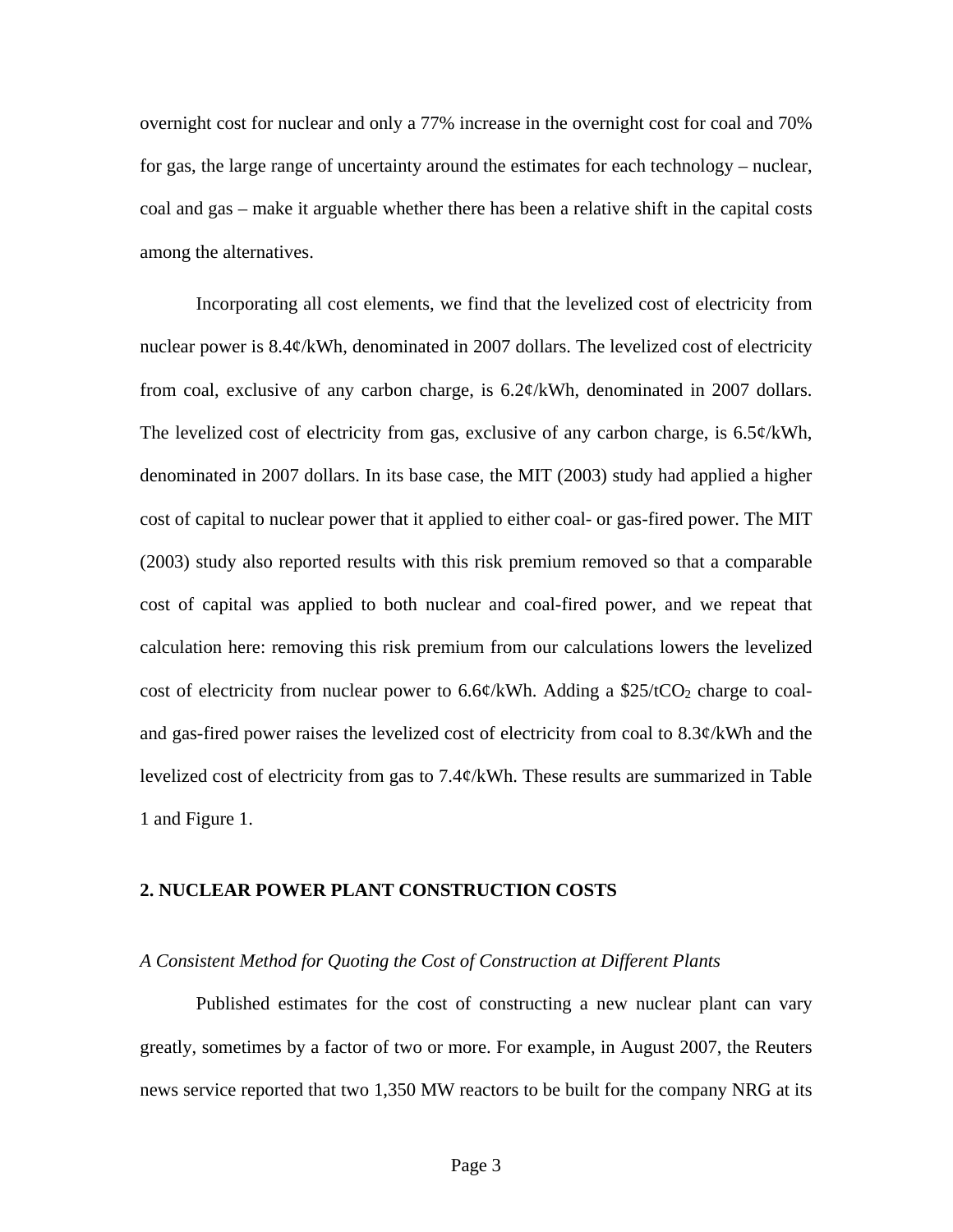South Texas site would cost between \$6 and \$7 billion. That translates to between \$2,200 and \$2,600/kW of capacity. In January 2008, the St. Petersburg Times newspaper reported that two 1,100 MW reactors being planned for Florida Power & Light (FPL) would cost between \$12 and \$18 billion. That translates to between \$5,500 and \$8,200/kW of capacity. Based only on these reported figures, it would appear as if the nuclear units planned for Florida were forecasted to cost as much as three times the units planned for Texas! However, this would be an erroneous conclusion. The Texas figure only covers the price NRG would pay to Toshiba for the plant, i.e., it is the price of the engineering, procurement and construction (EPC) contract. It excludes a large number of other costs that NRG would have to cover in order to complete the plant – so called owner's costs. The Florida figure not only includes these owner's costs, but also includes expenditures on transmission system upgrades unrelated to the specific plant being built. Also, the Texas figure is an overnight cost, which is the cost of all the parts and labor required over several years of construction, but denominated in current dollars. The Florida figure includes the effect of inflation on the total dollars spent over the projected construction period. Finally, the Florida figure includes charges made to cover the utility's cost of capital during the period of construction – financing costs – while the Texas figure does not.

Each of the Texas and Florida figures reflects a traditional method for quoting the cost of a nuclear plant, but the quotation methods are so different that a raw comparison of the two figures against one another is worse than useless. When working with publicly reported figures, it is essential to exercise great care to put the figures on the same terms. In fact, as we shall see below, the actual cost estimates for the Texas and Florida nuclear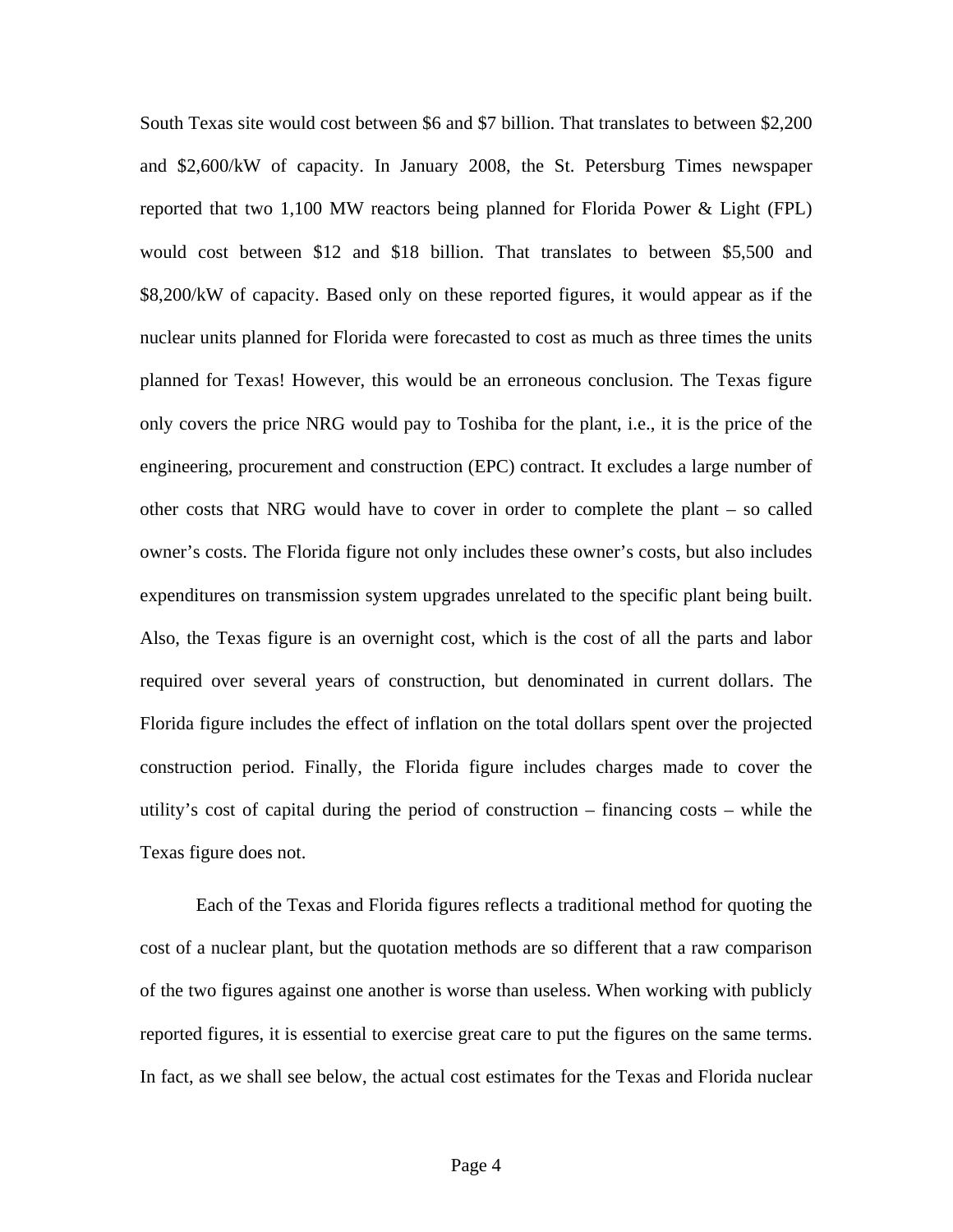plants do not differ very significantly at all once appropriate care is given to make the figures comparable.

In order to clarify the problem and to help explain some steps that are necessary in order to make differently quoted cost estimates comparable, we have constructed the illustrative example shown in Table 2. The illustration provides cost data on the construction of a hypothetical nuclear power plant, and lays out a few standard, but very different methods for quoting these same costs. The illustration gives a measure of how large a disparity one can expect for the different methods, even when the underlying plant and cost data are the same.

For the hypothetical nuclear plant, construction is planned to occur over a five year period running from 2009 through 2013, so that the plant is ready to begin production at the end of 2013 and the start of 2014. The future owner and operator of the plant orders it from a vendor who will construct the reactor and power generation unit under an EPC contract. Lines [3] and [4] show how the cost is typically quoted by the vendor. The vendor's total EPC overnight cost quoted in 2007 dollars is \$3,333/kW. Assuming that the nuclear plant's capacity is 1,000 MW, this translates to \$3.333 billion. These figures represent the cost of the relevant parts and services were those services to be provided immediately once the EPC contract negotiations are completed, i.e., overnight. In fact, these parts and services will be delivered according to a construction schedule which is shown in Line [3]: 10% of these parts and services will be provided in 2009, 25% in 2010, 31% in 2011, and so on. Line [4] shows the corresponding dollar figures apportioned across these years, but still quoted in 2007 dollars.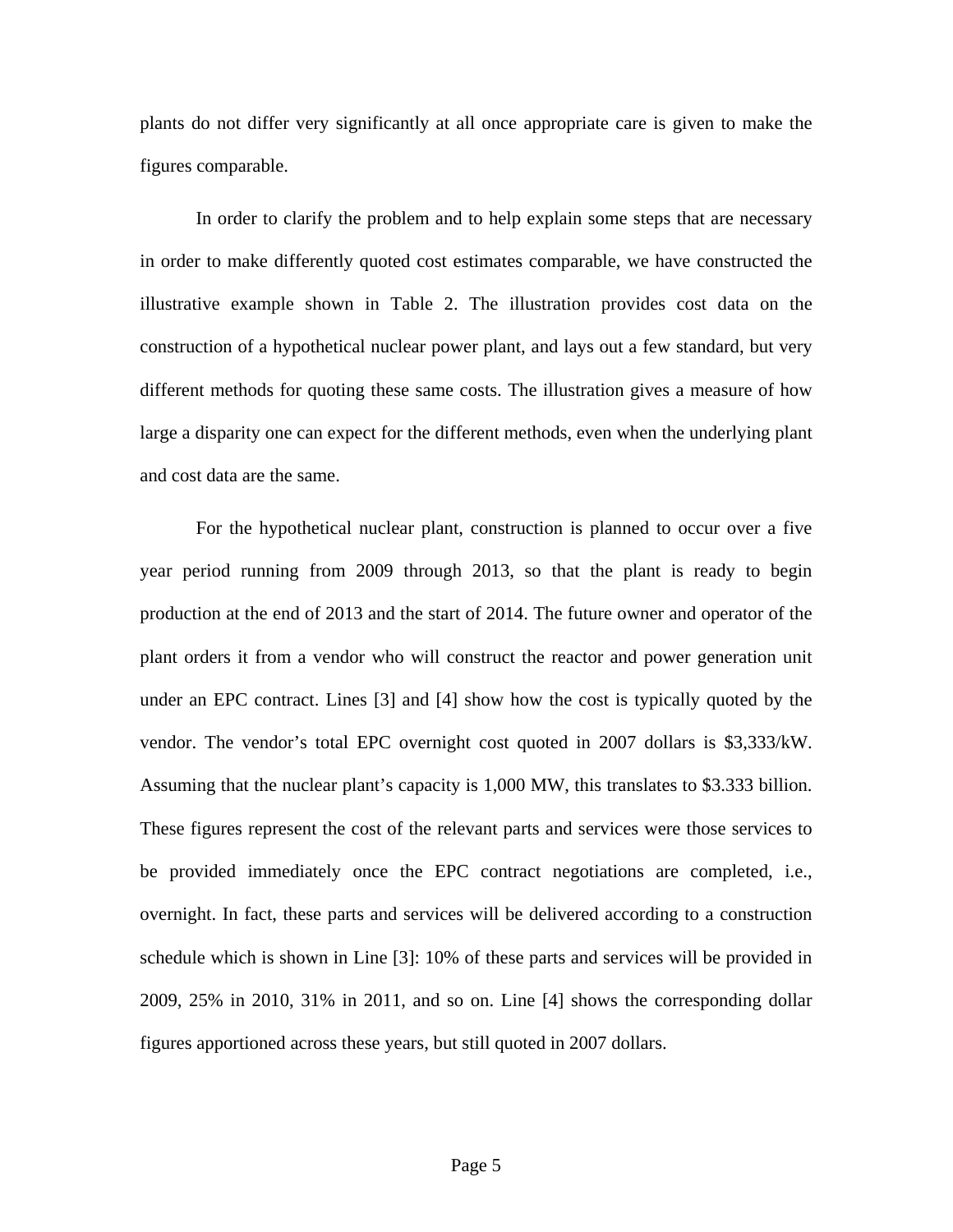Lines [5]-[11] show how the cost for the same plant is typically quoted by a regulated utility as it submits filings seeking approval for the plant. Line [5] is the vendor's EPC cost, but these figures have been adjusted for inflation so that each year's figure reflects the expected nominal expenditure in that year. Line [6] shows the owner's costs, i.e., costs that the utility will have to cover out of its own pocket, in addition to the vendor EPC costs. The figures shown in line [6] are 20% of the figures shown in line [5]. A 20% figure is a reasonable assumption absent specific information for a given plant. Line [7] shows the cost of transmission system upgrades which are scheduled in concert with the construction of the new generation capacity. There is no standard ratio for this item, as it depends significantly on the specific situation within each transmission territory including the regulatory rules in operation, so the figures shown are simply given. Line [8] shows the total of lines [5], [6] and [7]. This total cost, which is exclusive of financing costs, is \$4,706/kW. The regulated utility will be allowed to recover this total cost through customer charges. It will also be allowed to recover capital costs or financing charges. These are calculated in line [9], assuming an effective capital charge of  $11.5\%$ .<sup>1</sup> Line [10] shows the total costs as expended, inclusive of this capital charge. Line [11] cumulates this total cost, which is a step in calculating the allowed annual capital charge. By the end of 2013, when the plant is complete and ready to start producing power, this total cost, inclusive of capital charges, is \$5,837/kW. This is 75% more than the vendor's EPC overnight cost of \$3,333/kW, although the difference

1

<sup>&</sup>lt;sup>1</sup> What capital or financing charges are recoverable depends entirely on the regulatory rules in place. Financing charges are often denoted using specialized terminology unique to the particular regulatory rules applicable to the particular plant. A common terminology in the U.S. is AFUDC which stands for Allowance for Funds Used During Construction. Different regulatory procedures allow different calculations of what financing charges may be included, so there are multiple ways of calculating line [9], and our hypothetical illustration is just meant to capture the general idea. This same proviso applies to how non-regulated firms record the cost of a plant in their financial statements, although in this case it is accounting standards that govern the calculation.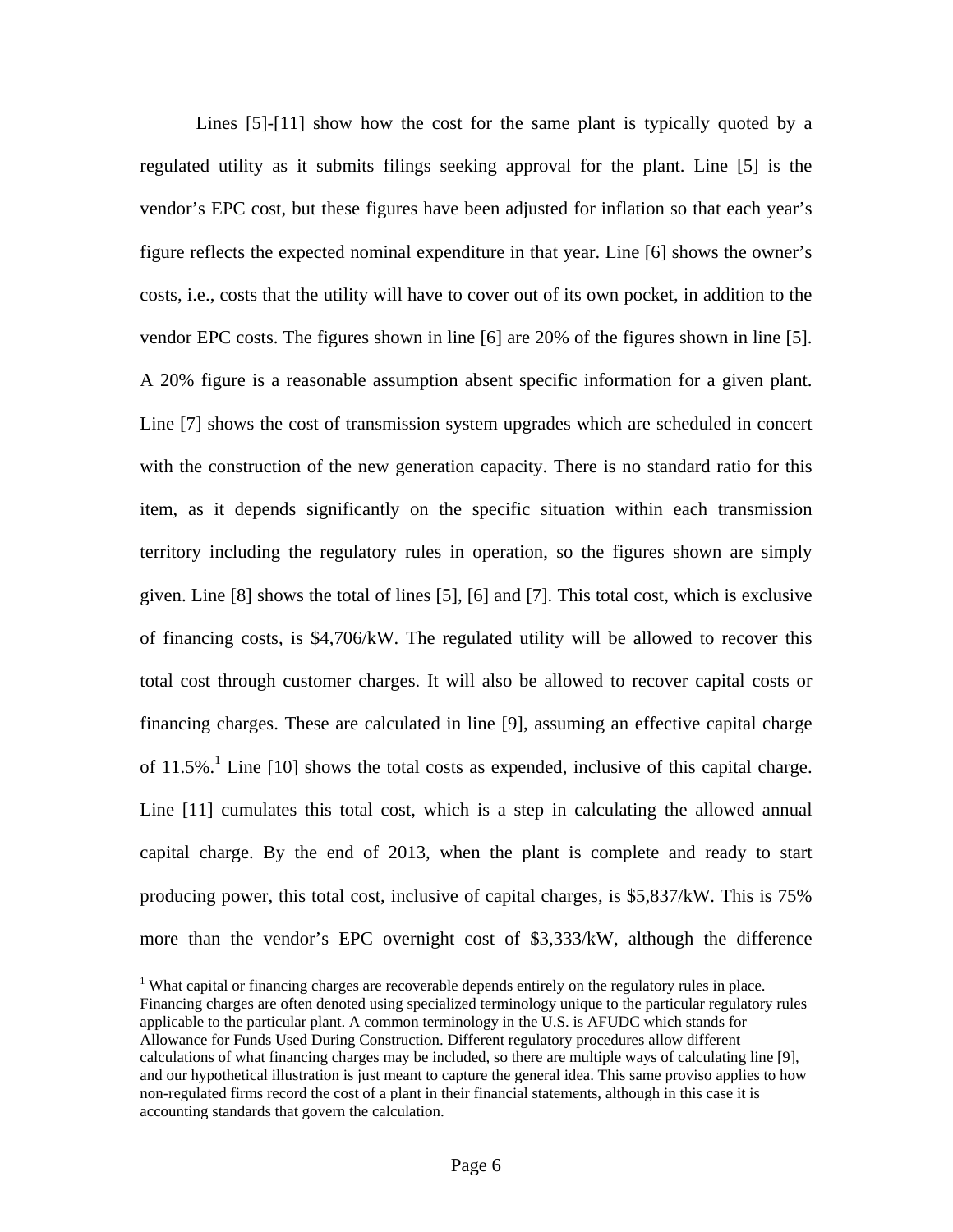between the two estimates is purely a question of the method of quotation, i.e., of what is in and what is out and how the dollar expenditures are denominated, whether in 2007 dollars or dollars as expended.

We have boxed a number of the figures shown in the table: line [4F], line [8F], line [10F] and line [14F]. The first three figures reflect the quotation methods most often encountered in published reports. Line [4F] is the total vendor EPC overnight cost quoted in 2007 dollars, and it is the lowest of all the figures. Lines [8F] and [10F] are two alternative figures often reported in utility filings. Both are total costs, inclusive of owner's costs and of transmission costs. The former excludes financing costs and the latter includes them.

Line [14F] represents the standard basis for quoting comparable costs across different plants as described in the MIT (2003) Future of Nuclear Power study. It reflects the "busbar" cost, including only transmission costs related to connecting the plant to the grid, and excluding the costs of expanding the overall transmission network to handle the growing power needs which are independent of the specific plant generating the power. Therefore it excludes the costs from line [7] in our illustration. It is inclusive of owner's costs – line [6] in our illustration. Therefore, we take line  $[5] + [6] = [8]$ . Unfortunately, it makes little sense to add up the different annual expenditures in line [8] since these are denominated in dollars for different years, incorporating different amounts of inflation. Therefore, the industry convention is to quote the total expenditures as an "overnight cost" using a single year as the baseline. Lines [14] and [15] show this overnight cost quoted in \$2007 figures, when the plant is being contemplated, and in \$2013 figures, when the plant is scheduled to be completed and ready to start producing power. The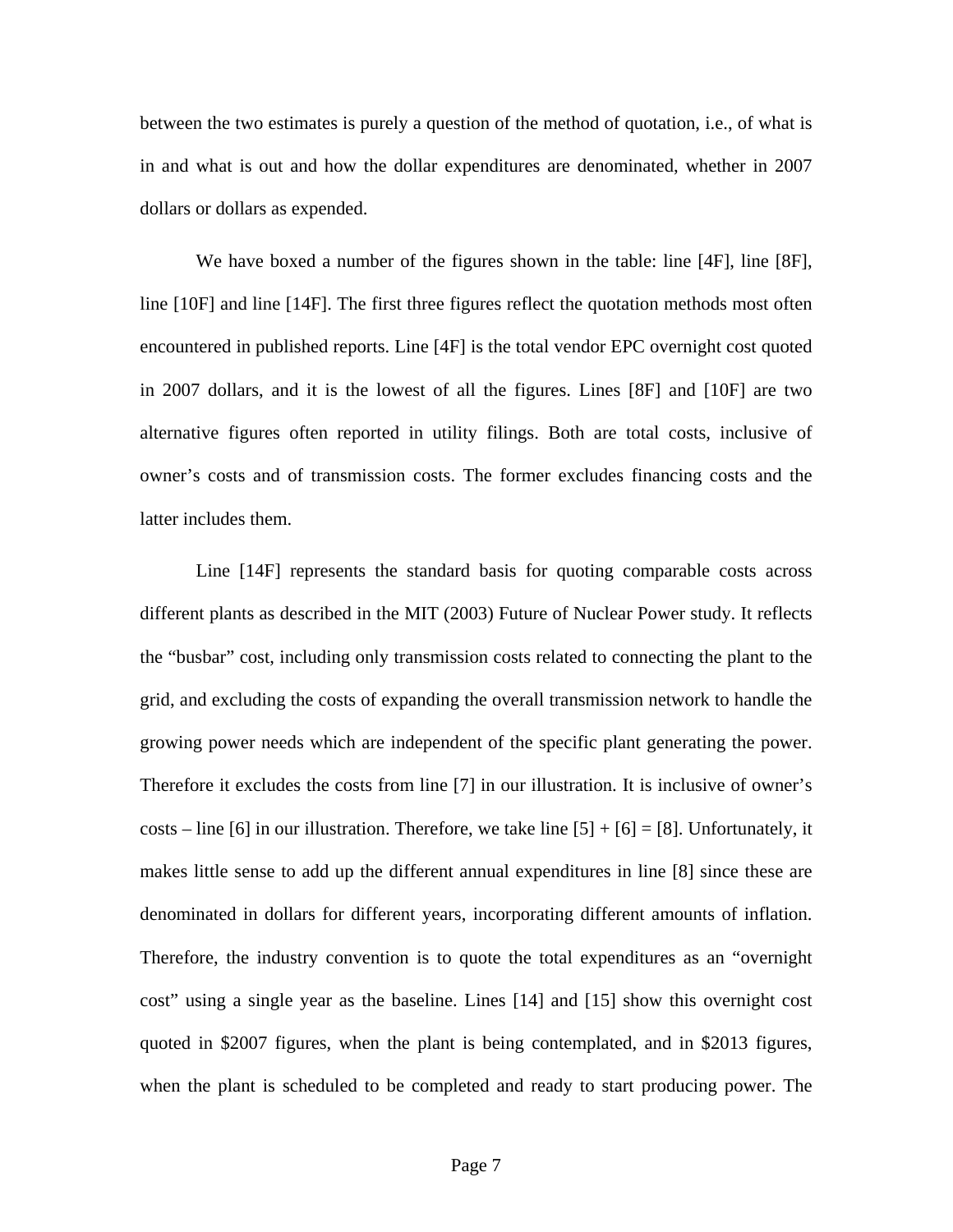terminology and calculations shown in lines [12]-[15] are those used in the MIT (2003) Future of Nuclear Power study Appendix 5, Table A-5.A.2, although the costs have been adjusted upward.

In the hypothetical example shown in Table 2, our overnight cost figure is 20% more than the overnight cost reflecting only vendor EPC costs, 15% less than the utility's total cost as reported in regulatory filings, exclusive of financing charges, and 31% less than the utility's total cost as reported in regulatory filings, inclusive of financing charges. These results help benchmark reported figures that do not provide a complete breakdown of all elements, but which do describe the quotation method. With this analysis of methodology in hand, we are ready to turn to an analysis of new information about the cost of constructing a nuclear power plant.

## *Recent Japanese and Korea Builds: 2004-2006*

The MIT (2003) Future of Nuclear Power study provided useful data on the cost of recent builds of 7 reactor units in Japan and the Republic of Korea completed between 1994 and 2002. Translated into US figures, the costs of these units ranged from \$1,790/kW to \$2,818/kW. Table 3A shows these figures in column [H]. The overnight cost would be slightly lower, excluding as it does the effect of inflation, and this adjustment is made in columns [I] and [J]. This yields a range of overnight costs between \$1,611/kW and \$2,536/kW in 2002 dollars. Of course, for this data to be meaningful today, one needs to escalate these figures to 2007 dollars. For this calculation, we apply a 15% per annum nuclear power capital cost inflation factor to put these figures into 2007 dollars. We discuss the choice of this escalation factor below. Therefore, these costs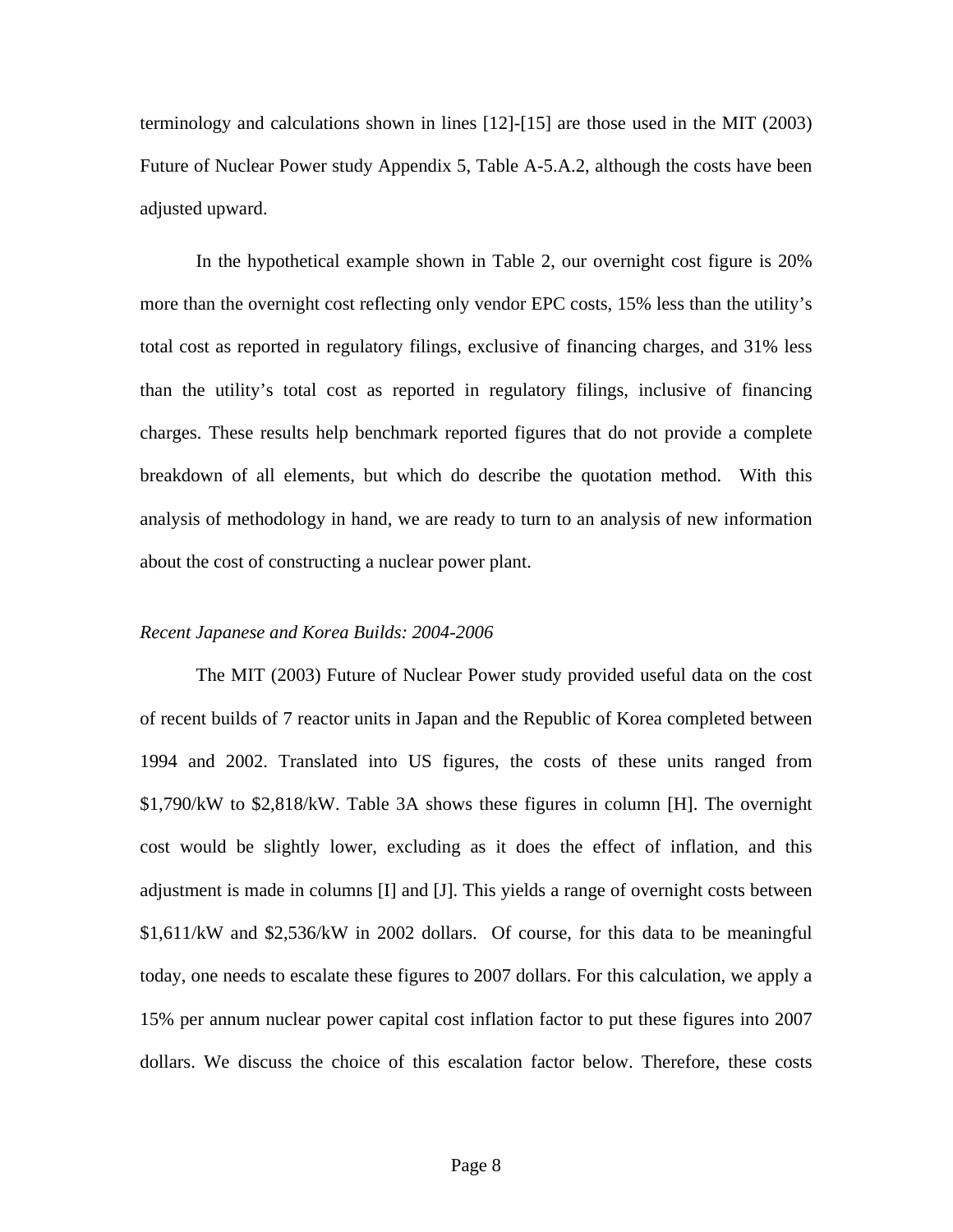would range from \$3,222/kW to \$5,072/kW expressed in 2007 dollars. The average is \$4,000/kW, expressed in 2007 dollars.

Since the publication of the MIT (2003) study, over the years 2004-2006, five additional units have been completed in Japan and Korea. Table 3B reports the cost figures for these later builds. Column [F] shows the costs as reported by the respective plant owners in press releases and company annual reports. The Japanese figures are reported in Yen and the Korean figures in Won. Consistent with the MIT (2003) study, in columns [G] and [H] we convert these to US dollar figures applying a purchasing power parity (PPP) conversion factor corresponding to the country and year in which the plant went into commercial operation. The costs shown in column [H] are totaled as expended, and so reflect inflation through time. To arrive at an overnight cost, we apply an adjustment factor as shown in column [I], yielding overnight costs shown in column [J]. These costs are denominated in the various years in which each plant was completed, and so we apply the 15% inflation rate, as shown in column [K], to arrive at an overnight cost denominated in 2007 dollars, as shown in column [L]. The overnight costs on these units range between \$2,357/kW and \$3,357/kW, expressed in 2007 dollars. The average is just under \$3,000/kW, expressed in 2007 dollars. This more recent range is lower than the range for the earlier Japanese and Korean builds, perhaps reflecting continuing improvements in construction or other design factors.

## *Other Builds Outside the US*

Besides these 5 Japanese and Korean units, several other plants have recently been constructed in the world.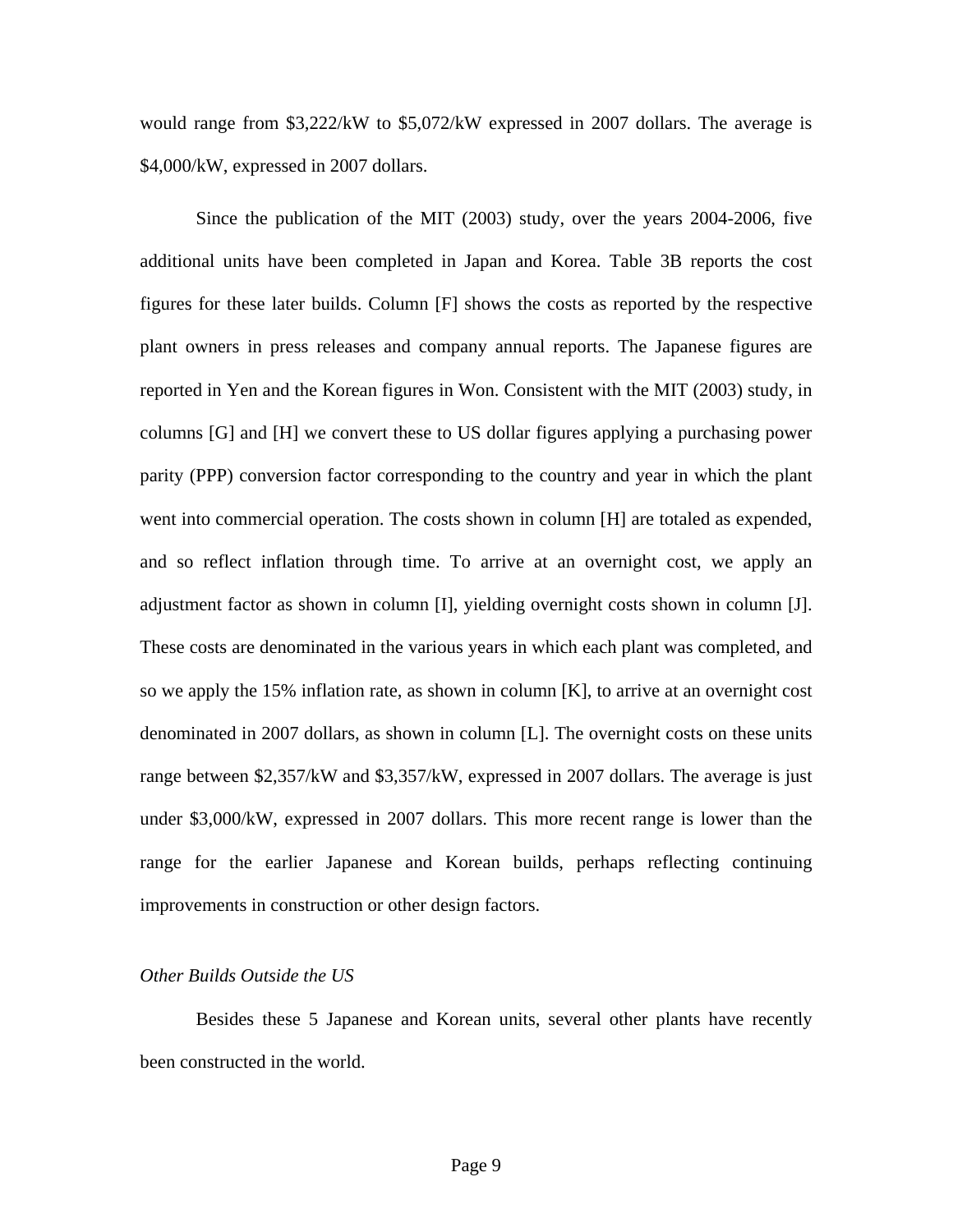Some of these plants have been built in China. An important caution must be applied, however, in considering whether to use construction costs in a country like China that is at a very different level of development as an indication of the possible cost of construction in a country such as the US. Even extrapolating construction costs from Japan and Korea to the US context is fraught with dangers. The use of purchasing power parity conversion ratios is one attempt to cope with these dangers, but a highly imperfect one.<sup>2</sup> Extrapolation from a country such as China, is likely to lead to erroneous conclusions unless great care is given to adjust the figures accordingly. We are not sure whether the results would be worth the effort and be broadly accepted by others. In any case, the task is beyond the aspirations of this paper.

A new plant is still under construction at Olkiluoto in Finland. It is to be the first using Areva's EPR design. The original estimate for the cost was  $\epsilon$ 3.2 billion (\$4.5 billion) with a completion date in 2009. This translates to \$2,800/kW, which is low when compared to the earlier set of Japanese and Korean builds, but in the range of the more recent Japanese and Korean builds. This is surprising, since one would normally expect the figure to incorporate interest costs and therefore need to be reduced somewhat. However, there is no detail on what is included in this figure, and so it must be handled carefully. In any case, the reactor is now far behind schedule and over budget. The construction schedule has been lengthened to 7 years with a revised completion date of 2012. The revised cost estimate is  $\bigoplus$ .5 billion (\$6.3 billion), which raises the calculated overnight cost to just under \$4,000/kW, raw, i.e., without appropriate adjustments for what may have been included or excluded. The delay and cost overruns serve as a

1

 $2<sup>2</sup>$  Had we used market exchange rates, the Japanese construction costs would have been much higher and the Korean construction costs much lower.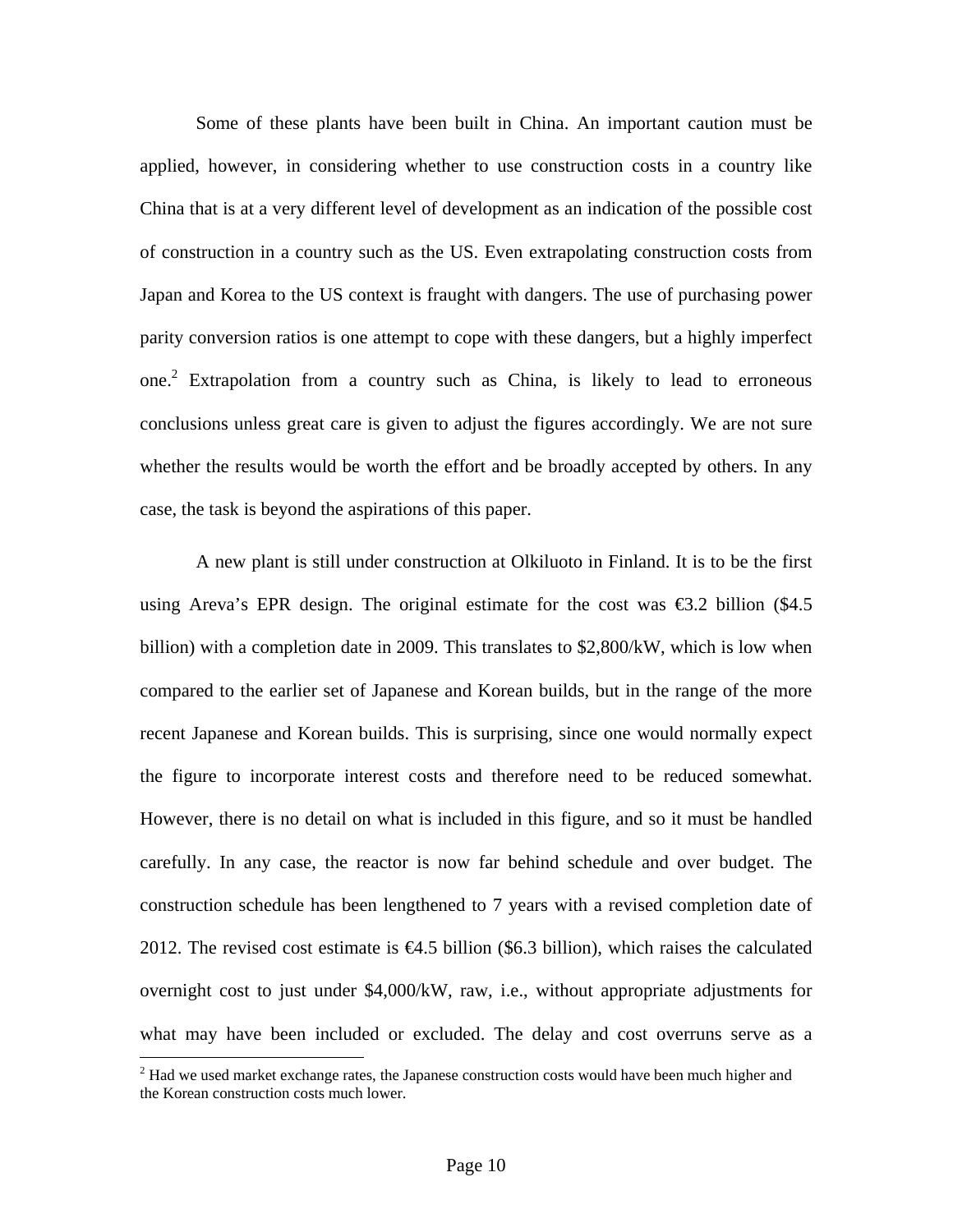reminder that some of the other forecasted cost numbers discussed in this paper are optimistic when averaged together with troublesome builds such as this one.

A second EPR is under construction at Flamanville in France, to be operated by EDF. It is to have a capacity of 1,650 MW. Construction began in December 2007 and was scheduled to take 54 months with commercial operation beginning in 2012. Construction and engineering costs, exclusive of owner's costs, were originally forecasted to be  $\epsilon$ 3.3 billion (\$4.8 billion) according to EDF. Construction has run into some problems that seem similar to the situation at the Olkiluoto site, but EDF claims it will still be able to meet the 2012 in service target date. The cost estimate has since risen to  $\in$ 4.0 billion, including an adjustment from 2005 € to 2008 €.

# *Planned Plants in the US*

Although no new plants have been built in the US in recent years, several have been proposed. In a couple of instances, detailed estimates have been submitted to state regulatory authorities. In other instances, only summary numbers have been reported, whether in official filings or in press statements. It bears repeating, however, that none of the figures reported for these plants represent actual costs. No concrete has been poured. These are all estimates of what it would cost if construction were to begin. They are not evidence of actual costs as executed. Nevertheless, each of these represents a serious effort to project the costs under the then current situation, and so long as they are taken with an appropriate measure of salt, they provide some useful insights.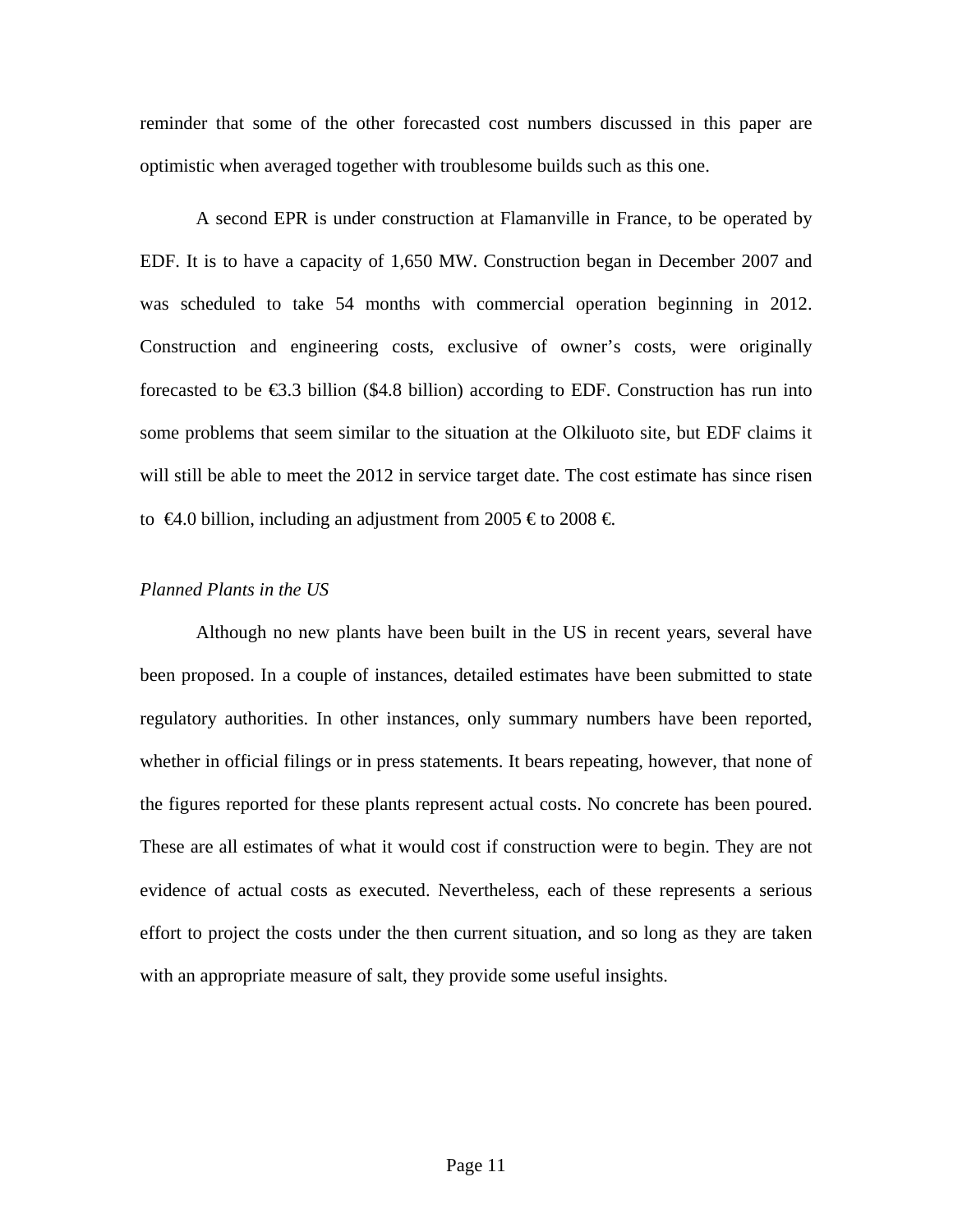The figures for each plant are presented in Table 4. In the paragraphs that follow, we discuss each plant, the source data and how we produced our standardized overnight cost estimate.

The first entry is TVA's cost estimate for construction of an ABWR unit at its Bellefonte site. This estimate was made in 2005 in cooperation with the DOE, Toshiba, GE, Bechtel and others to help advance the general public discussion about new nuclear builds. The estimate was not produced in connection with the actual, imminent construction of a new unit at Bellefonte.<sup>3</sup> The design examined is similar to the design used for a number of the Japanese plants shown in Tables 3A and 3B: the Kashiwazaki Kariwa Unit 6 built for Tokyo Electric Power Corporation (TEPCO), the Hamaoka Unit 5 built for Chubu Electric, and the Shika Unit 2 built for Hokuriku Electric. The cost estimate was published by Tennessee Valley Authority (2005). The published figure of \$1,611/kW, however, is for EPC overnight costs only, and does not include owners' cost. Therefore, we add 20% to the reported figure in order to produce a full overnight cost of \$1,933/kW as reported in 2004 dollars. Escalated to 2007 dollars using our 15% rate, the overnight cost is \$2,930/kW.

The second entry is FPL's cost estimate for construction of two ESBWR units at its Turkey Point site on Biscayne Bay south of Miami. This estimate was made in FPL's petition with the Florida Public Service Commission in October 2007 asking for a determination of need for the units. Construction of the units could begin as early as 2013, with generation starting in 2018 at the earliest for the first unit and 2020 for the

1

<sup>&</sup>lt;sup>3</sup> However, in October 2007, TVA did submit an application for a Combined Operating License to the Nuclear Regulatory Commission for two new AP1000 units at Bellefonte, units 3 & 4.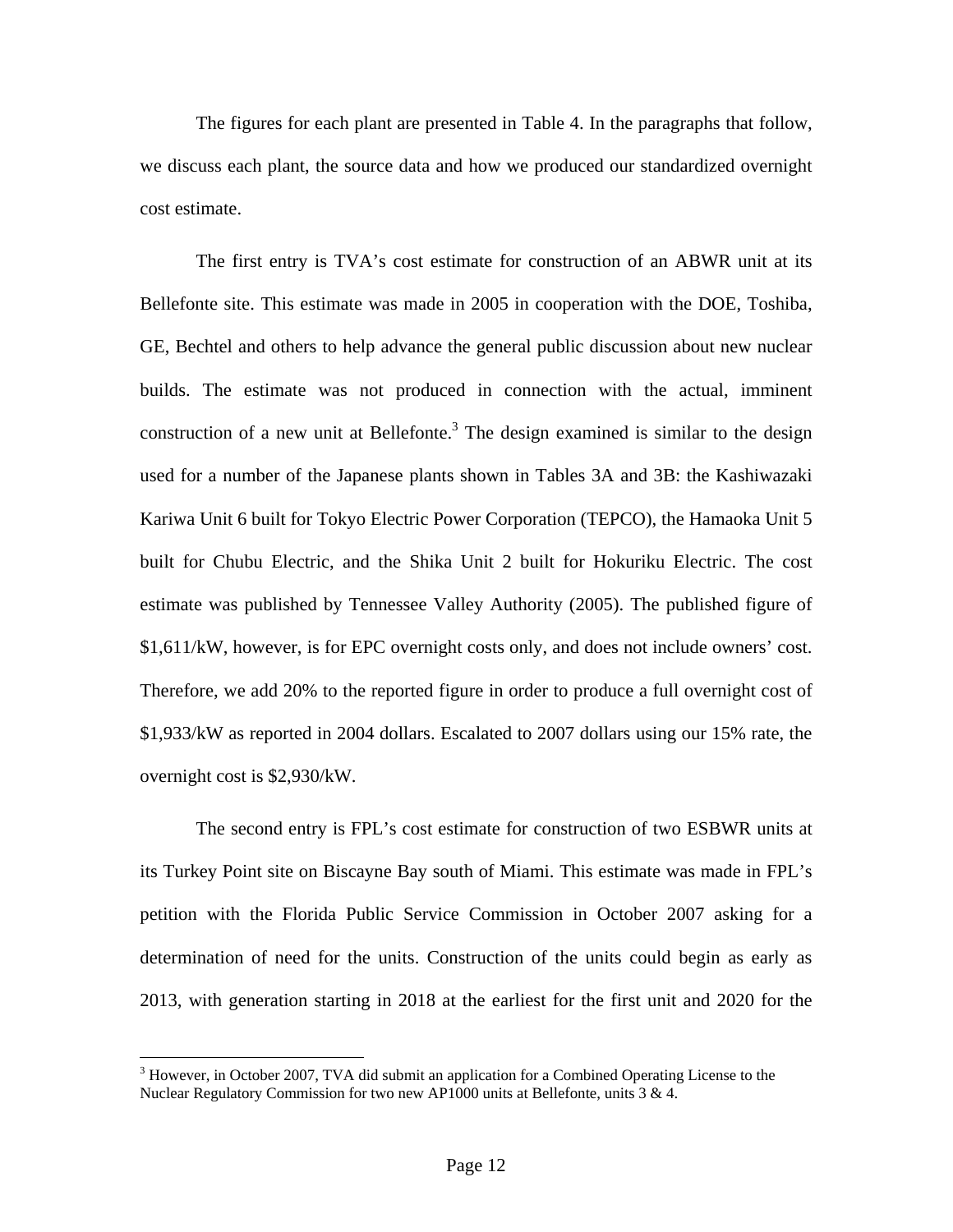second. FPL's application included two alternative designs: the GE ESBWR with a 1,520 MW capacity for each unit, and the Westinghouse AP1000 with a 1,100 MW capacity for each unit. FPL constructed its cost estimate relying heavily on the estimate produced by TVA for its Bellefonte site using GE's ABWR design. FPL claims that the unit cost estimate from the TVA study is nevertheless informative for both the ESBWR and the AP1000 designs it was considering. The cost estimate included adjustments from the TVA Bellefonte study made to fit the specifics of the FPL proposal and to account for inflation since the TVA estimate was made. The widely cited figure from this filing of \$3,800/kW in 2007 dollars includes the cost of transmission upgrades to FPL's regional network. And the widely cited total project figure of \$12.1 to \$17.8 billion includes capital charges. However, the filings give us sufficient information to back out these components and arrive at a full overnight cost of \$3,530/kW in 2007 dollars. The corresponding full project overnight cost would be \$10.7 billion for the two units.

The third entry is Progress Energy's cost estimate for construction of two AP1000 units at a new site in Levy County, Florida on the Gulf of Mexico just south of the panhandle. This estimate was also made in a petition for determination of need filed with the Florida Public Service Commission. Progress Energy filed the petition in March 2008 looking to generation starting in 2016 for the first unit and 2017 for the second. Excluding capital and other charges, the total project cost is \$9.304 billion for both units expressed in 2007 dollars. This translates to \$4,206/kW in 2007 dollars. Progress Energy (2009) recently announced that it had successfully signed an EPC contract with Westinghouse and Shaw for \$7.65 billion. The figures in this recent press release appear to match those in the petition filed last year.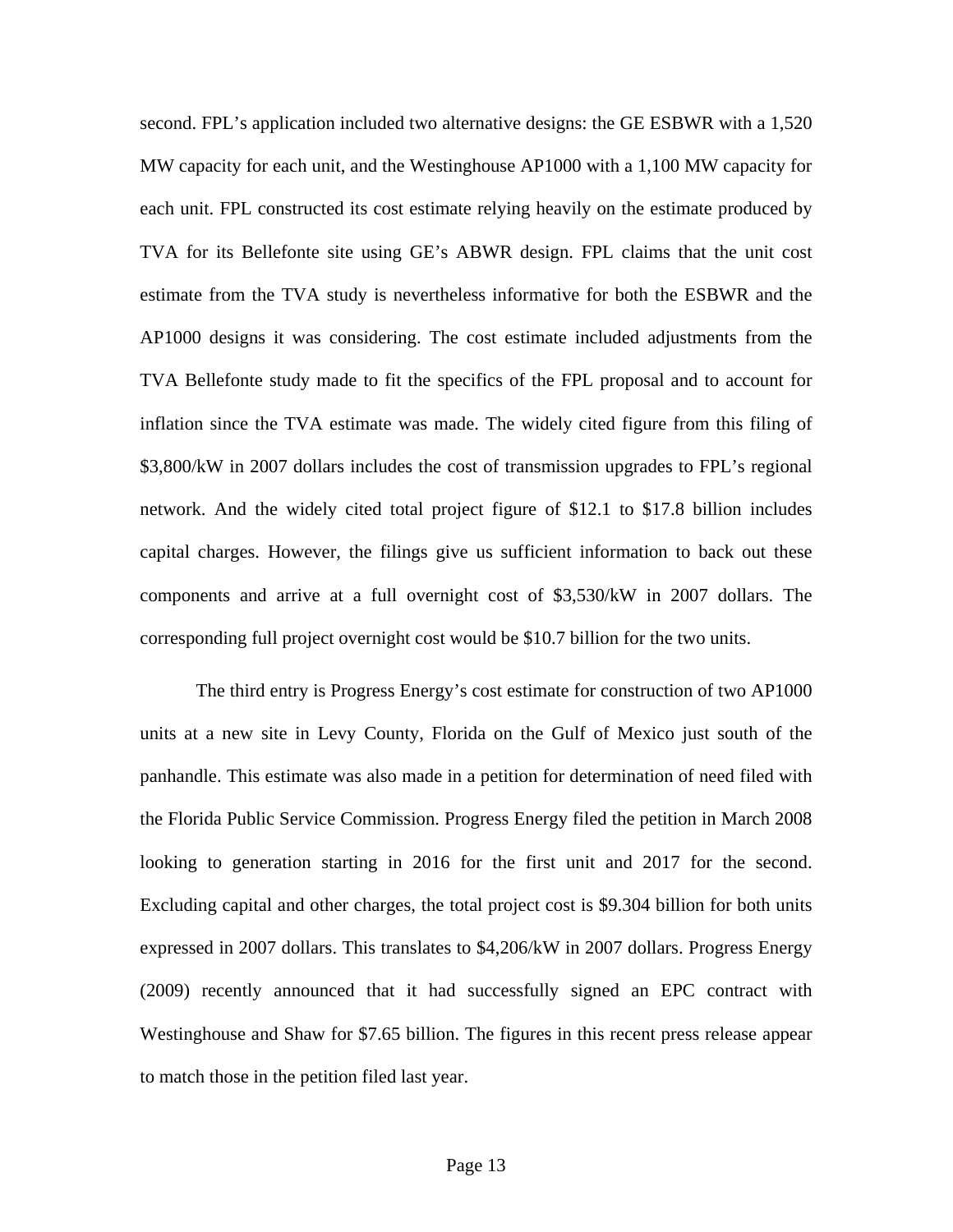The fourth entry is South Carolina Electric & Gas Company's (SCE&G) cost estimate for construction of two AP1000 units at the V.C. Summer Nuclear Station site near Jenkinsville, South Carolina. SCE&G's partner in the project would be Santee-Cooper, with the respective shares being 55% and 45%. The total capacity of the two units is expected to be 2,234 MW. The cost estimate was made in a combined environmental application and petition for a determination of need filed by SCE&G with the Public Service Commission of South Carolina in May 2008. Costs were projected based on construction beginning soon and looking to generation starting in 2016 for the first unit and 2019 for the second. Total project costs of \$6.313 billion for SCE&G's 55% share have been reported. This translates to a total project cost of \$11.479 billion. However, once again this includes transmission upgrades and capital charges. Other reports have given a \$9.8 billion total that excludes the transmission upgrades and capital charges, but this sums together expenditures made in different years including inflation projected over the various horizons. We use the detailed filing to exclude capital and other charges and to denominate the costs in 2007 dollars. We calculate a total project cost of \$8.459 billion for both units expressed in 2007 dollars. This translates to \$3,787/kW in 2007 dollars.

The fifth entry is Georgia Power's cost estimate for construction of two AP1000 units at its Plant Vogtle site in Burke County, Georgia. These would be Units  $3 \& 4$  at the site. Georgia Power is a subsidiary of Southern Company. The total capacity of 2,200 MW would be shared with Oglethorpe, MEAG and Dalton Utilities, with the shares being 45.7% for Georgia Power and 30%, 22.7% and 1.6%, respectively, for each of the other owners. Georgia Power's cost estimate was produced in its application for certification of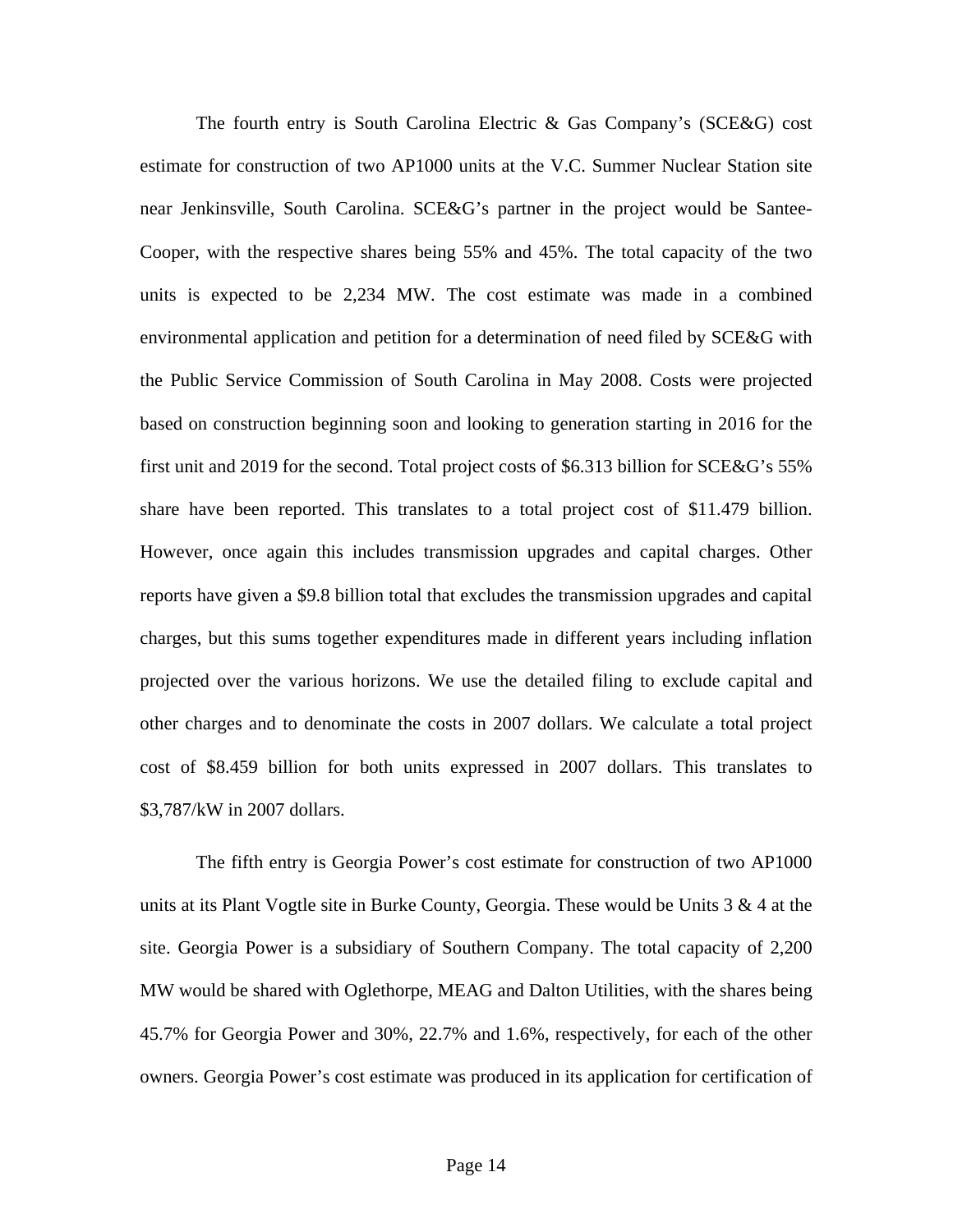the units and its updated integrated resource plan, filed with the Georgia Public Service Commission in August 2008. The two units are proposed to come on-line in 2016 and 2017. The total in service cost is forecasted to be \$6.447 billion for Georgia Power's share, or \$14.107 billion in total and \$6,412/kW. Unfortunately, all detailed information about this cost figure is redacted in Georgia Power's filing, and so it is impossible to exclude transmission and capital charges and also impossible to put the figure into constant 2007 dollars using Georgia Power's assumption. However, if we assume that these components are the same proportion of Georgia Power's filings as they are for SCE&G, then the total project cost should be reduced to 74% of the reported figure, i.e., to an overnight cost of \$10.439 billion or \$4,745/kW in 2007 dollars. This leaves the Vogtle units with the highest forecasted overnight cost of the four newly planned sets.

The sixth entry is NRG's cost estimate for the two new units at its South Texas Project, units  $3 \& 4$ . The units would be GE's ABWR design with a combined capacity of 2,660 MW. The projected construction schedule is six years for the pair. The existing South Texas Project units are co-owned with CPS Energy, San Antonio's municipal power authority, and with Austin Energy, the municipal authority for the city of Austin. In 2006, an NRG press release announced the cost for the two units at \$5.2 billion, or \$1,900/kW. In August 2007 Reuters reported the value of the contract between NRG and Toshiba for building the units at between \$6 and \$7 billion, or between \$2,200 and \$2,600/kW. In September 2007, NRG's CEO, David Crane, in an interview with the Wall Street Journal discussed a cost of between \$2,000 and \$2,250/kW. In early 2008, the City of Austin chose not to participate in the project, citing the overly optimistic cost estimate and construction schedule. In March, 2008, when NRG announced a partnership with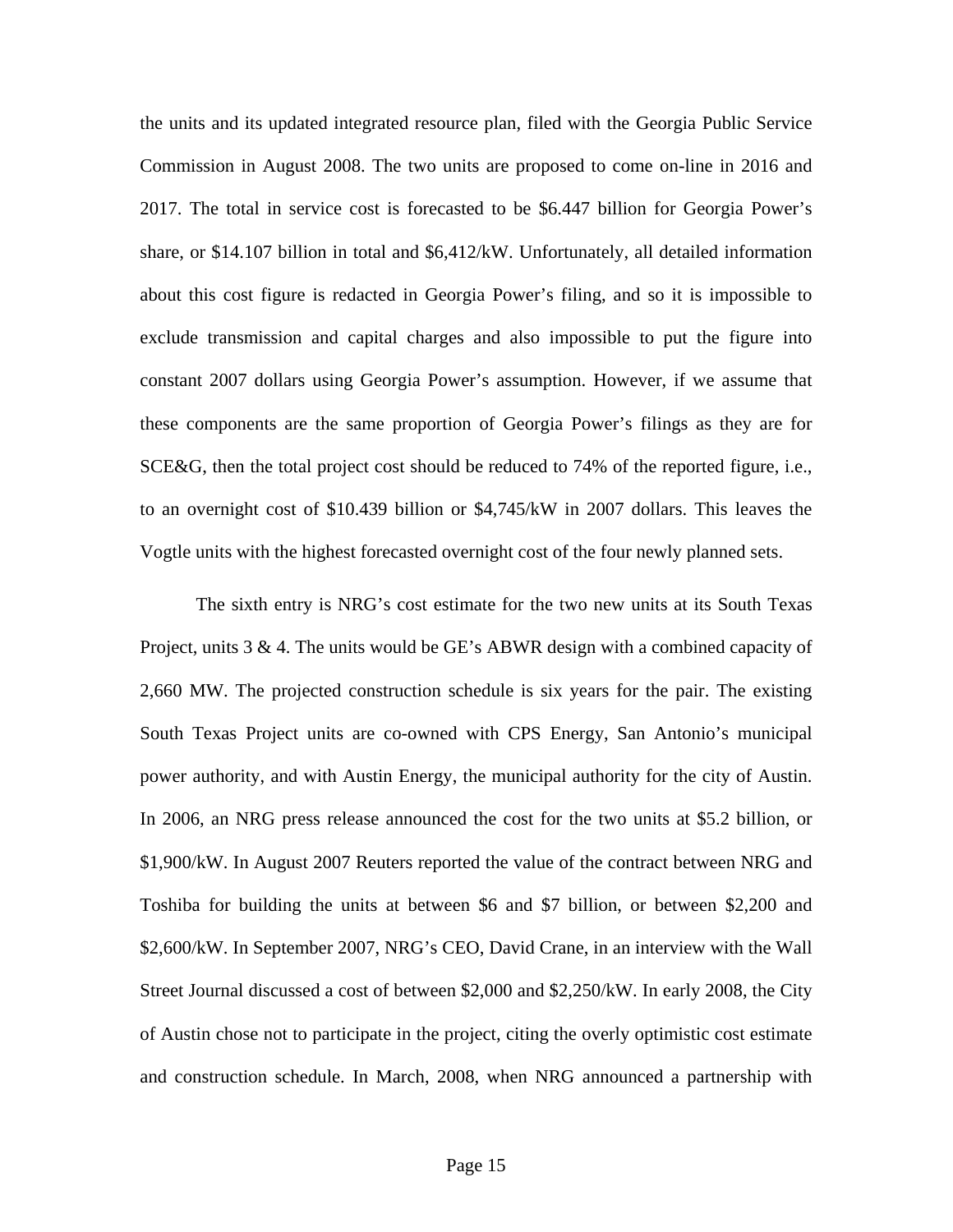Toshiba for the development of new nuclear plants in the US, NRG produced a presentation by its CEO displaying its updated cost estimates for construction of the ABWR design. The EPC contract overnight cost was estimated at \$2,900/kW. Owner's cost was estimated at \$300/kW, approximately 10%, which is surprisingly low. Typically, owner's cost is in the neighborhood of 20%, although it can vary depending upon whether a unit is being built in a greenfield site and other factors. Transmission costs are separate and not included in NRG's figure, as are interest during construction. Adding another 10% for owner's costs, brings the total cost to \$3,480/kW, the lowest among the estimates, but very close to the estimate of \$3,530 for FPL's Turkey Point units.

The overnight cost of the proposed units  $-$  i.e. excluding the TVA estimate as it was not an actual build proposal and was for an earlier year – lie between \$3,500 and \$4,800/kW, denominated in 2007 dollars. This is still a large range. None of the values in this range represent the actual cost of plants built. All of these assume construction goes on schedule with modest allowances for contingency. They forswear delays and overruns like those that plagued the US industry in an earlier era and that are plaguing the Olkiluoto plant currently under construction in Finland. Based on this data, and in light of the experience of actual builds in Japan and Korea, for the rest of this paper we choose to use \$4,000/kW in 2007 dollars as a central value for our comparisons.

# *Escalating Costs*

One of the most important reasons for updating the overnight cost figures from the MIT (2003) study is the sharp escalation in costs experienced in the last few years, especially for major engineering projects. Between 2002 and 2007, the GDP deflator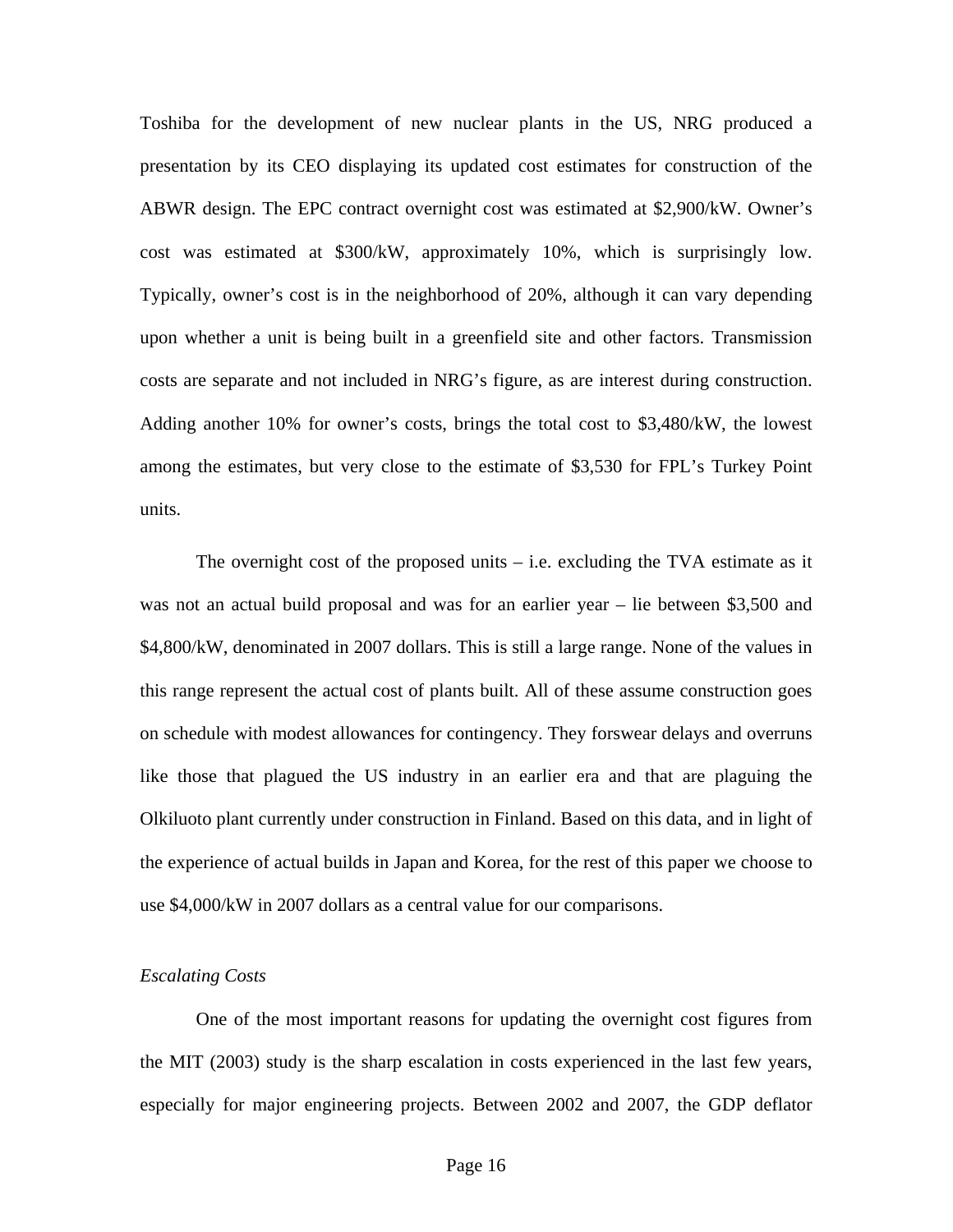index grew by 15% in total, which averages to a little less than 3% per annum. However, the price of key commodities used in construction of a power plant grew much faster. For example, the price of fabricated structural metal increased by more than 36% over these 5 years, the price of high alloy and stainless steel castings increased by more than 46%, and the price of cement increased by more than 37%. The price of engineering services increased as well. The combined effect has been a dramatic increase in the price of building new electricity generating plants of all kinds. The consulting firm IHS-CERA index of capital costs for power plants shows an increase of 60% for non-nuclear power plant construction between 2002 and 2007 – an annual increase of 9.9% –and an increase of 276% or 22.5% per annum for nuclear power plants.

Using the MIT (2003) estimate of \$2,000/kW in 2002 dollars, and a central estimate of \$4,000/kW in 2007 dollars, our results suggest an annual rate of increase in overnight costs of approximately 15% during this period. This represents a sizeable premium to the general rate of inflation – the 3% per annum mentioned above for the GDP deflator.

Even as prices were climbing steeply, the difficult task was to understand what fraction of the price increases represented a new, long-lasting change, and what fraction represented the temporary pressures of rapidly escalating demand outstripping the development of new supply capacity. Since mid-2008, commodity prices have reversed themselves and moved sharply downward. The cost of engineering services has probably declined sharply as well. Much of this reversal is due to the faltering levels of economic activity in the US and worldwide. Now the question is how much of this recent decline in prices will be translated into a lastingly lower cost of new construction, and how much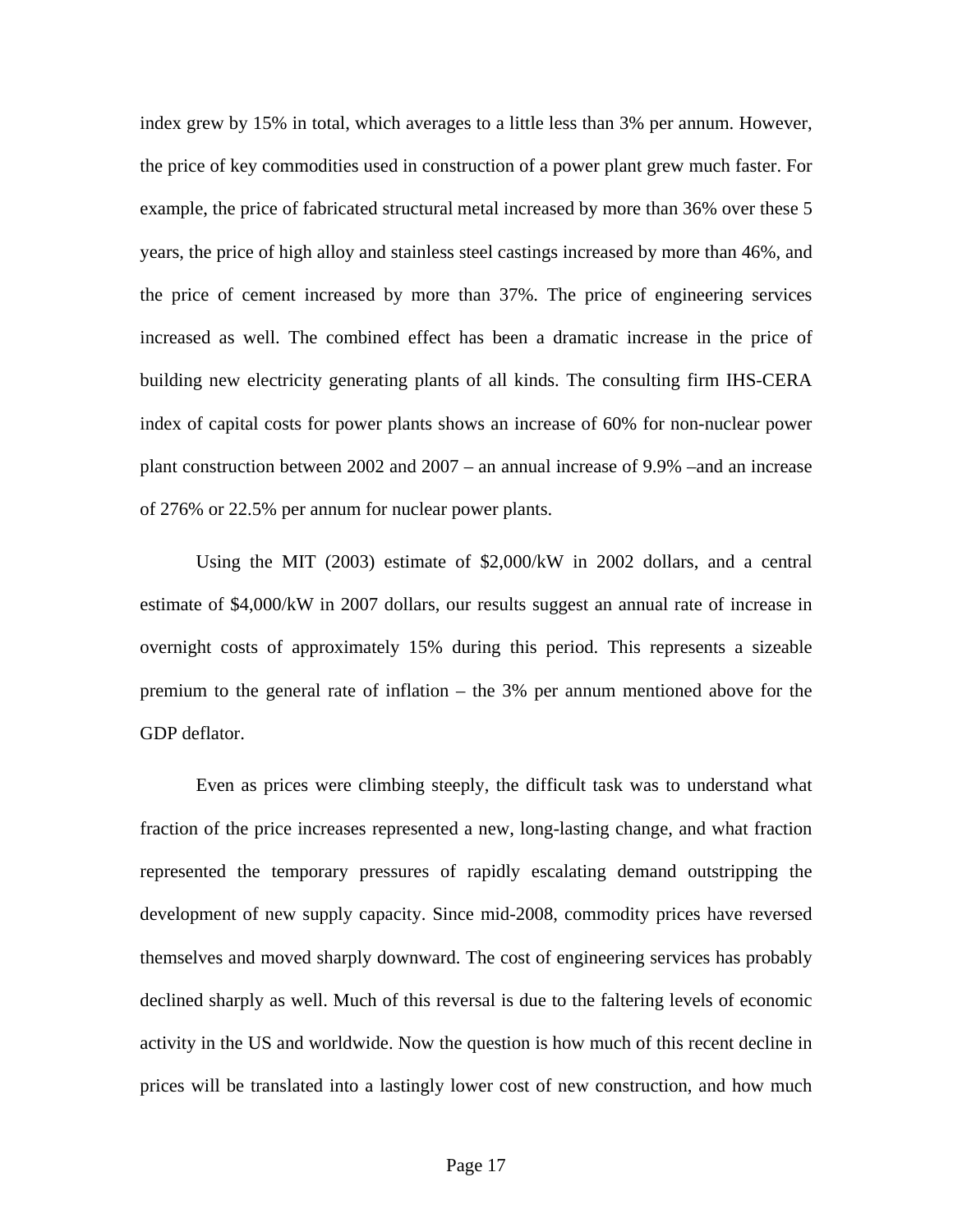represents just a temporary respite from the higher level of costs that had been reached. It is impossible to predict the true impact of these developments at the time of writing this report, and we focus simply on reporting the available data on costs as generated in the last few years. The cost data we report in Table 4 would appear to represent results just at the peak of the recent escalation.

Figure 2 shows the data for the newer Japanese and Korean builds from Table 3B and the data for the planned US plants from Table 4. Also shown is the base case figure from the MIT (2003) study and an extrapolation of this figure at both a 3% rate (i.e., GDP deflator) a 15% escalation rate (actual plant cost escalation rate).

# **3. LEVELIZED COST OF ELECTRICITY FROM NUCLEAR POWER**

Using this revised estimated overnight cost of a new nuclear reactor, we apply the methodology from the MIT (2003) study to calculate a levelized cost of electricity.<sup>4</sup> The assumptions made to calculate a levelized cost of electricity are displayed in Table 5. These are in general the same as those used for the Base Case of the MIT (2003) study: compare our Table 5 to the MIT (2003) study's Table A-5.A.4 "Base Case Input Parameters". Since our primary objective is to update the capital cost used in the MIT (2003) study, we do not revisit every element of the original inputs. We model a plant with a capacity of 1,000 MW, a capacity factor of 85%, and a life of 40 years. The heat rate is 10,400 Btu/kWh. Based on the results of the previous analysis, we assume that this plant has an overnight cost in 2007 dollars of \$4,000. We set the incremental capital

 $\overline{a}$ 

<sup>&</sup>lt;sup>4</sup> The spreadsheet model for calculating levelized costs is available at the website of the MIT Center for Energy and Environmental Policy Research: web.mit.edu/ceepr/www/workingpapers.html.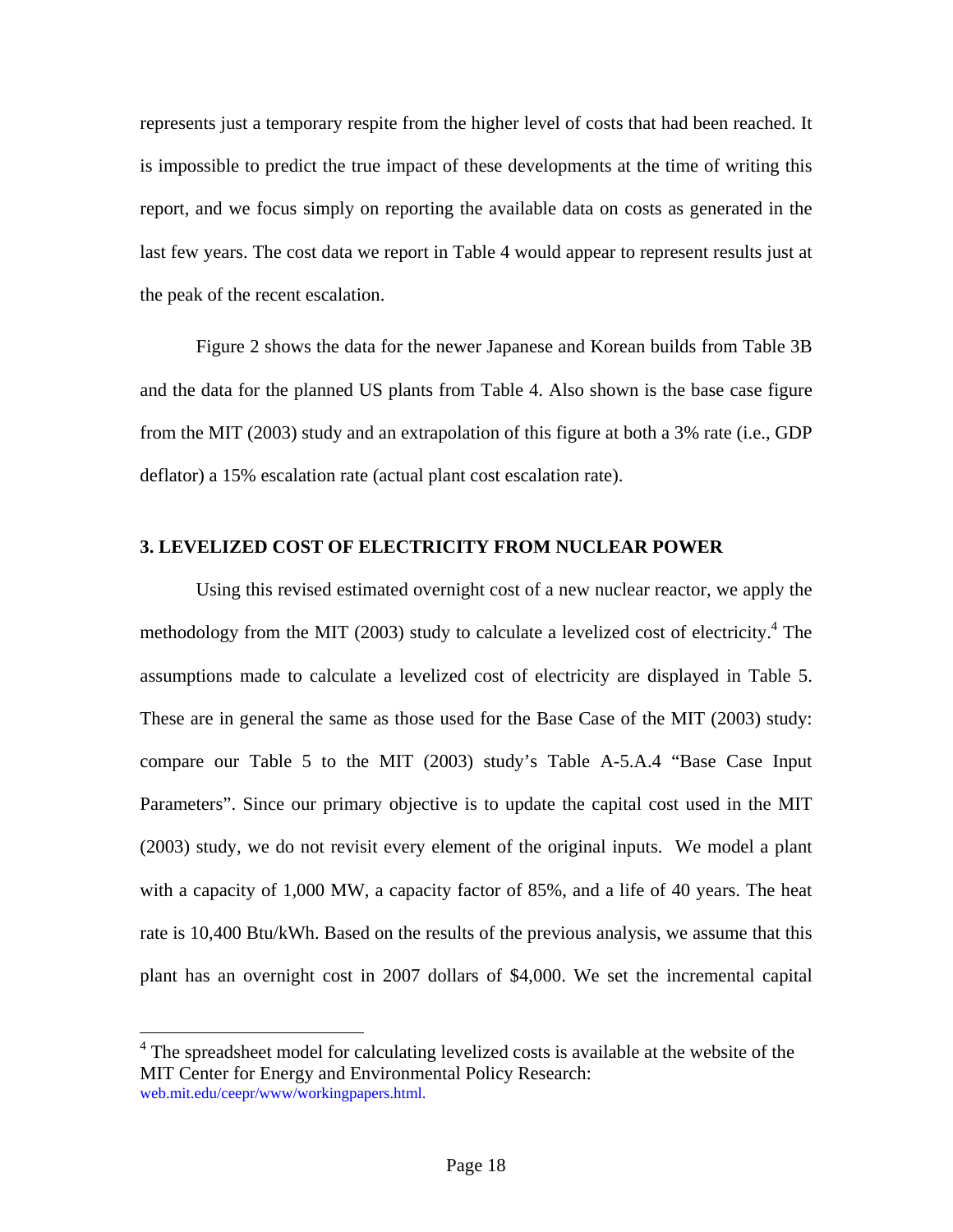expenditures to maintain the same ratio of incremental capital cost to overnight cost as was used in the MIT (2003) study, giving us \$40/kW/year. We adjust the fixed and variable O&M costs from the MIT (2003) study to reflect the 10% decline in reported O&M costs between 2002 and 2007 documented by the US Energy Information Administration (US EIA), so that our fixed O&M cost is \$56/kW/year and our variable O&M cost is 0.42 mills/kWh.

We adjust the fuel cost from the MIT (2003) study to reflect most importantly a higher price for uranium –  $$80/kgHM$  – and a higher price for SWUs –  $$160/SWU - both$ measured in 2007 dollars. We also assume a price of \$6/kgHM for yellow cake conversion and \$250/kgHM for fabrication of uranium-oxide fuel. We assume 0.2% loss at each of the stages of conversion, enrichment and fabrication. Using the methodology described in Appendix 5 of the MIT (2003) study, we derive an optimum tails assay of 0.24%, an initial uranium feed of 9.08 kgU and a requirement of 6.99 SWUs. We assume the plant is operated at a burn-up of 50 MWd/kgHM. This yields a fuel cost of 6.97 mil/kWh or \$0.67/mmBtu.

For the cost of disposal of the spent fuel waste, we follow the MIT (2003) study and use the statutory fee of 1 mill/kWh currently charged under the Nuclear Waste Policy Act of 1982. The MIT (2003) study had assumed a \$350 million cost to decommission the plant at the end of its life. We adjust this to maintain the same ratio of decommissioning cost to overnight cost as was used in the MIT (2003) study, giving us the figure of \$700 million, expressed in 2007 dollars. Consistent with the MIT (2003) study, we assume a 3% general inflation rate and that real non-fuel O&M costs escalate at 1% while real fuel costs escalate at 0.5%. The tax rate assumed is 37%.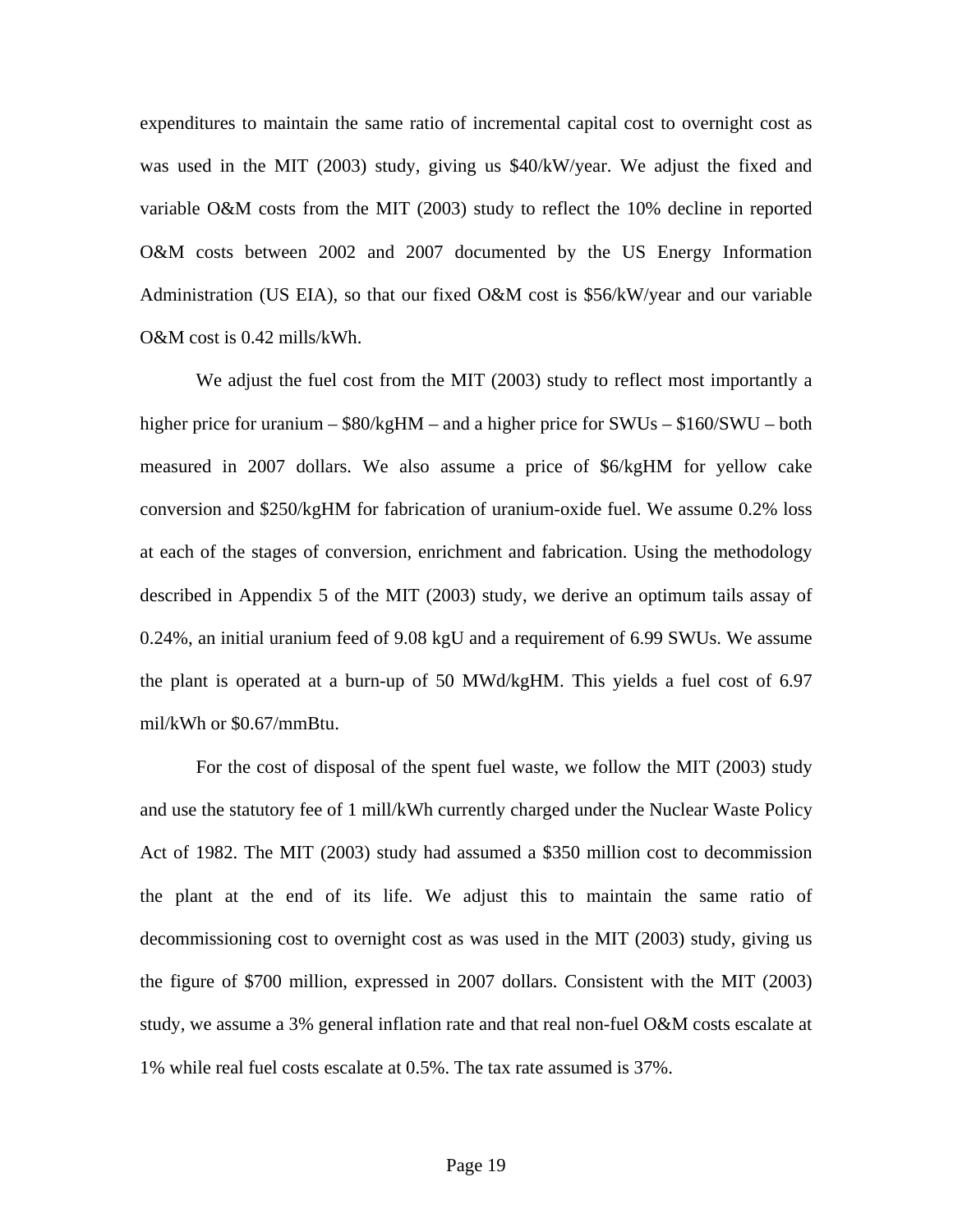To be consistent with the MIT (2003) study, we calculate present values using a 50/50 debt/equity ratio, an 8% cost of debt, and a 15% cost of equity. These imply a 10% weighted average cost of capital (WACC) which should be applied to the project's unlevered after-tax cash flows to yield the net present value.<sup>5</sup> It is important to understand that these costs of capital are meant to reflect a "merchant model" in which the nuclear plant delivers power into a competitive wholesale market without any assured rate of return. A nuclear plant built by a regulated utility, with the construction costs approved and passed along to customers with greater certainty could probably be financed at a lower cost of capital. This would reflect the fact that some of the construction, completion, operating and price risks are being shared between the shareholders in the regulated utility and the customers of the regulated utility. The total risks are the same, but in the merchant model the shareholders bear all of the risk. Our calculation also does not include any of the benefits from the production tax credits or loan guarantees provided to the first new builds under the Energy Policy Act of 2005.

The MIT (2003) study applied a lower capital cost to evaluate coal-fired and gasfired generation, assuming a 60/40 debt/equity ratio, an 8% cost of debt, and a 12% cost of equity, implying a 7.8% weighted average cost of capital (WACC). As a variation on its base case, the MIT (2003) study evaluated the cost of nuclear applying to nuclear this

 $\overline{a}$ 

 $<sup>5</sup>$  There is one important difference between our calculations and those of the MIT (2003) study relating to</sup> how the cost of capital is employed. The MIT (2003) study applied the cost of debt to the debt cash flows and the cost of equity to equity cash flows. The debt and equity cash flows were calculated assuming a given amortization schedule over the life of the project. Unfortunately, this means that a constant cost of equity capital was applied despite a changing debt-to-equity ratio and therefore a changing level of risk in the debt. Implicitly, this implied an increasing risk premium applied through time for the total nuclear cash flows. This raised the levelized cost of electricity, and accounts for a significant portion of the discrepancy between the levelized cost of electricity calculated in the MIT (2003) study and the cost calculated in other studies—see Osouf (2007). In our calculations, the WACC is applied directly to the unlevered after-tax cash flows, so that the risk premium is effectively held constant through the life of the project. Were all of the inputs held constant, this change in methodology would lower the calculated levelized cost of electricity.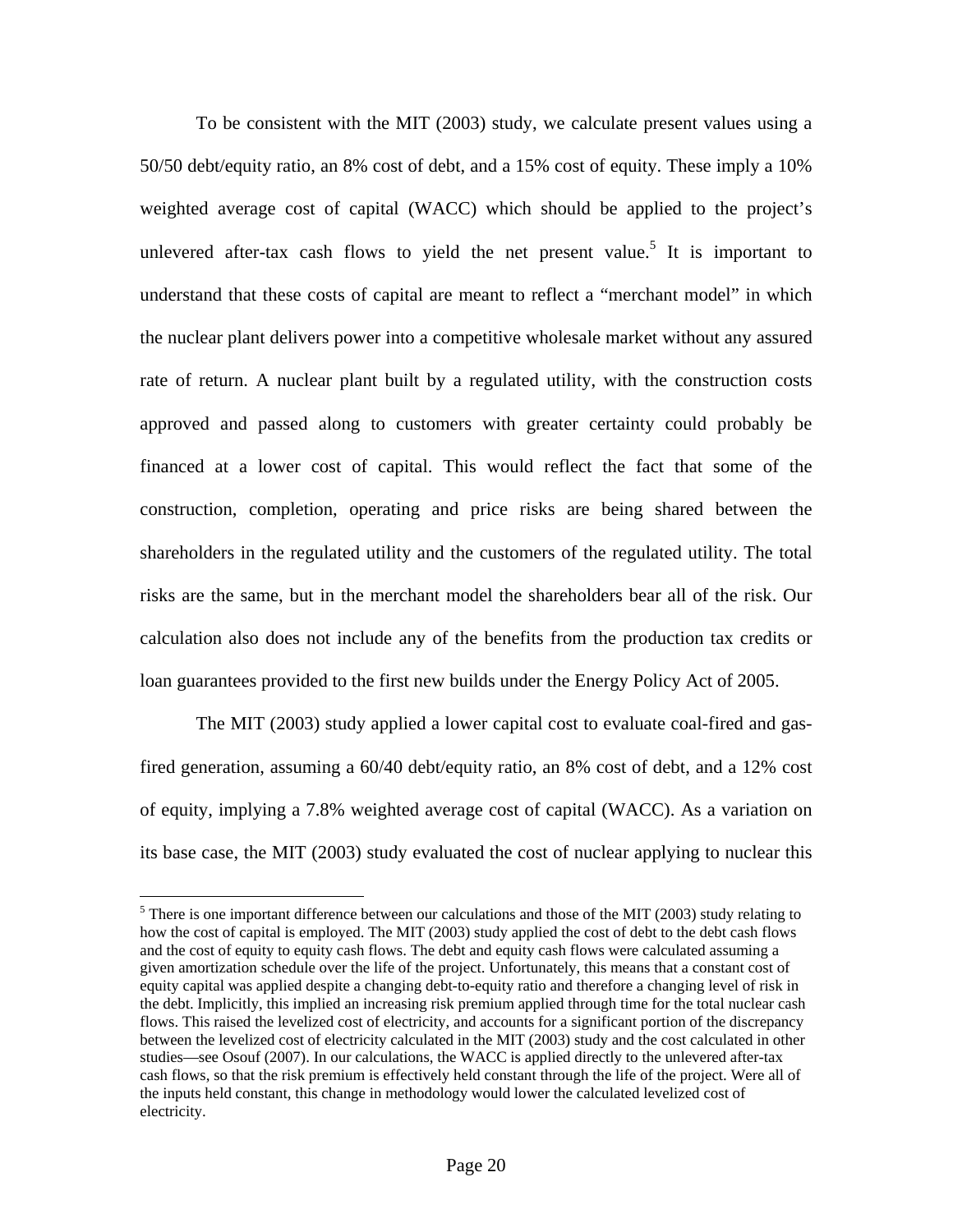lower cost of capital, and we do so as well here. Also consistent with the MIT (2003) study, we assume the 5-year construction schedule and the 15-year MACRS depreciation schedule as shown in Table 5.

Table 6A shows how these assumptions generate the time profile of itemized pretax cost cash flows, as well as depreciation, over the full life of the plant. These values are nominal in the years expended, so that they incorporate the different escalation factors. Table 6B shows the after-tax cash flows. We have summed the cost of construction together with the associated depreciation tax shield. We have summed the incremental capital cost together with the decommissioning cost, and we have calculated the after-tax cost for these items as if they were immediately expensed  $-$  i.e., without fully accounting for the time profile of the associated depreciation tax shields. We have summed the cost of fuel together with the waste fee, i.e., the cost of disposing of the fuel, producing a full fuel cycle charge. The final column displays the total of these various after-tax costs. Table 6C shows the present value of each of these after-tax cost items. Consistent with the MIT (2003) study, we have made the year of completion, 2013, date 0 and all present value calculations are made accordingly so that net present values are measured to 2013. It is a trivial matter to recalculate them to 2007 as is done at the bottom of the table for the convenience of the reader. The present value of the total costs is \$6,381 million. The 2013 present value of the overnight construction cost net of depreciation tax shields equal \$4,603 million, or 72% of the total cost. Adding in the incremental capital cost over the life of the plant, plus the decommissioning cost makes the total after-tax capital cost \$5,051 million, or 79% of the total after-tax cost. Non-fuel operating and maintenance costs total \$699 million, or just 11% of the total cost. Fuel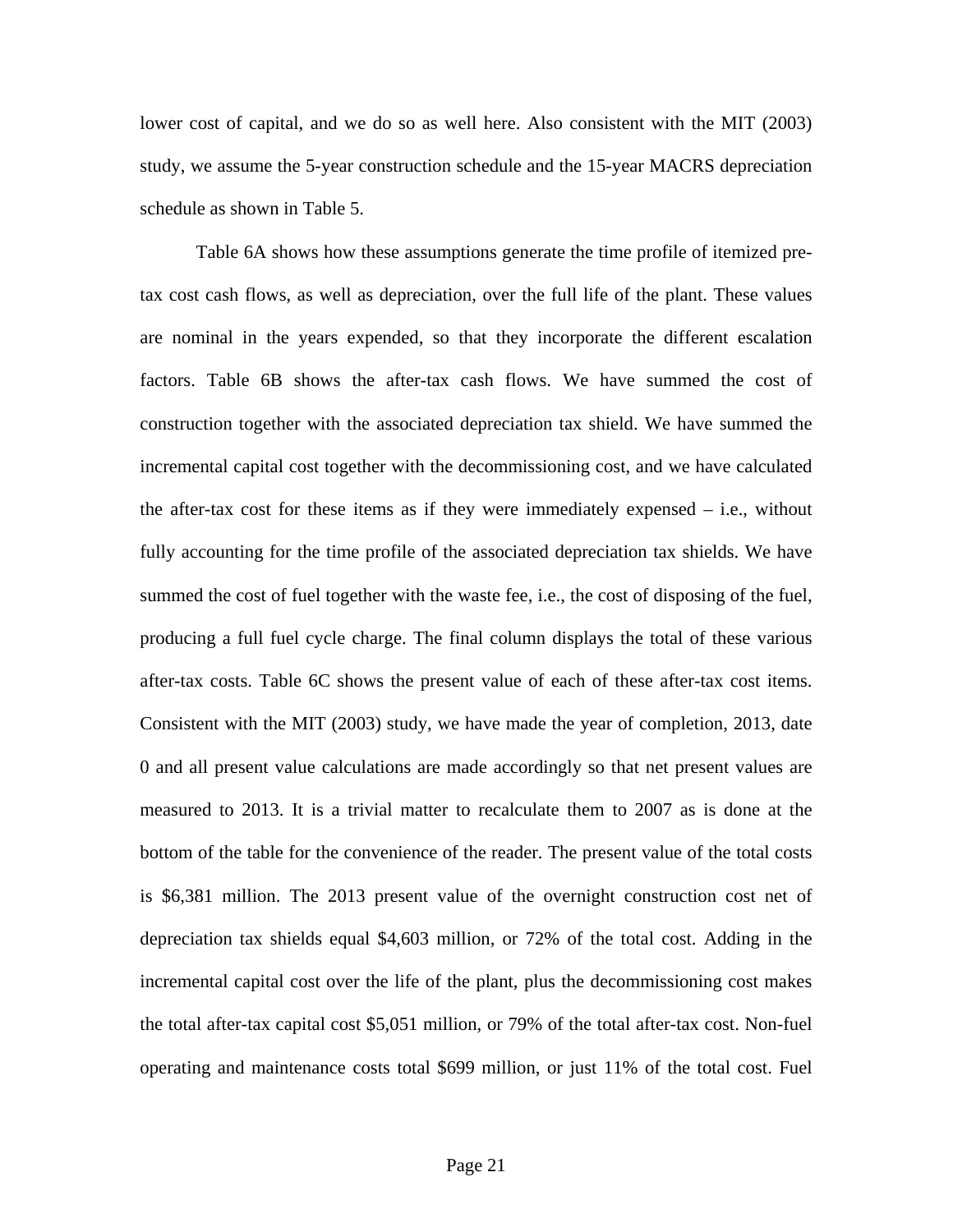costs, inclusive of the waste disposal charge, total \$631 million, or just 10% of the total cost.

Table 6D calculates the levelized cost of electricity from nuclear power. Setting a price of  $8.4¢$ /kWh in 2007 dollars, column [D] shows the price through time, column [E] shows the after-tax revenue from the sale of electricity expressed in nominal dollars as earned. Column [F] calculates the present value of this revenue. Column [G] shows the present value of the total costs, taken from Table 6C, and column [H] shows the present value of the net cash flow. A price of  $8.4\frac{\epsilon}{k}$  wh yields a present value of after-tax revenues equal to the present value of after-tax costs, and so 8.4¢/kWh is the levelized cost of electricity from nuclear power measured in 2007 dollars. Applying the percentages derived at the bottom of Table 6C, we have that capital costs account for 79% of this levelized cost of electricity, or  $6.6¢/kWh$ , non-fuel O&M costs account for 11%, or 0.9¢/kWh, and fuel costs, inclusive of waste disposal, account for 10%, or  $0.8$ ¢/kWh.

As mentioned earlier, we consider a variation on the cost of capital for nuclear, setting the inputs for the cost of capital equal to those for coal. Using this lower cost of capital and repeating the steps shown in Tables 6A-6D lowers the levelized cost of electricity by approximately  $1.7\frac{\mu}{kWh}$ , bringing the total cost of nuclear power down to  $6.6¢/kWh$  ( $¢/kWh$  figures do not sum due to rounding).

# **4. COMPARISON TO COAL- AND GAS-FIRED GENERATION COSTS**

While the focus of this study is an update of the cost of building nuclear power plants, it is important to see the escalation in the cost of nuclear plants in comparison with the escalation in the cost of other power plants. The MIT (2003) study compared the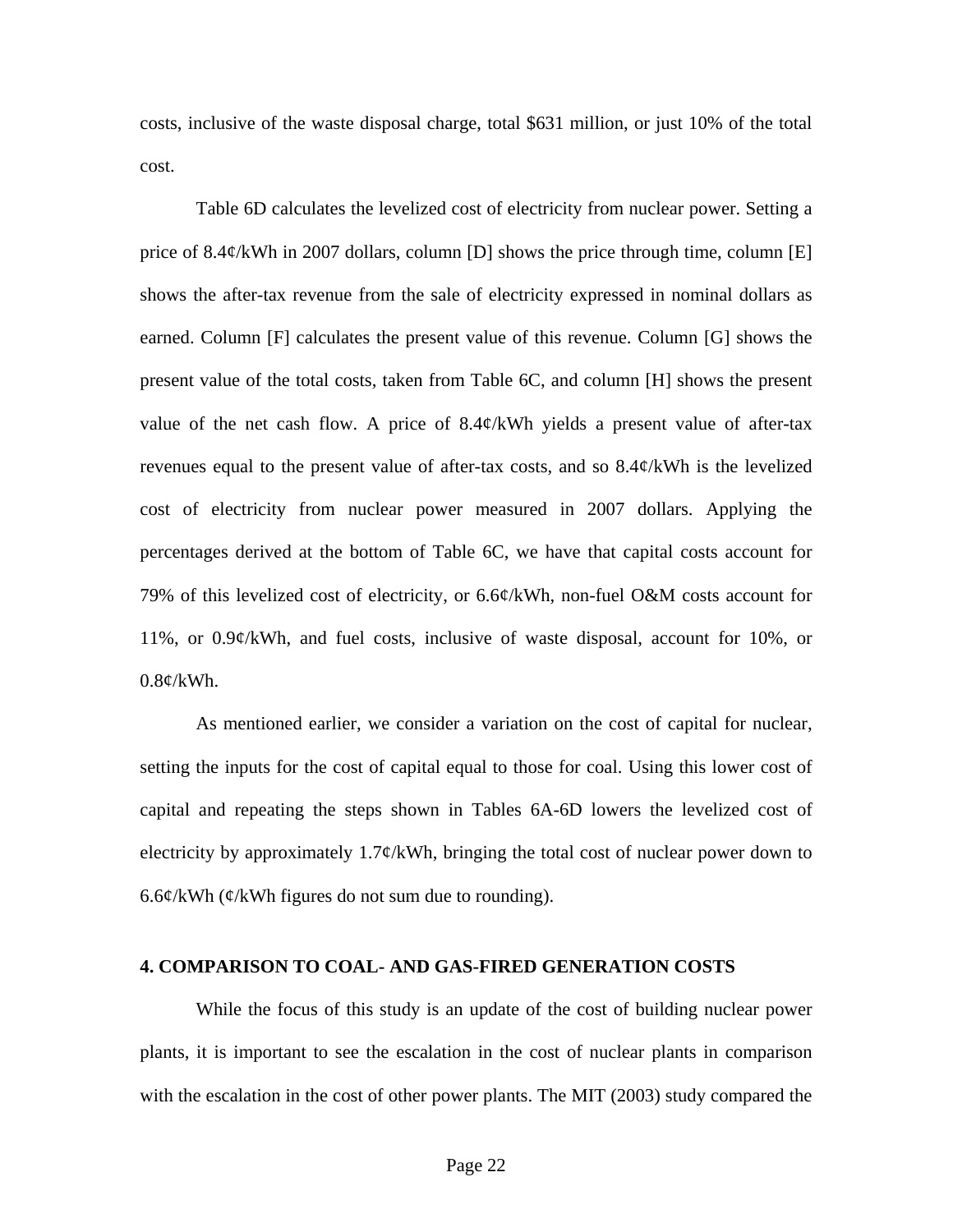levelized cost of electricity from nuclear plants against the levelized cost of electricity from pulverized coal plants and from combined cycle gas turbine plants. In this section we develop the revised estimates for the constructing coal- and gas-fired plants, and we calculate the corresponding levelized cost of electricity.

### *Updated Coal Plant Costs*

The MIT (2003) Future of Nuclear Power study estimated a \$1,300/kW capital cost, denominated in 2002 dollars, for a 1,000 MW pulverized coal burning power plant. The MIT (2007) Future of Coal study evaluated a broader set of coal-fired designs, including sub-critical pulverized coal, supercritical and ultra-supercritical pulverized coal, as well as circulating fluid-bed, with capital costs ranging from \$1,280/kW to \$1,360/kW, denominated in 2005 dollars. How have capital costs changed since then? To answer this question, we look to a small sample of proposed plants for which it was possible to obtain a minimal amount of detail on what was included in the cost estimate and in which year's dollars it was denominated. We limit our focus to super- and ultrasupercritical pulverized coal plants. Table 7 shows our estimate of the standardized overnight cost at each plant, denominated in 2007 dollars. In the paragraphs that follow, we discuss each plant, the source data and how we produced our standardized overnight cost estimate.

The reported cost of constructing a coal-fired power plant can suffer from the same ambiguity that we earlier identified for the reported cost of nuclear power plants. Because the construction time for a coal-fired plant is typically shorter than for a nuclear power plant, the impact of inflation and of financing costs results in a smaller discrepancy between some of the quotation methods, but otherwise the problems are the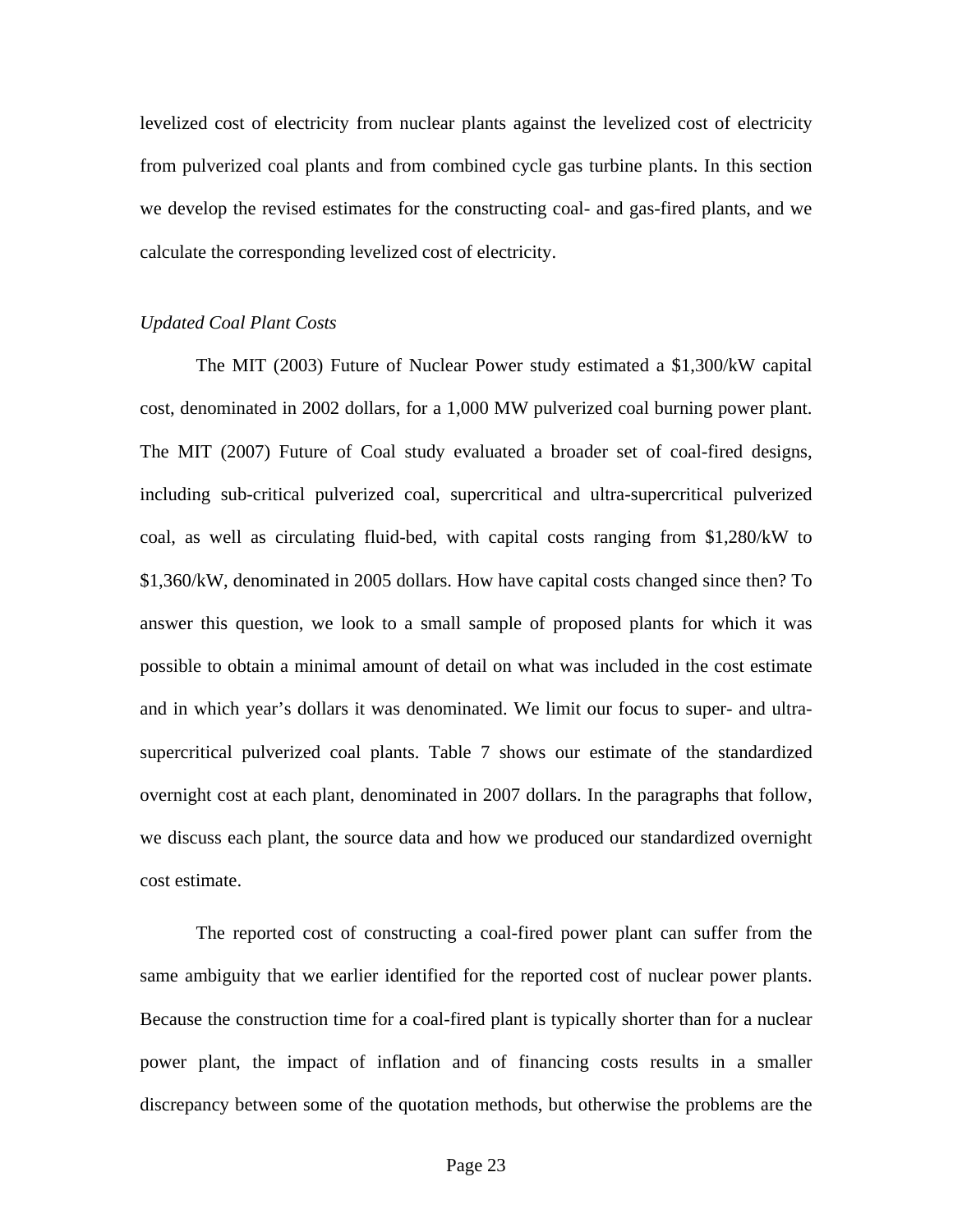same. Assuming a four-year construction schedule, our overnight cost figure for a coalfired plant is 20% more than the overnight cost reflecting only vendor costs, 14% less than the utility's total cost as reported in regulatory filings, exclusive of financing charges, and 27% less than the utility's total cost as reported in regulatory filings, inclusive of financing charges.

Shortly before FPL filed for approval of its Turkey Point nuclear units, it had proposed a pair of ultra-supercritical pulverized coal plants to be built at a new Glades Power Park. Although the Florida Public Service Commission ultimately rejected the proposed plant, the cost estimate made is, nevertheless a useful indicator of what the plant was believed to cost at the time the estimate was made. And the fact that FPL's Glades coal plant estimate and its Turkey Point nuclear plant estimate were made at approximately the same time and by the same company gives the coal plant estimate added interest. FPL's Determination of Need filing for the coal units was made in February 2007. Each unit would have a capacity of 980 MW. The units were to be designed to burn bituminous coal, although up to 20% of the fuel supplied could be petroleum coke. The first unit was to be constructed over a 52 month schedule ending with commercial operation in June 2013. As with the Turkey Point nuclear units, the total estimated cost of \$5.7 billion includes major transmission network upgrades and financing costs, and the figure is denominated in a combination of 2013 and 2014 dollars. We back out one-half the transmission costs and all of the financing costs, which yields a total cost as expended of \$4.424 billion. Backing out the effect of the 3% estimated inflation yields an overnight cost denominated in 2007 of \$3,804 billion, or \$1,941/kW.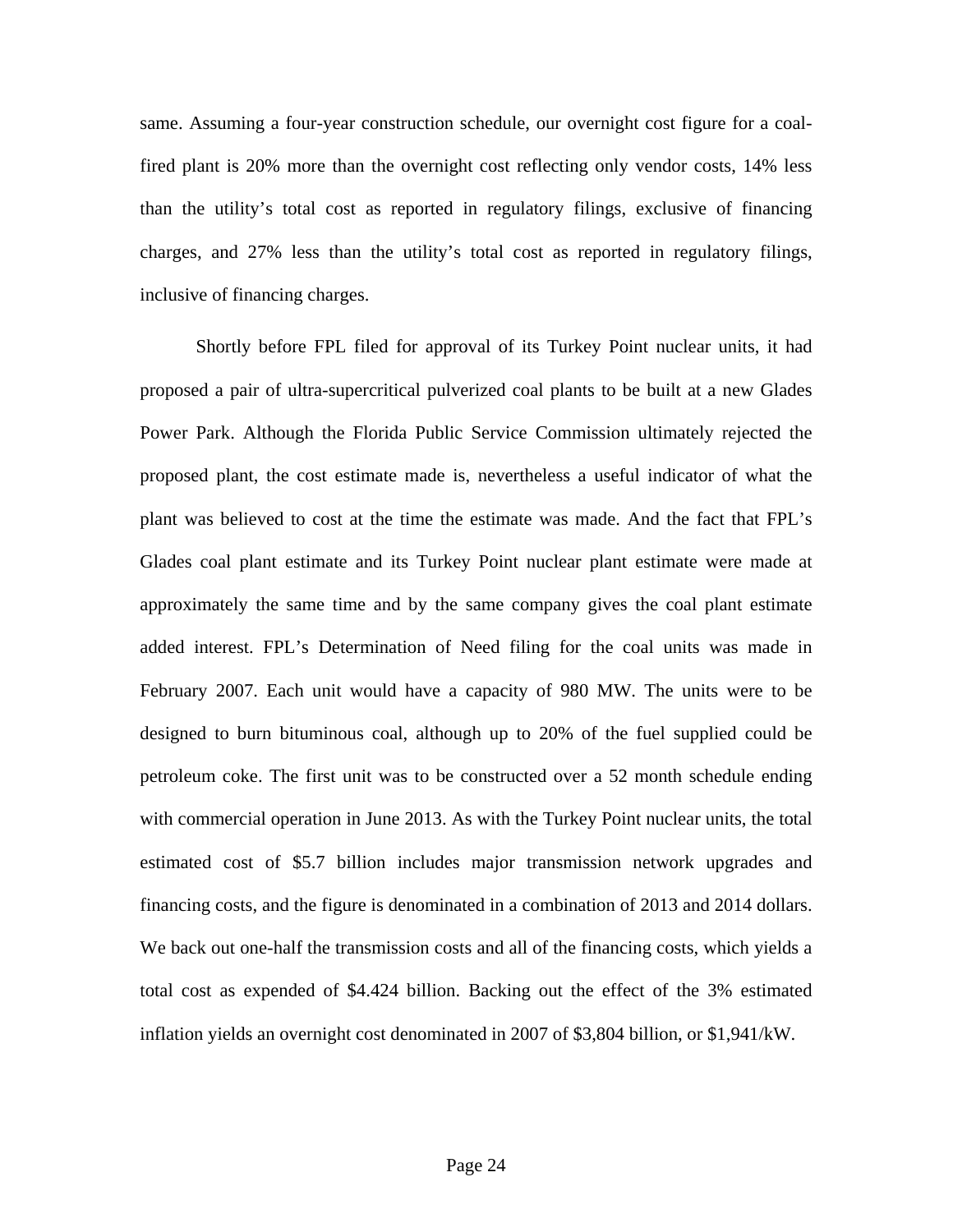In May 2005, Duke Power announced its intention to build one or two supercritical pulverized coal units of 800 MW capacity each at its Cliffside station in North Carolina. The units were planned for bituminous coal. Construction on the first unit was originally tentatively projected to begin September 2006 with commercial operation starting as soon as 2010, although in updated filings Duke estimated a construction schedule for the first unit of approximately 50 months. Duke Power's original press release estimated the total cost at \$2 billion. Ultimately, only one unit was approved and, according to Duke's latest filing in February 2008, the cost for the single unit had climbed to \$1.8 billion, exclusive of \$550-600 million in financing charges. This figure, too, needs to be adjusted to convert it to an overnight cost denominated in 2007 dollars by backing out inflation, which yields us an estimated overnight cost of \$1.548 billion, or \$1,935/kW. Construction on this unit began early in 2008.

In October 2005, American Municipal Power-Ohio (AMP-Ohio) had first announced plans to build a new pulverized coal project in Meigs County, Ohio. AMP-Ohio is a non-profit corporation organized to own and operate electric power plants and other facilities on behalf of its members which are public power entities in Ohio, Pennsylvania, Michigan, Virginia, West Virginia and Kentucky. The project is actually composed of two 480 MW units  $-$  i.e., a total capacity of 960 MW  $-$  operating at an annual capacity factor of 85%. The units are designed to burn a blend of bituminous and sub-bituminous coals. In May 2007, it submitted a detailed application for a certification of need to build the combined plant, including an estimated cost of \$2.3 billion. This figure was inclusive of owner's costs and transmission upgrades, but exclusive of financing costs. Financing costs would add an additional \$400 million or 17% to the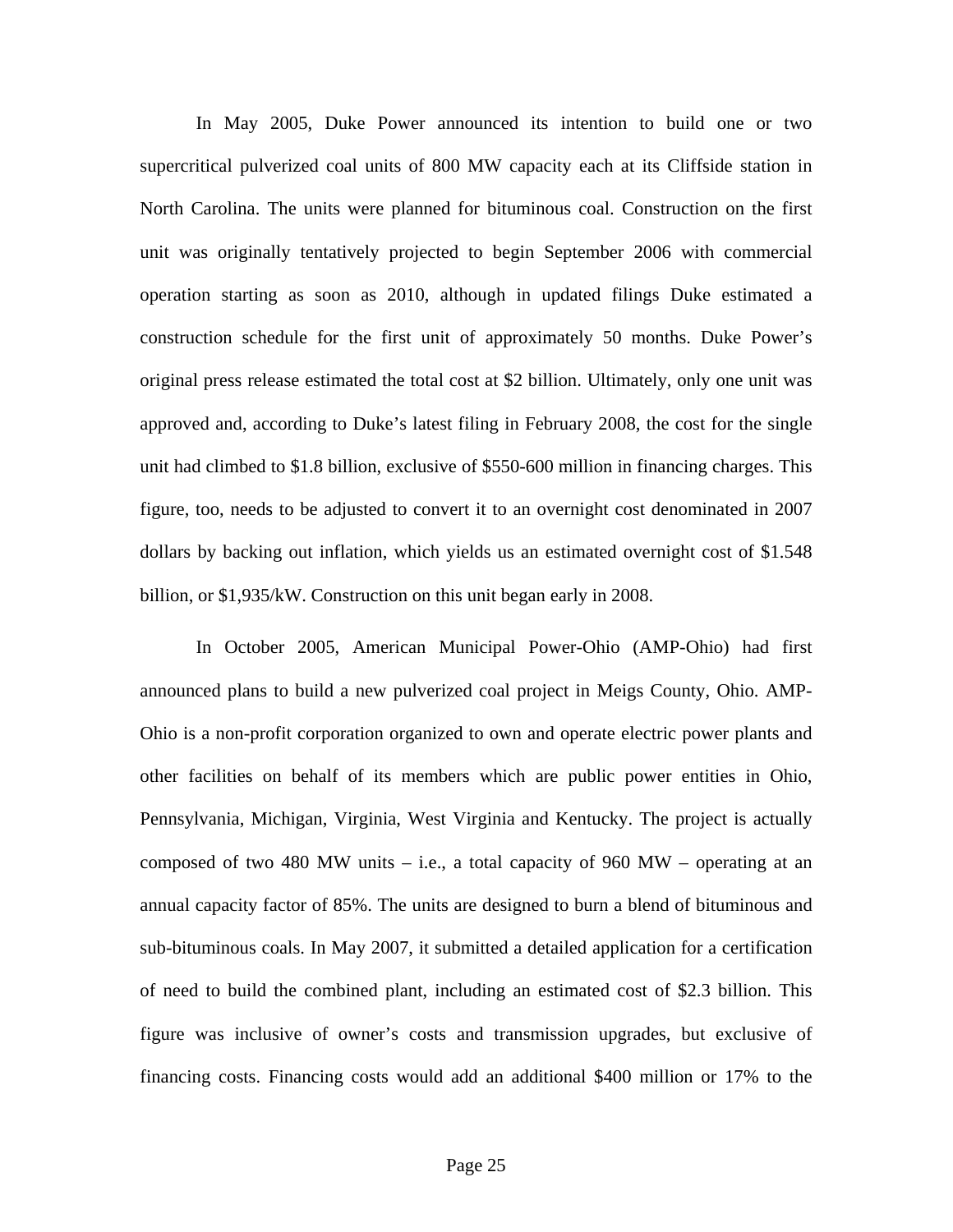costs. Subsequently, the construction schedule and cost figures were significantly revised. In January 2008, its contractor, R.W. Beck, produced a Project Feasibility Study Update which revised the cost to \$2.95 billion. In October 2008, the contractor produced a new Update with a revised construction schedule and cost estimate: the total cost is now estimated at \$3.257 billion, exclusive of financing costs. The financing costs are estimated at an additional \$683 million or 21% of the costs. This most recent estimate assumes construction begins in October 2009 and the first unit begins commercial operation in March 2014, 54 months later, while the second unit begins commercial operation in September 2014. The estimate is for a supercritical boiler. Although the plant will have the capability to handle both bituminous and sub-bituminous (Powder River Basin) coals, the plant is being optimized for bituminous coals and the cost estimate reflects this. This cost estimate appears to be a total of dollars denominated in the years actually expended, reflecting a forecasted 2.3% inflation rate. A comparable overnight cost denominated in 2007 dollars needs to back out the effect of this inflation in the total cost reported. Also, this cost estimate includes an unknown quantity of transmission system upgrades, some of which are arguably unrelated to the busbar cost. Unfortunately, the actual amount of transmission system costs is not itemized, and it is impossible to determine what fraction should be backed out of the figure. Therefore, we arrive at an estimated total overnight cost in 2007 dollars of \$2.866 billion, or \$2,986/kW. This is probably a high estimate due to the unknown extra transmission related costs included.

The Southwestern Electric Power Company (SWEPCO) is a unit of American Electric Power Company (AEP) operating in Louisiana, Arkansas and Texas. In late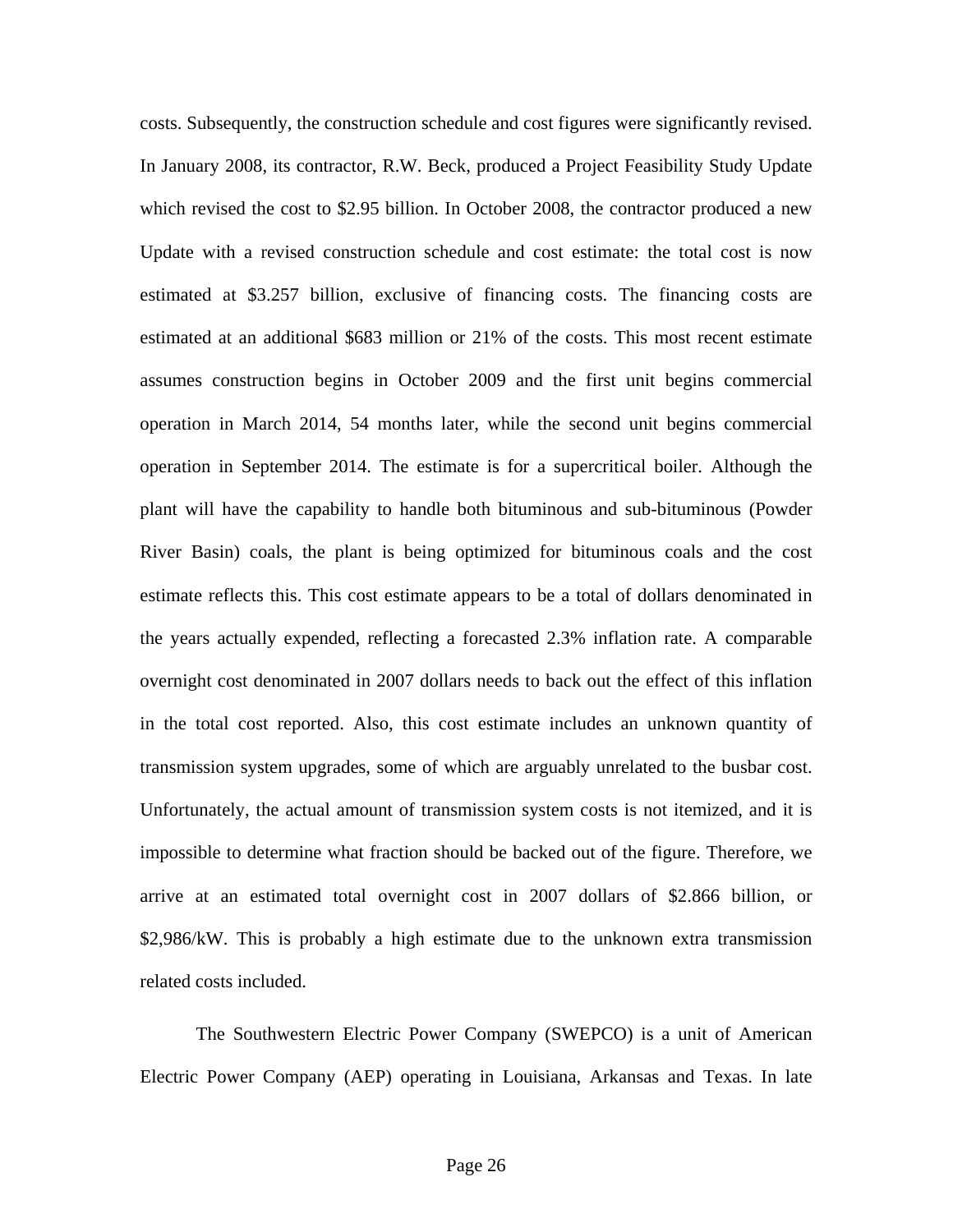2006, the company announced its plan to build a 600 MW ultra-supercritical pulverized coal plant in Hempstead County, Arkansas. It would burn Powder River Basin coal, i.e., sub-bituminous. Construction time is estimated at 48 months. The estimated cost of the plant was originally \$1.343 billion, although the estimate has since risen to \$1.558 billion. These estimates exclude financing charges and include only those transmission expenses necessary for connection. However the dollars summed are denominated in the years expended, and so require an adjustment to be expressed in 2007 dollars. Assuming a 2.3% inflation rate gives us an estimated overnight cost expressed in 2007 dollars of \$1.371 billion, or \$2,285/kW. The plant has received approvals from the three state utilities commissions, as well as the environmental permits it requires, and SWEPCO is moving forward targeting commercial operation in 2012.

Across the four plants, the overnight cost estimates range from just under \$2,000/kW to just over \$3,000/kW. This is a large range. As a central value for our comparisons, we choose to use \$2,300/kW in 2007 dollars. Compared to the MIT (2003) figure of \$1,300/kW in 2002 dollars, this represents an annual inflation rate of 12% in the capital cost for a coal-fired power plant – slightly less than the 15% rate for nuclear capital costs. Figure 3 shows the original MIT (2003) estimate together with an escalation at the 3% per annum that matches the GDP deflator and an escalation at the 15% per annum corresponding to the escalation of nuclear costs. Of the four plants, only one had a cost higher than implied by this 15% escalation. The others lie below this level, but clearly above the cost implied by escalation at the GDP deflator. Even the lowest of our four plant costs is higher than the figure given by the EIA for the overnight cost of a "Scrubbed Coal New" plant, which for 2007 is \$1,534/kW in 2006 dollars. Assuming an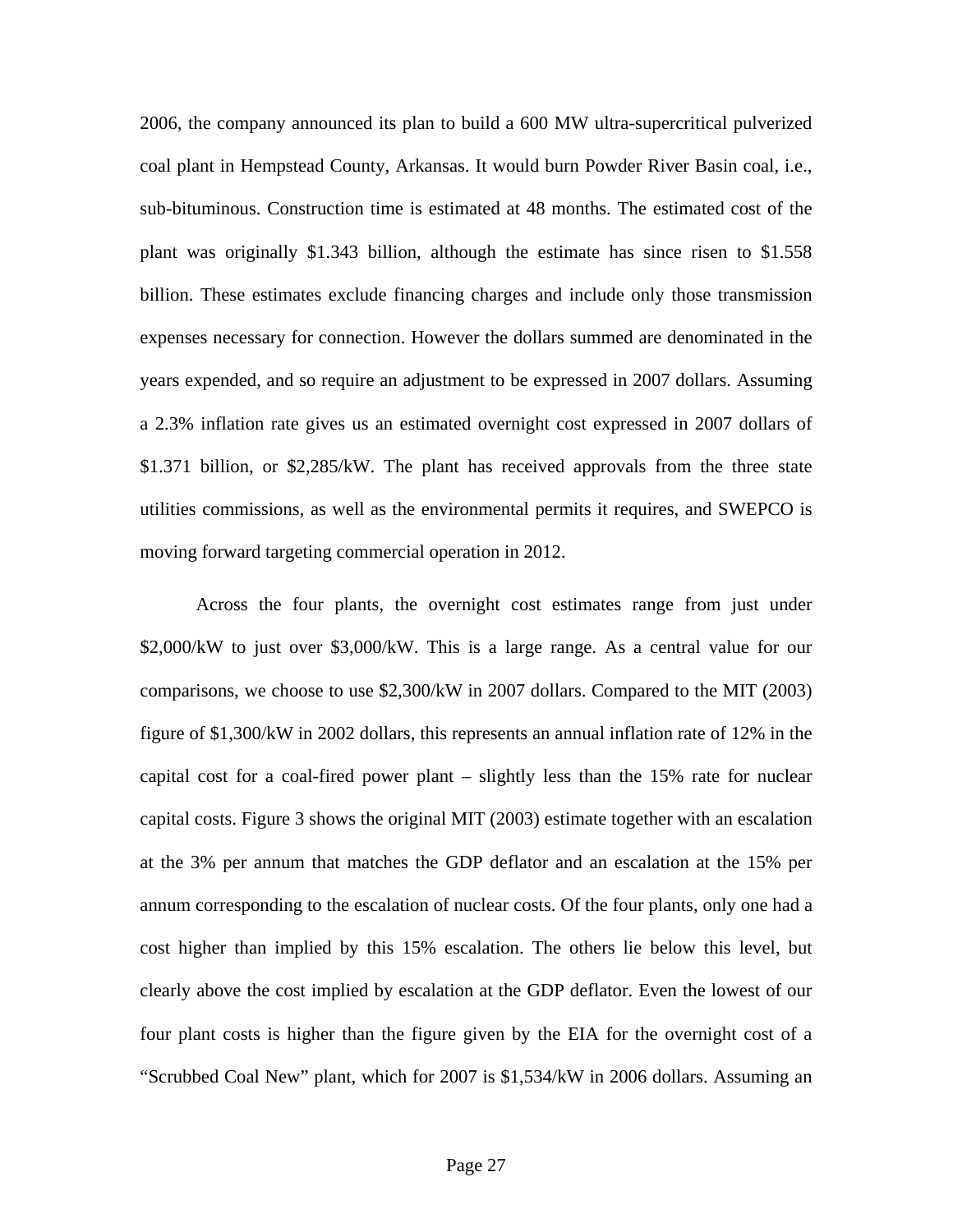increase of 12% to bring it to 2007 dollars, the EIA figure would be \$1,719/kW. However, our central estimate is very close to the EPRI (2008) figure of \$2,450/kW for a conventional supercritical pulverized coal plant.

### *Updated Cost of Coal*

The MIT (2003) Future of Nuclear Power had assumed a \$1.20/mmBtu price for coal delivered to the plant, measured in 2002 dollars. Assuming 12,500 Btu coal (e.g., Central Appalachian coal), this translates to \$30/short ton. Since 2002, the price of coal has escalated tremendously. Figure 4 shows a graph of the spot price of coal from 1984 through year-end 2008. Between 2002 and 2007, the average annual spot price increased by 59% in total or nearly 10% per annum. The price of coal delivered to electric utilities showed a slightly smaller rise of 46%. This smaller increase probably reflects the fact that much of the coal is delivered under contracts which delay the impact of sharp prices rises, meaning that the full impact of rising fuel cost is yet to be seen in the delivered price data. It may also reflect the fact that the portion of the delivered price attributable to transportation costs did not increase as much. It may also reflect the different rates of price increases for different types of coal that are averaged together in producing this delivered price statistic. In 2008, the average spot price of coal nearly doubled again, exhibiting the same spike and collapse that occurred in the oil, natural gas and other commodity markets.

Clearly the future price of coal is highly uncertain. Global economic growth and competition for supplies probably contributed to the secular run-up in prices over the last few years. The current recession has caused prices to collapse, probably below their longrun level. Reasonable people will differ on their forecast of the future price, although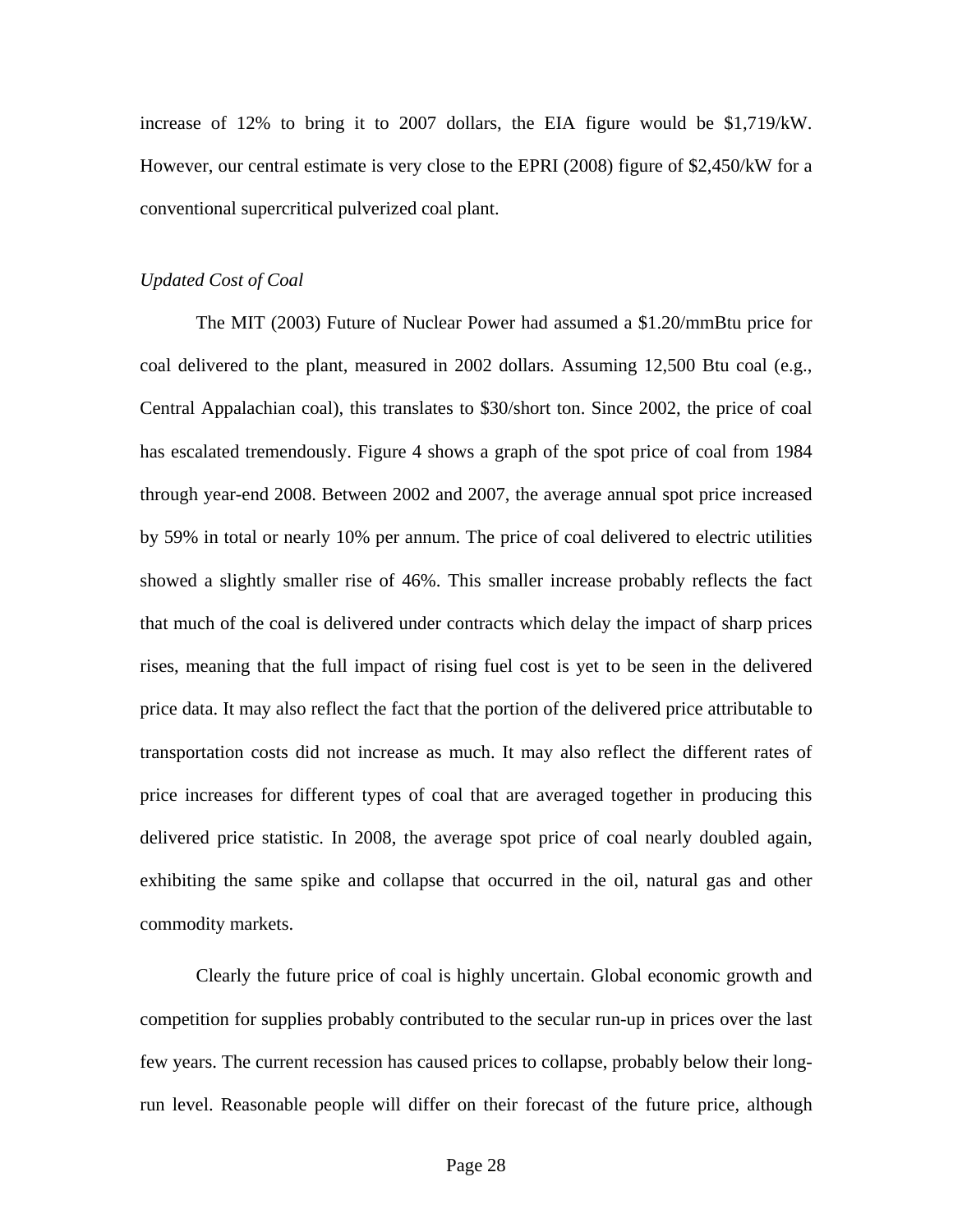there should be a consensus that the confidence bounds on the forecast should be large. As is often done with natural gas, it is probably wise to analyze how the levelized cost of electricity varies over a broad range of possible future coal prices. As our central estimate for the price of coal, we use the figure of \$2.60/mmBtu or \$65/short ton of Central Appalachian coal delivered to the plant. This is far below the peak 2008 spot price which was above \$130/short ton, but also above the current spot price which has fallen close to \$50/ton. We also calculate how the levelized cost of electricity from coal varies with the price of coal.

### *The Levelized Cost of Electricity from Coal*

The assumptions for our calculation of the levelized cost of electricity from coal are displayed in Table 5. We assume the heat rate of 8,870Btu/kW, which is the value assumed in the MIT (2007) Future of Coal study for supercritical pulverized coal plants. This value is near the low end of the range for the plants mentioned in Table 7. It is also at the low end of the EPRI (2008) range for conventional supercritical pulverized coal plants. This heat rate is lower than the 9,300Btu/kW assumed in the MIT (2003) Future of Nuclear study, and so we are recognizing some technical performance improvements associated with the evolving capital costs. We assume that incremental capital expenditures made during the life of the project will total \$27/kW/year. This is the same ratio of incremental capital cost to overnight cost as was used in the MIT (2003) study. We adjusted the MIT (2003) study fixed and variable non-fuel O&M costs in the same fashion as we did earlier for the nuclear plant. According to the US EIA, coal plant O&M costs increased between 2002 and 2007 by a little less than 6%. Therefore, we applied this change to the MIT (2003) fixed O&M cost of \$23/kW/yr and arrived at a figure of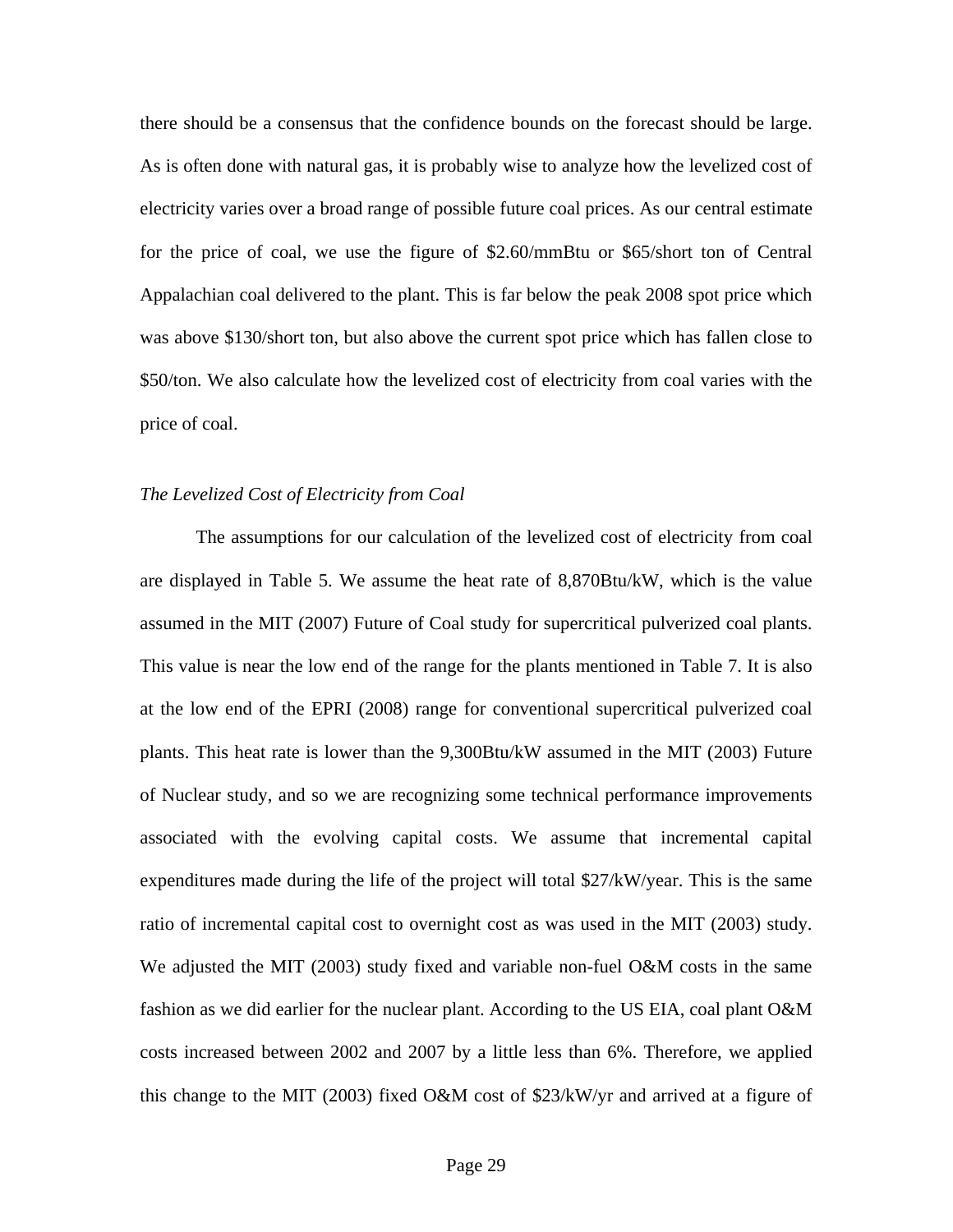\$24/kW/year, and we applied this change to the MIT (2003) variable O&M cost of 3.38 mills/kWh and arrived at a figure of 3.57 mills/kWh.

To be consistent with the MIT (2003) study, we calculate present values using a 60/40 debt/equity ratio, an 8% cost of debt, and a 12% cost of equity. These imply a 7.8% weighted average cost of capital (WACC) which should be applied to the project's unlevered after-tax cash flows to yield the net present value. Also consistent with the MIT (2003) study, we assume the 4-year construction schedule shown in Table 5. We apply a twenty-year MACRS depreciation schedule.<sup>6</sup>

Tables 8A, 8B, 8C and 8D calculate the levelized cost of electricity from the coalfired power plant. As shown at the bottom of Table 8C, the 2013 present value of total costs is \$6,226 million. The present value of the overnight construction cost net of depreciation tax shields equal \$2,446 million, or 39% of the total cost. Adding in the incremental capital cost over the life of the plant makes the total after-tax capital cost \$2,804 million, or 45% of the total after-tax cost. Non-fuel operating and maintenance costs total \$849 million, or 12% of the total cost. Fuel costs total \$2,574 million, or 41% of the total cost.

As shown in Table 8D, these results imply a levelized cost of electricity from coal of 6.2¢/kWh, measured in 2007 dollars. Capital costs account for 45% of this, or 2.8¢/kWh, non-fuel O&M costs account for 14%, or 0.8¢/kWh, and fuel costs account for 41%, or 2.6¢/kWh.

1

 $6$  The MIT (2003) study had applied a 15-year schedule to the coal plant. Our understanding is that coal plants are typically depreciated using the longer 20-year schedule.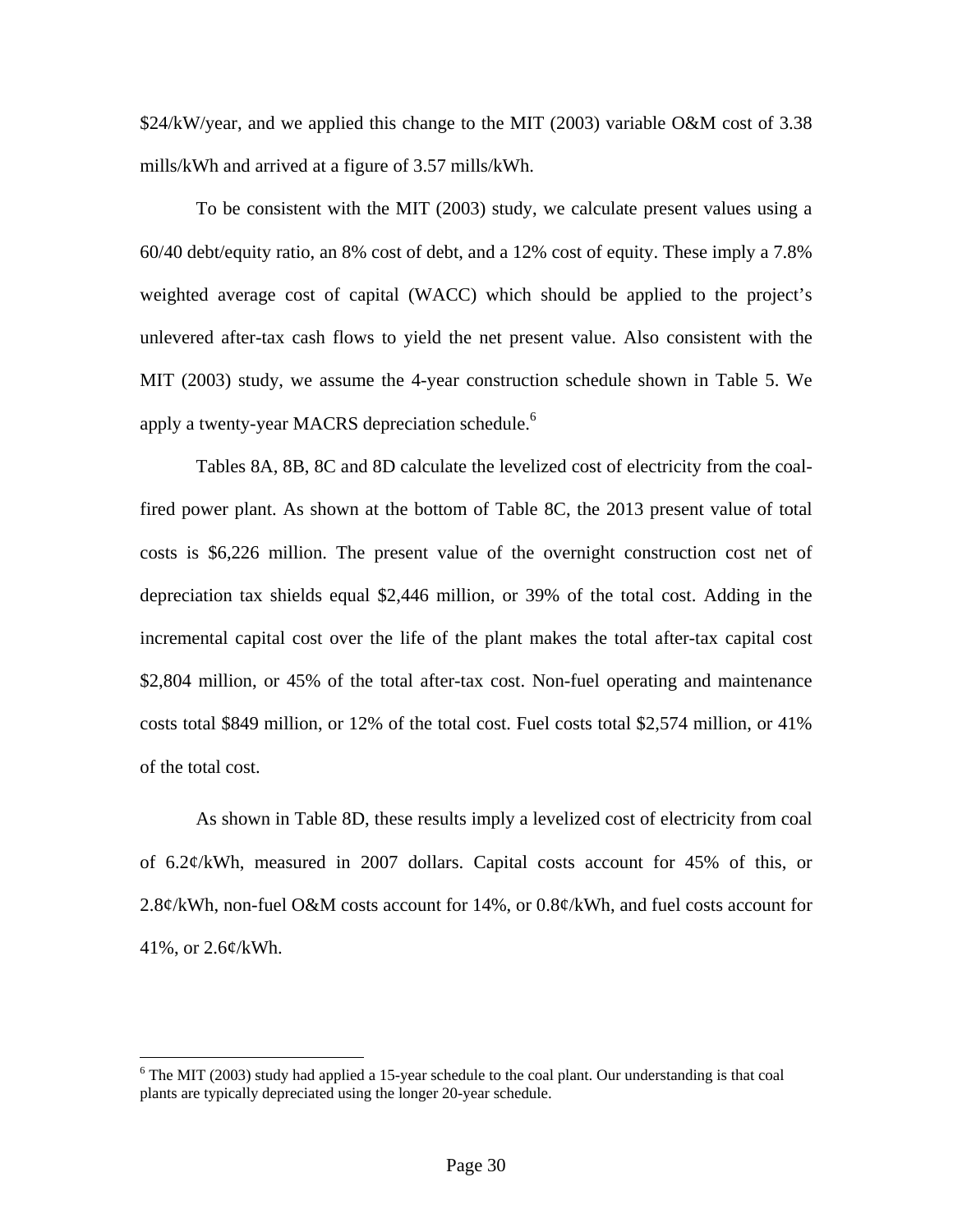We also calculate the additional cost for coal-fired electricity in the event that carbon is priced. As shown in Table 5, we assume the coal used has a carbon intensity of 25.8 kg-C/mmBtu, which is identical to what was assumed in the MIT (2003) study. Given our heat rate assumption, this translates to a  $CO<sub>2</sub>$  intensity per unit of electricity produced of  $0.839 \text{ kgCO}_2/\text{kWh}$ , which is approximately equal to the figure given in the MIT (2007) Future of Coal study for a supercritical pulverized coal plant. As a benchmark we choose a carbon price of  $$25/1CO<sub>2</sub>$ , denominated in 2007 dollars. This translates to a  $2.1\phi$ /kWh additional cost to coal-fired electricity, bringing the total cost from  $6.2\frac{\cancel{c}}{kWh}$  up to  $8.3\frac{\cancel{c}}{kWh}$ .

Every \$1/mmBtu change in the initial fuel price translates into slightly less than a 0.98¢/kWh change in the levelized cost of electricity. This is equivalent to saying every \$10/short ton change in the delivered price of coal translates into slightly less than a  $0.39\ell/kWh$  change in the levelized cost of electricity. Therefore, if we had assumed a \$50/short ton cost of coal, then our total levelized cost of electricity from coal would have been 5.6¢/kWh. If we had assumed an \$80/short ton cost of coal, then our total levelized cost of electricity from coal would have been 6.8¢/kWh.

# *Updated Gas Plant Costs*

The MIT (2003) Future of Nuclear Power study estimated a \$500/kW capital cost, denominated in 2002 dollars, for a 1,000 MW gas-fired combined cycle (CCGT) power plant with a heat rate of 7,200Btu/kW. Earlier, we estimated that the overnight costs for nuclear had escalated at approximately 15% between 2002 and 2007, and that the overnight costs for coal-fired power plants had escalated at approximately 12% over the same time period. These two escalation rates are approximately equal given the types of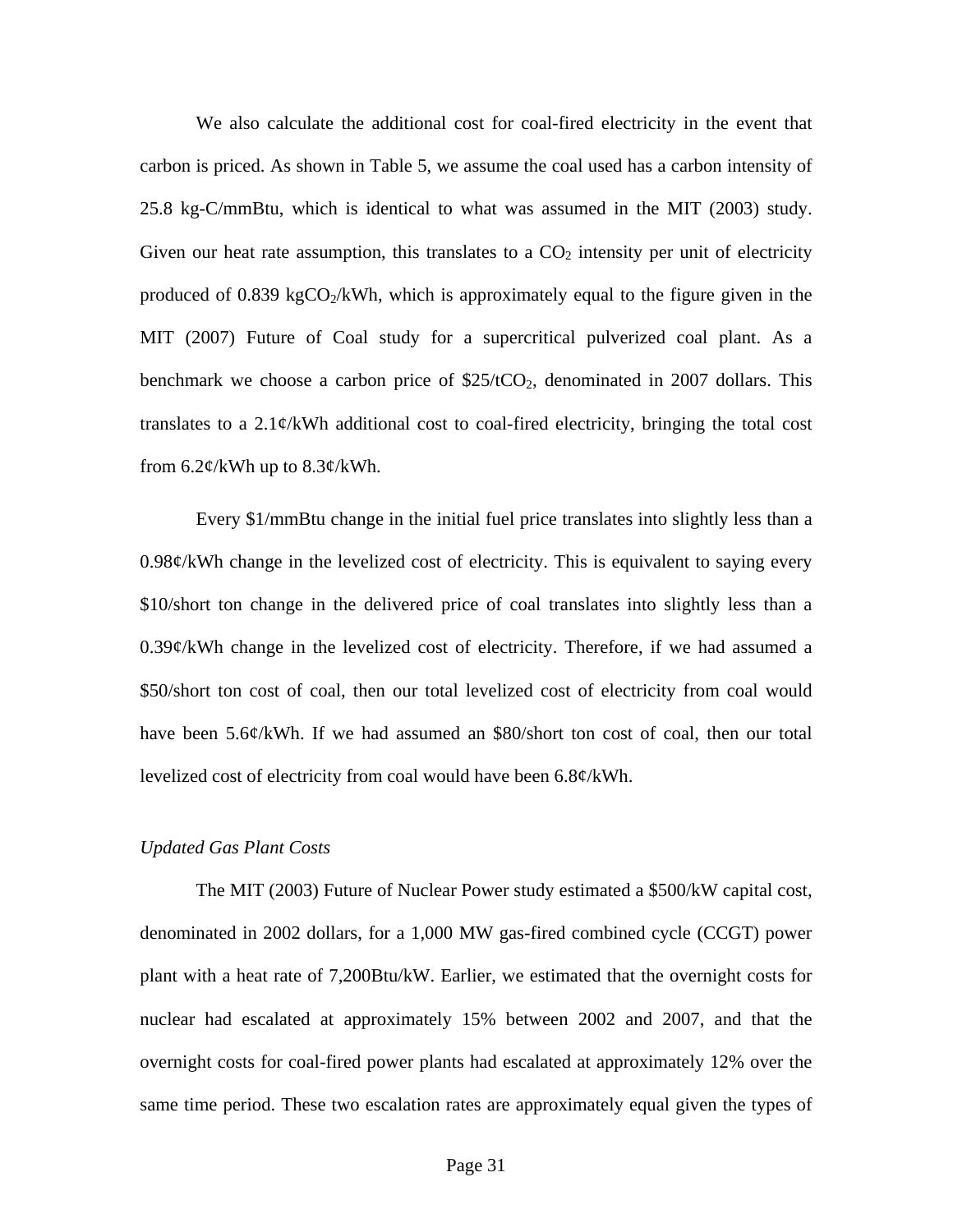errors and uncertainties in such estimates. Were a 12% escalation rate to be applied to the cost of gas, an updated 2007 figure would equal \$885/kW.

Since 2002 a number of CCGT plants have been built and a large number have recently been proposed. One might hope that the greater number of data points would make an update of the overnight cost for a gas plant a simpler exercise than for nuclear or for coal, where the data is much sparser. Unfortunately, the range of cost figures produced for these built plants and for recently proposed plants is very large. A number of difficulties arise that make it difficult to reduce the range of these figures. First, many CCGT plants are built as merchant plants, and the detailed information provided in regulatory filings is often missing. Therefore it can be difficult to scrutinize what has been included and what has been excluded from reported figures. It is also difficult to be determine how inflation is factored into the figure. Second, even where regulatory filings are made, quite often the detail provided is much less for a CCGT plant than for the larger scale nuclear and coal plants. Where the plants are purchased under relatively fixed price contracts, the price is considered confidential information and not included in the regulatory filings. Third, and perhaps most importantly, the range of designs is very wide, and significant effort must be put into making all of the estimates comparable with one another.

We reviewed the cost data for the following completed plants: Progress Energy Florida's 461MW Hines Energy Complex Unit 4, which was proposed in 2004 for an inservice date in 2007, the Caithness Energy LLC's 520MW Blythe Energy Project II in California, for which a formal cost estimate was filed in 2005 for an in-service date in 2007, Portland General Electric's 414MW Port Westward plant, which in its final form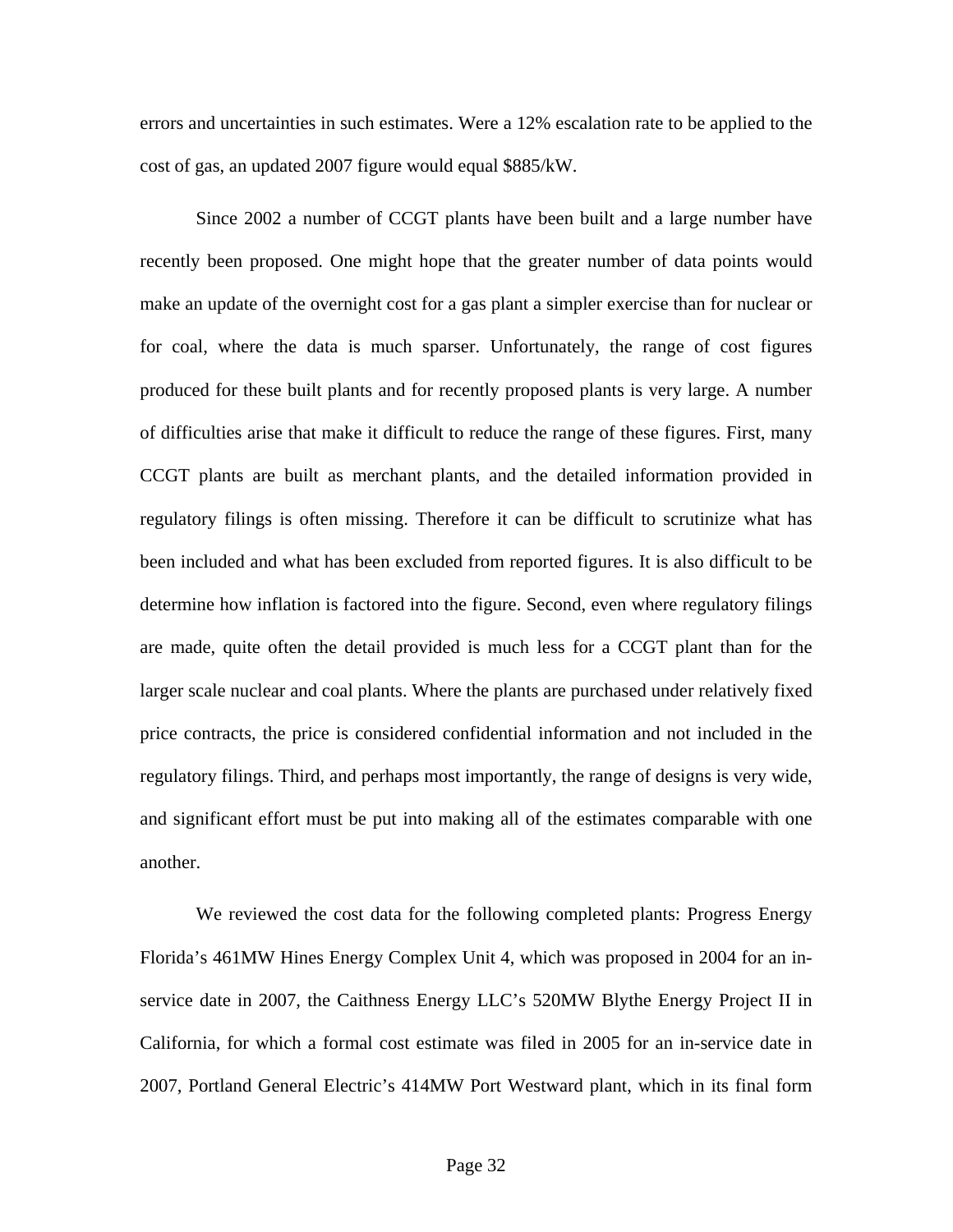reported a cost estimate in 2005, for an in-service date of 2007, and Sierra Pacific Power's 514MW Tracy, Nevada unit, for which a formal cost estimate was filed in 2005 for an in-service date in 2008. We also reviewed filings for these proposed plants: PG&E's 660MW Colusa plant in California, for which an application was filed in 2006 for an in-service date of 2010, Reliant Energy's 656MW San Gabriel plant in California, for which an application was filed in 2007 for an in-service date in 2010, Progress Energy Carolina's 570MW Richmond plant, for which filings were made in 2008 for an inservice date in 2011, the Northern California Power Agency's 255MW Lodi plant, for which an application was filed in 2008 for an in-service date in 2012, the Competitive Power Venture's 660MW Vacaville plant in California, for which an application was filed in 2008 for an in-service date in 2013, Macquarie's 600MW Avenal Energy Project in California, for which an application was filed in 2008 for an in-service date in 2012, Sierra Pacific Power's 484MW Harry Allen plant in Nevada, for which filings were made in 2008 for an in-service date in 2012, and Florida Power & Light's 1,219 West County Energy Center Unit 3 plant, for which filings were made in 2008 for an in-service date in 2011.

As mentioned, the designs of these plants vary widely as do the estimated overnight costs. Table 9 lists each plant, with some of the important information about plant design. We calculate a raw overnight cost for each plant, escalated to 2007 dollars. We then make plant specific adjustments for identifiable components that add to the cost – such as duct firing or dry cooling – and some deductions – for example due to collocation of the new unit with existing facilities. Unfortunately, these adjustments only marginally reduce the large disparity in reported costs.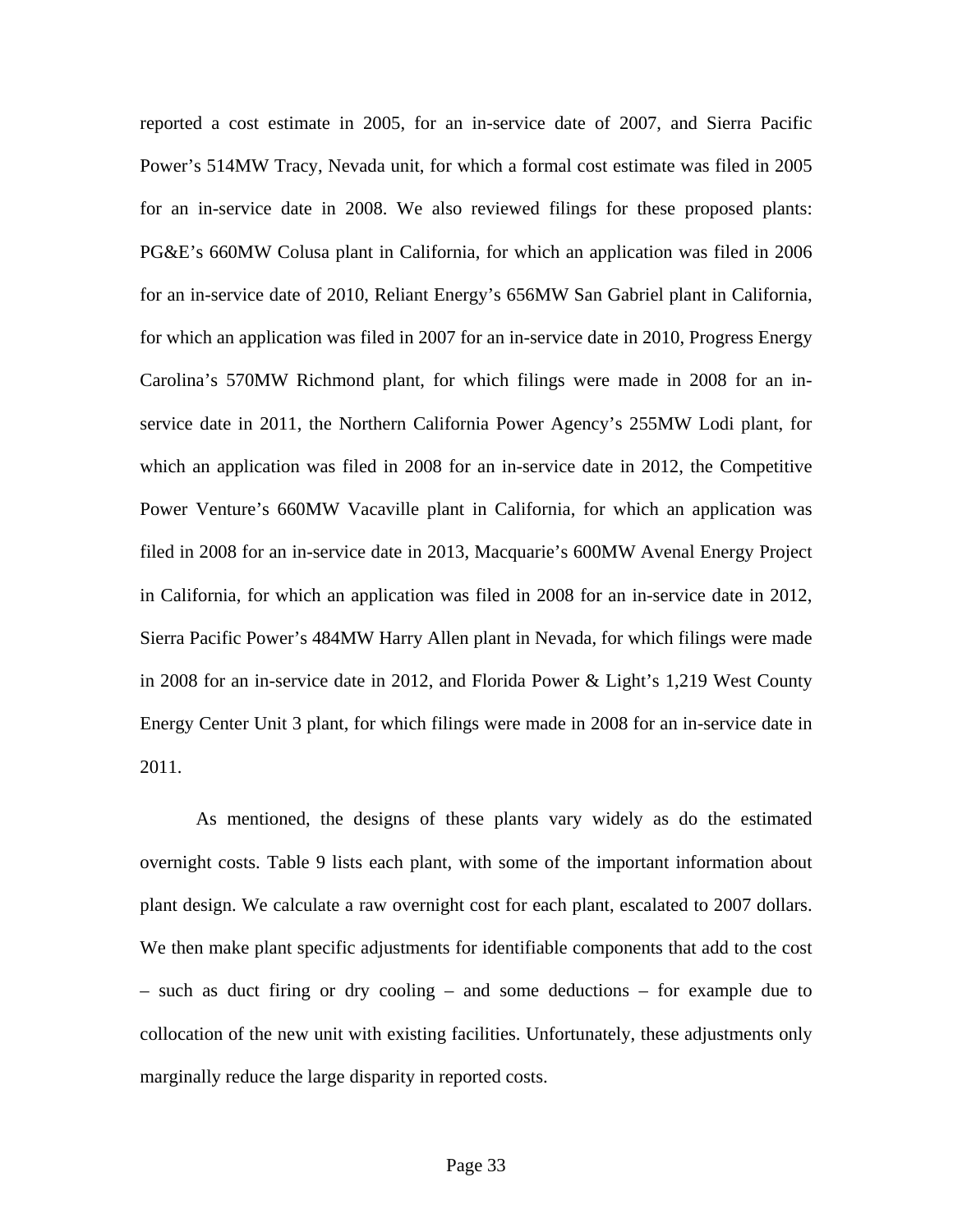As a central estimate for our comparisons, we have chosen an updated overnight cost for a CCGT plant of \$850/kW in 2007 dollars with a heat rate of 6,800. This reflects a slightly lower level of inflation than for the coal-fired power plant discussed earlier – 11% vs. 12% – and recognizes improvements in technological performance. Three of the most recently proposed plants have estimated costs above \$1,000/kW: Sierra Pacific's 484MW Harry Allen plant in Nevada with an estimated overnight cost of \$1,187/kW, the Northern California Power Agency's 255MW Lodi plant with an estimated overnight cost of \$1,069/kW, and Progress Energy Carolina's 570MW Richmond plant with an estimated overnight cost of \$1,257/kW. NV Energy's 514MW Tracy plant has an estimated cost of \$999/kW. All of the other recently proposed plants have estimated costs below \$1,000/kW. Our central estimate is slightly above the \$800/kW figure that EPRI (2008) reports for state of the art heavy-duty combustion turbine combined cycle plants, and indeed even above their \$820 figure for advanced designs. This is true despite the fact that most of the plants we surveyed would not be using the advanced designs – for example, many of them are based on the GE 7F turbines, and EPRI (2008) categorizes this as the state-of the art unit with the 7H class being the advanced. Our central estimate is almost exactly equal to the \$847 figure reported by the California Energy Commission (2007) for comparably designed units. The EIA (2008) reports an overnight cost of \$717/kW for a conventional combined cycle gas plant with a heat rate of 7,196Btu/kW, and an overnight cost of \$706/kW for an advanced combined cycle gas plant with a heat rate of 6,752Btu/kW, although the document does not clarify the types of units incorporated under these two designations.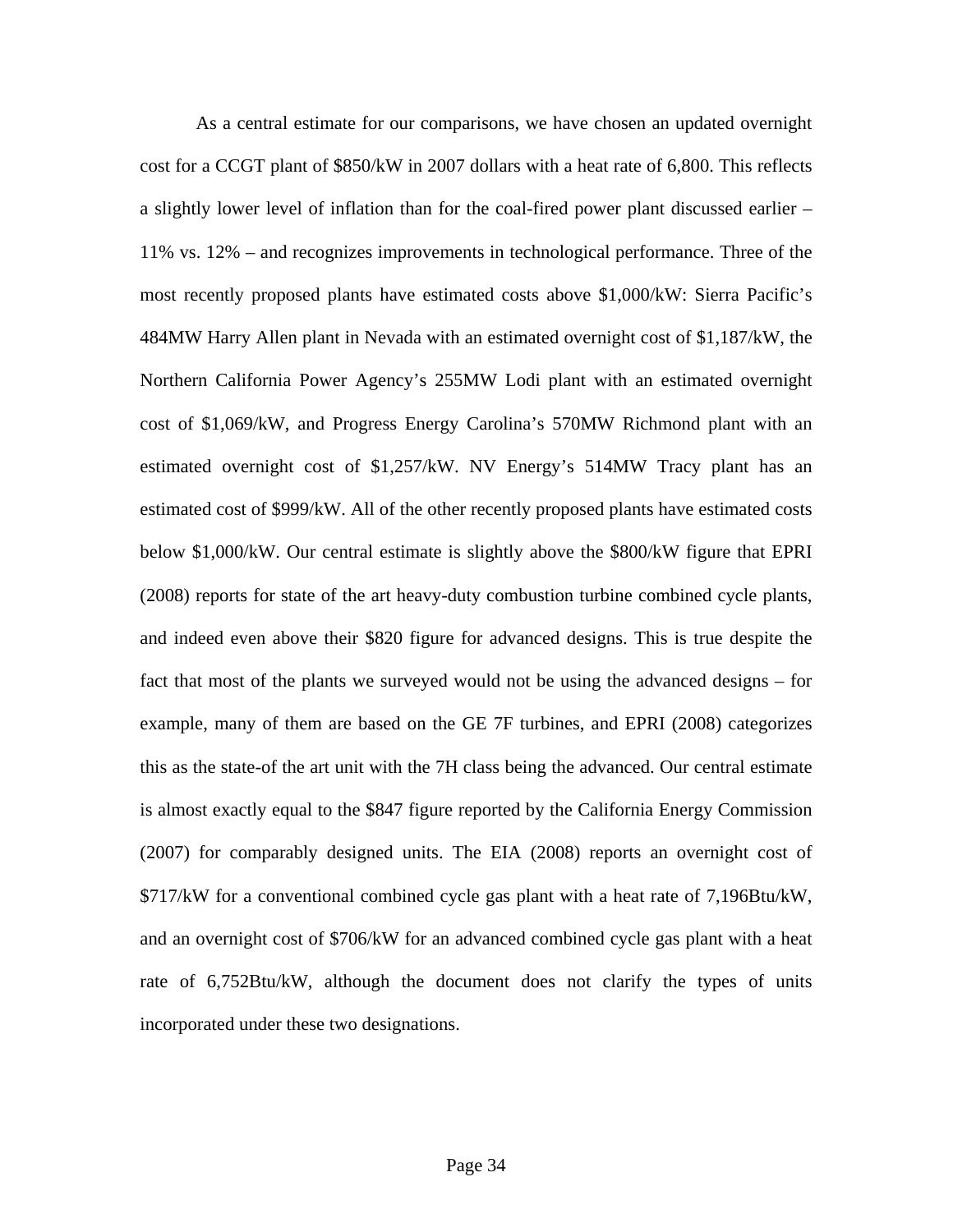# *The Levelized Cost of Electricity from Gas*

The assumptions for our calculation are displayed in Table 5. Many of the assumptions are identical to those made for the nuclear case, and we won't comment any more on these: plant capacity and capacity factor, inflation and real escalation rates, tax rate and depreciation schedule. We assume that incremental capital expenditures made during the life of the project will total \$10/kW/year. This is the same ratio of incremental capital cost to overnight cost as was used in the MIT (2003) study. We adjusted the MIT (2003) study fixed and variable non-fuel O&M costs in the same fashion as we did earlier for the nuclear and coal plants. According to the US EIA, gas plant O&M costs decreased between 2002 and 2007 to 79% of their 2002 level. Therefore, we applied this change to the MIT (2003) fixed O&M cost of \$16/kW/yr and arrived at a figure of \$13/kW/year, and we applied this change to the MIT (2003) variable O&M cost of 0.52 mills/kWh and arrived at a figure of 0.41 mills/kWh.

The price of natural gas fluctuated between 2002 and today, largely in sync with movements in the crude oil price, but also showing its characteristic additional volatility. We updated the MIT (2003) base case from \$3.50/mmBtu in 2002 dollars to \$7.00/mmBtu in 2007 dollars, which is roughly consistent with what the current level of futures prices suggest. We discuss how changes in the price of natural gas change the levelized cost of electricity so that the reader can make his or her own adjustment to the reported figure according to his or her own views about the future of natural gas prices.

To be consistent with the MIT (2003) study, we calculate present values using a 60/40 debt/equity ratio, an 8% cost of debt, and a 12% cost of equity. These are the same assumptions as for coal, and they imply a 7.8% weighted average cost of capital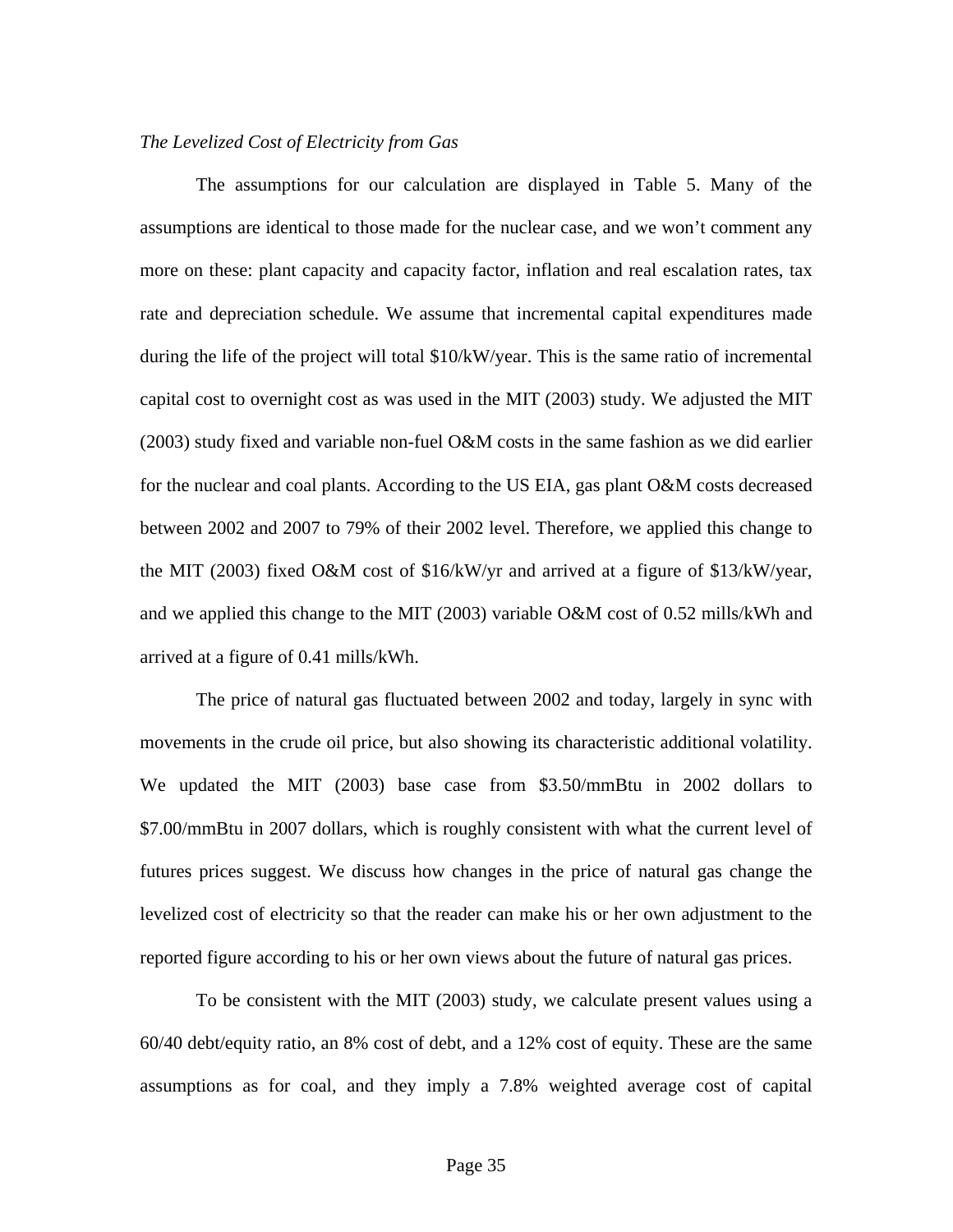(WACC). Also consistent with the MIT (2003) study, we assume the 2-year construction schedule shown in Table 5. We apply a fifteen-year MACRS depreciation schedule.

Tables 10A, 10B, 10C and 10D calculate the levelized cost of electricity from the gas-fired power plant. As shown at the bottom of Table 10C, the present value of total costs at the start of commercial operations at the end of 2013 is \$6,482 million. The 2013 present value of the overnight construction cost net of depreciation tax shields equal \$822 million, or 13% of the total cost. Adding in the incremental capital cost over the life of the plant makes the total after-tax capital cost \$960 million, or 15% of the total after-tax cost. Non-fuel operating and maintenance costs total \$211 million, or 3% of the total cost. Fuel costs total \$5,312 million, or 82% of the total cost.

As shown in Table 10D, these results imply a levelized cost of electricity from gas of 6.5¢/kWh, measured in 2007 dollars. Capital costs account for 15% of this, or 1.0¢/kWh, non-fuel O&M costs account for 3%, or 0.2¢/kWh, and fuel costs account for 82%, or  $5.3\frac{\cancel{e}}{kWh}$ .

We also calculate the additional cost for gas-fired electricity in the event that carbon is priced. As shown in Table 5, we assume the natural gas used has a carbon intensity of 14.5 kg-C/mmBtu, which is identical to what was assumed in the MIT (2003) study. Given our heat rate assumption, this translates to a  $CO<sub>2</sub>$  intensity per unit of electricity produced of  $0.361 \text{ kgCO}_2/\text{kWh}$ . Using our benchmark carbon price of  $$25/tCO<sub>2</sub>$ , denominated in 2007 dollars, this translates to a 0.9¢/kWh additional cost to gas-fired electricity, bringing the total cost from 6.5¢/kWh up to 7.4¢/kWh.

Every \$1/mmBtu change in the price of natural gas translates to a 0.76¢/kWh addition to the levelized cost of electricity. So, for example, if we had assumed a price of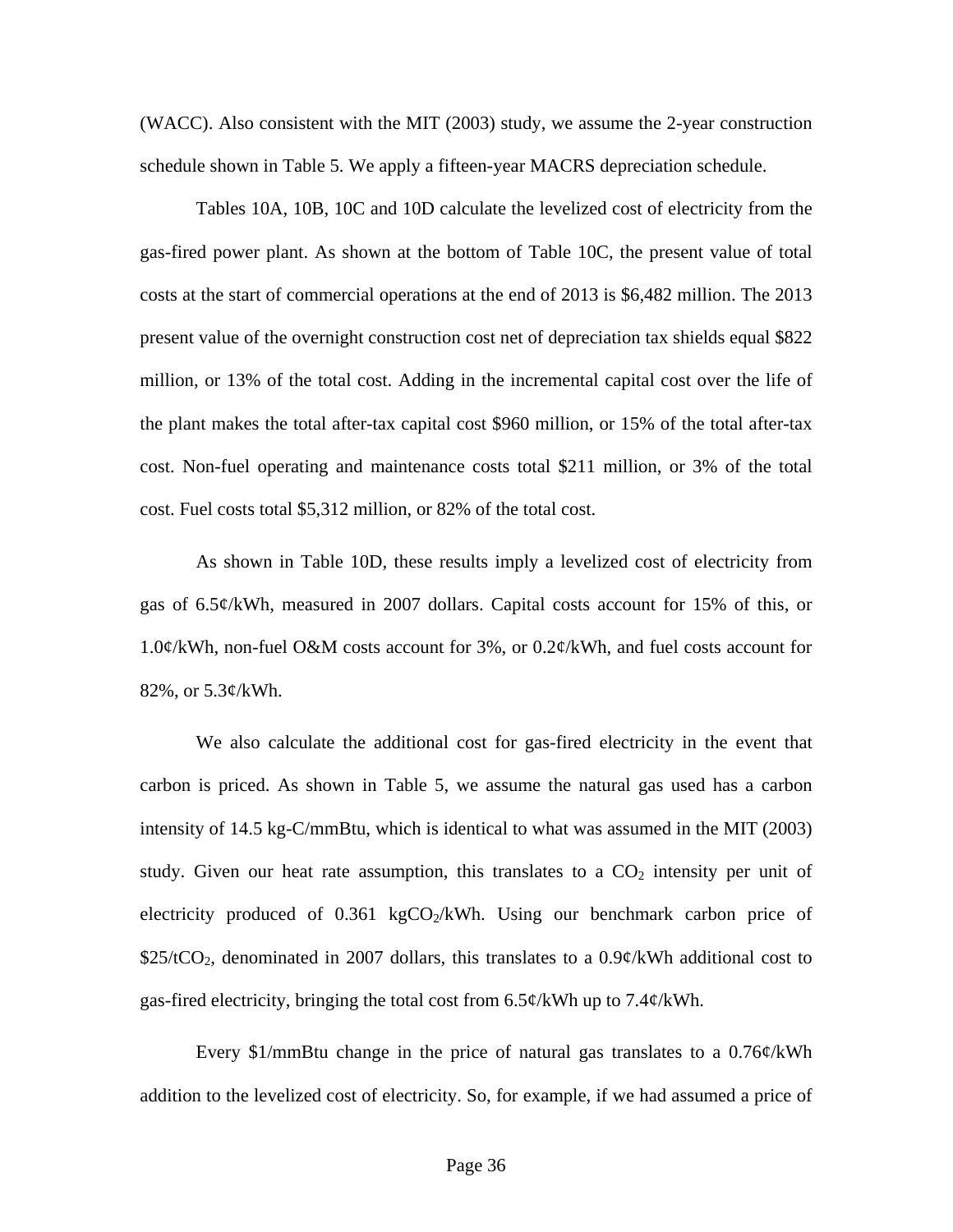natural gas of \$8.00/mmBtu, then the levelized cost of electricity from gas would be  $7.2 \phi/\mathrm{kWh}.$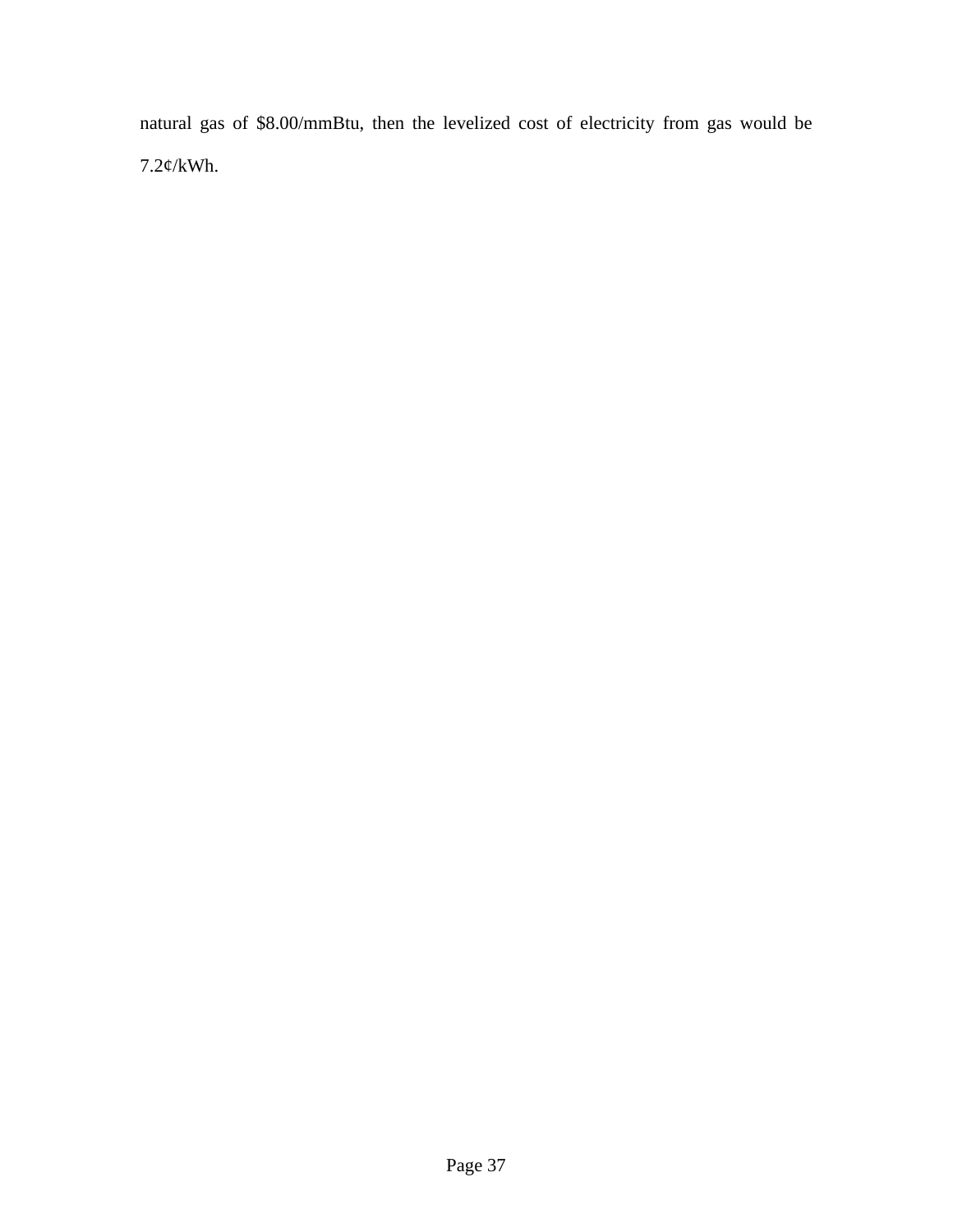# **REFERENCES**

- American Municipal Power-Ohio, Inc., 2007, Application for a Certificate of Environmental Compatibility and Public Need for an Electric Generating Station, Ohio Power Siting Board filing, Case No. 06-1358-EL-BGN, May 4.
- California Energy Commission, 2007, Comparative Costs of California Central Station Electricity Generation Technologies (Cost of Generation Model), presentation by Joel Klein, October 15.
- Chubu Electric Power Co., Inc., 2005, Resuming the Commercial Operation of Unit 5 at the Hamaoka Nuclear Power Plant, January 18.
- Dow Jones International News, 2006, Japan Starts 55th Electricity-Generating Nuclear Reactor, 15 March.
- Duke Power, 2005, News Release: Duke Power Lays Groundwork For Upgraded Power Portfolio To Meet Growing Customer Demand, May 11.
- Duke Power, 2005, Preliminary Application for Certificate of Public Convenience and Necessity, Cliffside Project, North Carolina Utilities Commission filing, Docket No. E-7, Sub 790, May 11.
- Duke Power, 2008, Duke Energy Carolina's Advanced Clean Coal Cliffside Unit 6 Cost Estimate Report, North Carolina Utilities Commission filing, Docket No. E-7, Sub 790, February 29.
- EIA, 2008, Electricity Market Module, DOE/EIA-0554, June.
- EPRI, 2008, Program on Technology Innovation: Power Generation (Central Station) Technology Options – Executive Summary, 1017443, Technical Update, July.
- Florida Power & Light, 2007a, Need Study for Electrical Power, in re: Petition to Determine Need for FPL Glades Power Park Units 1 and 2 Electrical Power Plant, Florida Public Service Commission filing, Docket No. 07-0098-EI, February 1.
- Florida Power & Light, 2007b, Petition to Determine Need for Turkey Point Nuclear Units 6 and 7 Electrical Power Plant, Florida Public Service Commission filing, Docket No. 07-0650-EI, October 16.
- Georgia Power, 2008, Georgia Power's Application for The Certification of Units 3 and 4 At Plant Vogtle And Updated Integrated Resource Plan, Georgia Public Service Commission filing, Docket No. 27800-U, August 1.
- Hokoriku Electric Power Company, 2006, Annual Report for the Year Ending March 31, 2006.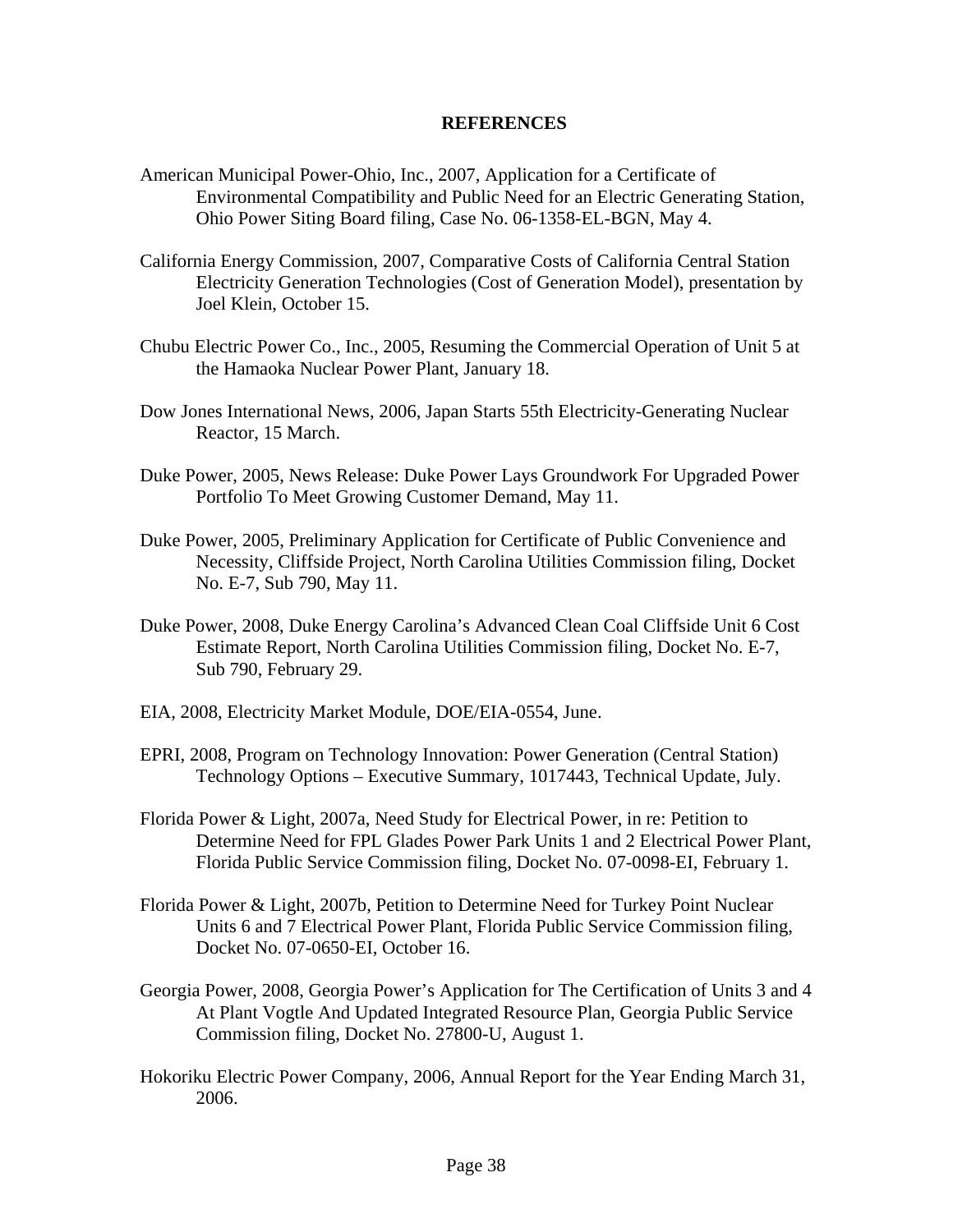IRS, 2007, How to Depreciate Property, Publication 946.

- Kyodo News, 2004, Tohoku Electric begins test run of 1st reactor at Higashidori plant, 23 December.
- MIT, 2003, Future of Nuclear Power.
- MIT, 2007, Future of Coal.
- NRG, 2008, NRG and Toshiba: EmPowering Nuclear Development in US, presentation by David Crane, CEO and Chief Executive Officer, March 26.
- Osouf, Nicolas, 2007, The Potential for a Nuclear Renaissance: The Development of Nuclear Power Under Climate Change Mitigation Policies, Thesis for Master of Science in Technology and Policy and Master of Science in Nuclear Science and Engineering MIT.
- Power in Asia, 2005, KHNP inaugurates Ulchin reactors, 18 August.
- Progress Energy, 2008, Petition for Determination of Need for Levy Units 1 and 2 Nuclear Power Plants on behalf of Progress Energy Florida, Florida Public Service Commission filing, Docket No. 08-0148-EI, March 11.
- Progress Energy, 2009, News Release: Progress Energy Florida Signs Contract for New, Advanced-Design Nuclear Plant, January 5.
- R.W. Beck, 2008a, American Municipal Power Generating Station Initial Project Feasibility Study Update, American Municipal Power-Ohio, Inc., January. Confidential data redacted by AMP-Ohio.
- R.W. Beck, 2008b, American Municipal Power Generating Station Initial Project Feasibility Study October 2008 Update, American Municipal Power-Ohio, Inc., October. Public Version.
- SCE&G, 2008, Combined Application for Certificate of Environmental Compatibility, Public Convenience and Necessity And For a Base Load Review Order, Public Service Commission of South Carolina filing, Docket No. 2008-196-E, May 30.
- Southwestern Electric Power Company, 2006a, Application of Southwestern Electric Power Company for a Certificate of Environmental Compatibility and Public Need for the Construction, Ownership, Operation and Maintenance of a Coal-Fired Baseload Generating Facility in Hempstead County, Arkansas, Arkansas Public Service Commission filing, Docket No. 06-154-U, December.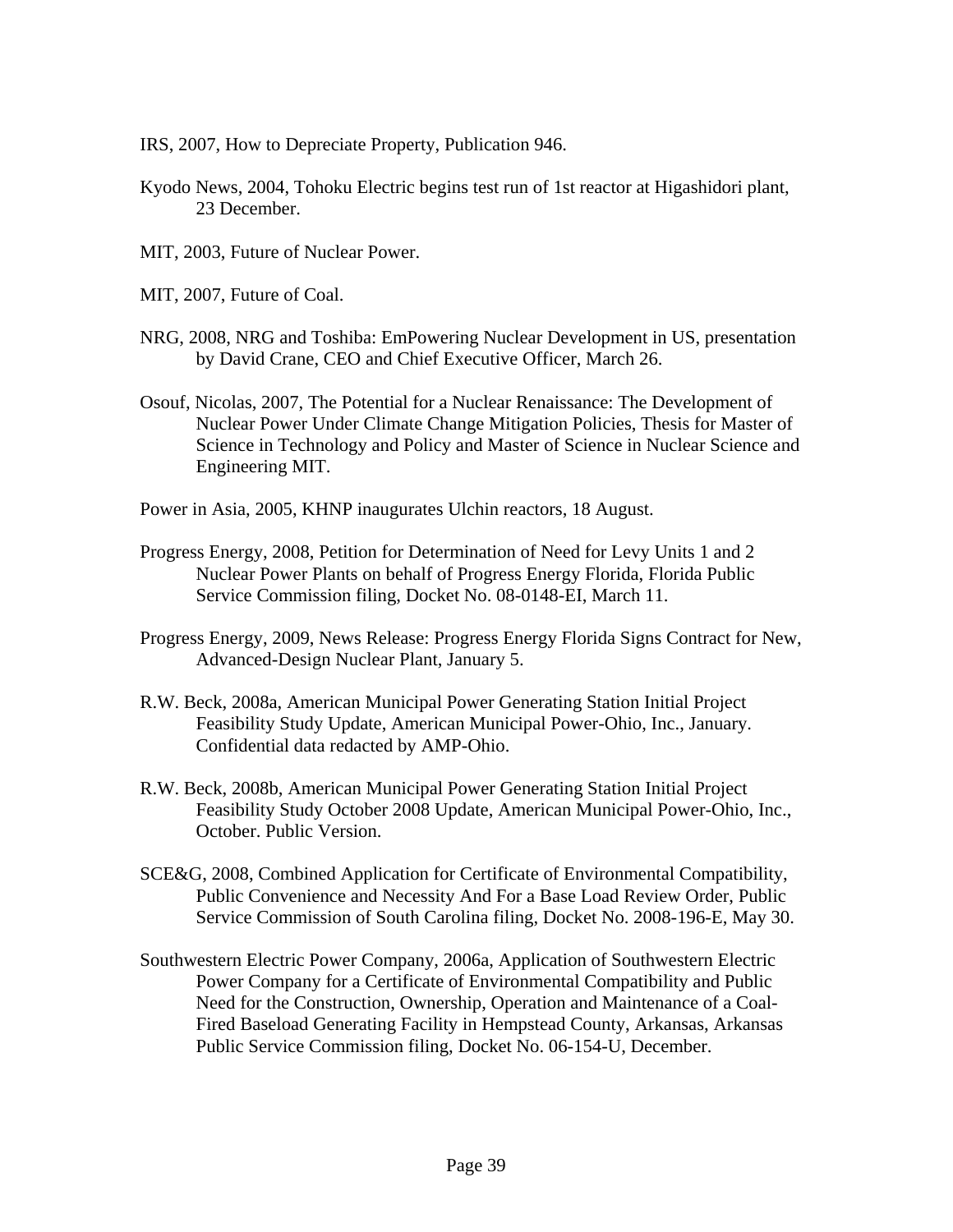- Southwestern Electric Power Company, 2006b, Direct Testimony of James A. Kobyra, P.E. for Southwestern Electric Power Company, Arkansas, Arkansas Public Service Commission filing, Docket No. 06-154-U, December.
- Southwestern Electric Power Company, 2008, Supplemental Direct Testimony on Commissioners' Issue of James Kobyra, P.E., Public Utilities Commission of Texas filing, Docket No. 33891, April 22.
- Tennessee Valley Authority, 2005, New Nuclear Power Plant Licensing Demonstration Project, ABWR Cost/Schedule/COL Project at TVA's Bellefonte Site, DE-AI07- 04ID14620, August.
- Tohoku Electric Power Co., Inc., 2006, Annual Report for the Year Ending March 31, 2006.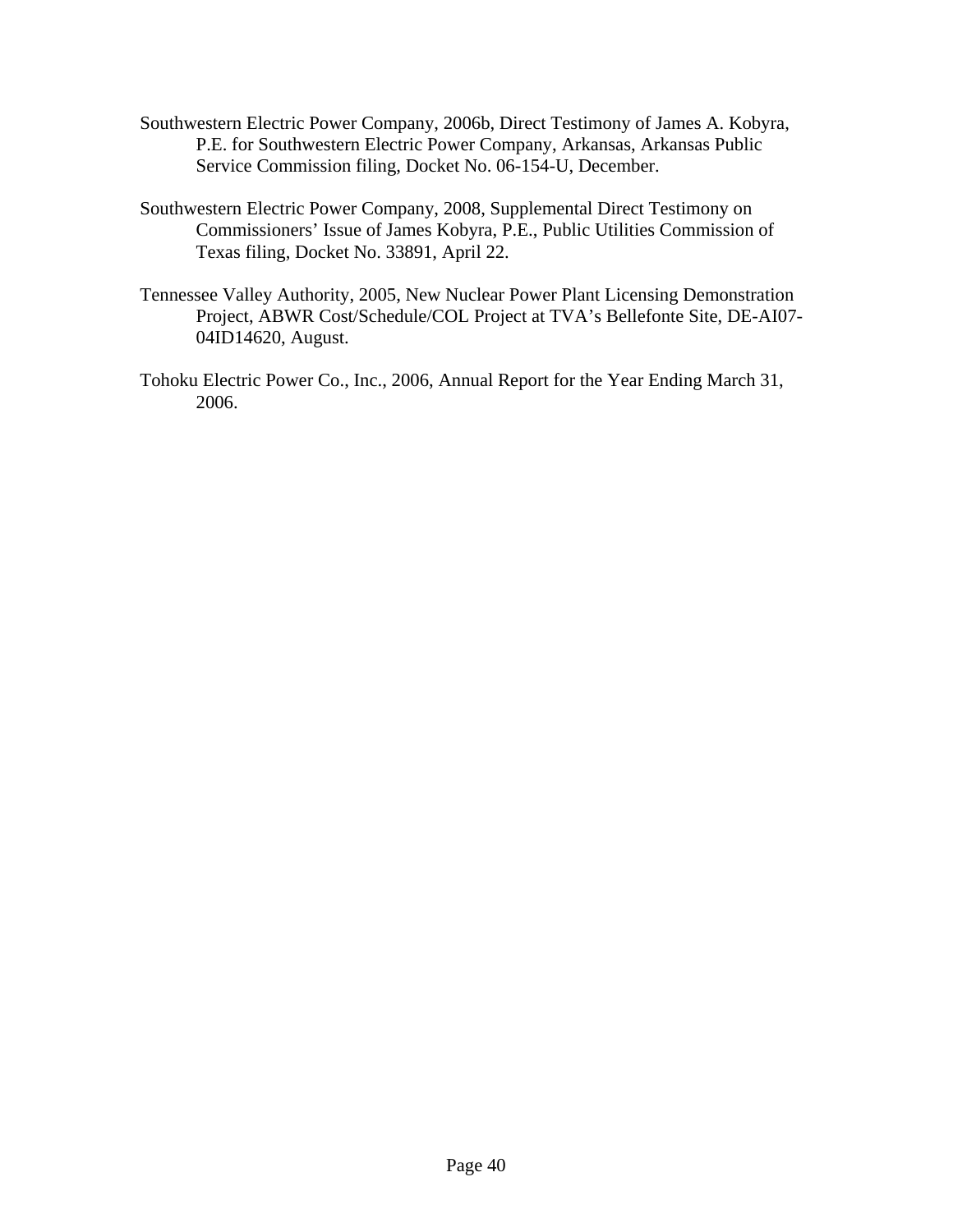### **Table 1: Summary of Results**

|       |         |                |                  | MIT (2003) |                                  |                            |                |                  | Update    |                                  |                            |
|-------|---------|----------------|------------------|------------|----------------------------------|----------------------------|----------------|------------------|-----------|----------------------------------|----------------------------|
|       |         |                |                  |            | <b>LCOE</b>                      |                            |                |                  |           | <b>LCOE</b>                      |                            |
|       |         | Overnight Cost | <b>Fuel Cost</b> | Base Case  | w/ Carbon<br>Charge<br>\$25/tCO2 | w/ same cost<br>of capital | Overnight Cost | <b>Fuel Cost</b> | Base Case | w/ Carbon<br>Charge<br>\$25/tCO2 | w/ same cost<br>of capital |
|       |         | \$2002/kW      | \$2002/mmBtu     | 2002¢/kWh  | 2002¢/kWh                        | 2002¢/kWh                  | \$2007/kW      | \$2007/mmBtu     | 2007¢/kWh | 2007¢/kWh                        | 2007¢/kWh                  |
|       |         | [A]            | [B]              | [C]        | [D]                              | [E]                        |                | [G]              |           |                                  |                            |
| $[1]$ | Nuclear | 2,000          | 0.47             | 6.7        |                                  | 5.5                        | 4,000          | 0.67             | 8.4       |                                  | 6.6                        |
| $[2]$ | Coal    | .300           | 1.20             | 4.3        | 6.4                              |                            | 2,300          | 2.60             | 6.2       | 8.3                              |                            |
| $[3]$ | Gas     | 500            | 3.50             | 4.1        | 5.1                              |                            | 850            | 7.00             | 6.5       | 7.4                              |                            |

Notes:

[A] MIT (2003), Table 5.3, p. 43.

[B] MIT (2003), Table 5.3, p. 43 for coal and gas; for nuclear see Appendix 5, Table A-5.A4.

[C] MIT (2003), Table 5.1, p. 42, Base Case, 40-year. "Gas (moderate)" case is reported here, which was \$3.50 escalated at 1.5% real, equilvalent to \$4.42 levelized real over 40 years.

[D] MIT (2003), Table 5.1, p. 42, Carbon Tax Cases, 40-year. We translate results quoted in \$/tC into results in \$/t CO2.

[E] MIT (2003), Table 5.1, p. 42, Reduce Nuclear Costs Cases. The table shows results step-wise for changing 3 assumptions, with the reduction of the cost of capital being the last step. We give the result for just reducing the cost of capital to be equivalent to coal and gas, without the other 2 assumptions being varied.

[F] From results of this study as discussed in the text.

[G] Input selected as discussed in the text. All fuel costs are escalated at 1.5% real through the life of the plant.

[H1] From results of this study, as calculated in Table 6D

[H2] From results of this study, as calculated in Table 8D

[H3] From results of this study, as calculated in Table 10D

[I] From results of this study as discussed in the text.

[J1] From results of this study, by recalculating Tables 6A-6D, setting the assumed debt fraction and the equity rate for nuclear to match coal and gas -- see Table 5, rows [16] and [18].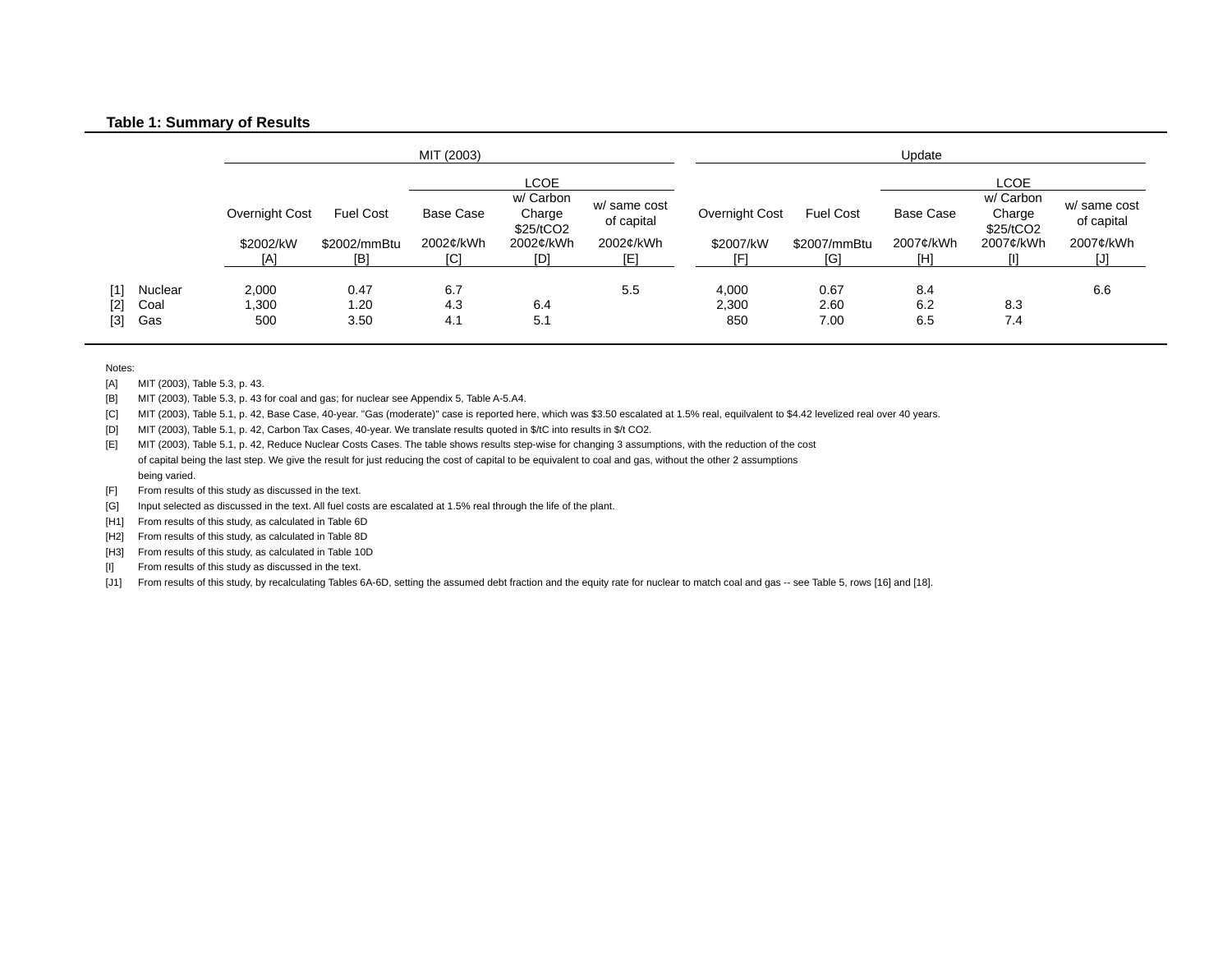## **Table 2: Alternative Cost Quotation Methods for Nuclear Power Plants Illustrated with a Hypothetical Example**

| $[1]$<br>$[2]$                     | Project Period (relative to start)<br>Year                                                                                                                                                                                                       | [A]<br>$-4$<br>2009      | [B]<br>$-3$<br>2010              | [C]<br>$-2$<br>2011              | [D]<br>$-1$<br>2012              | [E]<br>0<br>2013         | [F]<br>Total                     |
|------------------------------------|--------------------------------------------------------------------------------------------------------------------------------------------------------------------------------------------------------------------------------------------------|--------------------------|----------------------------------|----------------------------------|----------------------------------|--------------------------|----------------------------------|
| $[3]$<br>$[4]$                     | Construction Schedule as a Fraction of EPC Cost, \$2007<br>Vendor EPC Overnight Cost, \$2007                                                                                                                                                     | 10%<br>318               | 25%<br>833                       | 31%<br>1,030                     | 25%<br>833                       | 10%<br>318               | 100%<br>3,333                    |
| $[5]$<br>[6]<br>$[7]$<br>[8]       | Vendor EPC Cost, Nominal Dollars as Expended @ 3% Inflation<br>Owner's Costs, Nominal Dollars as Expended<br>Transmission System Upgrades, Nominal Dollars as Expended<br>Total Cost, excl. Capital Recovery Charge, Nominal Dollars as Expended | 337<br>67<br>405         | 911<br>182<br>1,093              | 1.160<br>232<br>1.391            | 966<br>193<br>145<br>1,304       | 380<br>76<br>57<br>513   | 3,753<br>751<br>202<br>4,706     |
| [9]<br>$[10]$<br>[11]              | Capital Recovery Charge @ 11.5%<br>Total Cost, incl. Capital Recovery Charge<br>Total Cost, incl. Capital Recovery Charge, Cumulative                                                                                                            | 405<br>405               | 47<br>1.139<br>1,544             | 178<br>1,569<br>3,113            | 358<br>1,662<br>4,775            | 549<br>1,062<br>5,837    | 1,131<br>5,837                   |
| $[12]$<br>$[13]$<br>$[14]$<br>[15] | Total Outlay, Nominal Dollars as Expended<br>Total Cost (incl. capital charge), \$2013<br>Overnight Cost, \$2007<br>Overnight Cost, \$2013                                                                                                       | 405<br>626<br>382<br>456 | 1,093<br>1,515<br>1,000<br>1,194 | 1,391<br>1,730<br>1,236<br>1,476 | 1,159<br>1,292<br>1,000<br>1,194 | 456<br>456<br>382<br>456 | 4,504<br>5,619<br>4,000<br>4,776 |

### Notes:

All figures in \$/kW.

Example assumes a total EPC overnight cost of \$3,333, an inflation rate of 3%, a 20% factor for owner's cost and an allowed capital recovery charge of 11.5%.

Columns [A]-[E]

- [3] Rate of expenditures is given.
- $[4]$  =\$3,333\*[3].
- $[5]$  =[4]\*(1.03)^([2]-2007)
- $[6]$  =20%\*[5]
- [7] Transmission expenditures are given.
- $[8] = [5]+[6]+[7].$
- [9] [9B]=[11A]\*11.5%, and so on.
- $[10] = [8]+[9]$
- [11] [11B]=[11A]+[8B]+[9B].
- $[12] = [5]+[6]$
- $[13] = [12]^*(1.115)^(2013-[2])$
- $[14]$  =[12]\*(1.03)^(2007-[2])
- $[15]$  =[12]\*(1.03)^(2013-[2])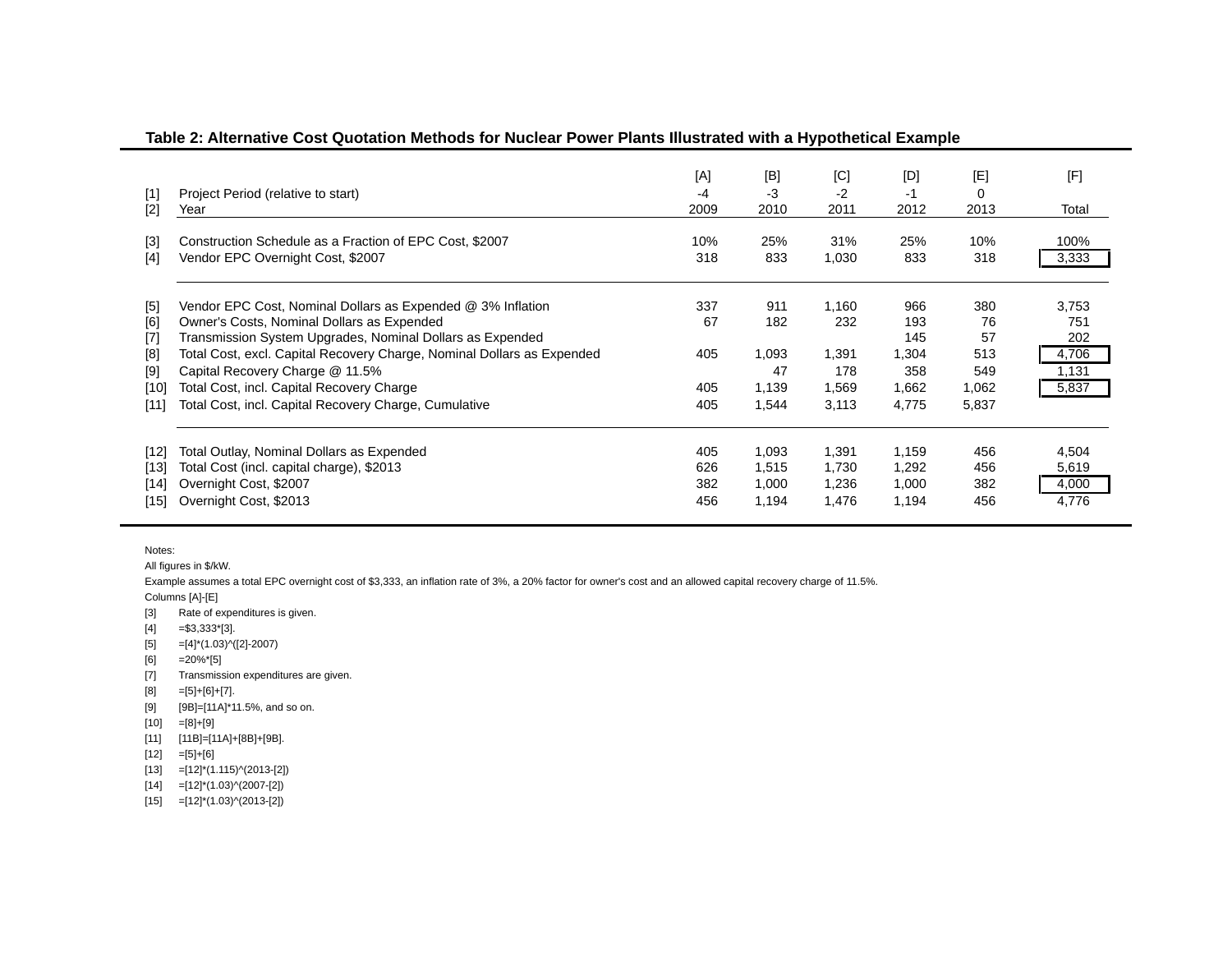#### **Table 3A: Overnight Costs for Actual Builds in Japan and Korea 1994-2002, per MIT (2003) Future of Nuclear Power Study**

|       |                 |                      |             |                       |                                     |                                      | <b>Total Project Cost</b> |                               |                          | Overnight Cost          |                     |                         |
|-------|-----------------|----------------------|-------------|-----------------------|-------------------------------------|--------------------------------------|---------------------------|-------------------------------|--------------------------|-------------------------|---------------------|-------------------------|
|       | Owner           | Name of Plant        | Design      | Capacity<br><b>MW</b> | Commercial<br><b>Operation Date</b> | <b>Domestic Currency</b><br>millions | <b>PPP</b><br>Factor      | <b>US Equivalent</b><br>\$/kW | Overnight Cost<br>Factor | <b>US 2002</b><br>\$/kW | Inflation<br>Factor | <b>US 2007</b><br>\$/kW |
|       | [A]             | [B]                  | [C]         | [D]                   | [E]                                 |                                      | [G]                       | ſΗl                           |                          | [J]                     | [K]                 | [L]                     |
| $[1]$ | Tohoku Electric | Onagawa 3            | <b>BWR</b>  | 825                   | 2002                                | 314                                  | 158                       | 2.409                         | 90%                      | 2,168                   | 2.00                | 4,336                   |
| $[2]$ | Kyusyu Electric | Genkai 3             | <b>PWR</b>  | 1,180                 | 1994                                | 525                                  | 158                       | 2,818                         | 90%                      | 2,536                   | 2.00                | 5,072                   |
| [3]   | Kyusyu Electric | Genkai 4             | <b>PWR</b>  | 1,180                 | 1997                                | 427                                  | 158                       | 2,288                         | 90%                      | 2,059                   | 2.00                | 4,118                   |
| [4]   | TEPCO           | Kashiwazaki-Kariwa 6 | <b>ABWR</b> | 1,356                 | 1996                                | 433                                  | 158                       | 2.020                         | 90%                      | 1,818                   | 2.00                | 3,636                   |
| [5]   | TEPCO           | Kashiwazaki-Kariwa 7 | <b>ABWR</b> | 1,356                 | 1997                                | 384                                  | 158                       | 1,790                         | 90%                      | 1,611                   | 2.00                | 3,222                   |
| [6]   | <b>KHNP</b>     | Yonggwang 5&6        | <b>PWR</b>  | 2,000                 | 2001-2002                           | 3,988                                | 867                       | 2,300                         | 78%                      | 1,800                   | 2.00                | 3,600                   |

Notes:

Data is taken from the MIT Future of Nuclear Power study, Appendix 5.B Nuclear Power Plant Construction Costs, except adjustment to 2007 dollars, columns [K] and JL] and overnight cost factor for Japan, column [I], rows [1

[H] =[F]\*1,000,000/[D]/[G].

[I] This adjusts for the inflation embedded in total project costs which sum expenditures made in different years. See Table 2 and related discussion. Overnight cost factor for Japan is our estimate as the MIT Future of Nu study does not provide this. Overnight cost factor for Korea is implicitly provided in the MIT Future of Nuclear Study since both the total cost and the overnight cost are reported: 78%=1,800/2,300.

 $[J] = [H]^*[1].$ 

[K] Inflation factor is approx. 15% per annum, based on results in this paper.

 $[L]$  =[J]\*[K].

#### **Table 3B: Overnight Costs for Actual Builds in Japan and Korea 2004-2006**

|            |                        |               |             |                       |                                     |                               | <b>Total Project Cost</b> |                               |                          | Overnight Cost        |                     |                         |
|------------|------------------------|---------------|-------------|-----------------------|-------------------------------------|-------------------------------|---------------------------|-------------------------------|--------------------------|-----------------------|---------------------|-------------------------|
|            | Owner                  | Name of Plant | Design      | Capacity<br><b>MW</b> | Commercial<br><b>Operation Date</b> | Domestic Currency<br>millions | PPP<br>Factor             | <b>US Equivalent</b><br>\$/kW | Overnight Cost<br>Factor | US var. yrs.<br>\$/kW | Inflation<br>Factor | <b>US 2007</b><br>\$/kW |
|            | ſА.                    | IB.           | [C]         | וסו                   |                                     |                               | [G]                       | [H]                           |                          |                       | [K]                 |                         |
| $\sqrt{7}$ | Chubu Electric         | Hamaoka-5     | <b>ABWR</b> | 1,325                 | 2004                                | 360                           | 134                       | 2,023                         | 90%                      | 1,820                 | 1.52                | 2,759                   |
| [8]        | <b>Tohoku Electric</b> | Higashidori-1 | <b>BWR</b>  | 1,067                 | 2005                                | 390                           | 130                       | 2,821                         | 90%                      | 2,539                 | 1.32                | 3,351                   |
| [9]        | Hokuriku Electric      | Shika-2       | <b>ABWR</b> | 1,304                 | 2006                                | 370                           | 124                       | 2,280                         | 90%                      | 2,052                 | 1.15                | 2,357                   |
|            | [10] KHNP              | Ulchin-5      | <b>OPR</b>  | 995                   | 2004                                | 2.236                         | 794                       | 2,830                         | 78%                      | 2,215                 | 1.52                | 3,357                   |
|            | $[11]$ KHNP            | Ulchin-6      | OPR         | 994                   | 2005                                | 2,234                         | 789                       | 2,849                         | 78%                      | 2,229                 | 1.32                | 2,942                   |

Notes:

[A]-[F] are assembled from corporate press releases and annual reports as described in the text.

Hamaoka 5 cost figure is taken from Chubu Electric Power website.

Higashidori 1 cost figure is from Kyodo News (2004), which was corroborated against the Tohoku Electric Annual Report for 2006, p. 41, change in account for Nuclear power plant and equipment.

Shika 2 cost figure is from Dow Jones International News (2006), which was corroborated against the Hokoriku Electric Power Company Annual Report for 2006, p. 20, change in account for Nuclear power plant and equipment.

Ulchin 5&6 figures are from press report: Power in Asia (2005). Costs are reported in aggregate for units 5&6 combined (4.47 trillion Won), and we have allocated the costs according to capacity.

[G] PPP factors are from the OECD for the respective countries and the commercial operation dates. See www.oecd.org/std/ppp.

[H] =[F]\*1,000,000/[D]/[G].

[I] Overnight cost factors from Table 3A.

 $[J] = [H]^*[1].$ 

[K] Inflation factor is approx. 15% per annum, based on results in this paper.

 $[L]$  =[J]\*[K].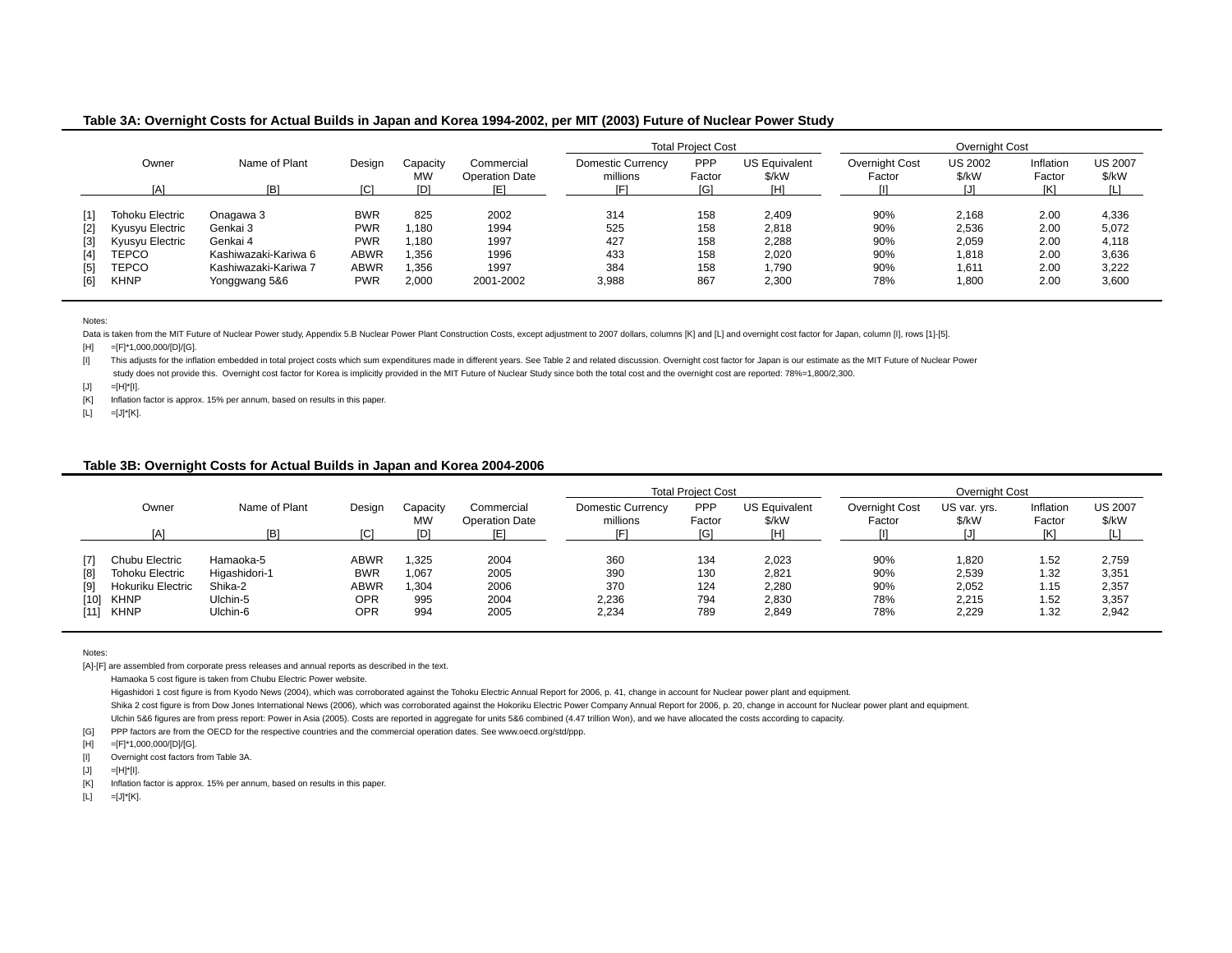|                                          | Owner                                                                                             | Name of Plant                                                                                                                  | Design                                                     | Capacity<br><b>MW</b>                              | Projected<br>Commercial<br><b>Operation Date</b>                     | Overnight Cost<br>in 2007<br>US \$/kW              |
|------------------------------------------|---------------------------------------------------------------------------------------------------|--------------------------------------------------------------------------------------------------------------------------------|------------------------------------------------------------|----------------------------------------------------|----------------------------------------------------------------------|----------------------------------------------------|
|                                          | [A]                                                                                               | [B]                                                                                                                            | [C]                                                        | וסז                                                | [E]                                                                  | [F]                                                |
| [1]<br>[2]<br>[3]<br>[4]<br>$[5]$<br>[6] | TVA study<br><b>FPL</b><br><b>Progress Energy</b><br>SCEG/Santee-Cooper<br>Southern<br><b>NRG</b> | <b>Bellefonte</b><br>Turkey Point 5 & 6<br>Levy County 1 & 2<br>V.C. Summer 2 & 3<br>Plant Vogtle 2 units<br>South Texas 3 & 4 | ABWR<br><b>ESBWR</b><br>AP1000<br>AP1000<br>AP1000<br>ABWR | 1,371<br>3,040<br>2,212<br>2,234<br>2.200<br>2,700 | N/A<br>2018-2020<br>2016-2017<br>2016-2019<br>2016-2017<br>2014-2015 | 2,930<br>3,530<br>4,206<br>3,787<br>4.745<br>3,480 |

### **Table 4: Overnight Costs for Some Proposed Nuclear Plants in the US**

Sources for columns [A]-[E]:

- [1] Tennessee Valley Authority (2005), pp. 1-6.
- [2] Florida Power & Light (2007b), p. 81, Table V.A.5.1. FPL's proposal leaves open the option of building either 2 AP100s or 2 EBWRs. The overnight cost estimate shown for the two designs is the same. However, the estimate was constructed starting from the TVA study which used the ABWR design, and it was based on adjustments from that design to the ESBWR.
- [3] Progress Energy (2008).
- [4] SCE&G (2008) Exhibit F, Chart A.
- [5] Georgia Power (2008), pp. 14 and 57.
- [6] NRG (2008) and NRG fact sheet for South Texas Project Unit 3 & 4 Expansion.

#### Notes for column [F]:

- [1] EPC overnight cost of \$1,611denominated in 2004 dollars.
- The \$1,611 figure is incremented by 20% for owner's cost and for inflation @15% per year: \$2,930=\$1,611 \* (1.2) \* (1.52) [2] The average across cases A-C, exclusive of transmission costs is
- \$3,530/kW. The figure is an overnight cost denominated in 2007 dollars, so no additional adjustment is made.
- [3] Appendix last page, "New Nuclear Plant Modeling Information, Capital Cost Estimate for Strategist Modeling." "Unit Overnight Total Cost" shown is \$9,303,579. \$4,206=\$9,303,579/2,212. The figure is an overnight cost denominated in 2007 dollars, so no additional adjustment is made.
- [4] Anticipated Construction Schedule shows anticipated plants costs as incurred, as well as transmission and financing charges. We take only the plant costs, which total \$5,411,067 in nominal dollars inflated as expended. We back out the approx. 2.81% annual inflation to arrive at a an overnight cost in 2007\$ of \$4,652,551. This represents only SCE&G's 55% share of the total plant cost, so we calculate the total to be \$8,459,184. Then, \$3,787=\$8,459,184/2,234.
- [5] Estmated in-service cost of \$6,446,564,927. This is the cost for Georgia Power's 45.7% share. The total cost for the project is therefore \$14.107=\$6.447/0.457. This is a total cost as incurred which reflects inflation. We back this out assuming the same schedule and inflation assumptions as for SCE&G, and therefore estimate the overnight cost in 2007 dollars as 74% of this total cost as incurred: \$10.439=\$14.107 \* 74%. Then, \$4,745=\$10,439,344/2,200.
- $[6]$  \$3,480=\$2,900  $*(1.2)$ .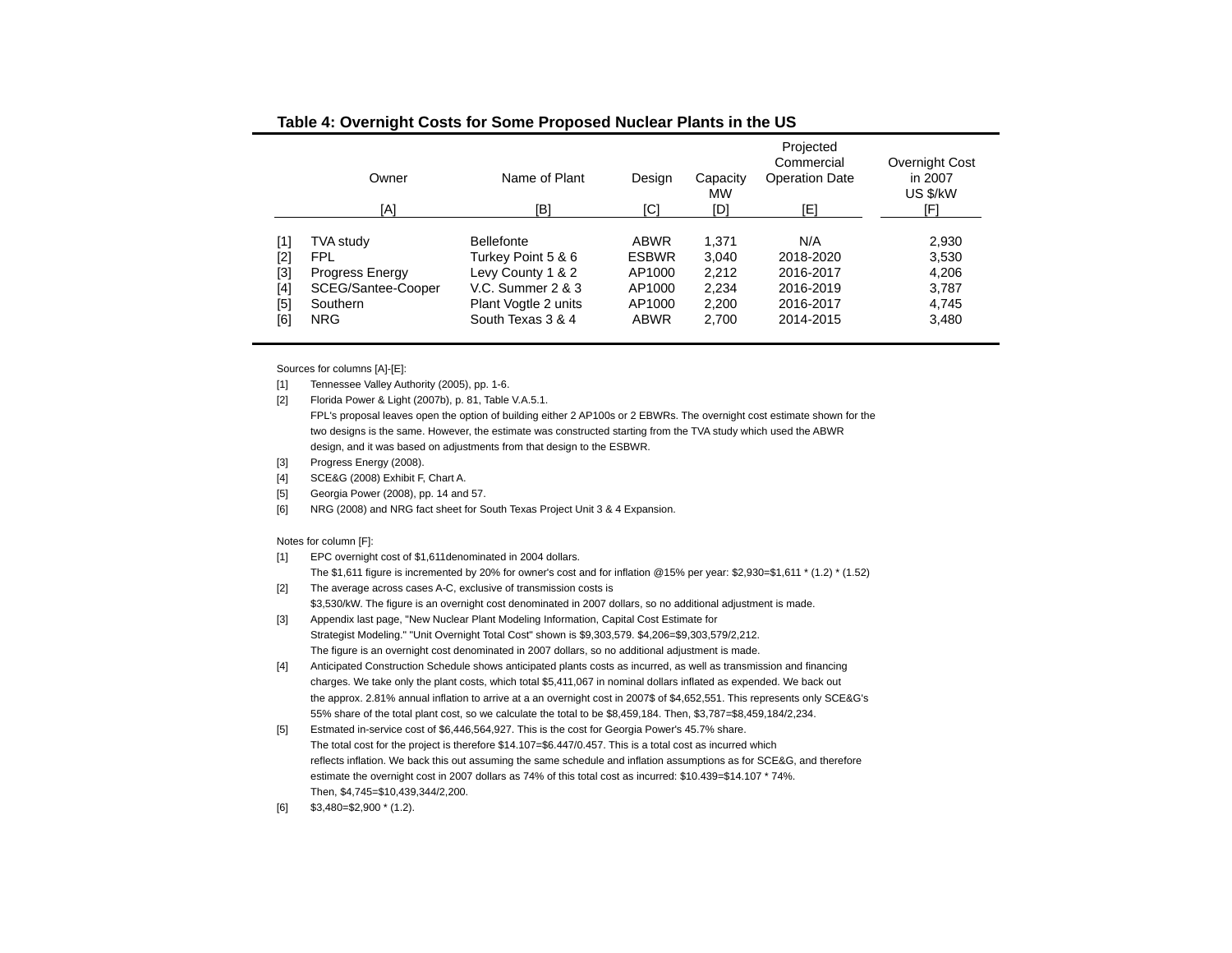| Table 5: Base Case Assumptions and Inputs for the Levelized Cost of Electricity |  |
|---------------------------------------------------------------------------------|--|
|                                                                                 |  |

|                                                                                               | Input                                                                                                                                                                                                                                                                 | Units                                                                                                             | Nuclear<br>[A]                                                                                                                               | Coal<br>[B]                                                                                                                                                                                                    | Gas<br>[C]                                                                                                                                                   |
|-----------------------------------------------------------------------------------------------|-----------------------------------------------------------------------------------------------------------------------------------------------------------------------------------------------------------------------------------------------------------------------|-------------------------------------------------------------------------------------------------------------------|----------------------------------------------------------------------------------------------------------------------------------------------|----------------------------------------------------------------------------------------------------------------------------------------------------------------------------------------------------------------|--------------------------------------------------------------------------------------------------------------------------------------------------------------|
| $[1]$<br>$[2]$<br>$[3]$<br>$[4]$<br>$[5]$<br>[6]<br>$[7]$<br>[8]<br>$[9]$<br>$[10]$<br>$[11]$ | Capacity<br><b>Capacity Factor</b><br>Heat rate<br>Overnight Cost<br>Incremental capital costs<br>Fixed O&M Costs<br>Variable O&M Costs<br><b>Fuel Costs</b><br>Waste fee<br>Decommissioning cost<br>Carbon intensity                                                 | MW<br>Btu/kWh<br>\$/kW<br>\$/kW/year<br>\$/kW/year<br>mills/kWh<br>\$/mmBtu<br>\$/kWh<br>\$ million<br>kg-C/mmBtu | 1,000<br>85%<br>10,400<br>4,000<br>40<br>56<br>0.42<br>0.67<br>0.001<br>700                                                                  | 1,000<br>85%<br>8,870<br>2,300<br>27<br>24<br>3.57<br>2.60<br>25.8                                                                                                                                             | 1,000<br>85%<br>6,800<br>850<br>10<br>13<br>0.41<br>7.00<br>14.5                                                                                             |
| $[12]$<br>$[13]$<br>$[14]$                                                                    | <b>Inflation Rate</b><br>O&M real escalation<br>Fuel real escalation                                                                                                                                                                                                  |                                                                                                                   | 3.0%<br>1.0%<br>0.5%                                                                                                                         | 3.0%<br>1.0%<br>0.5%                                                                                                                                                                                           | 3.0%<br>1.0%<br>0.5%                                                                                                                                         |
| $[15]$<br>$[16]$<br>$[17]$<br>$[18]$<br>$[19]$                                                | <b>Tax Rate</b><br>Debt fraction<br>Debt rate<br>Equity rate<br>WACC (weighted avg cost of capital)                                                                                                                                                                   |                                                                                                                   | 37%<br>50%<br>8%<br>15%<br>10.0%                                                                                                             | 37%<br>60%<br>8%<br>12%<br>7.8%                                                                                                                                                                                | 37%<br>60%<br>8%<br>12%<br>7.8%                                                                                                                              |
| $[20]$                                                                                        | <b>Construction Schedule</b><br>Year -5<br>Year -4<br>Year -3<br>Year -2<br>Year -1<br>Year 0                                                                                                                                                                         |                                                                                                                   | 10%<br>25%<br>31%<br>25%<br>10%                                                                                                              | 15%<br>35%<br>35%<br>15%                                                                                                                                                                                       | 50%<br>50%                                                                                                                                                   |
| $[21]$                                                                                        | <b>Depreciation Schedule</b><br>Year 1<br>Year 2<br>Year 3<br>Year 4<br>Year 5<br>Year 6<br>Year 7<br>Year <sub>8</sub><br>Year 9<br>Year 10<br>Year 11<br>Year 12<br>Year 13<br>Year 14<br>Year 15<br>Year 16<br>Year 17<br>Year 18<br>Year 19<br>Year 20<br>Year 21 |                                                                                                                   | 5.00%<br>9.50%<br>8.55%<br>7.70%<br>6.93%<br>6.23%<br>5.90%<br>5.90%<br>5.91%<br>5.90%<br>5.91%<br>5.90%<br>5.91%<br>5.90%<br>5.91%<br>2.95% | 3.750%<br>7.219%<br>6.677%<br>6.177%<br>5.713%<br>5.285%<br>4.888%<br>4.522%<br>4.462%<br>4.461%<br>4.462%<br>4.461%<br>4.462%<br>4.461%<br>4.462%<br>4.461%<br>4.462%<br>4.461%<br>4.462%<br>4.461%<br>2.231% | 5.000%<br>9.500%<br>8.550%<br>7.700%<br>6.930%<br>6.230%<br>5.900%<br>5.900%<br>5.910%<br>5.900%<br>5.910%<br>5.900%<br>5.910%<br>5.900%<br>5.910%<br>2.950% |
| $[22]$                                                                                        | <b>Plant Life</b>                                                                                                                                                                                                                                                     |                                                                                                                   | 40 years                                                                                                                                     | 40 years                                                                                                                                                                                                       | 40 years                                                                                                                                                     |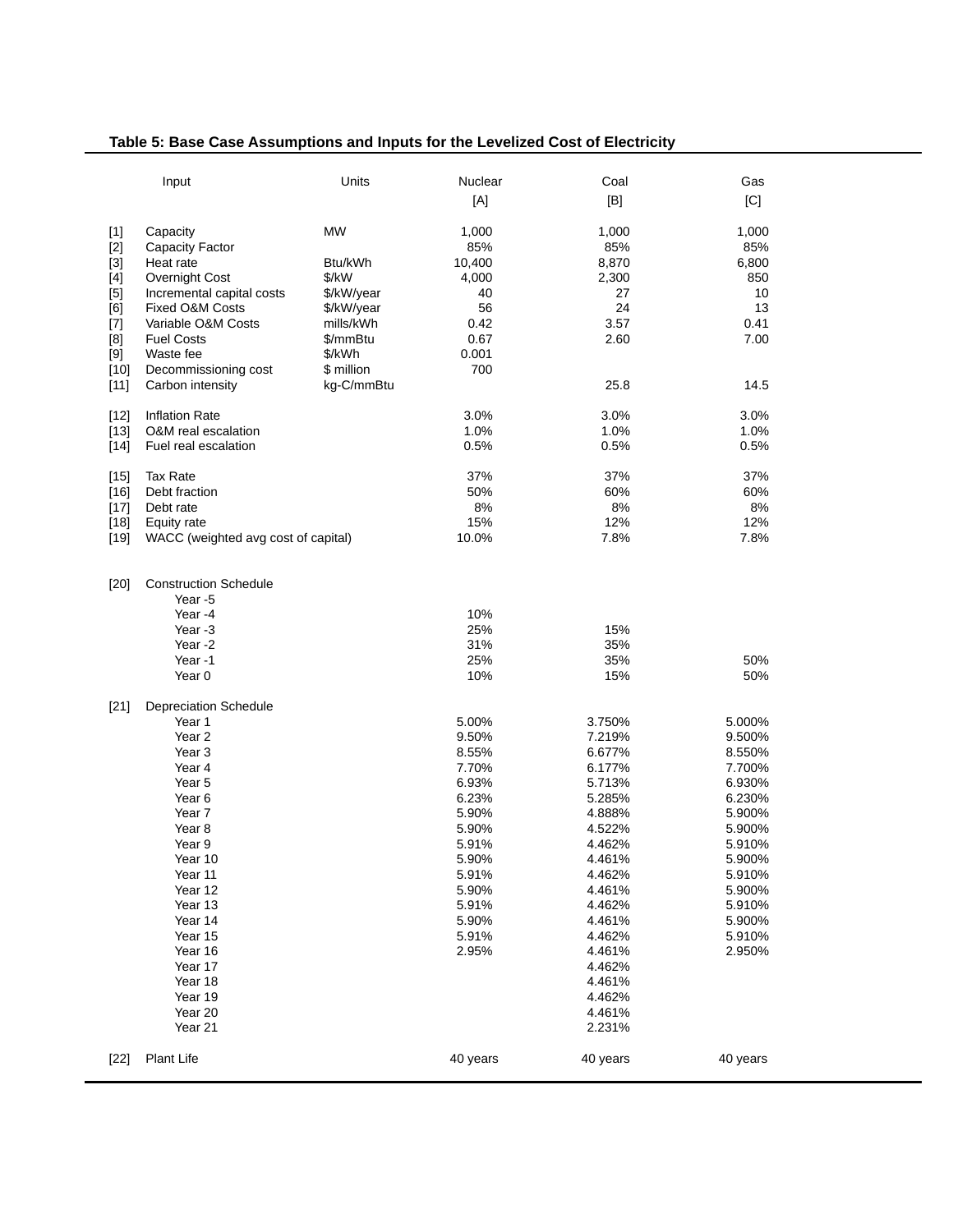### **Table 5: Base Case Assumptions and Inputs for the Levelized Cost of Electricity (cont.)**

Notes: Compare to Table A-5.A.4 "Base Case Input Parameters" in the MIT (2003) Future of Nuclear Power study. [1] Given as in MIT (2003). [2] Given as in MIT (2003). [3A] Given as in MIT (2003). [3B] Input selected based on results in this paper--see text. [3C] Input selected based on results in this paper--see text. [4] Input selected based on results in this paper--see text. [5] Sets the incremental capital costs to the same ratio with the overnight cost as in the MIT (2003) study.  $[5A] = (20/2,000)^*[4A].$ [5B] =(15/1,300)\*[4B].  $[5C] = (6/500)^*[4C].$ [6] Adjusts the fixed O&M costs from the MIT (2003) study to reflect the general trend in O&M cost between 2002 and 2007 as documented by the US Energy Information Administration.  $[6A]$  =63\*(1.29/1.44).  $[6B]$  =23\*(0.56/0.53).  $[6C]$  =16\*(0.49/0.62). [7] Adjusts the variable O&M costs from the MIT (2003) study to reflect the general trend in O&M cost between 2002 and 2007 as documented by the US Energy Information Administration.  $[7A] = 0.47*(1.29/1.44).$  $[7B]$  =3.38\*(0.56/0.53).  $[7C] = 0.52*(0.49/0.62).$ [8] Input selected based on results in this paper--see text. [9A] Given as in MIT (2003), consistent with statutory fees. [10A] Sets the decommissioning cost to the same ratio with the overnight cost as in the MIT (2003) study. =(350/2,000)\*[4A]. [11] Given as in MIT (2003). [12] Given as in MIT (2003). [13] Given as in MIT (2003). [14] Given as in MIT (2003). [15] Given as in MIT (2003). [16] Given as in MIT (2003). [17] Given as in MIT (2003). [18] Given as in MIT (2003).  $[19]$  =[15]\*(1-[14])\*[16]+(1-[15])\*[17] [20] Given as in MIT (2003). [21] Modified Accelerated Cost Recovery System, half-year convention as listed in IRS (2007), Table A-1, p. 71 [21A] 15-year schedule. [21B] 20-year schedule. [21C] 15-year schedule.

[22] Given as in MIT (2003).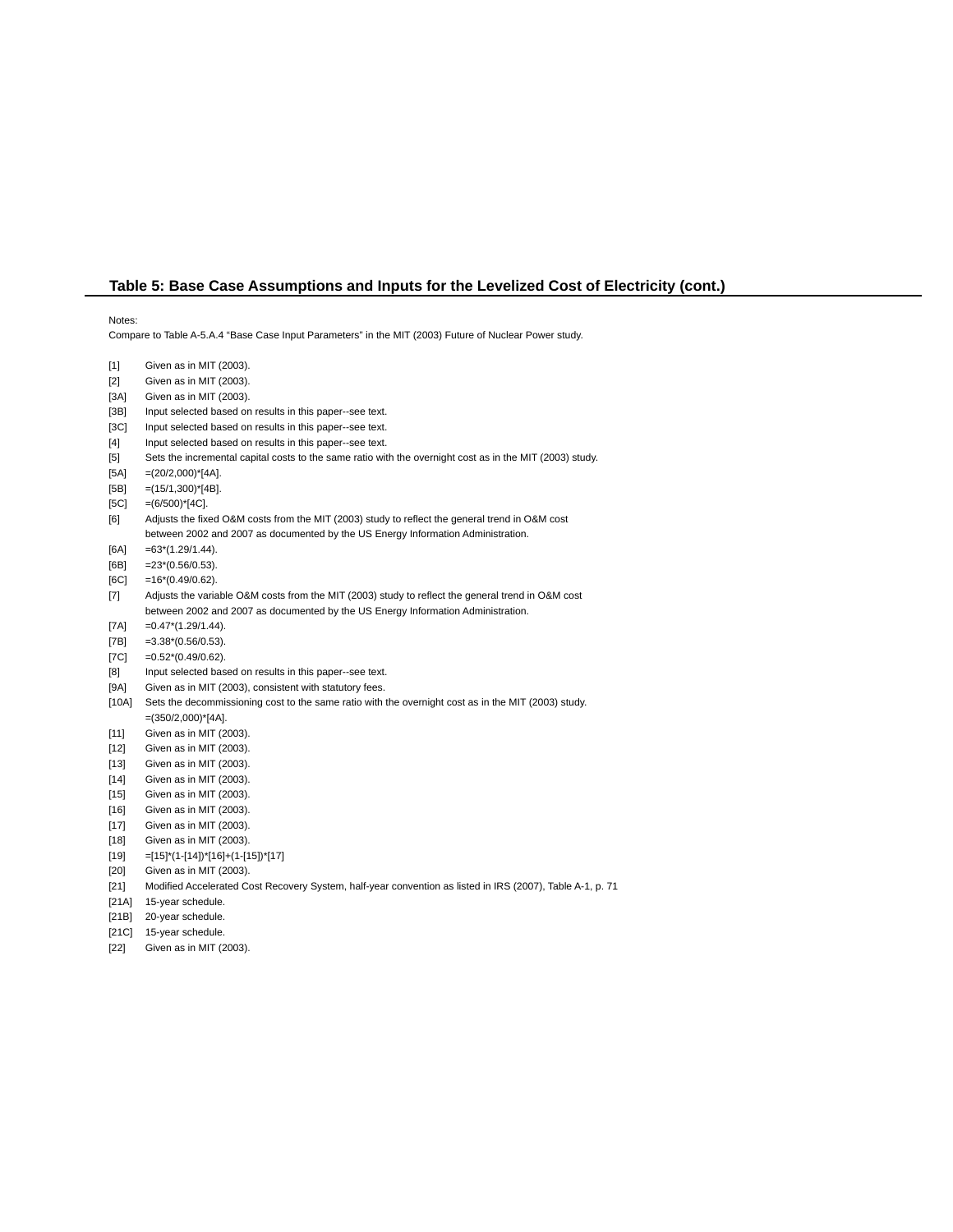|                                                                                                                                                                                                            |                     |              |              |              | Incremental<br>Capital Costs + |              |                   |                     |
|------------------------------------------------------------------------------------------------------------------------------------------------------------------------------------------------------------|---------------------|--------------|--------------|--------------|--------------------------------|--------------|-------------------|---------------------|
|                                                                                                                                                                                                            |                     | Calendar     | Construction |              | Decomm.                        | Non-fuel O&M |                   |                     |
|                                                                                                                                                                                                            | Period              | Year         | Costs        | Depreciation | Cost                           | costs        | <b>Fuel Costs</b> | Waste fee           |
|                                                                                                                                                                                                            | [A]                 | [B]          | [C]          | [D]          | [E]                            | [F]          | [G]               |                     |
| [1]                                                                                                                                                                                                        | $-4$                | 2009         | 403          |              |                                |              |                   |                     |
| $[2]$                                                                                                                                                                                                      | $-3$                | 2010         | 1093         |              |                                |              |                   |                     |
| [3]                                                                                                                                                                                                        | $-2$                | 2011         | 1396         |              |                                |              |                   |                     |
| $[4] % \begin{center} \includegraphics[width=\linewidth]{imagesSupplemental/Imetad-Architecture.png} \end{center} % \caption { % \textit{DefNet} and { \textit{DefNet}~Supplemental} \label{fig:DefNet} %$ | -1                  | 2012         | 1159         |              |                                |              |                   |                     |
| [5]                                                                                                                                                                                                        | $\mathbf 0$         | 2013         | 454          |              |                                |              |                   |                     |
| [6]                                                                                                                                                                                                        | $\mathbf{1}$        | 2014         |              | 225          | 49                             | 74           | 66                | 7                   |
| [7]                                                                                                                                                                                                        | $\overline{c}$      | 2015         |              | 428          | 51                             | 77           | 68                | $\overline{7}$      |
| [8]                                                                                                                                                                                                        | 3                   | 2016         |              | 385          | 52                             | 81           | 71                | 7                   |
| [9]                                                                                                                                                                                                        | 4                   | 2017         |              | 347          | 54                             | 84           | 73                | 7                   |
| $[10]$                                                                                                                                                                                                     | 5                   | 2018         |              | 312          | 55                             | 87           | 76                | 7                   |
| $[11]$                                                                                                                                                                                                     | 6                   | 2019         |              | 281          | 57                             | 91           | 79                | 7<br>$\overline{7}$ |
| $[12]$                                                                                                                                                                                                     | $\overline{7}$<br>8 | 2020         |              | 266<br>266   | 59<br>61                       | 94           | 81<br>84          | 7                   |
| [13]<br>$[13]$                                                                                                                                                                                             | 9                   | 2021<br>2022 |              | 266          | 62                             | 98<br>102    | 87                | 7                   |
| [14]                                                                                                                                                                                                       | 10                  | 2023         |              | 266          | 64                             | 106          | 90                | 7                   |
| $[15]$                                                                                                                                                                                                     | 11                  | 2024         |              | 266          | 66                             | 110          | 93                | 7                   |
| [16]                                                                                                                                                                                                       | 12                  | 2025         |              | 266          | 68                             | 115          | 97                | $\overline{7}$      |
| $[17]$                                                                                                                                                                                                     | 13                  | 2026         |              | 266          | 70                             | 120          | 100               | $\overline{7}$      |
| [18]                                                                                                                                                                                                       | 14                  | 2027         |              | 266          | 72                             | 124          | 104               | 7                   |
| $[19]$                                                                                                                                                                                                     | 15                  | 2028         |              | 266          | 74                             | 129          | 107               | 7                   |
| [20]                                                                                                                                                                                                       | 16                  | 2029         |              | 133          | 77                             | 135          | 111               | 7                   |
| [21]                                                                                                                                                                                                       | 17                  | 2030         |              |              | 79                             | 140          | 115               | 7                   |
| $[22]$                                                                                                                                                                                                     | 18                  | 2031         |              |              | 81                             | 146          | 119               | $\overline{7}$      |
| $[23]$                                                                                                                                                                                                     | 19                  | 2032         |              |              | 84                             | 152          | 123               | 7                   |
| [24]                                                                                                                                                                                                       | 20                  | 2033         |              |              | 86                             | 158          | 128               | 7                   |
| [25]                                                                                                                                                                                                       | 21                  | 2034         |              |              | 89                             | 164          | 132               | 7                   |
| [26]                                                                                                                                                                                                       | 22                  | 2035         |              |              | 92                             | 171          | 137               | 7                   |
| [27]                                                                                                                                                                                                       | 23                  | 2036         |              |              | 94                             | 177          | 141               | $\overline{7}$      |
| $[28]$                                                                                                                                                                                                     | 24                  | 2037         |              |              | 97                             | 185          | 146               | 7                   |
| [29]                                                                                                                                                                                                       | 25                  | 2038         |              |              | 100                            | 192          | 152               | $\overline{7}$      |
| [30]                                                                                                                                                                                                       | 26                  | 2039         |              |              | 103                            | 200          | 157               | $\overline{7}$      |
| [31]                                                                                                                                                                                                       | 27<br>28            | 2040<br>2041 |              |              | 106<br>109                     | 208<br>216   | 162               | 7<br>$\overline{7}$ |
| $[32]$<br>$[33]$                                                                                                                                                                                           | 29                  | 2042         |              |              | 113                            | 225          | 168<br>174        | 7                   |
| $[34]$                                                                                                                                                                                                     | 30                  | 2043         |              |              | 116                            | 234          | 180               | 7                   |
| [35]                                                                                                                                                                                                       | 31                  | 2044         |              |              | 119                            | 243          | 186               | 7                   |
| [36]                                                                                                                                                                                                       | 32                  | 2045         |              |              | 123                            | 253          | 193               | 7                   |
| [37]                                                                                                                                                                                                       | 33                  | 2046         |              |              | 127                            | 263          | 200               | $\overline{7}$      |
| $[38]$                                                                                                                                                                                                     | 34                  | 2047         |              |              | 130                            | 274          | 207               | 7                   |
| $[39]$                                                                                                                                                                                                     | 35                  | 2048         |              |              | 134                            | 285          | 214               | 7                   |
| $[40]$                                                                                                                                                                                                     | 36                  | 2049         |              |              | 138                            | 297          | 222               | $\overline{7}$      |
| [41]                                                                                                                                                                                                       | 37                  | 2050         |              |              | 143                            | 309          | 229               | 7                   |
| [42]                                                                                                                                                                                                       | 38                  | 2051         |              |              | 147                            | 321          | 237               | 7                   |
| [43]                                                                                                                                                                                                       | 39                  | 2052         |              |              | 151                            | 334          | 246               | 7                   |
| [44]                                                                                                                                                                                                       | 40                  | 2053         |              |              | 2882                           | 347          | 254               | $\overline{7}$      |

### **Table 6A: Cost Cash Flows and Depreciation at a Nuclear Power Plant (\$ millions)**

Notes:

[C] =overnight cost  $*$  capacity  $*$  construction schedule(t)  $*$  inflation factor(t).

[D] =sum of [C] \* depreciation schedule(t).

[E] =incremental capital cost \* capacity \* inflation factor(t). In the last year the decommissioning cost \* inflation factor is added.

 $[F]$  = (fixed O&M cost \* capacity + variable O&M cost \* output) \* inflation factor(t).

 $[G]$  = fuel cost \* heat rate \* output \* inflation factor(t).

[H] = waste disposal cost \* output. This is not inflated, as the nominal value is fixed by statute.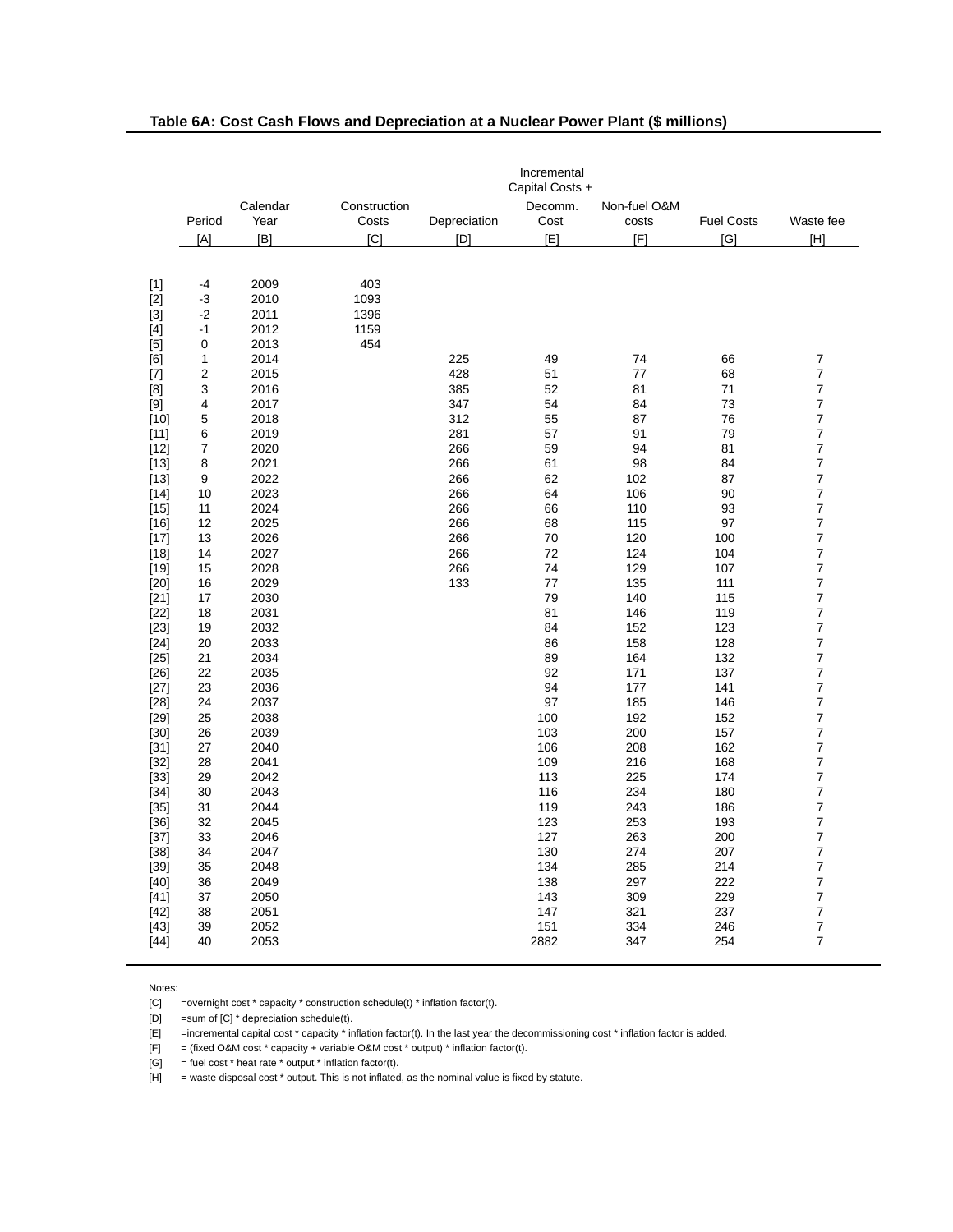|                                                                                                                                                                                                    | Period                    | Calendar<br>Year | Construction<br><b>Costs Net</b><br>of<br>Depreciation<br><b>Tax Shields</b> | Incremental<br>Capital Costs +<br>Decomm.<br>Cost | Non-fuel O&M<br>costs | <b>Fuel Costs</b><br>$\ddot{}$<br>Waste Fee | Net Cash Flow |
|----------------------------------------------------------------------------------------------------------------------------------------------------------------------------------------------------|---------------------------|------------------|------------------------------------------------------------------------------|---------------------------------------------------|-----------------------|---------------------------------------------|---------------|
|                                                                                                                                                                                                    | [A]                       | [B]              | [C]                                                                          | [D]                                               | [E]                   | [F]                                         | [G]           |
|                                                                                                                                                                                                    |                           |                  |                                                                              |                                                   |                       |                                             |               |
| $[1]$                                                                                                                                                                                              | -4                        | 2009             | 403                                                                          |                                                   |                       |                                             | 403           |
| $[2]$                                                                                                                                                                                              | $-3$                      | 2010             | 1,093                                                                        |                                                   |                       |                                             | 1,093         |
| $[3]$                                                                                                                                                                                              | $-2$                      | 2011             | 1,396                                                                        |                                                   |                       |                                             | 1,396         |
| $[4]$                                                                                                                                                                                              | $-1$                      | 2012             | 1,159                                                                        |                                                   |                       |                                             | 1,159         |
| $[5]$                                                                                                                                                                                              | $\pmb{0}$                 | 2013             | 454                                                                          |                                                   |                       |                                             | 454           |
| [6]                                                                                                                                                                                                | 1                         | 2014             | $-83$                                                                        | 31                                                | 47                    | 46                                          | 41            |
| $[7] \centering% \includegraphics[width=1\textwidth]{images/TransY.pdf} \caption{The first two different values of $d=3$ and $d=4$ (left) and $d=5$ (right) and $d=6$ (right).} \label{fig:class}$ | $\boldsymbol{2}$          | 2015             | $-158$                                                                       | 32                                                | 49                    | 48                                          | $-30$         |
| [8]                                                                                                                                                                                                | $\ensuremath{\mathsf{3}}$ | 2016             | $-143$                                                                       | 33                                                | 51                    | 49                                          | $-10$         |
| $[9]$                                                                                                                                                                                              | $\overline{\mathbf{4}}$   | 2017             | $-128$                                                                       | 34                                                | 53                    | 51                                          | 9             |
| $[10]$                                                                                                                                                                                             | 5<br>6                    | 2018<br>2019     | $-116$<br>$-104$                                                             | 35<br>36                                          | 55<br>57              | 53<br>54                                    | 27<br>43      |
| $[11]$<br>$[12]$                                                                                                                                                                                   | $\overline{7}$            | 2020             | $-98$                                                                        | 37                                                | 59                    | 56                                          | 54            |
| $[13]$                                                                                                                                                                                             | 8                         | 2021             | -98                                                                          | 38                                                | 62                    | 58                                          | 59            |
| $[13]$                                                                                                                                                                                             | 9                         | 2022             | -99                                                                          | 39                                                | 64                    | 60                                          | 65            |
| $[14]$                                                                                                                                                                                             | 10                        | 2023             | -98                                                                          | 40                                                | 67                    | 62                                          | 71            |
| $[15]$                                                                                                                                                                                             | 11                        | 2024             | -99                                                                          | 42                                                | 70                    | 64                                          | 76            |
| $[16]$                                                                                                                                                                                             | 12                        | 2025             | -98                                                                          | 43                                                | 72                    | 66                                          | 83            |
| $[17]$                                                                                                                                                                                             | 13                        | 2026             | $-99$                                                                        | 44                                                | 75                    | 68                                          | 89            |
| $[18]$                                                                                                                                                                                             | 14                        | 2027             | $-98$                                                                        | 46                                                | 78                    | 70                                          | 96            |
| $[19]$                                                                                                                                                                                             | 15                        | 2028             | -99                                                                          | 47                                                | 82                    | 72                                          | 102           |
| $[20]$                                                                                                                                                                                             | 16                        | 2029             | $-49$                                                                        | 48                                                | 85                    | 75                                          | 159           |
| $[21]$                                                                                                                                                                                             | 17                        | 2030             |                                                                              | 50                                                | 88                    | 77                                          | 215           |
| $[22]$                                                                                                                                                                                             | 18                        | 2031             |                                                                              | 51                                                | 92                    | 80                                          | 223           |
| $[23]$                                                                                                                                                                                             | 19                        | 2032             |                                                                              | 53                                                | 95                    | 82                                          | 231           |
| $[24]$                                                                                                                                                                                             | 20                        | 2033             |                                                                              | 54                                                | 99                    | 85                                          | 239           |
| $[25]$                                                                                                                                                                                             | 21                        | 2034             |                                                                              | 56                                                | 103                   | 88                                          | 247           |
| $[26]$                                                                                                                                                                                             | 22                        | 2035             |                                                                              | 58                                                | 107                   | 91                                          | 256           |
| $[27]$                                                                                                                                                                                             | 23                        | 2036             |                                                                              | 59                                                | 112                   | 94                                          | 265           |
| $[28]$                                                                                                                                                                                             | 24<br>25                  | 2037<br>2038     |                                                                              | 61<br>63                                          | 116<br>121            | 97<br>100                                   | 274<br>284    |
| $[29]$<br>$[30]$                                                                                                                                                                                   | 26                        | 2039             |                                                                              | 65                                                | 126                   | 104                                         | 294           |
| $[31]$                                                                                                                                                                                             | 27                        | 2040             |                                                                              | 67                                                | 131                   | 107                                         | 305           |
| $[32]$                                                                                                                                                                                             | 28                        | 2041             |                                                                              | 69                                                | 136                   | 111                                         | 316           |
| $[33]$                                                                                                                                                                                             | 29                        | 2042             |                                                                              | 71                                                | 142                   | 114                                         | 327           |
| $[34]$                                                                                                                                                                                             | 30                        | 2043             |                                                                              | 73                                                | 147                   | 118                                         | 339           |
| $[35]$                                                                                                                                                                                             | 31                        | 2044             |                                                                              | 75                                                | 153                   | 122                                         | 351           |
| $[36]$                                                                                                                                                                                             | 32                        | 2045             |                                                                              | 77                                                | 160                   | 126                                         | 363           |
| $[37]$                                                                                                                                                                                             | 33                        | 2046             |                                                                              | 80                                                | 166                   | 131                                         | 376           |
| $[38]$                                                                                                                                                                                             | 34                        | 2047             |                                                                              | 82                                                | 173                   | 135                                         | 390           |
| $[39]$                                                                                                                                                                                             | 35                        | 2048             |                                                                              | 85                                                | 180                   | 140                                         | 404           |
| $[40]$                                                                                                                                                                                             | 36                        | 2049             |                                                                              | 87                                                | 187                   | 144                                         | 418           |
| $[41]$                                                                                                                                                                                             | 37                        | 2050             |                                                                              | 90                                                | 194                   | 149                                         | 433           |
| $[42]$                                                                                                                                                                                             | 38                        | 2051             |                                                                              | 93                                                | 202                   | 154                                         | 449           |
| $[43]$                                                                                                                                                                                             | 39                        | 2052             |                                                                              | 95                                                | 210                   | 160                                         | 465           |
| $[44]$                                                                                                                                                                                             | 40                        | 2053             |                                                                              | 1,816                                             | 219                   | 165                                         | 2,200         |

## **Table 6B: After-tax Cost Cash Flows at a Nuclear Power Plant (\$ millions)**

Notes:

 $[C]$  = Table 6A column  $[C](t)$  - tax rate  $*$  Table 6A column  $[D](t)$ .

 $[D]$  = Table 6A column  $[E](t)$  \* (1-tax rate).

 $[E]$  = Table 6A, column  $[F](t)$  \* (1-tax rate).

 $[F]$  = Table 6A, (columns  $[G]+[H])(t)$  \* (1-tax rate).

 $[G] = [C]+[D]+[E]+[F].$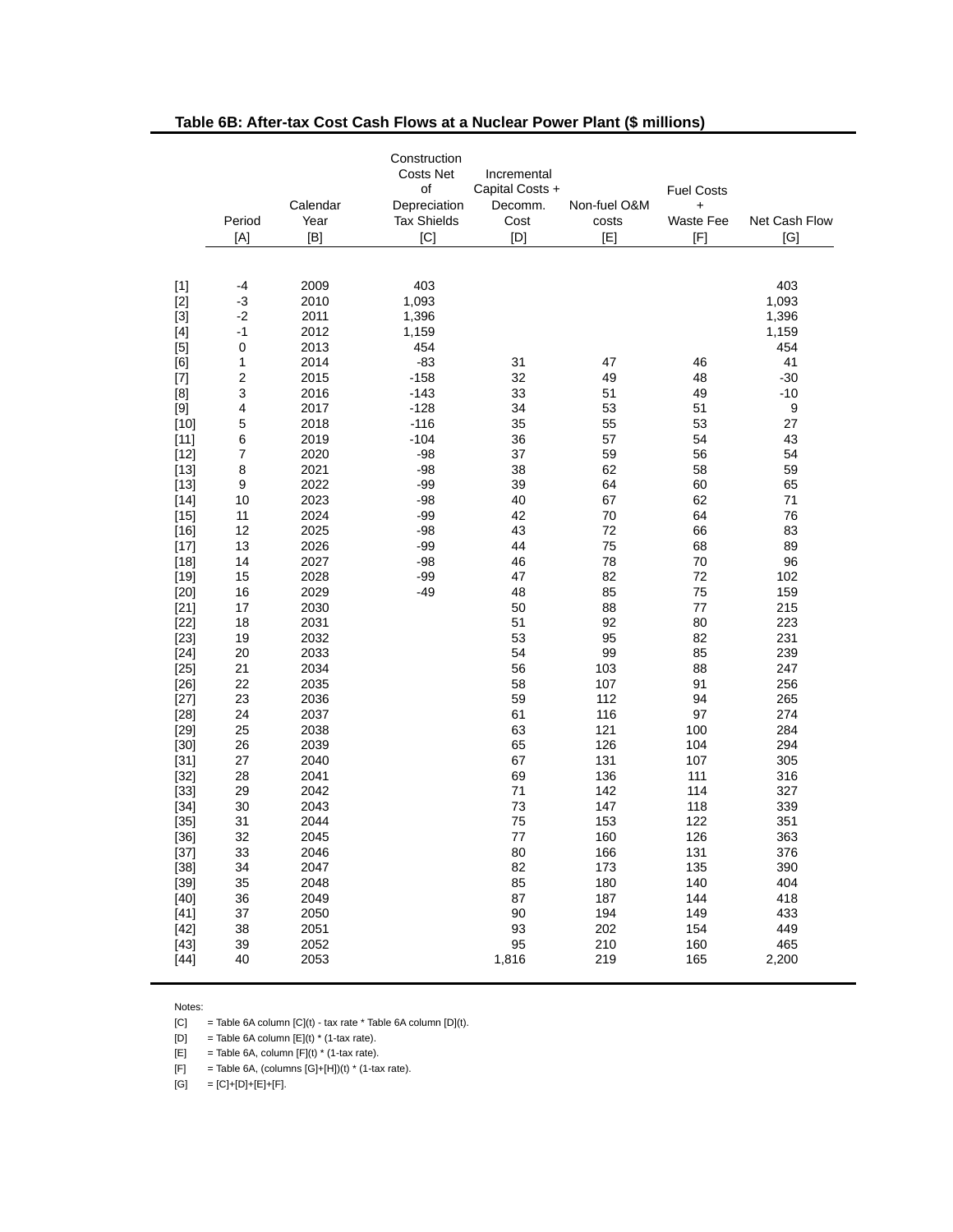| Table 6C: Valuation of Cost Cash Flows at a Nuclear Power Plant (\$ millions) |  |  |  |  |  |  |  |  |
|-------------------------------------------------------------------------------|--|--|--|--|--|--|--|--|
|-------------------------------------------------------------------------------|--|--|--|--|--|--|--|--|

|                |                         | Calendar                         | Discount       | Construction<br>Costs Net<br>of<br>Depreciation | Incremental<br><b>Capital Costs</b><br>$\ddot{}$<br>Decomm. | Non-fuel O&M | <b>Fuel Costs</b><br>$\ddot{}$ | Net Cost  |
|----------------|-------------------------|----------------------------------|----------------|-------------------------------------------------|-------------------------------------------------------------|--------------|--------------------------------|-----------|
|                | Period                  | Year                             | Factor         | <b>Tax Shields</b>                              | Cost                                                        | costs        | <b>Waste Fee</b>               | Cash Flow |
|                | [A]                     | [B]                              | C              | [D]                                             | [E]                                                         | [F]          | [G]                            | [H]       |
|                |                         |                                  |                |                                                 |                                                             |              |                                |           |
| [1]            | $-4$                    | 2009                             | 1.465          | 591                                             |                                                             |              |                                | 591       |
| [2]            | -3                      | 2010                             | 1.332          | 1,455                                           |                                                             |              |                                | 1,455     |
| [3]            | $-2$                    | 2011                             | 1.210          | 1,689                                           |                                                             |              |                                | 1,689     |
| [4]            | $-1$                    | 2012                             | 1.100          | 1,275                                           |                                                             |              |                                | 1,275     |
| [5]            | 0                       | 2013                             | 1.000          | 454                                             |                                                             |              |                                | 454       |
| [6]            | $\mathbf{1}$            | 2014                             | 0.909          | $-76$                                           | 28                                                          | 43           | 42                             | 37        |
| [7]            | $\overline{\mathbf{c}}$ | 2015                             | 0.826          | $-131$                                          | 26                                                          | 40           | 40                             | $-25$     |
| [8]            | 3                       | 2016                             | 0.751          | $-107$                                          | 25                                                          | 38           | 37                             | -7        |
| [9]            | 4                       | 2017                             | 0.683          | -88                                             | 23                                                          | 36           | 35                             | 6         |
| [10]           | 5                       | 2018                             | 0.620          | -72                                             | 22                                                          | 34           | 33                             | 17        |
| [11]           | 6                       | 2019                             | 0.564          | $-59$                                           | 20                                                          | 32           | 31                             | 24        |
| [12]           | 7                       | 2020                             | 0.513          | $-50$                                           | 19                                                          | 30           | 29                             | 28        |
| [13]           | 8                       | 2021                             | 0.466          | -46                                             | 18                                                          | 29           | 27                             | 28        |
| [13]           | 9                       | 2022                             | 0.423          | $-42$                                           | 17                                                          | 27           | 25                             | 27        |
| [14]           | 10                      | 2023                             | 0.385          | $-38$                                           | 16                                                          | 26           | 24                             | 27        |
| $[15]$         | 11                      | 2024                             | 0.350          | $-34$                                           | 15                                                          | 24           | 22                             | 27        |
| $[16]$         | 12                      | 2025                             | 0.318          | $-31$                                           | 14                                                          | 23           | 21                             | 26        |
| [17]           | 13                      | 2026                             | 0.289          | $-28$                                           | 13                                                          | 22           | 20                             | 26        |
| [18]           | 14                      | 2027                             | 0.263          | $-26$                                           | 12                                                          | 21           | 18                             | 25        |
| [19]           | 15                      | 2028                             | 0.239          | $-24$                                           | 11                                                          | 19           | 17                             | 24        |
| [20]           | 16                      | 2029                             | 0.217          | $-11$                                           | 10                                                          | 18           | 16                             | 34        |
| [21]           | 17                      | 2030                             | 0.197          |                                                 | 10                                                          | 17           | 15                             | 42        |
| [22]           | 18                      | 2031                             | 0.179          |                                                 | 9                                                           | 16           | 14                             | 40        |
| $[23]$         | 19                      | 2032                             | 0.163          |                                                 | 9                                                           | 16           | 13                             | 38        |
| $[24]$         | 20                      | 2033                             | 0.148          |                                                 | 8                                                           | 15           | 13                             | 35        |
| $[25]$         | 21                      | 2034                             | 0.135          |                                                 | 8                                                           | 14           | 12                             | 33        |
| $[26]$         | 22                      | 2035                             | 0.122          |                                                 | $\overline{7}$                                              | 13           | 11                             | 31        |
| [27]           | 23                      | 2036                             | 0.111          |                                                 | $\overline{7}$                                              | 12           | 10                             | 29        |
| [28]           | 24                      | 2037                             | 0.101          |                                                 | 6                                                           | 12           | 10                             | 28        |
| [29]           | 25                      | 2038                             | 0.092          |                                                 | 6                                                           | 11           | 9                              | 26        |
| [30]           | 26                      | 2039                             | 0.084          |                                                 | 5                                                           | 11           | 9                              | 25        |
| [31]           | 27                      | 2040                             | 0.076          |                                                 | 5                                                           | 10           | 8                              | 23        |
| [32]           | 28                      | 2041                             | 0.069          |                                                 | 5                                                           | 9            | 8                              | 22        |
| $[33]$         | 29                      | 2042                             | 0.063          |                                                 | 4<br>4                                                      | 9            | 7<br>$\overline{7}$            | 21<br>19  |
| $[34]$         | 30                      | 2043<br>2044                     | 0.057<br>0.052 |                                                 | $\overline{4}$                                              | 8            | 6                              | 18        |
| $[35]$         | 31<br>32                |                                  |                |                                                 | 4                                                           | 8<br>8       | 6                              | 17        |
| [36]<br>$[37]$ | 33                      | 2045<br>2046                     | 0.047<br>0.043 |                                                 | 3                                                           | 7            | 6                              | 16        |
| [38]           | 34                      | 2047                             | 0.039          |                                                 | 3                                                           | 7            | 5                              | 15        |
| [39]           | 35                      | 2048                             | 0.035          |                                                 | 3                                                           | 6            | 5                              | 14        |
| $[40]$         | 36                      | 2049                             | 0.032          |                                                 | 3                                                           | 6            | 5                              | 13        |
| [41]           | 37                      | 2050                             | 0.029          |                                                 | 3                                                           | 6            | 4                              | 13        |
| [42]           | 38                      | 2051                             | 0.027          |                                                 | $\overline{2}$                                              | 5            | 4                              | 12        |
| [43]           | 39                      | 2052                             | 0.024          |                                                 | $\overline{\mathbf{c}}$                                     | 5            | 4                              | 11        |
| $[44]$         | 40                      | 2053                             | 0.022          |                                                 | 40                                                          | 5            | 4                              | 48        |
| [45]<br>[46]   | Total NPV (t=2013)      | Item total as % of Project Total |                | 4,603<br>72%                                    | 448<br>7%                                                   | 699<br>11%   | 631<br>10%                     | 6,381     |
| [47]           | Total NPV (t=2007)      |                                  |                | 2,595                                           | 252                                                         | 394          | 356                            | 3,598     |

Notes:

 $[C]$  = 1/(1+WACC)^[A]. WACC is given in Table 5.

[D] = Table 6B column [C] \* this Table column [C].

 $[E]$  = Table 6B column  $[D]$  \* this Table column  $[C]$ .

 $[F]$  = Table 6B column  $[E]$  \* this Table column  $[C]$ .

 $[G]$  = Table 6B column  $[F]$  \* this Table column  $[C]$ .

 $[H] = [D]+[E]+[F]+[G].$ 

 $[45]$  = sum  $[1]$ - $[44]$ .

 $[46D] = [45D]/[45H]$ , and so on.

 $[47]$  =  $[45]^*1/(1+WACC)^(2013-2007)$ . WACC is given in Table 5.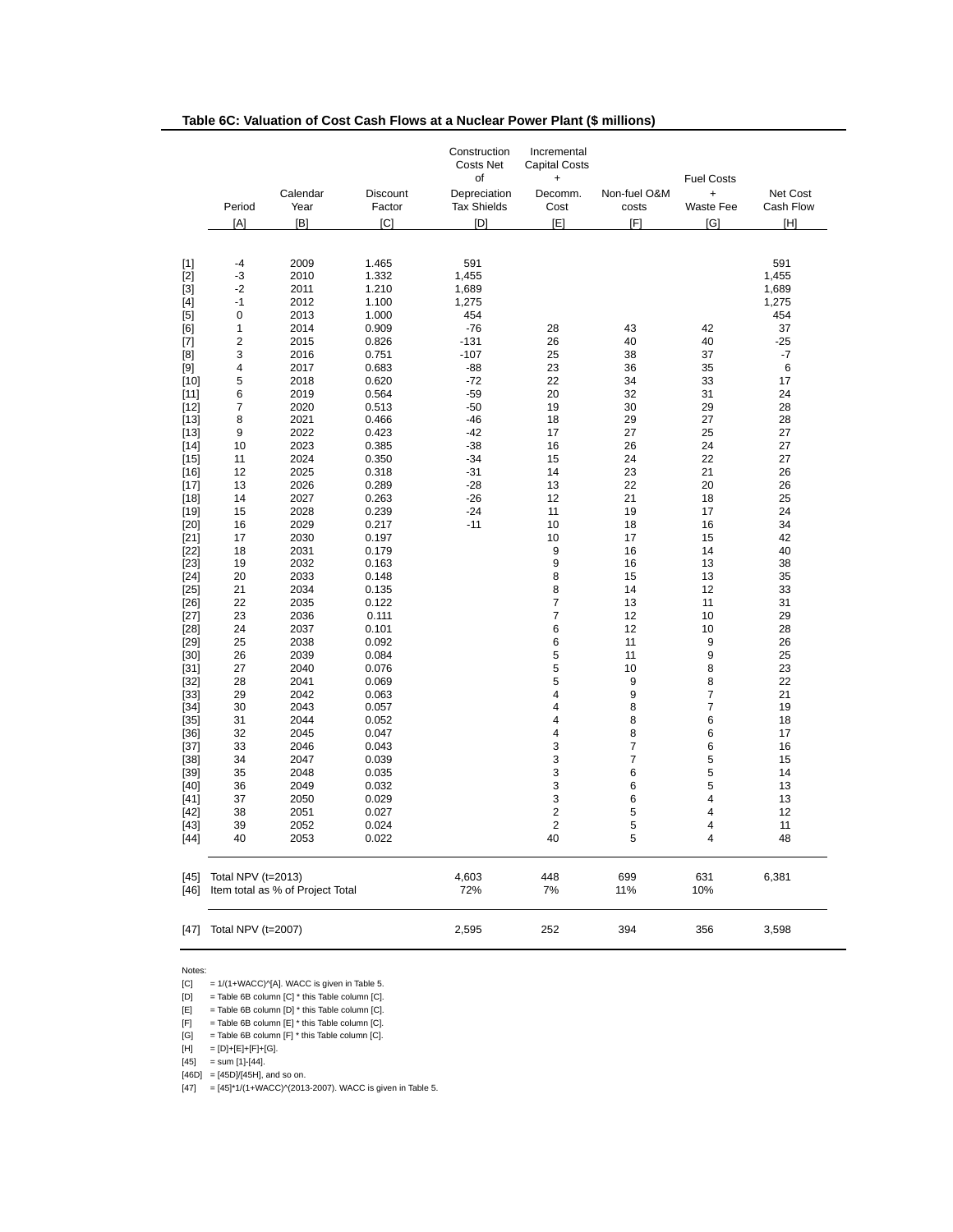| Net Cost<br>Price<br>Calendar<br><b>Discount</b><br>After-Tax Revenue<br>After-Tax<br>After-Tax<br>Period<br>Year<br>Factor<br>(S/MW)<br>(\$ millions)<br>Cash Flow<br>Revenue<br>[A]<br>[B]<br> C <br>[D]<br>[E]<br>[F]<br>[G]<br>[H]<br>-6<br>2007<br>1.773<br>84<br>2009<br>1.465<br>89<br>591<br>$-591$<br>$-4$<br>-3<br>$-1,455$<br>2010<br>1.332<br>91<br>1,455<br>$-2$<br>2011<br>1.210<br>94<br>1,689<br>$-1,689$<br>97<br>$-1$<br>2012<br>1.100<br>1,275<br>$-1,275$<br>$\mathbf 0$<br>454<br>$-454$<br>2013<br>1.000<br>100<br>482<br>1<br>2014<br>0.909<br>103<br>438<br>37<br>401<br>$\overline{\mathbf{c}}$<br>2015<br>0.826<br>106<br>497<br>411<br>$-25$<br>435<br>3<br>109<br>384<br>$-7$<br>391<br>2016<br>0.751<br>512<br>4<br>6<br>2017<br>0.683<br>112<br>527<br>360<br>353<br>5<br>320<br>2018<br>0.620<br>116<br>543<br>337<br>17<br>6<br>2019<br>0.564<br>119<br>559<br>24<br>291<br>315<br>$\overline{7}$<br>123<br>295<br>28<br>268<br>2020<br>0.513<br>576<br>8<br>28<br>2021<br>0.466<br>126<br>593<br>276<br>249<br>9<br>2022<br>0.423<br>130<br>611<br>259<br>27<br>231<br>$[13]$<br>10<br>27<br>$[14]$<br>2023<br>0.385<br>134<br>629<br>242<br>215<br>[15]<br>11<br>2024<br>0.350<br>138<br>648<br>227<br>27<br>200<br>12<br>2025<br>0.318<br>142<br>668<br>212<br>26<br>186<br>$[16]$<br>13<br>2026<br>0.289<br>147<br>688<br>199<br>26<br>173<br>2027<br>708<br>25<br>161<br>14<br>0.263<br>151<br>186<br>24<br>15<br>2028<br>0.239<br>155<br>730<br>174<br>150<br>16<br>2029<br>0.217<br>160<br>752<br>163<br>34<br>129<br>17<br>2030<br>0.197<br>165<br>774<br>42<br>110<br>153<br>797<br>40<br>103<br>18<br>2031<br>0.179<br>170<br>143<br>19<br>0.163<br>175<br>821<br>134<br>38<br>96<br>2032<br>20<br>2033<br>0.148<br>180<br>846<br>125<br>35<br>90<br>21<br>2034<br>0.135<br>186<br>871<br>117<br>33<br>84<br>22<br>2035<br>0.122<br>191<br>897<br>31<br>78<br>$[26]$<br>110<br>2036<br>924<br>29<br>73<br>$[27]$<br>23<br>0.111<br>197<br>103<br>2037<br>0.101<br>203<br>952<br>96<br>28<br>69<br>[28]<br>24<br>[29]<br>25<br>2038<br>0.092<br>209<br>981<br>90<br>26<br>64<br>$[30]$<br>26<br>2039<br>0.084<br>215<br>1,010<br>84<br>25<br>60<br>27<br>2040<br>0.076<br>222<br>1,040<br>79<br>23<br>56<br>28<br>2041<br>228<br>74<br>22<br>52<br>0.069<br>1,072<br>21<br>29<br>2042<br>0.063<br>235<br>1,104<br>69<br>49<br>30<br>2043<br>0.057<br>242<br>65<br>19<br>45<br>1,137<br>2044<br>0.052<br>249<br>1,171<br>61<br>18<br>42<br>31<br>40<br>32<br>2045<br>0.047<br>257<br>1,206<br>57<br>17<br>33<br>2046<br>0.043<br>265<br>1,242<br>53<br>16<br>37<br>$[37]$<br>2047<br>0.039<br>1,280<br>50<br>15<br>$[38]$<br>34<br>273<br>35<br>47<br>14<br>32<br>$[39]$<br>35<br>2048<br>0.035<br>281<br>1,318<br>36<br>2049<br>0.032<br>289<br>1,357<br>44<br>13<br>30<br>[40]<br>37<br>2050<br>0.029<br>298<br>1,398<br>41<br>13<br>28<br>38<br>0.027<br>307<br>1,440<br>38<br>12<br>26<br>2051<br>1,483<br>36<br>25<br>39<br>2052<br>0.024<br>316<br>11<br>34<br>40<br>2053<br>0.022<br>325<br>1,528<br>48<br>$-15$<br>0<br>Total NPV (t=2013) |            |  |  |       | Present Value (\$ millions) |                  |
|--------------------------------------------------------------------------------------------------------------------------------------------------------------------------------------------------------------------------------------------------------------------------------------------------------------------------------------------------------------------------------------------------------------------------------------------------------------------------------------------------------------------------------------------------------------------------------------------------------------------------------------------------------------------------------------------------------------------------------------------------------------------------------------------------------------------------------------------------------------------------------------------------------------------------------------------------------------------------------------------------------------------------------------------------------------------------------------------------------------------------------------------------------------------------------------------------------------------------------------------------------------------------------------------------------------------------------------------------------------------------------------------------------------------------------------------------------------------------------------------------------------------------------------------------------------------------------------------------------------------------------------------------------------------------------------------------------------------------------------------------------------------------------------------------------------------------------------------------------------------------------------------------------------------------------------------------------------------------------------------------------------------------------------------------------------------------------------------------------------------------------------------------------------------------------------------------------------------------------------------------------------------------------------------------------------------------------------------------------------------------------------------------------------------------------------------------------------------------------------------------------------------------------------------------------------------------------------------------------------------------------------------------------------------------------------------------------------------------------------------------------------------------------------------------------------------------------------------------------------------------------------------------------------------------------------------------------------------------------------------------------------------------------------------------------------------------------------------|------------|--|--|-------|-----------------------------|------------------|
|                                                                                                                                                                                                                                                                                                                                                                                                                                                                                                                                                                                                                                                                                                                                                                                                                                                                                                                                                                                                                                                                                                                                                                                                                                                                                                                                                                                                                                                                                                                                                                                                                                                                                                                                                                                                                                                                                                                                                                                                                                                                                                                                                                                                                                                                                                                                                                                                                                                                                                                                                                                                                                                                                                                                                                                                                                                                                                                                                                                                                                                                                            |            |  |  |       |                             |                  |
|                                                                                                                                                                                                                                                                                                                                                                                                                                                                                                                                                                                                                                                                                                                                                                                                                                                                                                                                                                                                                                                                                                                                                                                                                                                                                                                                                                                                                                                                                                                                                                                                                                                                                                                                                                                                                                                                                                                                                                                                                                                                                                                                                                                                                                                                                                                                                                                                                                                                                                                                                                                                                                                                                                                                                                                                                                                                                                                                                                                                                                                                                            |            |  |  |       |                             | Net Cash<br>Flow |
|                                                                                                                                                                                                                                                                                                                                                                                                                                                                                                                                                                                                                                                                                                                                                                                                                                                                                                                                                                                                                                                                                                                                                                                                                                                                                                                                                                                                                                                                                                                                                                                                                                                                                                                                                                                                                                                                                                                                                                                                                                                                                                                                                                                                                                                                                                                                                                                                                                                                                                                                                                                                                                                                                                                                                                                                                                                                                                                                                                                                                                                                                            | [0]        |  |  |       |                             |                  |
|                                                                                                                                                                                                                                                                                                                                                                                                                                                                                                                                                                                                                                                                                                                                                                                                                                                                                                                                                                                                                                                                                                                                                                                                                                                                                                                                                                                                                                                                                                                                                                                                                                                                                                                                                                                                                                                                                                                                                                                                                                                                                                                                                                                                                                                                                                                                                                                                                                                                                                                                                                                                                                                                                                                                                                                                                                                                                                                                                                                                                                                                                            | $[1]$      |  |  |       |                             |                  |
|                                                                                                                                                                                                                                                                                                                                                                                                                                                                                                                                                                                                                                                                                                                                                                                                                                                                                                                                                                                                                                                                                                                                                                                                                                                                                                                                                                                                                                                                                                                                                                                                                                                                                                                                                                                                                                                                                                                                                                                                                                                                                                                                                                                                                                                                                                                                                                                                                                                                                                                                                                                                                                                                                                                                                                                                                                                                                                                                                                                                                                                                                            | $[2]$      |  |  |       |                             |                  |
|                                                                                                                                                                                                                                                                                                                                                                                                                                                                                                                                                                                                                                                                                                                                                                                                                                                                                                                                                                                                                                                                                                                                                                                                                                                                                                                                                                                                                                                                                                                                                                                                                                                                                                                                                                                                                                                                                                                                                                                                                                                                                                                                                                                                                                                                                                                                                                                                                                                                                                                                                                                                                                                                                                                                                                                                                                                                                                                                                                                                                                                                                            | $[3]$      |  |  |       |                             |                  |
|                                                                                                                                                                                                                                                                                                                                                                                                                                                                                                                                                                                                                                                                                                                                                                                                                                                                                                                                                                                                                                                                                                                                                                                                                                                                                                                                                                                                                                                                                                                                                                                                                                                                                                                                                                                                                                                                                                                                                                                                                                                                                                                                                                                                                                                                                                                                                                                                                                                                                                                                                                                                                                                                                                                                                                                                                                                                                                                                                                                                                                                                                            |            |  |  |       |                             |                  |
|                                                                                                                                                                                                                                                                                                                                                                                                                                                                                                                                                                                                                                                                                                                                                                                                                                                                                                                                                                                                                                                                                                                                                                                                                                                                                                                                                                                                                                                                                                                                                                                                                                                                                                                                                                                                                                                                                                                                                                                                                                                                                                                                                                                                                                                                                                                                                                                                                                                                                                                                                                                                                                                                                                                                                                                                                                                                                                                                                                                                                                                                                            | [4]<br>[5] |  |  |       |                             |                  |
|                                                                                                                                                                                                                                                                                                                                                                                                                                                                                                                                                                                                                                                                                                                                                                                                                                                                                                                                                                                                                                                                                                                                                                                                                                                                                                                                                                                                                                                                                                                                                                                                                                                                                                                                                                                                                                                                                                                                                                                                                                                                                                                                                                                                                                                                                                                                                                                                                                                                                                                                                                                                                                                                                                                                                                                                                                                                                                                                                                                                                                                                                            |            |  |  |       |                             |                  |
|                                                                                                                                                                                                                                                                                                                                                                                                                                                                                                                                                                                                                                                                                                                                                                                                                                                                                                                                                                                                                                                                                                                                                                                                                                                                                                                                                                                                                                                                                                                                                                                                                                                                                                                                                                                                                                                                                                                                                                                                                                                                                                                                                                                                                                                                                                                                                                                                                                                                                                                                                                                                                                                                                                                                                                                                                                                                                                                                                                                                                                                                                            | [6]        |  |  |       |                             |                  |
|                                                                                                                                                                                                                                                                                                                                                                                                                                                                                                                                                                                                                                                                                                                                                                                                                                                                                                                                                                                                                                                                                                                                                                                                                                                                                                                                                                                                                                                                                                                                                                                                                                                                                                                                                                                                                                                                                                                                                                                                                                                                                                                                                                                                                                                                                                                                                                                                                                                                                                                                                                                                                                                                                                                                                                                                                                                                                                                                                                                                                                                                                            | $[7]$      |  |  |       |                             |                  |
|                                                                                                                                                                                                                                                                                                                                                                                                                                                                                                                                                                                                                                                                                                                                                                                                                                                                                                                                                                                                                                                                                                                                                                                                                                                                                                                                                                                                                                                                                                                                                                                                                                                                                                                                                                                                                                                                                                                                                                                                                                                                                                                                                                                                                                                                                                                                                                                                                                                                                                                                                                                                                                                                                                                                                                                                                                                                                                                                                                                                                                                                                            | [8]        |  |  |       |                             |                  |
|                                                                                                                                                                                                                                                                                                                                                                                                                                                                                                                                                                                                                                                                                                                                                                                                                                                                                                                                                                                                                                                                                                                                                                                                                                                                                                                                                                                                                                                                                                                                                                                                                                                                                                                                                                                                                                                                                                                                                                                                                                                                                                                                                                                                                                                                                                                                                                                                                                                                                                                                                                                                                                                                                                                                                                                                                                                                                                                                                                                                                                                                                            | [9]        |  |  |       |                             |                  |
|                                                                                                                                                                                                                                                                                                                                                                                                                                                                                                                                                                                                                                                                                                                                                                                                                                                                                                                                                                                                                                                                                                                                                                                                                                                                                                                                                                                                                                                                                                                                                                                                                                                                                                                                                                                                                                                                                                                                                                                                                                                                                                                                                                                                                                                                                                                                                                                                                                                                                                                                                                                                                                                                                                                                                                                                                                                                                                                                                                                                                                                                                            | $[10]$     |  |  |       |                             |                  |
|                                                                                                                                                                                                                                                                                                                                                                                                                                                                                                                                                                                                                                                                                                                                                                                                                                                                                                                                                                                                                                                                                                                                                                                                                                                                                                                                                                                                                                                                                                                                                                                                                                                                                                                                                                                                                                                                                                                                                                                                                                                                                                                                                                                                                                                                                                                                                                                                                                                                                                                                                                                                                                                                                                                                                                                                                                                                                                                                                                                                                                                                                            | [11]       |  |  |       |                             |                  |
|                                                                                                                                                                                                                                                                                                                                                                                                                                                                                                                                                                                                                                                                                                                                                                                                                                                                                                                                                                                                                                                                                                                                                                                                                                                                                                                                                                                                                                                                                                                                                                                                                                                                                                                                                                                                                                                                                                                                                                                                                                                                                                                                                                                                                                                                                                                                                                                                                                                                                                                                                                                                                                                                                                                                                                                                                                                                                                                                                                                                                                                                                            | $[12]$     |  |  |       |                             |                  |
|                                                                                                                                                                                                                                                                                                                                                                                                                                                                                                                                                                                                                                                                                                                                                                                                                                                                                                                                                                                                                                                                                                                                                                                                                                                                                                                                                                                                                                                                                                                                                                                                                                                                                                                                                                                                                                                                                                                                                                                                                                                                                                                                                                                                                                                                                                                                                                                                                                                                                                                                                                                                                                                                                                                                                                                                                                                                                                                                                                                                                                                                                            | $[13]$     |  |  |       |                             |                  |
|                                                                                                                                                                                                                                                                                                                                                                                                                                                                                                                                                                                                                                                                                                                                                                                                                                                                                                                                                                                                                                                                                                                                                                                                                                                                                                                                                                                                                                                                                                                                                                                                                                                                                                                                                                                                                                                                                                                                                                                                                                                                                                                                                                                                                                                                                                                                                                                                                                                                                                                                                                                                                                                                                                                                                                                                                                                                                                                                                                                                                                                                                            |            |  |  |       |                             |                  |
|                                                                                                                                                                                                                                                                                                                                                                                                                                                                                                                                                                                                                                                                                                                                                                                                                                                                                                                                                                                                                                                                                                                                                                                                                                                                                                                                                                                                                                                                                                                                                                                                                                                                                                                                                                                                                                                                                                                                                                                                                                                                                                                                                                                                                                                                                                                                                                                                                                                                                                                                                                                                                                                                                                                                                                                                                                                                                                                                                                                                                                                                                            |            |  |  |       |                             |                  |
|                                                                                                                                                                                                                                                                                                                                                                                                                                                                                                                                                                                                                                                                                                                                                                                                                                                                                                                                                                                                                                                                                                                                                                                                                                                                                                                                                                                                                                                                                                                                                                                                                                                                                                                                                                                                                                                                                                                                                                                                                                                                                                                                                                                                                                                                                                                                                                                                                                                                                                                                                                                                                                                                                                                                                                                                                                                                                                                                                                                                                                                                                            |            |  |  |       |                             |                  |
|                                                                                                                                                                                                                                                                                                                                                                                                                                                                                                                                                                                                                                                                                                                                                                                                                                                                                                                                                                                                                                                                                                                                                                                                                                                                                                                                                                                                                                                                                                                                                                                                                                                                                                                                                                                                                                                                                                                                                                                                                                                                                                                                                                                                                                                                                                                                                                                                                                                                                                                                                                                                                                                                                                                                                                                                                                                                                                                                                                                                                                                                                            |            |  |  |       |                             |                  |
|                                                                                                                                                                                                                                                                                                                                                                                                                                                                                                                                                                                                                                                                                                                                                                                                                                                                                                                                                                                                                                                                                                                                                                                                                                                                                                                                                                                                                                                                                                                                                                                                                                                                                                                                                                                                                                                                                                                                                                                                                                                                                                                                                                                                                                                                                                                                                                                                                                                                                                                                                                                                                                                                                                                                                                                                                                                                                                                                                                                                                                                                                            |            |  |  |       |                             |                  |
|                                                                                                                                                                                                                                                                                                                                                                                                                                                                                                                                                                                                                                                                                                                                                                                                                                                                                                                                                                                                                                                                                                                                                                                                                                                                                                                                                                                                                                                                                                                                                                                                                                                                                                                                                                                                                                                                                                                                                                                                                                                                                                                                                                                                                                                                                                                                                                                                                                                                                                                                                                                                                                                                                                                                                                                                                                                                                                                                                                                                                                                                                            | $[17]$     |  |  |       |                             |                  |
|                                                                                                                                                                                                                                                                                                                                                                                                                                                                                                                                                                                                                                                                                                                                                                                                                                                                                                                                                                                                                                                                                                                                                                                                                                                                                                                                                                                                                                                                                                                                                                                                                                                                                                                                                                                                                                                                                                                                                                                                                                                                                                                                                                                                                                                                                                                                                                                                                                                                                                                                                                                                                                                                                                                                                                                                                                                                                                                                                                                                                                                                                            | [18]       |  |  |       |                             |                  |
|                                                                                                                                                                                                                                                                                                                                                                                                                                                                                                                                                                                                                                                                                                                                                                                                                                                                                                                                                                                                                                                                                                                                                                                                                                                                                                                                                                                                                                                                                                                                                                                                                                                                                                                                                                                                                                                                                                                                                                                                                                                                                                                                                                                                                                                                                                                                                                                                                                                                                                                                                                                                                                                                                                                                                                                                                                                                                                                                                                                                                                                                                            | [19]       |  |  |       |                             |                  |
|                                                                                                                                                                                                                                                                                                                                                                                                                                                                                                                                                                                                                                                                                                                                                                                                                                                                                                                                                                                                                                                                                                                                                                                                                                                                                                                                                                                                                                                                                                                                                                                                                                                                                                                                                                                                                                                                                                                                                                                                                                                                                                                                                                                                                                                                                                                                                                                                                                                                                                                                                                                                                                                                                                                                                                                                                                                                                                                                                                                                                                                                                            | [20]       |  |  |       |                             |                  |
|                                                                                                                                                                                                                                                                                                                                                                                                                                                                                                                                                                                                                                                                                                                                                                                                                                                                                                                                                                                                                                                                                                                                                                                                                                                                                                                                                                                                                                                                                                                                                                                                                                                                                                                                                                                                                                                                                                                                                                                                                                                                                                                                                                                                                                                                                                                                                                                                                                                                                                                                                                                                                                                                                                                                                                                                                                                                                                                                                                                                                                                                                            | [21]       |  |  |       |                             |                  |
|                                                                                                                                                                                                                                                                                                                                                                                                                                                                                                                                                                                                                                                                                                                                                                                                                                                                                                                                                                                                                                                                                                                                                                                                                                                                                                                                                                                                                                                                                                                                                                                                                                                                                                                                                                                                                                                                                                                                                                                                                                                                                                                                                                                                                                                                                                                                                                                                                                                                                                                                                                                                                                                                                                                                                                                                                                                                                                                                                                                                                                                                                            | $[22]$     |  |  |       |                             |                  |
|                                                                                                                                                                                                                                                                                                                                                                                                                                                                                                                                                                                                                                                                                                                                                                                                                                                                                                                                                                                                                                                                                                                                                                                                                                                                                                                                                                                                                                                                                                                                                                                                                                                                                                                                                                                                                                                                                                                                                                                                                                                                                                                                                                                                                                                                                                                                                                                                                                                                                                                                                                                                                                                                                                                                                                                                                                                                                                                                                                                                                                                                                            | [23]       |  |  |       |                             |                  |
|                                                                                                                                                                                                                                                                                                                                                                                                                                                                                                                                                                                                                                                                                                                                                                                                                                                                                                                                                                                                                                                                                                                                                                                                                                                                                                                                                                                                                                                                                                                                                                                                                                                                                                                                                                                                                                                                                                                                                                                                                                                                                                                                                                                                                                                                                                                                                                                                                                                                                                                                                                                                                                                                                                                                                                                                                                                                                                                                                                                                                                                                                            | $[24]$     |  |  |       |                             |                  |
|                                                                                                                                                                                                                                                                                                                                                                                                                                                                                                                                                                                                                                                                                                                                                                                                                                                                                                                                                                                                                                                                                                                                                                                                                                                                                                                                                                                                                                                                                                                                                                                                                                                                                                                                                                                                                                                                                                                                                                                                                                                                                                                                                                                                                                                                                                                                                                                                                                                                                                                                                                                                                                                                                                                                                                                                                                                                                                                                                                                                                                                                                            | $[25]$     |  |  |       |                             |                  |
|                                                                                                                                                                                                                                                                                                                                                                                                                                                                                                                                                                                                                                                                                                                                                                                                                                                                                                                                                                                                                                                                                                                                                                                                                                                                                                                                                                                                                                                                                                                                                                                                                                                                                                                                                                                                                                                                                                                                                                                                                                                                                                                                                                                                                                                                                                                                                                                                                                                                                                                                                                                                                                                                                                                                                                                                                                                                                                                                                                                                                                                                                            |            |  |  |       |                             |                  |
|                                                                                                                                                                                                                                                                                                                                                                                                                                                                                                                                                                                                                                                                                                                                                                                                                                                                                                                                                                                                                                                                                                                                                                                                                                                                                                                                                                                                                                                                                                                                                                                                                                                                                                                                                                                                                                                                                                                                                                                                                                                                                                                                                                                                                                                                                                                                                                                                                                                                                                                                                                                                                                                                                                                                                                                                                                                                                                                                                                                                                                                                                            |            |  |  |       |                             |                  |
|                                                                                                                                                                                                                                                                                                                                                                                                                                                                                                                                                                                                                                                                                                                                                                                                                                                                                                                                                                                                                                                                                                                                                                                                                                                                                                                                                                                                                                                                                                                                                                                                                                                                                                                                                                                                                                                                                                                                                                                                                                                                                                                                                                                                                                                                                                                                                                                                                                                                                                                                                                                                                                                                                                                                                                                                                                                                                                                                                                                                                                                                                            |            |  |  |       |                             |                  |
|                                                                                                                                                                                                                                                                                                                                                                                                                                                                                                                                                                                                                                                                                                                                                                                                                                                                                                                                                                                                                                                                                                                                                                                                                                                                                                                                                                                                                                                                                                                                                                                                                                                                                                                                                                                                                                                                                                                                                                                                                                                                                                                                                                                                                                                                                                                                                                                                                                                                                                                                                                                                                                                                                                                                                                                                                                                                                                                                                                                                                                                                                            |            |  |  |       |                             |                  |
|                                                                                                                                                                                                                                                                                                                                                                                                                                                                                                                                                                                                                                                                                                                                                                                                                                                                                                                                                                                                                                                                                                                                                                                                                                                                                                                                                                                                                                                                                                                                                                                                                                                                                                                                                                                                                                                                                                                                                                                                                                                                                                                                                                                                                                                                                                                                                                                                                                                                                                                                                                                                                                                                                                                                                                                                                                                                                                                                                                                                                                                                                            |            |  |  |       |                             |                  |
|                                                                                                                                                                                                                                                                                                                                                                                                                                                                                                                                                                                                                                                                                                                                                                                                                                                                                                                                                                                                                                                                                                                                                                                                                                                                                                                                                                                                                                                                                                                                                                                                                                                                                                                                                                                                                                                                                                                                                                                                                                                                                                                                                                                                                                                                                                                                                                                                                                                                                                                                                                                                                                                                                                                                                                                                                                                                                                                                                                                                                                                                                            |            |  |  |       |                             |                  |
|                                                                                                                                                                                                                                                                                                                                                                                                                                                                                                                                                                                                                                                                                                                                                                                                                                                                                                                                                                                                                                                                                                                                                                                                                                                                                                                                                                                                                                                                                                                                                                                                                                                                                                                                                                                                                                                                                                                                                                                                                                                                                                                                                                                                                                                                                                                                                                                                                                                                                                                                                                                                                                                                                                                                                                                                                                                                                                                                                                                                                                                                                            | $[31]$     |  |  |       |                             |                  |
|                                                                                                                                                                                                                                                                                                                                                                                                                                                                                                                                                                                                                                                                                                                                                                                                                                                                                                                                                                                                                                                                                                                                                                                                                                                                                                                                                                                                                                                                                                                                                                                                                                                                                                                                                                                                                                                                                                                                                                                                                                                                                                                                                                                                                                                                                                                                                                                                                                                                                                                                                                                                                                                                                                                                                                                                                                                                                                                                                                                                                                                                                            | $[32]$     |  |  |       |                             |                  |
|                                                                                                                                                                                                                                                                                                                                                                                                                                                                                                                                                                                                                                                                                                                                                                                                                                                                                                                                                                                                                                                                                                                                                                                                                                                                                                                                                                                                                                                                                                                                                                                                                                                                                                                                                                                                                                                                                                                                                                                                                                                                                                                                                                                                                                                                                                                                                                                                                                                                                                                                                                                                                                                                                                                                                                                                                                                                                                                                                                                                                                                                                            | $[33]$     |  |  |       |                             |                  |
|                                                                                                                                                                                                                                                                                                                                                                                                                                                                                                                                                                                                                                                                                                                                                                                                                                                                                                                                                                                                                                                                                                                                                                                                                                                                                                                                                                                                                                                                                                                                                                                                                                                                                                                                                                                                                                                                                                                                                                                                                                                                                                                                                                                                                                                                                                                                                                                                                                                                                                                                                                                                                                                                                                                                                                                                                                                                                                                                                                                                                                                                                            | $[34]$     |  |  |       |                             |                  |
|                                                                                                                                                                                                                                                                                                                                                                                                                                                                                                                                                                                                                                                                                                                                                                                                                                                                                                                                                                                                                                                                                                                                                                                                                                                                                                                                                                                                                                                                                                                                                                                                                                                                                                                                                                                                                                                                                                                                                                                                                                                                                                                                                                                                                                                                                                                                                                                                                                                                                                                                                                                                                                                                                                                                                                                                                                                                                                                                                                                                                                                                                            | $[35]$     |  |  |       |                             |                  |
|                                                                                                                                                                                                                                                                                                                                                                                                                                                                                                                                                                                                                                                                                                                                                                                                                                                                                                                                                                                                                                                                                                                                                                                                                                                                                                                                                                                                                                                                                                                                                                                                                                                                                                                                                                                                                                                                                                                                                                                                                                                                                                                                                                                                                                                                                                                                                                                                                                                                                                                                                                                                                                                                                                                                                                                                                                                                                                                                                                                                                                                                                            | $[36]$     |  |  |       |                             |                  |
|                                                                                                                                                                                                                                                                                                                                                                                                                                                                                                                                                                                                                                                                                                                                                                                                                                                                                                                                                                                                                                                                                                                                                                                                                                                                                                                                                                                                                                                                                                                                                                                                                                                                                                                                                                                                                                                                                                                                                                                                                                                                                                                                                                                                                                                                                                                                                                                                                                                                                                                                                                                                                                                                                                                                                                                                                                                                                                                                                                                                                                                                                            |            |  |  |       |                             |                  |
|                                                                                                                                                                                                                                                                                                                                                                                                                                                                                                                                                                                                                                                                                                                                                                                                                                                                                                                                                                                                                                                                                                                                                                                                                                                                                                                                                                                                                                                                                                                                                                                                                                                                                                                                                                                                                                                                                                                                                                                                                                                                                                                                                                                                                                                                                                                                                                                                                                                                                                                                                                                                                                                                                                                                                                                                                                                                                                                                                                                                                                                                                            |            |  |  |       |                             |                  |
|                                                                                                                                                                                                                                                                                                                                                                                                                                                                                                                                                                                                                                                                                                                                                                                                                                                                                                                                                                                                                                                                                                                                                                                                                                                                                                                                                                                                                                                                                                                                                                                                                                                                                                                                                                                                                                                                                                                                                                                                                                                                                                                                                                                                                                                                                                                                                                                                                                                                                                                                                                                                                                                                                                                                                                                                                                                                                                                                                                                                                                                                                            |            |  |  |       |                             |                  |
|                                                                                                                                                                                                                                                                                                                                                                                                                                                                                                                                                                                                                                                                                                                                                                                                                                                                                                                                                                                                                                                                                                                                                                                                                                                                                                                                                                                                                                                                                                                                                                                                                                                                                                                                                                                                                                                                                                                                                                                                                                                                                                                                                                                                                                                                                                                                                                                                                                                                                                                                                                                                                                                                                                                                                                                                                                                                                                                                                                                                                                                                                            |            |  |  |       |                             |                  |
|                                                                                                                                                                                                                                                                                                                                                                                                                                                                                                                                                                                                                                                                                                                                                                                                                                                                                                                                                                                                                                                                                                                                                                                                                                                                                                                                                                                                                                                                                                                                                                                                                                                                                                                                                                                                                                                                                                                                                                                                                                                                                                                                                                                                                                                                                                                                                                                                                                                                                                                                                                                                                                                                                                                                                                                                                                                                                                                                                                                                                                                                                            |            |  |  |       |                             |                  |
|                                                                                                                                                                                                                                                                                                                                                                                                                                                                                                                                                                                                                                                                                                                                                                                                                                                                                                                                                                                                                                                                                                                                                                                                                                                                                                                                                                                                                                                                                                                                                                                                                                                                                                                                                                                                                                                                                                                                                                                                                                                                                                                                                                                                                                                                                                                                                                                                                                                                                                                                                                                                                                                                                                                                                                                                                                                                                                                                                                                                                                                                                            | $[41]$     |  |  |       |                             |                  |
|                                                                                                                                                                                                                                                                                                                                                                                                                                                                                                                                                                                                                                                                                                                                                                                                                                                                                                                                                                                                                                                                                                                                                                                                                                                                                                                                                                                                                                                                                                                                                                                                                                                                                                                                                                                                                                                                                                                                                                                                                                                                                                                                                                                                                                                                                                                                                                                                                                                                                                                                                                                                                                                                                                                                                                                                                                                                                                                                                                                                                                                                                            | $[42]$     |  |  |       |                             |                  |
|                                                                                                                                                                                                                                                                                                                                                                                                                                                                                                                                                                                                                                                                                                                                                                                                                                                                                                                                                                                                                                                                                                                                                                                                                                                                                                                                                                                                                                                                                                                                                                                                                                                                                                                                                                                                                                                                                                                                                                                                                                                                                                                                                                                                                                                                                                                                                                                                                                                                                                                                                                                                                                                                                                                                                                                                                                                                                                                                                                                                                                                                                            | $[43]$     |  |  |       |                             |                  |
|                                                                                                                                                                                                                                                                                                                                                                                                                                                                                                                                                                                                                                                                                                                                                                                                                                                                                                                                                                                                                                                                                                                                                                                                                                                                                                                                                                                                                                                                                                                                                                                                                                                                                                                                                                                                                                                                                                                                                                                                                                                                                                                                                                                                                                                                                                                                                                                                                                                                                                                                                                                                                                                                                                                                                                                                                                                                                                                                                                                                                                                                                            | $[44]$     |  |  |       |                             |                  |
|                                                                                                                                                                                                                                                                                                                                                                                                                                                                                                                                                                                                                                                                                                                                                                                                                                                                                                                                                                                                                                                                                                                                                                                                                                                                                                                                                                                                                                                                                                                                                                                                                                                                                                                                                                                                                                                                                                                                                                                                                                                                                                                                                                                                                                                                                                                                                                                                                                                                                                                                                                                                                                                                                                                                                                                                                                                                                                                                                                                                                                                                                            | [45]       |  |  | 6,381 | 6,381                       | $\mathbf 0$      |

Notes:

Row [0] column [D] is chosen to set row [45] column [H] equal to zero.

 $[D]$  = row  $[0]$  column  $[D]$  \* inflation factor(t).

 $[E]$  = price(t)  $*$  output  $*$  inflation factor(t)  $*$  (1-tax rate).

 $[F] = [C]^* [E].$ 

[G] = from Table 6C column [H].

[H] = [F]+[G].

[45] = sum [1]-[44].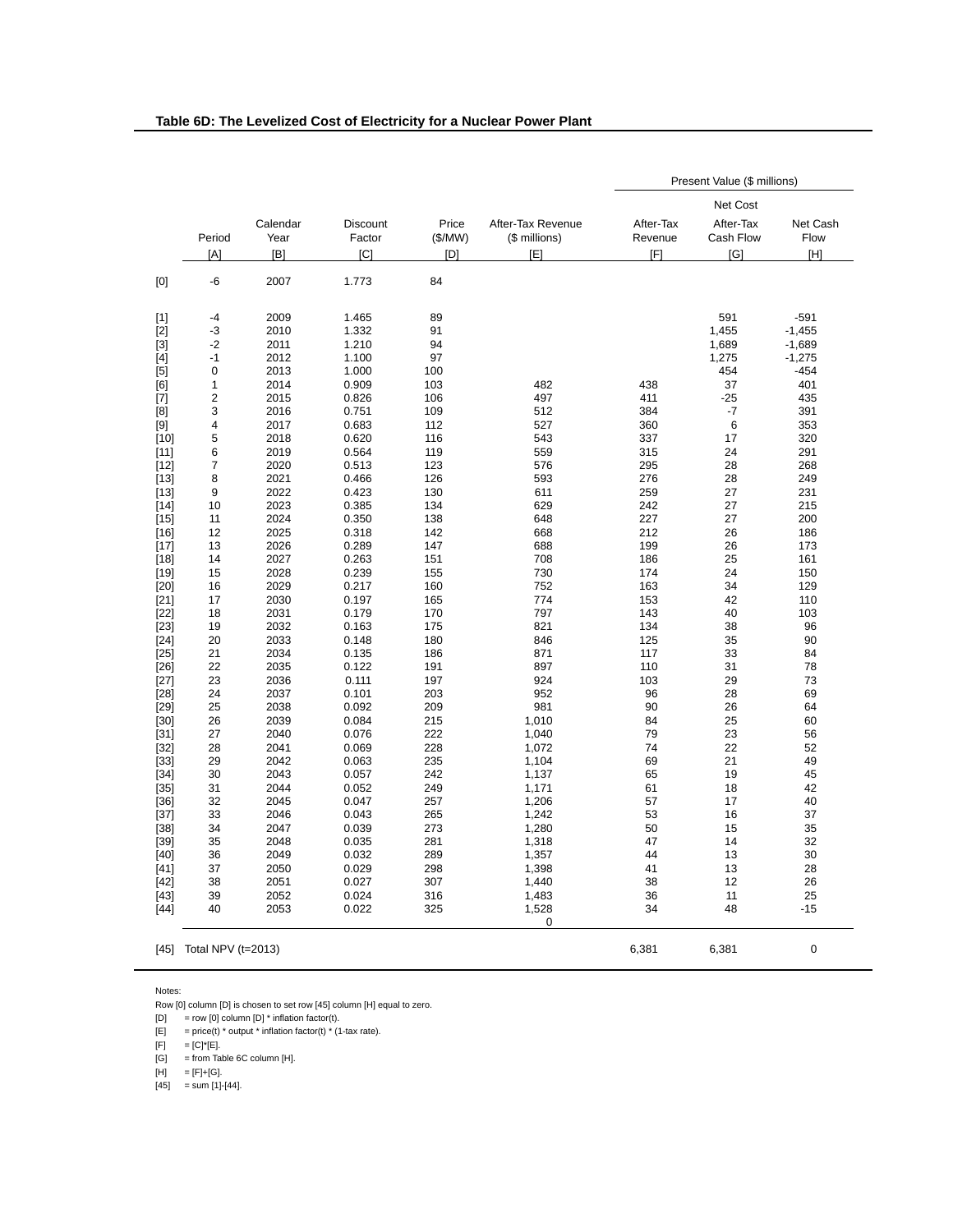# **Table 7: Overnight Costs for Some Planned Coal Plants in the US**

|                              | Owner                                                                 | Name of Plant                                               | Design                             | Fuel                                                | Capacity<br><b>MW</b>     | Cost at<br>Completion<br>million \$ | Projected<br>Commercial<br><b>Operation Date</b> | Overnight Cost<br>in 2007<br>US \$/kW |
|------------------------------|-----------------------------------------------------------------------|-------------------------------------------------------------|------------------------------------|-----------------------------------------------------|---------------------------|-------------------------------------|--------------------------------------------------|---------------------------------------|
|                              | ſАì                                                                   | B                                                           | [C]                                | וחו                                                 | IEI                       |                                     | [G]                                              | [H]                                   |
| $[1]$<br>[2]<br>[3]<br>$[4]$ | Florida Power & Light<br>Duke Energy<br>AMP Ohio<br><b>AEP Swepco</b> | <b>Glades</b><br>Cliffside<br>Meigs Co.<br>John W. Turk Jr. | USC PC<br>SC PC<br>SC PC<br>USC PC | bituminous<br>bituminous<br>blend<br>sub-bituminous | ,960<br>800<br>960<br>600 | 4.424<br>1.800<br>3.257<br>1,558    | 2013-2014<br>2012<br>2014<br>2012                | 1,941<br>1,935<br>2,986<br>2,285      |

Sources for columns [A]-[G]:

[1] Florida Power & Light (2007a), p. 37, Table III.F.1. .

[2] Duke Power (2005a), (2005b) and (2008).

[3] American Municipal Power-Ohio, Inc. (2007); R.W. Beck (2008a) and (2008b).

[4] Southwestern Electric Power Company (2006a); (2006b); and (2008), p. 20.

Definitions for column [C]:

[1]-[4] USC - ultra-supercritical, SC - supercritical, PC - pulverized coal combustion

Notes for column [H]:

[1] We start by summing the reported power plant costs (incl. land) and 1/2 of transmission costs, which equals \$4.424 billion. To back out the effect of inflation, we multiply by 86%, which is the ratio of this total cost as expended to the overnight cost in 2007 dollars given a 3% inflation rate. The 3% rate is what FPL used in constructing its estimate, and the 86% figure is derived from the calculations shown in Table 2, with appropriate adjustments made for the construction schedule of a coal plant.

Therefore the total overnight cost in billions 2007 \$ is 3.804=4.424 \* 86%. Per kW we have: \$1,941/kW=\$3,804,210/1,960kW.

[2] Starting with the reported \$1.8 billion cost, we apply the same 86% ratio as used in [1] to back out inflation. \$1.548=\$1.800 \* 86%. Then, \$1,935=\$1,548,000/800.

- [3] We start with the reported cost of \$3.257 billion. To back out the effect of inflation, we multiply by approx. 88%, which is the ratio of this total cost as expended to the overnight cost in 2007 dollars given the 2.3% inflation rate used in the RW Beck study and calculated using a version of Table 2. The result is: 2,866,160=3,257,000 \* 88%. Then, \$3,081=\$2,866,160/960. Although the unit is being designed for a blend of bituminous and sub-bituminous coals, the R.W.Beck study, when estimating operating and maintenance costs, that bituminous coals are used.
- [4] Starting with the reported cost of \$1.558 billion, we apply an approx. 88% ratio to back out inflation: \$1,371,040=\$1,558,000 \* 88%. Then, \$2,352=\$1,371,040/600.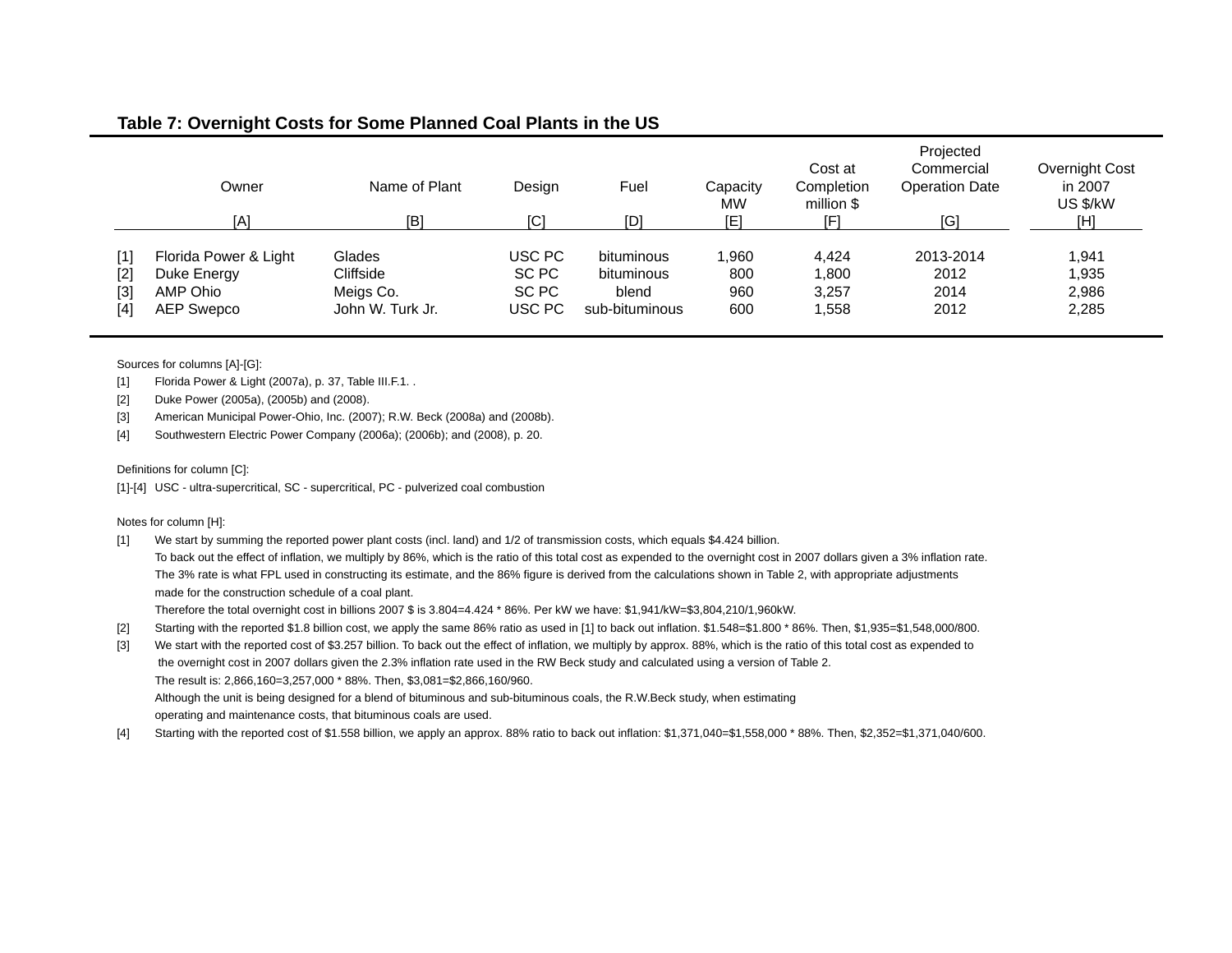|                                                                                                                                                                                                                                                                                 | Period                       | Calendar<br>Year | Construction<br>Costs | Depreciation | Incremental<br><b>Capital Costs</b> | Non-fuel O&M<br>costs | <b>Fuel Costs</b> |
|---------------------------------------------------------------------------------------------------------------------------------------------------------------------------------------------------------------------------------------------------------------------------------|------------------------------|------------------|-----------------------|--------------|-------------------------------------|-----------------------|-------------------|
|                                                                                                                                                                                                                                                                                 | [A]                          | [B]              | [C]                   | [D]          | [E]                                 | [F]                   | [G]               |
|                                                                                                                                                                                                                                                                                 |                              |                  |                       |              |                                     |                       |                   |
| $[1]$                                                                                                                                                                                                                                                                           | -4<br>$-3$                   | 2009             |                       |              |                                     |                       |                   |
| $[2]$                                                                                                                                                                                                                                                                           | $-2$                         | 2010             | 367                   |              |                                     |                       |                   |
| $[3]$                                                                                                                                                                                                                                                                           | $-1$                         | 2011             | 916                   |              |                                     |                       |                   |
| $[4]$                                                                                                                                                                                                                                                                           |                              | 2012             | 944<br>401            |              |                                     |                       |                   |
| [5]                                                                                                                                                                                                                                                                             | $\mathbf 0$                  | 2013             |                       |              |                                     |                       |                   |
| [6]                                                                                                                                                                                                                                                                             | $\mathbf{1}$                 | 2014             |                       | 99           | 33                                  | 67                    | 219               |
| $[7]$                                                                                                                                                                                                                                                                           | $\overline{\mathbf{c}}$      | 2015             |                       | 190          | 34                                  | 70                    | 227               |
| [8]                                                                                                                                                                                                                                                                             | 3<br>$\overline{\mathbf{4}}$ | 2016<br>2017     |                       | 175<br>162   | 35                                  | 73<br>76              | 235<br>243        |
| $[9] % \begin{center} \includegraphics[width=\linewidth]{imagesSupplemental/Imetad.png} \end{center} % \vspace{-1em} \caption{The image shows the number of parameters of the parameter $\mathcal{M}$ with the number of parameters in the left and right.} \label{fig:limsub}$ | $\mathbf 5$                  |                  |                       | 150          | 36<br>37                            | 79                    |                   |
| $[10]$                                                                                                                                                                                                                                                                          | 6                            | 2018<br>2019     |                       |              | 38                                  | 82                    | 251               |
| $[11]$                                                                                                                                                                                                                                                                          | $\overline{7}$               |                  |                       | 139<br>128   | 39                                  | 85                    | 260<br>269        |
| $[12]$                                                                                                                                                                                                                                                                          | 8                            | 2020<br>2021     |                       | 119          | 40                                  | 89                    | 279               |
| $[13]$<br>$[13]$                                                                                                                                                                                                                                                                | 9                            | 2022             |                       | 117          | 41                                  | 92                    | 289               |
| $[14]$                                                                                                                                                                                                                                                                          | 10                           | 2023             |                       | 117          | 43                                  | 96                    | 299               |
| $[15]$                                                                                                                                                                                                                                                                          | 11                           | 2024             |                       | 117          | 44                                  | 100                   | 309               |
|                                                                                                                                                                                                                                                                                 | 12                           | 2025             |                       | 117          | 45                                  | 104                   | 320               |
| $[16]$<br>$[17]$                                                                                                                                                                                                                                                                | 13                           | 2026             |                       | 117          | 47                                  | 108                   | 331               |
| $[18]$                                                                                                                                                                                                                                                                          | 14                           | 2027             |                       | 117          | 48                                  | 112                   | 343               |
| $[19]$                                                                                                                                                                                                                                                                          | 15                           | 2028             |                       | 117          | 49                                  | 117                   | 355               |
| $[20]$                                                                                                                                                                                                                                                                          | 16                           | 2029             |                       | 117          | 51                                  | 121                   | 367               |
| $[21]$                                                                                                                                                                                                                                                                          | 17                           | 2030             |                       | 117          | 52                                  | 126                   | 380               |
| $[22]$                                                                                                                                                                                                                                                                          | 18                           | 2031             |                       | 117          | 54                                  | 131                   | 394               |
| $[23]$                                                                                                                                                                                                                                                                          | 19                           | 2032             |                       | 117          | 56                                  | 137                   | 408               |
| $[24]$                                                                                                                                                                                                                                                                          | 20                           | 2033             |                       | 117          | 57                                  | 142                   | 422               |
| $[25]$                                                                                                                                                                                                                                                                          | 21                           | 2034             |                       | 59           | 59                                  | 148                   | 437               |
| $[26]$                                                                                                                                                                                                                                                                          | 22                           | 2035             |                       |              | 61                                  | 154                   | 452               |
| $[27]$                                                                                                                                                                                                                                                                          | 23                           | 2036             |                       |              | 63                                  | 160                   | 468               |
| $[28]$                                                                                                                                                                                                                                                                          | 24                           | 2037             |                       |              | 64                                  | 167                   | 484               |
| $[29]$                                                                                                                                                                                                                                                                          | 25                           | 2038             |                       |              | 66                                  | 173                   | 501               |
| $[30]$                                                                                                                                                                                                                                                                          | 26                           | 2039             |                       |              | 68                                  | 180                   | 519               |
| $[31]$                                                                                                                                                                                                                                                                          | 27                           | 2040             |                       |              | 70                                  | 188                   | 537               |
| $[32]$                                                                                                                                                                                                                                                                          | 28                           | 2041             |                       |              | 73                                  | 195                   | 556               |
| $[33]$                                                                                                                                                                                                                                                                          | 29                           | 2042             |                       |              | 75                                  | 203                   | 576               |
| $[34]$                                                                                                                                                                                                                                                                          | 30                           | 2043             |                       |              | 77                                  | 211                   | 596               |
| $[35]$                                                                                                                                                                                                                                                                          | 31                           | 2044             |                       |              | 79                                  | 220                   | 617               |
| $[36]$                                                                                                                                                                                                                                                                          | 32                           | 2045             |                       |              | 82                                  | 228                   | 639               |
| $[37]$                                                                                                                                                                                                                                                                          | 33                           | 2046             |                       |              | 84                                  | 238                   | 661               |
| $[38]$                                                                                                                                                                                                                                                                          | 34                           | 2047             |                       |              | 87                                  | 247                   | 684               |
| $[39]$                                                                                                                                                                                                                                                                          | 35                           | 2048             |                       |              | 89                                  | 257                   | 708               |
| $[40]$                                                                                                                                                                                                                                                                          | 36                           | 2049             |                       |              | 92                                  | 268                   | 733               |
| $[41]$                                                                                                                                                                                                                                                                          | 37                           | 2050             |                       |              | 95                                  | 278                   | 759               |
| $[42]$                                                                                                                                                                                                                                                                          | 38                           | 2051             |                       |              | 97                                  | 290                   | 786               |
| $[43]$                                                                                                                                                                                                                                                                          | 39                           | 2052             |                       |              | 100                                 | 301                   | 813               |
| $[44]$                                                                                                                                                                                                                                                                          | 40                           | 2053             |                       |              | 103                                 | 313                   | 842               |

# **Table 8A: Cost Cash Flows and Depreciation at a Coal-Fired Power Plant (\$ millions)**

Notes:

 $[C]$  =overnight cost  $*$  capacity  $*$  construction schedule(t)  $*$  inflation factor(t).

[D] =sum of [C] \* depreciation schedule(t).

[E] =incremental capital cost \* capacity \* inflation factor(t).

 $[F]$  = (fixed O&M cost  $*$  capacity + variable O&M cost  $*$  output)  $*$  inflation factor(t).

 $[G]$  = fuel cost \* heat rate \* output \* inflation factor(t).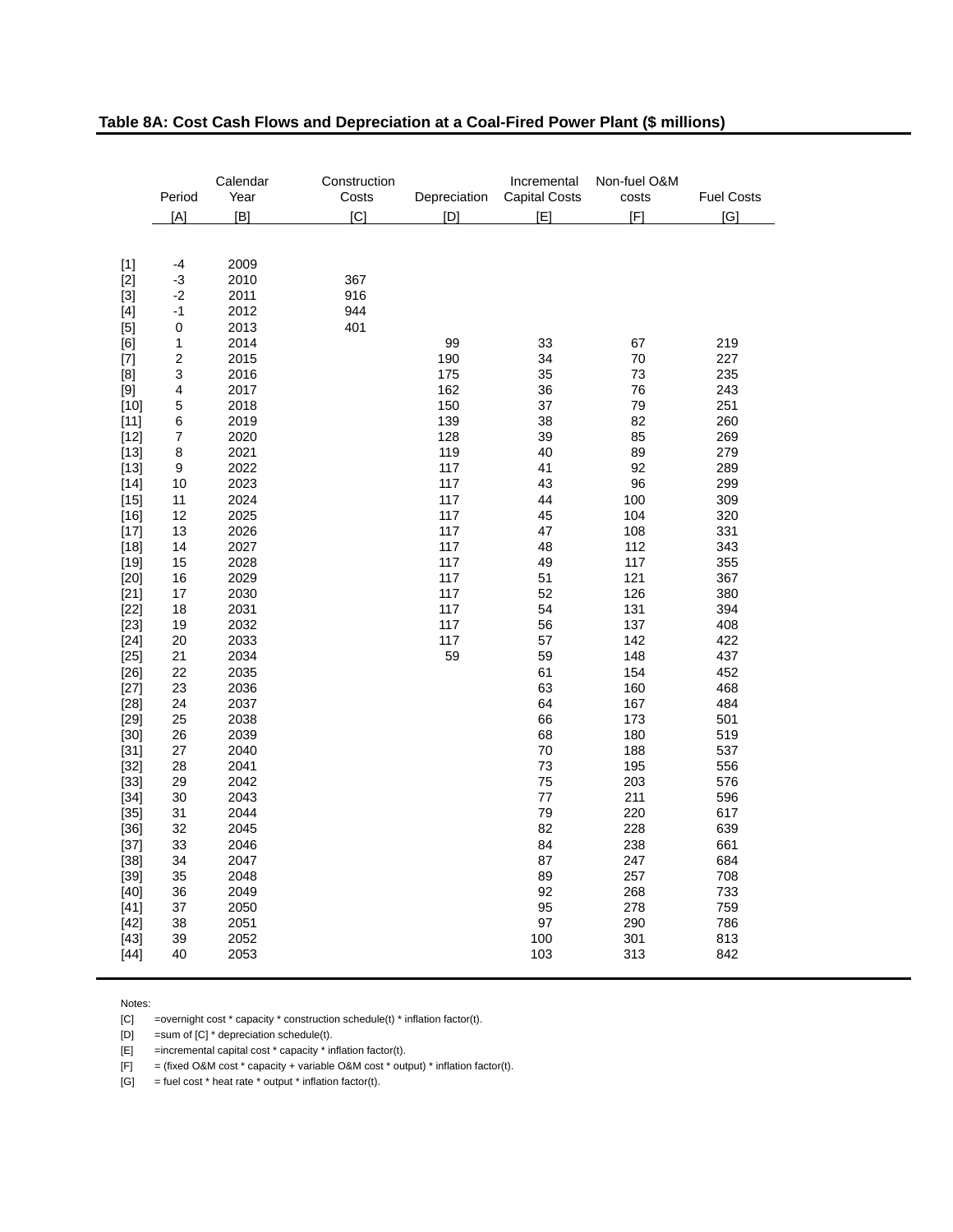| Table 8B: After-tax Cost Cash Flows at a Coal-Fired Power Plant |  |  |  |
|-----------------------------------------------------------------|--|--|--|
|-----------------------------------------------------------------|--|--|--|

|                  |                |              | Construction<br><b>Costs Net</b><br>of |                      |              |                   |               |
|------------------|----------------|--------------|----------------------------------------|----------------------|--------------|-------------------|---------------|
|                  |                | Calendar     | Depreciation                           | Incremental          | Non-fuel O&M |                   |               |
|                  | Period         | Year         | <b>Tax Shields</b>                     | <b>Capital Costs</b> | costs        | <b>Fuel Costs</b> | Net Cash Flow |
|                  | [A]            | [B]          | [C]                                    | וסן                  | [E]          | [F]               | [G]           |
|                  |                |              |                                        |                      |              |                   |               |
|                  |                |              |                                        |                      |              |                   |               |
| $[1]$            | -4             | 2009         |                                        |                      |              |                   |               |
| $[2]$            | $-3$           | 2010         | 367                                    |                      |              |                   | 367           |
| $[3]$            | $-2$<br>$-1$   | 2011<br>2012 | 916                                    |                      |              |                   | 916<br>944    |
| $[4]$            | $\pmb{0}$      | 2013         | 944<br>401                             |                      |              |                   | 401           |
| $[5]$            | 1              | 2014         | $-36$                                  | 21                   | 42           | 138               | 164           |
| [6]<br>$^{[7]}$  | $\overline{c}$ | 2015         | $-70$                                  | 21                   | 44           | 143               | 138           |
| [8]              | 3              | 2016         | $-65$                                  | 22                   | 46           | 148               | 150           |
| [9]              | 4              | 2017         | -60                                    | 22                   | 48           | 153               | 163           |
| $[10]$           | 5              | 2018         | $-56$                                  | 23                   | 50           | 158               | 175           |
| $[11]$           | 6              | 2019         | -51                                    | 24                   | 52           | 164               | 188           |
| $[12]$           | $\overline{7}$ | 2020         | -48                                    | 25                   | 54           | 170               | 200           |
| $[13]$           | 8              | 2021         | $-44$                                  | 25                   | 56           | 176               | 213           |
| $[13]$           | 9              | 2022         | -43                                    | 26                   | 58           | 182               | 222           |
| $[14]$           | 10             | 2023         | -43                                    | 27                   | 60           | 188               | 232           |
| $[15]$           | 11             | 2024         | -43                                    | 28                   | 63           | 195               | 242           |
| $[16]$           | 12             | 2025         | -43                                    | 28                   | 65           | 202               | 252           |
| $[17]$           | 13             | 2026         | $-43$                                  | 29                   | 68           | 209               | 263           |
| $[18]$           | 14             | 2027         | $-43$                                  | 30                   | 71           | 216               | 274           |
| $[19]$           | 15             | 2028         | -43                                    | 31                   | 74           | 224               | 285           |
| $[20]$           | 16             | 2029         | $-43$                                  | 32                   | 76           | 231               | 297           |
| $[21]$           | 17             | 2030         | -43                                    | 33                   | 80           | 240               | 309           |
| $[22]$           | 18             | 2031         | -43                                    | 34                   | 83           | 248               | 321           |
| $[23]$           | 19             | 2032         | $-43$                                  | 35                   | 86           | 257               | 335           |
| $[24]$           | 20             | 2033         | $-43$                                  | 36                   | 90           | 266               | 348           |
| $[25]$           | 21             | 2034         | -22                                    | 37                   | 93           | 275               | 384           |
| $[26]$           | 22             | 2035         |                                        | 38                   | 97           | 285               | 420           |
| $[27]$           | 23             | 2036         |                                        | 39                   | 101          | 295               | 435           |
| $[28]$           | 24             | 2037         |                                        | 41                   | 105          | 305               | 451           |
| $[29]$           | 25             | 2038         |                                        | 42                   | 109          | 316               | 467           |
| $[30]$           | 26             | 2039         |                                        | 43<br>44             | 114          | 327               | 484           |
| $[31]$           | 27             | 2040<br>2041 |                                        | 46                   | 118<br>123   | 339               | 501<br>519    |
| $[32]$           | 28<br>29       | 2042         |                                        | 47                   | 128          | 350<br>363        |               |
| $[33]$<br>$[34]$ | 30             | 2043         |                                        | 48                   | 133          | 375               | 538<br>557    |
| $[35]$           | 31             | 2044         |                                        | 50                   | 138          | 389               | 577           |
| $[36]$           | 32             | 2045         |                                        | 51                   | 144          | 402               | 598           |
| $[37]$           | 33             | 2046         |                                        | 53                   | 150          | 416               | 619           |
| $[38]$           | 34             | 2047         |                                        | 55                   | 156          | 431               | 641           |
| $[39]$           | 35             | 2048         |                                        | 56                   | 162          | 446               | 664           |
| $[40]$           | 36             | 2049         |                                        | 58                   | 169          | 462               | 688           |
| $[41]$           | 37             | 2050         |                                        | 60                   | 175          | 478               | 713           |
| $[42]$           | 38             | 2051         |                                        | 61                   | 182          | 495               | 739           |
| $[43]$           | 39             | 2052         |                                        | 63                   | 190          | 512               | 765           |
| [44]             | 40             | 2053         |                                        | 65                   | 197          | 530               | 793           |

Notes:

 $[C]$  = Table 8A column  $[C](t)$  - tax rate  $*$  Table 8A column  $[D](t)$ .

 $[D]$  = Table 8A column  $[E](t)$  \* (1-tax rate).

 $[E]$  = Table 8A, column  $[F](t)$  \* (1-tax rate).

 $[F]$  = Table 8A, (columns  $[G]+[H])(t)$  \* (1-tax rate).

 $[G] = [C]+[D]+[E]+[F].$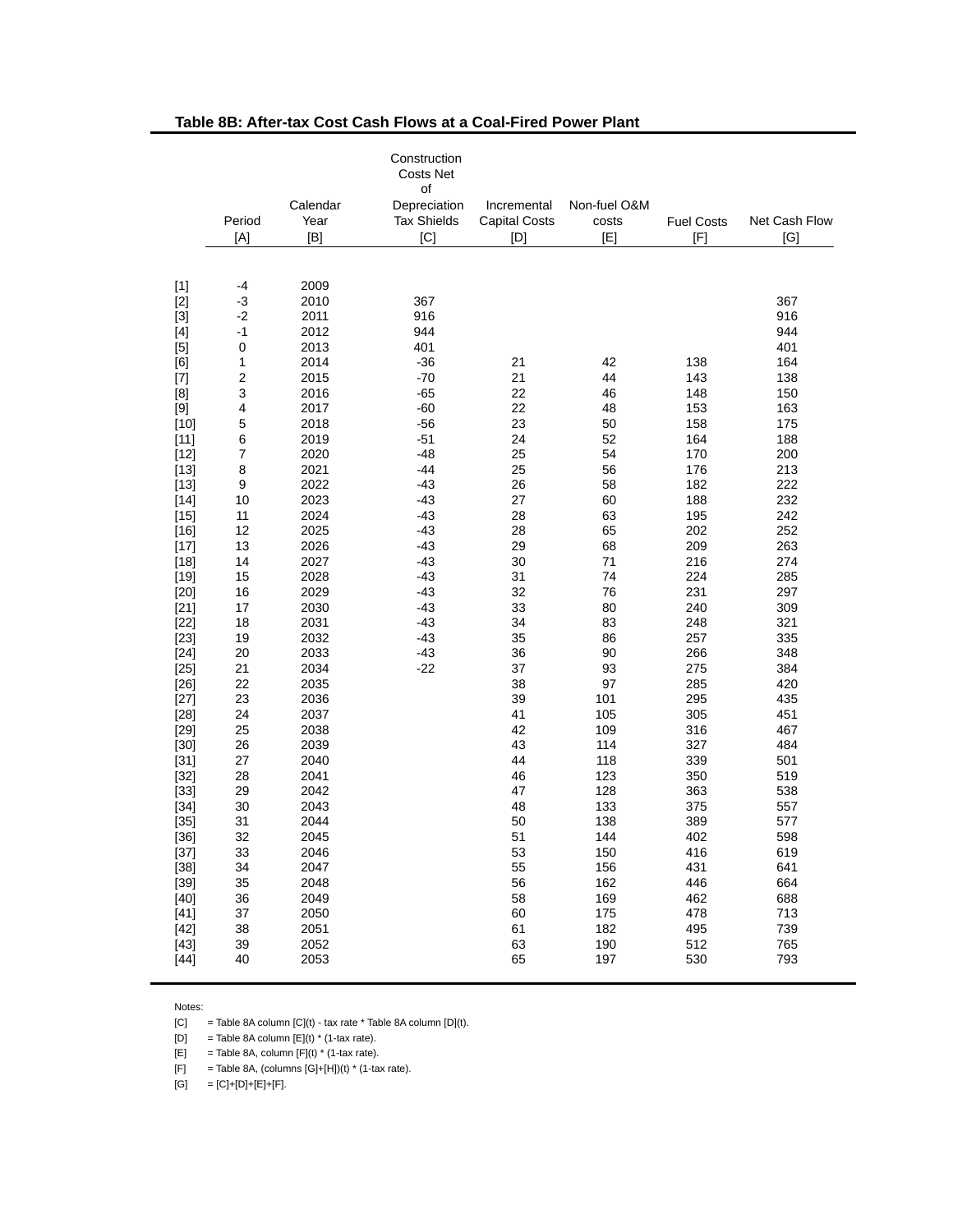### **Table 8C: Valuation of Cost Cash Flows at a Coal-Fired Power Plant**

|                  |                         |                                  |                    | Construction<br><b>Costs Net</b>   |                                     |                       |                   |                       |
|------------------|-------------------------|----------------------------------|--------------------|------------------------------------|-------------------------------------|-----------------------|-------------------|-----------------------|
|                  |                         |                                  |                    | of                                 |                                     |                       |                   |                       |
|                  | Period                  | Calendar<br>Year                 | Discount<br>Factor | Depreciation<br><b>Tax Shields</b> | Incremental<br><b>Capital Costs</b> | Non-fuel O&M<br>costs | <b>Fuel Costs</b> | Net Cost<br>Cash Flow |
|                  | [A]                     | [B]                              | [C]                | [D]                                | [E]                                 | [F]                   | [G]               | [H]                   |
|                  |                         |                                  |                    |                                    |                                     |                       |                   |                       |
| $[1]$            | $-4$                    | 2009                             | 1.352              |                                    |                                     |                       |                   |                       |
| [2]              | -3                      | 2010                             | 1.254              | 460                                |                                     |                       |                   | 460                   |
| $[3]$            | $-2$                    | 2011                             | 1.163              | 1,065                              |                                     |                       |                   | 1,065                 |
| [4]              | $-1$                    | 2012                             | 1.078              | 1,018                              |                                     |                       |                   | 1,018                 |
| [5]              | $\mathbf 0$             | 2013                             | 1.000              | 401                                |                                     |                       |                   | 401                   |
| [6]<br>$[7]$     | 1<br>$\overline{2}$     | 2014<br>2015                     | 0.927<br>0.860     | $-34$<br>$-60$                     | 19<br>18                            | 39<br>38              | 128<br>123        | 152<br>118            |
| [8]              | 3                       | 2016                             | 0.798              | $-52$                              | 17                                  | 37                    | 118               | 120                   |
| $[9]$            | $\overline{\mathbf{4}}$ | 2017                             | 0.740              | $-44$                              | 17                                  | 35                    | 113               | 121                   |
| [10]             | 5                       | 2018                             | 0.686              | $-38$                              | 16                                  | 34                    | 109               | 120                   |
| [11]             | 6                       | 2019                             | 0.636              | $-33$                              | 15                                  | 33                    | 104               | 120                   |
| $[12]$           | $\overline{7}$          | 2020                             | 0.590              | $-28$                              | 14                                  | 32                    | 100               | 118                   |
| $[13]$           | 8                       | 2021                             | 0.547              | $-24$                              | 14                                  | 31                    | 96                | 116                   |
| $[13]$           | 9<br>10                 | 2022<br>2023                     | 0.508<br>0.471     | $-22$<br>$-20$                     | 13<br>13                            | 29<br>28              | 92<br>89          | 113<br>109            |
| $[14]$<br>$[15]$ | 11                      | 2024                             | 0.437              | $-19$                              | 12                                  | 27                    | 85                | 106                   |
| [16]             | 12                      | 2025                             | 0.405              | $-18$                              | 12                                  | 26                    | 82                | 102                   |
| $[17]$           | 13                      | 2026                             | 0.376              | $-16$                              | 11                                  | 26                    | 78                | 99                    |
| $[18]$           | 14                      | 2027                             | 0.348              | $-15$                              | 11                                  | 25                    | 75                | 95                    |
| $[19]$           | 15                      | 2028                             | 0.323              | $-14$                              | 10                                  | 24                    | 72                | 92                    |
| [20]             | 16                      | 2029                             | 0.300              | $-13$                              | 10                                  | 23                    | 69                | 89                    |
| $[21]$           | 17                      | 2030                             | 0.278              | $-12$                              | 9                                   | 22                    | 67                | 86                    |
| $[22]$           | 18<br>19                | 2031                             | 0.258              | $-11$<br>$-10$                     | 9                                   | 21<br>21              | 64<br>61          | 83<br>80              |
| $[23]$<br>$[24]$ | 20                      | 2032<br>2033                     | 0.239<br>0.222     | $-10$                              | 8<br>8                              | 20                    | 59                | 77                    |
| $[25]$           | 21                      | 2034                             | 0.206              | $-4$                               | 8                                   | 19                    | 57                | 79                    |
| $[26]$           | 22                      | 2035                             | 0.191              |                                    | $\overline{7}$                      | 18                    | 54                | 80                    |
| $[27]$           | 23                      | 2036                             | 0.177              |                                    | $\overline{7}$                      | 18                    | 52                | 77                    |
| [28]             | 24                      | 2037                             | 0.164              |                                    | $\overline{7}$                      | 17                    | 50                | 74                    |
| [29]             | 25                      | 2038                             | 0.152              |                                    | 6                                   | 17                    | 48                | 71                    |
| $[30]$           | 26                      | 2039                             | 0.141              |                                    | 6                                   | 16                    | 46                | 68                    |
| $[31]$<br>$[32]$ | 27<br>28                | 2040<br>2041                     | 0.131<br>0.121     |                                    | 6<br>6                              | 15<br>15              | 44<br>43          | 66<br>63              |
| $[33]$           | 29                      | 2042                             | 0.113              |                                    | 5                                   | 14                    | 41                | 60                    |
| $[34]$           | 30                      | 2043                             | 0.104              |                                    | 5                                   | 14                    | 39                | 58                    |
| $[35]$           | 31                      | 2044                             | 0.097              |                                    | 5                                   | 13                    | 38                | 56                    |
| $[36]$           | 32                      | 2045                             | 0.090              |                                    | 5                                   | 13                    | 36                | 54                    |
| $[37]$           | 33                      | 2046                             | 0.083              |                                    | $\overline{4}$                      | 12                    | 35                | 52                    |
| $[38]$           | 34                      | 2047                             | 0.077              |                                    | 4                                   | 12                    | 33                | 50                    |
| $[39]$           | 35                      | 2048                             | 0.072              |                                    | 4                                   | 12                    | 32                | 48                    |
| [40]<br>[41]     | 36<br>37                | 2049<br>2050                     | 0.066<br>0.062     |                                    | 4<br>4                              | 11<br>11              | 31<br>29          | 46<br>44              |
| $[42]$           | 38                      | 2051                             | 0.057              |                                    | $\overline{4}$                      | 10                    | 28                | 42                    |
| $[43]$           | 39                      | 2052                             | 0.053              |                                    | 3                                   | 10                    | 27                | 41                    |
| $[44]$           | 40                      | 2053                             | 0.049              |                                    | 3                                   | 10                    | 26                | 39                    |
|                  |                         |                                  |                    |                                    |                                     |                       |                   |                       |
| $[45]$           | Total NPV (t=2013)      |                                  |                    | 2,446                              | 358                                 | 849                   | 2,574             | 6,226                 |
| [46]             |                         | Item total as % of Project Total |                    | 39%                                | 6%                                  | 14%                   | 41%               |                       |
|                  |                         |                                  |                    | 1,556                              | 228                                 | 540                   |                   | 3,962                 |
|                  | [47] Total NPV (t=2007) |                                  |                    |                                    |                                     |                       | 1,638             |                       |

Notes:

 $[C]$  = 1/(1+WACC)^[A]. WACC is given in Table 5.

[D] = Table 8B column [C] \* this Table column [C].

[E] = Table 8B column [D] \* this Table column [C].

 $[F]$  = Table 8B column  $[E]$  \* this Table column  $[C]$ .

 $[G]$  = Table 8B column  $[F]$  \* this Table column  $[C]$ .

 $[H] = [D]+[E]+[F]+[G].$ 

 $[45]$  = sum  $[1]$ - $[44]$ .

 $[46D] = [45D]/[45H]$ , and so on.

 $[47]$  =  $[45]^*1/(1+WACC)^(2013-2007)$ . WACC is given in Table 5.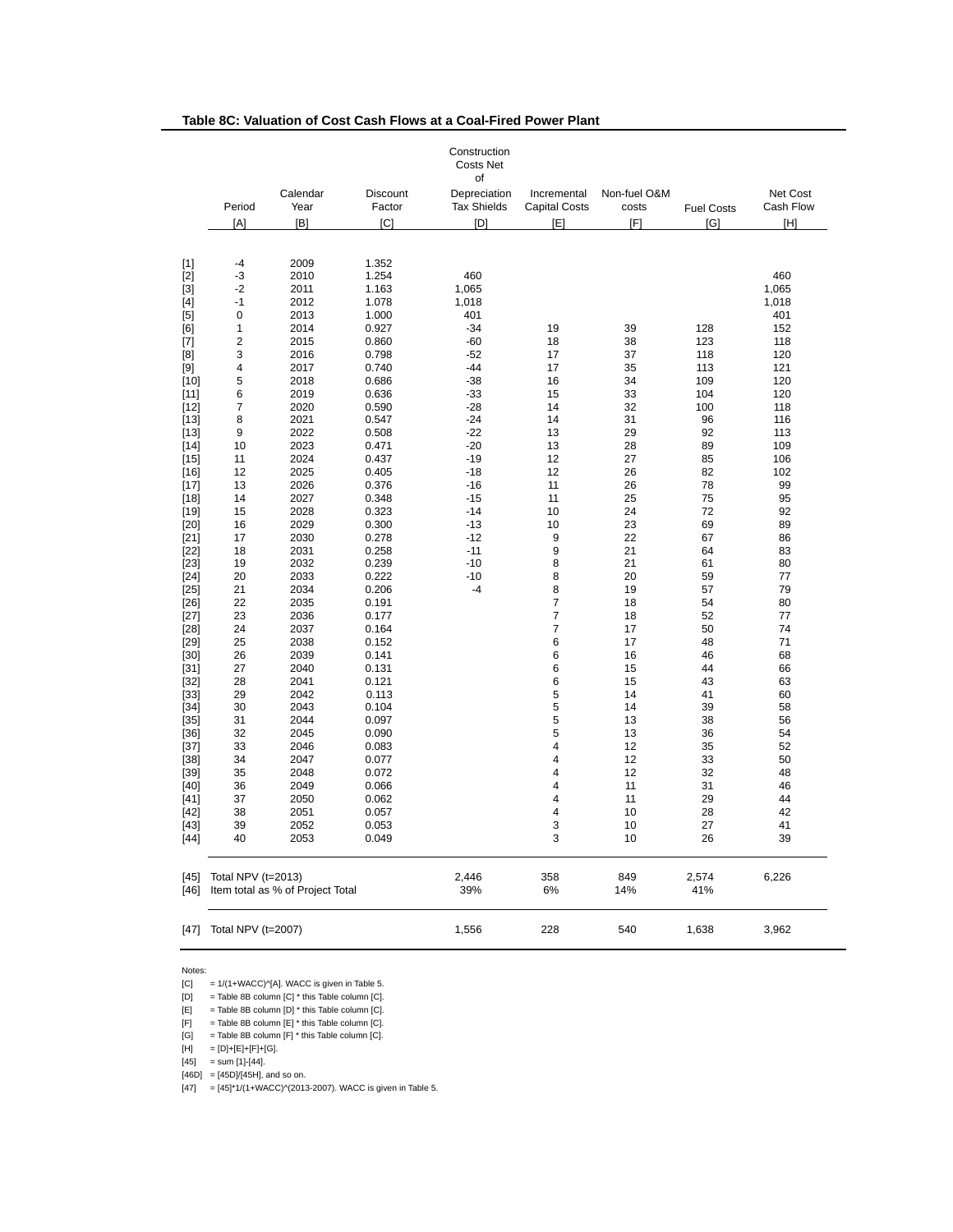|              |                          |          |                 |       |                |           | <b>Present Value</b>  |          |
|--------------|--------------------------|----------|-----------------|-------|----------------|-----------|-----------------------|----------|
|              |                          | Calendar | <b>Discount</b> |       | After-Tax      | After-Tax | Net Cost<br>After-Tax | Net Cash |
|              | Period                   | Year     | Factor          | Price | Revenue        | Revenue   | Cash Flow             | Flow     |
|              | [A]                      | [B]      | [C]             | [D]   | [E]            | [F]       | [G]                   | [H]      |
| [0]          | -6                       | 2007     | 1.571           | 62    |                |           |                       |          |
| $[1]$        | $-4$                     | 2009     | 1.352           | 66    |                |           |                       |          |
| $[2]$        | $-3$                     | 2010     | 1.254           | 68    |                |           | 460                   | $-460$   |
| $[3]$        | $-2$                     | 2011     | 1.163           | 70    |                |           | 1,065                 | $-1,065$ |
| $[4]$        | $-1$                     | 2012     | 1.078           | 72    |                |           | 1,018                 | $-1,018$ |
| $[5]$        | $\pmb{0}$                | 2013     | 1.000           | 74    |                |           | 401                   | $-401$   |
| [6]          | 1                        | 2014     | 0.927           | 76    | 358            | 332       | 152                   | 179      |
| $[7]$        | $\overline{\mathbf{c}}$  | 2015     | 0.860           | 78    | 368            | 317       | 118                   | 198      |
| [8]          | 3                        | 2016     | 0.798           | 81    | 379            | 303       | 120                   | 183      |
| [9]          | 4                        | 2017     | 0.740           | 83    | 391            | 289       | 121                   | 169      |
| $[10]$       | 5                        | 2018     | 0.686           | 86    | 403            | 276       | 120                   | 156      |
| $[11]$       | 6                        | 2019     | 0.636           | 88    | 415            | 264       | 120                   | 144      |
| $[12]$       | $\overline{\mathcal{I}}$ | 2020     | 0.590           | 91    | 427            | 252       | 118                   | 134      |
| $[13]$       | 8                        | 2021     | 0.547           | 94    | 440            | 241       | 116                   | 124      |
| $[13]$       | 9                        | 2022     | 0.508           | 97    | 453            | 230       | 113                   | 117      |
| $[14]$       | 10                       | 2023     | 0.471           | 99    | 467            | 220       | 109                   | 111      |
| $[15]$       | 11                       | 2024     | 0.437           | 102   | 481            | 210       | 106                   | 104      |
| $[16]$       | 12                       | 2025     | 0.405           | 105   | 495            | 200       | 102                   | 98       |
| $[17]$       | 13                       | 2026     | 0.376           | 109   | 510            | 192       | 99                    | 93       |
| $[18]$       | 14                       | 2027     | 0.348           | 112   | 525            | 183       | 95                    | 88       |
| $[19]$       | 15                       | 2028     | 0.323           | 115   | 541            | 175       | 92                    | 83       |
| $[20]$       | 16                       | 2029     | 0.300           | 119   | 557            | 167       | 89                    | 78       |
| $[21]$       | 17                       | 2030     | 0.278           | 122   | 574            | 159       | 86                    | 74       |
| $[22]$       | 18                       | 2031     | 0.258           | 126   | 591            | 152       | 83                    | 70       |
| $[23]$       | 19                       | 2032     | 0.239           | 130   | 609            | 146       | 80                    | 66       |
| $[24]$       | 20                       | 2033     | 0.222           | 134   | 627            | 139       | 77                    | 62       |
| $[25]$       | 21                       | 2034     | 0.206           | 138   | 646            | 133       | 79                    | 54       |
| $[26]$       | 22                       | 2035     | 0.191           | 142   | 665            | 127       | 80                    | 47       |
| $[27]$       | 23                       | 2036     | 0.177           | 146   | 685            | 121       | 77                    | 44       |
| $[28]$       | 24                       | 2037     | 0.164           | 150   | 706            | 116       | 74                    | 42       |
| [29]         | 25                       | 2038     | 0.152           | 155   | 727            | 111       | 71                    | 40       |
| $[30]$       | 26                       | 2039     | 0.141           | 160   | 749            | 106       | 68                    | 37       |
| $[31]$       | 27                       | 2040     | 0.131           | 164   | 771            | 101       | 66                    | 35       |
| $[32]$       | 28                       | 2041     | 0.121           | 169   | 794            | 96        | 63                    | 33       |
| $[33]$       | 29                       | 2042     | 0.113           | 174   | 818            | 92        | 60                    | 32       |
| $[34]$       | 30                       | 2043     | 0.104           | 180   | 843            | 88        | 58                    | 30       |
| $[35]$       | 31                       | 2044     | 0.097           | 185   | 868            | 84        | 56                    | 28       |
| [36]         | 32                       | 2045     | 0.090           | 190   | 894            | 80        | 54                    | 27       |
| $[37]$       | 33                       | 2046     | 0.083           | 196   | 921            | 77        | 52                    | 25       |
| $[38]$       | 34                       | 2047     | 0.077           | 202   | 949            | 73        | 50                    | 24       |
| $[39]$       | 35                       | 2048     | 0.072           | 208   | 977            | 70        | 48                    | 22       |
| $[40]$       | 36                       | 2049     | 0.066           | 214   | 1,006          | 67        | 46                    | 21       |
| $[41]$       | 37                       | 2050     | 0.062           | 221   | 1,037          | 64        | 44                    | 20       |
| $[42]$       | 38                       | 2051     | 0.057           | 227   | 1,068          | 61        | 42                    | 19       |
|              | 39                       | 2052     | 0.053           | 234   |                | 58        | 41                    | 18       |
| [43]<br>[44] | 40                       | 2053     | 0.049           | 241   | 1,100<br>1,133 | 56        | 39                    | 17       |
|              |                          |          |                 |       |                |           |                       |          |
| [45]         | Total NPV (t=2013)       |          |                 |       |                | 6,226     | 6,226                 | 0        |

Notes:

Row [0] column [D] is chosen to set row [45] column [H] equal to zero.

 $[D]$  = row  $[0]$  column  $[D]$  \* inflation factor(t).

 $[E]$  = price(t)  $*$  output  $*$  inflation factor(t)  $*$  (1-tax rate).

 $[F] = [C]^*[E].$ 

 $[G]$  = from Table 8C column  $[H]$ .

[H] = [F]+[G].

 $[45]$  = sum  $[1]-[44]$ .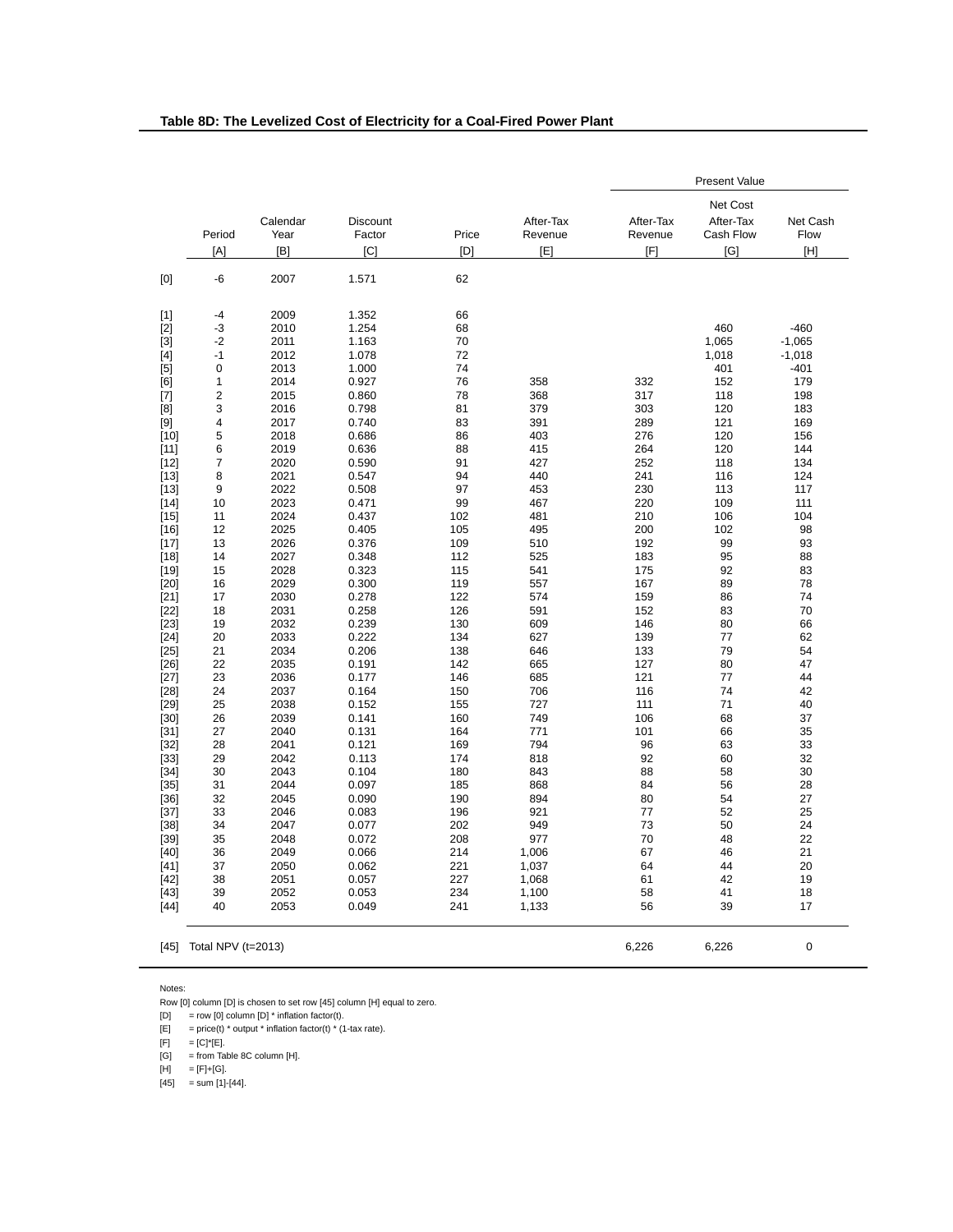### **Table 9: Overnight Costs for Some Completed or Planned Gas Plants (CCGT) in the US**

|        |                                   |                                 |           |                                                                                                     |           |           | Cost | Commercial |                |       | Overnight | Value   | Overnight    |
|--------|-----------------------------------|---------------------------------|-----------|-----------------------------------------------------------------------------------------------------|-----------|-----------|------|------------|----------------|-------|-----------|---------|--------------|
|        |                                   |                                 |           |                                                                                                     |           | Heat rate | Est. | Operation  | Overnight Cost |       | Cost      | of cost | cost without |
|        | Owner                             | Name of Plant                   | Design    | Cost adders                                                                                         | Capacity  | (HHV)     | Date | Date       | \$Year Est.    |       | \$2007    | adders  | adders       |
|        |                                   |                                 |           |                                                                                                     | <b>MW</b> | BTU/kWh   |      |            | million \$     | \$/kW | \$/kW     | \$/kW   | \$/kW        |
|        | [A]                               | B                               |           |                                                                                                     |           |           |      |            |                |       |           |         | [M]          |
|        |                                   |                                 |           |                                                                                                     |           |           |      |            |                |       |           |         |              |
| $[1]$  | Progress Energy (Florida)         | Hines Energy Complex 4          | $2$ -on-1 | co-location, GE 7FA turbine                                                                         | 461       | 7.079     | 2004 | 2007       | 222            | 480   | 652       | $-43$   | 695          |
| $[2]$  | Caithness Energy                  | <b>Blythe Energy Project II</b> | $2$ -on-1 | co-location, Siemens V84.3a turbine, chillers, duct firing                                          | 520       | 6.763     | 2005 | 2007       | 250            | 481   | 589       | $-11$   | 600          |
| $[3]$  | <b>Portland General Electric</b>  | Port Westward                   | 1-on-1    | Mitsubishi M501G1 turbine, evaporative chillers, 25MW duct firing                                   | 414       | 6.700     | 2005 | 2007       | 285            | 689   | 844       | 32      | 812          |
| $[4]$  | NV Energy (Sierra Pacific Power)  | Tracv                           | $2$ -on-1 | co-location, GE 7FA turbine, dry cooling                                                            | 514       |           | 2005 | 2008       | 421            | 819   | 1.004     | 5       | 999          |
| $[5]$  | PG&E                              | Colusa                          | $2$ -on-1 | GE 7FA turbine, dry cooling, evaporative chillers, duct firing                                      | 660       | 6.846     | 2006 | 2010       | 475            | 720   | 797       | 80      | 717          |
| [6]    | <b>Reliant Energy</b>             | San Gabriel                     | $2$ -on-1 | brownfield site, co-location, Siemens 5000F turbine, dry cooling, evaporative chillers, duct firing | 656       | 7.062     | 2007 | 2010       | 520            | 793   | 793       | 48      | 745          |
| $[7]$  | Progress Energy (Carolinas)       | Richmond                        | $2$ -on-1 | co-location, duct firing                                                                            | 570       |           | 2008 | 2011       | 725            | 1.272 | 1.235     | $-22$   | 1.257        |
| [8]    | Northern California Power Agency  | Lodi                            | 1-on-1    | co-location, GE 7FA turbine, reclaimed water cooling, 25 MW peak duct firing                        | 255       | 6.797     | 2008 | 2012       | 275            | 1.078 | 1.047     | $-22$   | 1,069        |
| $[9]$  | <b>Competitive Power Ventures</b> | Vaca Station                    | $2$ -on-1 | reclaimed water cooling (mechanical draft), evaporative chillers, duct firing                       | 660       | 6.885     | 2008 | 2013       | 475            | 720   | 699       | 32      | 667          |
| $[10]$ | Macquarie (Federal Power)         | Avenal Energy Project           | $2$ -on-1 | GE 7FA turbine, dry cooling, mechanical chillers, duct firing                                       | 600       | 6.941     | 2008 | 2012       | 530            | 883   | 858       | 80      | 778          |
| [11    | NV Energy (Nevada Power)          | Harry Allen                     | $2$ -on-1 | co-location, dry cooling                                                                            | 500       |           | 2008 | 2012       | 614            | 1.228 | 1.192     |         | 1.187        |
| $[12]$ | Florida Power & Light             | West County Energy Center 3     | 3-on-1    | co-location, reclaimed water cooling                                                                | 1,219     | 6,582     | 2011 | 2011       | 736            | 604   | 536       | -43     | 579          |

denotes completed facility as of January 2009

Sources for columns [A]-[K]: [1] Progress Energy (2008), ch. 3, p. 8; State of Florida Siting Board (2005).

[2] California Energy Commission (2005), section 3<br>[3] King (2008), pp. 7-8; Mody (2007), p. 2.<br>[4] Peltier (2008); NV Energy (2007), p. 23.<br>[5] E&L Westcoast (2006), section 3.<br>[6] Reliant Energy (2007), section 2.<br>[7] Pr

- 
- 

[8] Northern California Power Agency (2008), section 2.

[9] Competitive Power Ventures (2008), section 2.

[10] Avenal Energy [Federal Power] (2008), section 2. [11] NV Energy (2008), p. 13.

[12] Florida Power & Light (2008), section V.52, p. 19.

#### Notes for column [K]:

For cost estimates reported for years after 2007, overnight costs in 2007 are adjusted based on 3% inflation. Overnight costs in 2007 for completed plants are adjusted based on 10.7% annual cost escalation.<br>[1] Progress En

[3] Overnight cost figure is raw cost as reported by King.

Notes for columns [L] and [M]:

See 'Ancillary Calculations' for documentation of cost adders, reported in Klein (2007), pp. 42-44.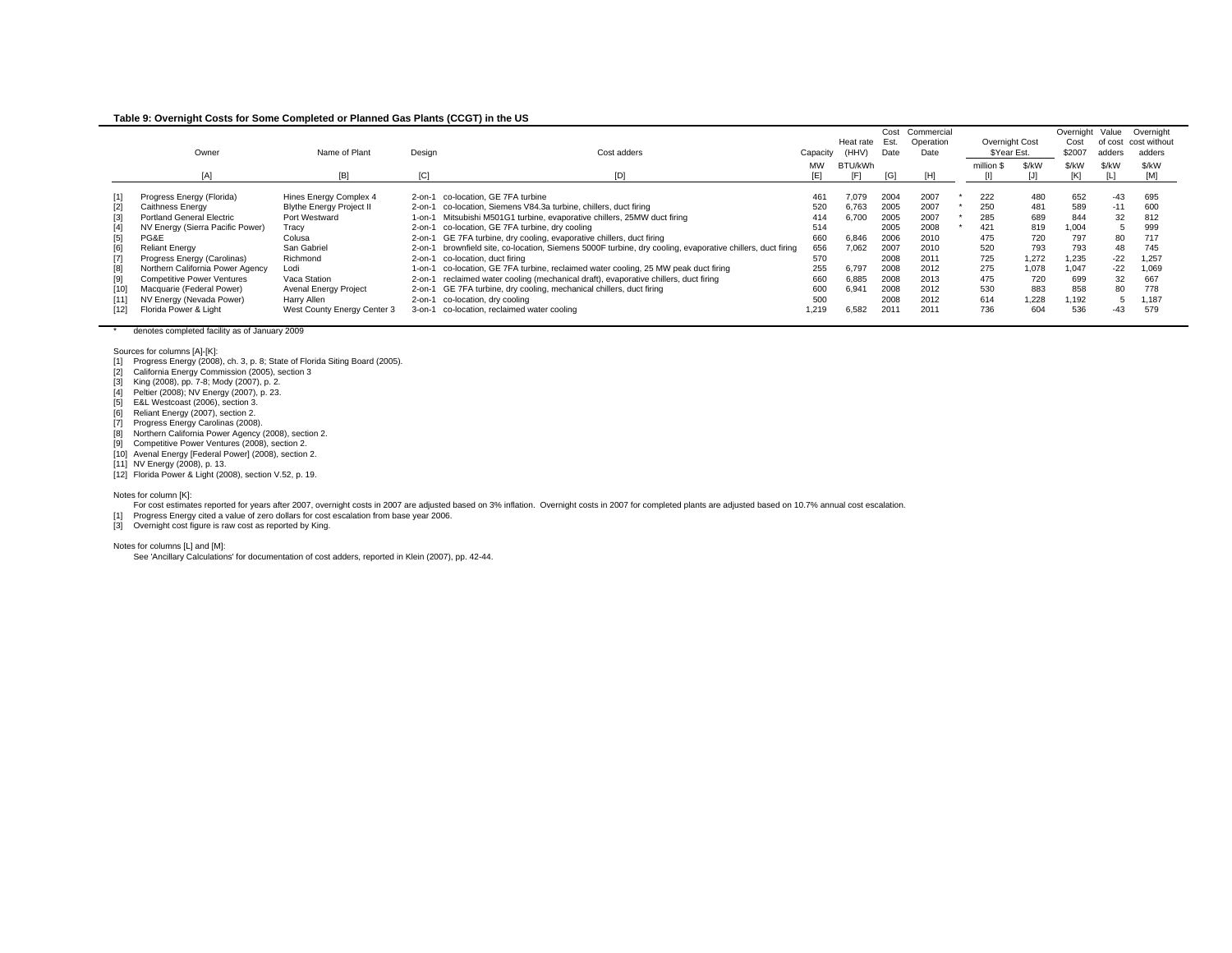|        | Period                  | Calendar<br>Year | Construction<br>Costs | Depreciation | Incremental<br><b>Capital Costs</b> | Non-fuel O&M<br>costs | <b>Fuel Costs</b> |
|--------|-------------------------|------------------|-----------------------|--------------|-------------------------------------|-----------------------|-------------------|
|        | [A]                     | [B]              | [C]                   | [D]          | [E]                                 | [F]                   | [G]               |
|        |                         |                  |                       |              |                                     |                       |                   |
| $[1]$  | $-4$                    | 2009             |                       |              |                                     |                       |                   |
| $[2]$  | $-3$                    | 2010             |                       |              |                                     |                       |                   |
| $[3]$  | $-2$                    | 2011             |                       |              |                                     |                       |                   |
| $[4]$  | $-1$                    | 2012             | 493                   |              |                                     |                       |                   |
| $[5]$  | $\mathbf 0$             | 2013             | 507                   |              |                                     |                       |                   |
| [6]    | $\mathbf{1}$            | 2014             |                       | 50           | 13                                  | 17                    | 452               |
| $[7]$  | $\boldsymbol{2}$        | 2015             |                       | 95           | 13                                  | 17                    | 468               |
| [8]    | 3                       | 2016             |                       | 86           | 13                                  | 18                    | 484               |
| $[9]$  | $\overline{\mathbf{4}}$ | 2017             |                       | $77 \,$      | 14                                  | 19                    | 501               |
| $[10]$ | 5                       | 2018             |                       | 69           | 14                                  | 20                    | 519               |
| $[11]$ | $\,6$                   | 2019             |                       | 62           | 15                                  | 20                    | 537               |
| $[12]$ | $\boldsymbol{7}$        | 2020             |                       | 59           | 15                                  | 21                    | 556               |
| $[13]$ | 8                       | 2021             |                       | 59           | 15                                  | 22                    | 575               |
| $[13]$ | 9                       | 2022             |                       | 59           | 16                                  | 23                    | 595               |
| $[14]$ | $10$                    | 2023             |                       | 59           | 16                                  | 24                    | 616               |
| $[15]$ | 11                      | 2024             |                       | 59           | 17                                  | 25                    | 638               |
| $[16]$ | 12                      | 2025             |                       | 59           | 17                                  | 26                    | 661               |
| $[17]$ | 13                      | 2026             |                       | 59           | 18                                  | 27                    | 684               |
| $[18]$ | 14                      | 2027             |                       | 59           | 18                                  | 28                    | 708               |
| $[19]$ | 15                      | 2028             |                       | 59           | 19                                  | 29                    | 733               |
| $[20]$ | 16                      | 2029             |                       | 30           | 20                                  | $30\,$                | 758               |
| $[21]$ | 17                      | 2030             |                       |              | 20                                  | 31                    | 785               |
| $[22]$ | 18                      | 2031             |                       |              | 21                                  | 33                    | 813               |
| $[23]$ | 19                      | 2032             |                       |              | 21                                  | 34                    | 841               |
| $[24]$ | 20                      | 2033             |                       |              | 22                                  | 35                    | 871               |
| $[25]$ | 21                      | 2034             |                       |              | 23                                  | 37                    | 901               |
| $[26]$ | 22                      | 2035             |                       |              | 23                                  | 38                    | 933               |
| $[27]$ | 23                      | 2036             |                       |              | 24                                  | 40                    | 966               |
| $[28]$ | 24                      | 2037             |                       |              | 25                                  | 41                    | 1000              |
| $[29]$ | 25                      | 2038             |                       |              | 26                                  | 43                    | 1035              |
| $[30]$ | 26                      | 2039             |                       |              | 26                                  | 45                    | 1071              |
| $[31]$ | 27                      | 2040             |                       |              | 27                                  | 47                    | 1109              |
| $[32]$ | 28                      | 2041             |                       |              | 28                                  | 48                    | 1148              |
| $[33]$ | 29                      | 2042             |                       |              | 29                                  | 50                    | 1188              |
| $[34]$ | 30                      | 2043             |                       |              | 30                                  | 52                    | 1230              |
| $[35]$ | 31                      | 2044             |                       |              | 30                                  | 55                    | 1273              |
| $[36]$ | 32                      | 2045             |                       |              | 31                                  | 57                    | 1318              |
| $[37]$ | 33                      | 2046             |                       |              | 32                                  | 59                    | 1364              |
| $[38]$ | 34                      | 2047             |                       |              | 33                                  | 61                    | 1412              |
| $[39]$ | 35                      | 2048             |                       |              | 34                                  | 64                    | 1462              |
| $[40]$ | 36                      | 2049             |                       |              | 35                                  | 66                    | 1513              |
| $[41]$ | 37                      | 2050             |                       |              | 36                                  | 69                    | 1567              |
| $[42]$ | 38                      | 2051             |                       |              | 37                                  | 72                    | 1622              |
| $[43]$ | 39                      | 2052             |                       |              | 39                                  | 75                    | 1679              |
| $[44]$ | 40                      | 2053             |                       |              | 40                                  | 78                    | 1738              |

# **Table 10A: Cost Cash Flows and Depreciation at a Gas-Fired Power Plant**

Notes:

[C] =overnight cost  $*$  capacity  $*$  construction schedule(t)  $*$  inflation factor(t).

[D] =sum of [C]  $*$  depreciation schedule(t).

[E] =incremental capital cost \* capacity \* inflation factor(t).

 $[F]$  = (fixed O&M cost  $*$  capacity + variable O&M cost  $*$  output)  $*$  inflation factor(t).

 $[G]$  = fuel cost \* heat rate \* output \* inflation factor(t).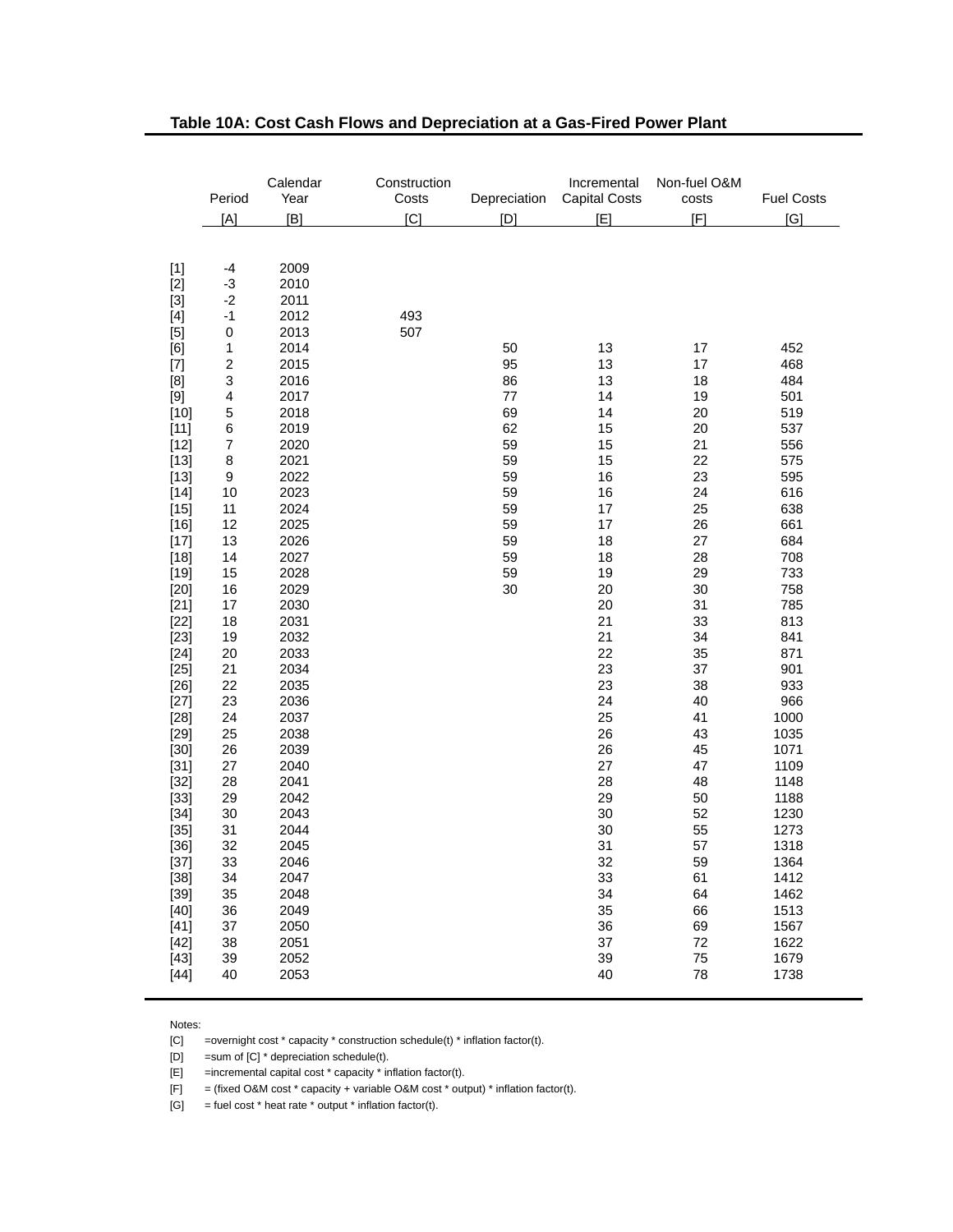|                  |                  |              | Construction<br><b>Costs Net</b><br>οf |                      |              |                   |            |
|------------------|------------------|--------------|----------------------------------------|----------------------|--------------|-------------------|------------|
|                  |                  | Calendar     | Depreciation                           | Incremental          | Non-fuel O&M |                   | Net Cash   |
|                  | Period           | Year         | <b>Tax Shields</b>                     | <b>Capital Costs</b> | costs        | <b>Fuel Costs</b> | Flow       |
|                  | [A]              | [B]          | [C]                                    | [D]                  | [E]          | [F]               | [G]        |
|                  |                  |              |                                        |                      |              |                   |            |
|                  |                  |              |                                        |                      |              |                   |            |
| $[1]$            | -4               | 2009         |                                        |                      |              |                   |            |
| $[2]$            | $-3$             | 2010         |                                        |                      |              |                   |            |
| $[3]$            | $-2$             | 2011         |                                        |                      |              |                   |            |
| $[4]$            | $-1$             | 2012         | 493                                    |                      |              |                   | 493        |
| $[5]$            | $\pmb{0}$        | 2013         | 507                                    |                      |              |                   | 507        |
| [6]              | 1                | 2014         | $-19$                                  | 8                    | 11           | 285               | 284        |
| $[7]$            | $\boldsymbol{2}$ | 2015         | $-35$                                  | 8                    | 11           | 295               | 278        |
| [8]              | 3                | 2016         | $-32$                                  | 8                    | 11           | 305               | 293        |
| $[9]$            | 4                | 2017         | $-28$                                  | 9                    | 12           | 316               | 308        |
| $[10]$           | 5                | 2018         | $-26$                                  | 9                    | 12           | 327               | 322        |
| $[11]$           | 6                | 2019         | $-23$                                  | $\boldsymbol{9}$     | 13           | 338               | 337        |
| $[12]$           | 7                | 2020         | $-22$                                  | 9                    | 13           | 350               | 351        |
| $[13]$           | 8                | 2021         | $-22$                                  | 10                   | 14           | 362               | 364        |
| $[13]$           | $\boldsymbol{9}$ | 2022         | $-22$                                  | 10                   | 14           | 375               | 378        |
| $[14]$           | 10               | 2023         | $-22$                                  | 10                   | 15           | 388               | 392        |
| $[15]$           | 11               | 2024         | $-22$                                  | 11                   | 16           | 402               | 406        |
| $[16]$           | 12               | 2025<br>2026 | $-22$                                  | 11                   | 16           | 416               | 421        |
| $[17]$           | 13               |              | $-22$                                  | 11                   | 17           | 431               | 437        |
| $[18]$           | 14               | 2027<br>2028 | $-22$<br>$-22$                         | 12<br>12             | 18           | 446               | 453        |
| $[19]$           | 15<br>16         | 2029         | $-11$                                  | 12                   | 18<br>19     | 462<br>478        | 470<br>498 |
| $[20]$           | 17               | 2030         |                                        | 13                   | 20           | 495               | 527        |
| $[21]$<br>$[22]$ | 18               | 2031         |                                        | 13                   | 21           | 512               | 546        |
| $[23]$           | 19               | 2032         |                                        | 13                   | 21           | 530               | 565        |
| $[24]$           | 20               | 2033         |                                        | 14                   | 22           | 549               | 585        |
| $[25]$           | 21               | 2034         |                                        | 14                   | 23           | 568               | 605        |
| $[26]$           | 22               | 2035         |                                        | 15                   | 24           | 588               | 627        |
| $[27]$           | 23               | 2036         |                                        | 15                   | 25           | 609               | 649        |
| $[28]$           | 24               | 2037         |                                        | 16                   | 26           | 630               | 672        |
| $[29]$           | 25               | 2038         |                                        | 16                   | 27           | 652               | 695        |
| $[30]$           | 26               | 2039         |                                        | 17                   | 28           | 675               | 720        |
| $[31]$           | 27               | 2040         |                                        | 17                   | 29           | 699               | 745        |
| $[32]$           | 28               | 2041         |                                        | 18                   | 31           | 723               | 771        |
| $[33]$           | 29               | 2042         |                                        | 18                   | 32           | 749               | 799        |
| $[34]$           | 30               | 2043         |                                        | 19                   | 33           | 775               | 827        |
| $[35]$           | 31               | 2044         |                                        | $19$                 | 34           | 802               | 856        |
| $[36]$           | 32               | 2045         |                                        | 20                   | 36           | 830               | 886        |
| $[37]$           | 33               | 2046         |                                        | 20                   | 37           | 860               | 917        |
| $[38]$           | 34               | 2047         |                                        | 21                   | 39           | 890               | 949        |
| $[39]$           | 35               | 2048         |                                        | 22                   | 40           | 921               | 983        |
| $[40]$           | 36               | 2049         |                                        | 22                   | 42           | 953               | 1,018      |
| $[41]$           | 37               | 2050         |                                        | 23                   | 44           | 987               | 1,053      |
| $[42]$           | 38               | 2051         |                                        | 24                   | 45           | 1,022             | 1,091      |
| $[43]$           | 39               | 2052         |                                        | 24                   | 47           | 1,058             | 1,129      |
| $[44]$           | 40               | 2053         |                                        | 25                   | 49           | 1,095             | 1,169      |

## **Table10B: After-tax Cost Cash Flows at a Gas-Fired Power Plant**

Notes:

 $[C]$  = Table 10A column  $[C](t)$  - tax rate \* Table 10A column  $[D](t)$ .

 $[D]$  = Table 10A column  $[E](t)$  \* (1-tax rate).

 $[E]$  = Table 10A, column  $[F](t)$  \* (1-tax rate).

 $[F]$  = Table 10A, (columns  $[G]+[H])(t)$  \* (1-tax rate).

 $[G] = [C]+[D]+[E]+[F].$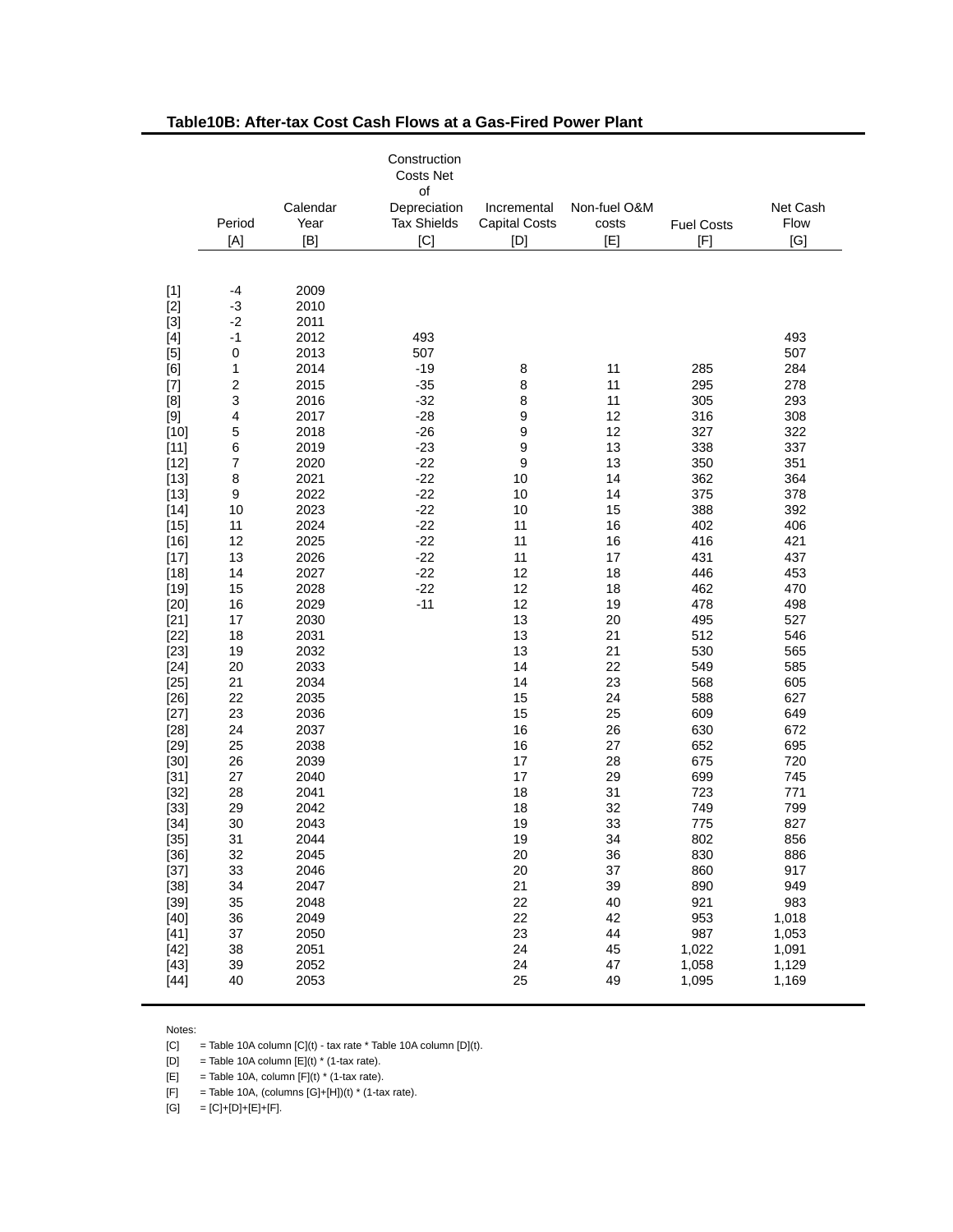| Table 10C: Valuation of Cost Cash Flows at a Gas-Fired Power Plant |  |  |  |  |  |
|--------------------------------------------------------------------|--|--|--|--|--|
|--------------------------------------------------------------------|--|--|--|--|--|

|                  |                         |                                  |                    | Construction<br><b>Costs Net</b><br>of |                                     |                       |                   |                       |
|------------------|-------------------------|----------------------------------|--------------------|----------------------------------------|-------------------------------------|-----------------------|-------------------|-----------------------|
|                  | Period                  | Calendar<br>Year                 | Discount<br>Factor | Depreciation<br><b>Tax Shields</b>     | Incremental<br><b>Capital Costs</b> | Non-fuel O&M<br>costs | <b>Fuel Costs</b> | Net Cost<br>Cash Flow |
|                  | [A]                     | [B]                              | C                  | [D]                                    | [E]                                 | [F]                   | [G]               | [H]                   |
|                  |                         |                                  |                    |                                        |                                     |                       |                   |                       |
| $[1]$<br>[2]     | $-4$<br>-3              | 2009<br>2010                     | 1.352<br>1.254     |                                        |                                     |                       |                   |                       |
| $[3]$            | $-2$                    | 2011                             | 1.163              |                                        |                                     |                       |                   |                       |
| [4]              | $-1$                    | 2012                             | 1.078              | 531                                    |                                     |                       |                   | 531                   |
| $[5]$            | 0                       | 2013                             | 1.000              | 507                                    |                                     |                       |                   | 507                   |
| [6]              | $\mathbf{1}$            | 2014                             | 0.927              | $-17$                                  | 7                                   | 10                    | 264               | 264                   |
| $[7]$            | $\overline{2}$          | 2015                             | 0.860              | $-30$                                  | $\overline{7}$                      | 9                     | 253               | 240                   |
| [8]              | 3                       | 2016                             | 0.798              | $-25$                                  | $\overline{7}$                      | 9                     | 243               | 234                   |
| [9]              | $\overline{\mathbf{4}}$ | 2017                             | 0.740              | $-21$                                  | 6                                   | 9                     | 234               | 228                   |
| $[10]$           | 5                       | 2018                             | 0.686              | $-18$                                  | 6                                   | 8                     | 224               | 221                   |
| $[11]$<br>$[12]$ | 6<br>$\overline{7}$     | 2019<br>2020                     | 0.636<br>0.590     | $-15$<br>$-13$                         | 6<br>6                              | 8<br>8                | 215<br>207        | 215<br>207            |
| $[13]$           | 8                       | 2021                             | 0.547              | $-12$                                  | 5                                   | 8                     | 198               | 199                   |
| $[13]$           | 9                       | 2022                             | 0.508              | $-11$                                  | 5                                   | $\overline{7}$        | 190               | 192                   |
| $[14]$           | 10                      | 2023                             | 0.471              | $-10$                                  | 5                                   | $\overline{7}$        | 183               | 184                   |
| $[15]$           | 11                      | 2024                             | 0.437              | $-10$                                  | 5                                   | $\overline{7}$        | 176               | 177                   |
| $[16]$           | 12                      | 2025                             | 0.405              | -9                                     | 4                                   | 7                     | 169               | 171                   |
| $[17]$           | 13                      | 2026                             | 0.376              | -8                                     | 4                                   | 6                     | 162               | 164                   |
| [18]             | 14                      | 2027                             | 0.348              | -8                                     | 4                                   | 6                     | 155               | 158                   |
| [19]             | 15                      | 2028                             | 0.323              | $-7$                                   | 4                                   | 6                     | 149               | 152                   |
| [20]             | 16                      | 2029                             | 0.300              | -3                                     | $\overline{4}$                      | 6                     | 143               | 149                   |
| $[21]$           | 17                      | 2030                             | 0.278              | $\mathbf 0$<br>$\mathbf 0$             | 4<br>3                              | 5<br>5                | 137               | 146<br>141            |
| $[22]$<br>$[23]$ | 18<br>19                | 2031<br>2032                     | 0.258<br>0.239     | 0                                      | 3                                   | 5                     | 132<br>127        | 135                   |
| $[24]$           | 20                      | 2033                             | 0.222              | 0                                      | 3                                   | 5                     | 122               | 130                   |
| $[25]$           | 21                      | 2034                             | 0.206              | 0                                      | 3                                   | 5                     | 117               | 124                   |
| $[26]$           | 22                      | 2035                             | 0.191              |                                        | 3                                   | 5                     | 112               | 119                   |
| $[27]$           | 23                      | 2036                             | 0.177              |                                        | 3                                   | 4                     | 108               | 115                   |
| $[28]$           | 24                      | 2037                             | 0.164              |                                        | 3                                   | 4                     | 103               | 110                   |
| [29]             | 25                      | 2038                             | 0.152              |                                        | $\overline{2}$                      | 4                     | 99                | 106                   |
| [30]             | 26                      | 2039                             | 0.141              |                                        | $\overline{2}$                      | 4                     | 95                | 102                   |
| $[31]$           | 27                      | 2040                             | 0.131              |                                        | $\overline{2}$                      | 4                     | 91                | 97                    |
| $[32]$           | 28                      | 2041                             | 0.121              |                                        | $\overline{2}$                      | 4                     | 88                | 94                    |
| $[33]$           | 29                      | 2042                             | 0.113              |                                        | $\overline{2}$<br>$\overline{2}$    | 4<br>3                | 84                | 90                    |
| $[34]$<br>$[35]$ | 30<br>31                | 2043<br>2044                     | 0.104<br>0.097     |                                        | $\overline{2}$                      | 3                     | 81<br>78          | 86<br>83              |
| $[36]$           | 32                      | 2045                             | 0.090              |                                        | $\overline{2}$                      | 3                     | 75                | 80                    |
| $[37]$           | 33                      | 2046                             | 0.083              |                                        | $\overline{c}$                      | 3                     | 72                | 76                    |
| [38]             | 34                      | 2047                             | 0.077              |                                        | $\overline{2}$                      | 3                     | 69                | 73                    |
| [39]             | 35                      | 2048                             | 0.072              |                                        | $\overline{2}$                      | 3                     | 66                | 70                    |
| [40]             | 36                      | 2049                             | 0.066              |                                        | 1                                   | 3                     | 63                | 68                    |
| $[41]$           | 37                      | 2050                             | 0.062              |                                        | 1                                   | 3                     | 61                | 65                    |
| $[42]$           | 38                      | 2051                             | 0.057              |                                        | 1                                   | 3                     | 58                | 62                    |
| $[43]$           | 39                      | 2052                             | 0.053              |                                        | 1                                   | $\boldsymbol{2}$      | 56                | 60                    |
| $[44]$           | 40                      | 2053                             | 0.049              |                                        | 1                                   | $\overline{2}$        | 54                | 57                    |
| $[45]$           | Total NPV (t=2013)      |                                  |                    | 822                                    | 138                                 | 211                   | 5,312             | 6,482                 |
| $[46]$           |                         | Item total as % of Project Total |                    | 13%                                    | 2%                                  | 3%                    | 82%               |                       |
|                  | [47] Total NPV (t=2007) |                                  |                    | 523                                    | 88                                  | 134                   | 3,380             | 4,125                 |

Notes:

 $[C]$  = 1/(1+WACC)^[A]. WACC is given in Table 5.

[D] = Table 10B column [C] \* this Table column [C].

[E] = Table 10B column [D] \* this Table column [C].

 $[F]$  = Table 10B column  $[E]$  \* this Table column  $[C]$ .

 $[G]$  = Table 10B column  $[F]$  \* this Table column  $[C]$ .

 $[H] = [D]+[E]+[F]+[G].$ 

 $[45]$  = sum  $[1]$ - $[44]$ .

 $[46D] = [45D]/[45H]$ , and so on.

 $[47]$  =  $[45]^*1/(1+WACC)^(2013-2007)$ . WACC is given in Table 5.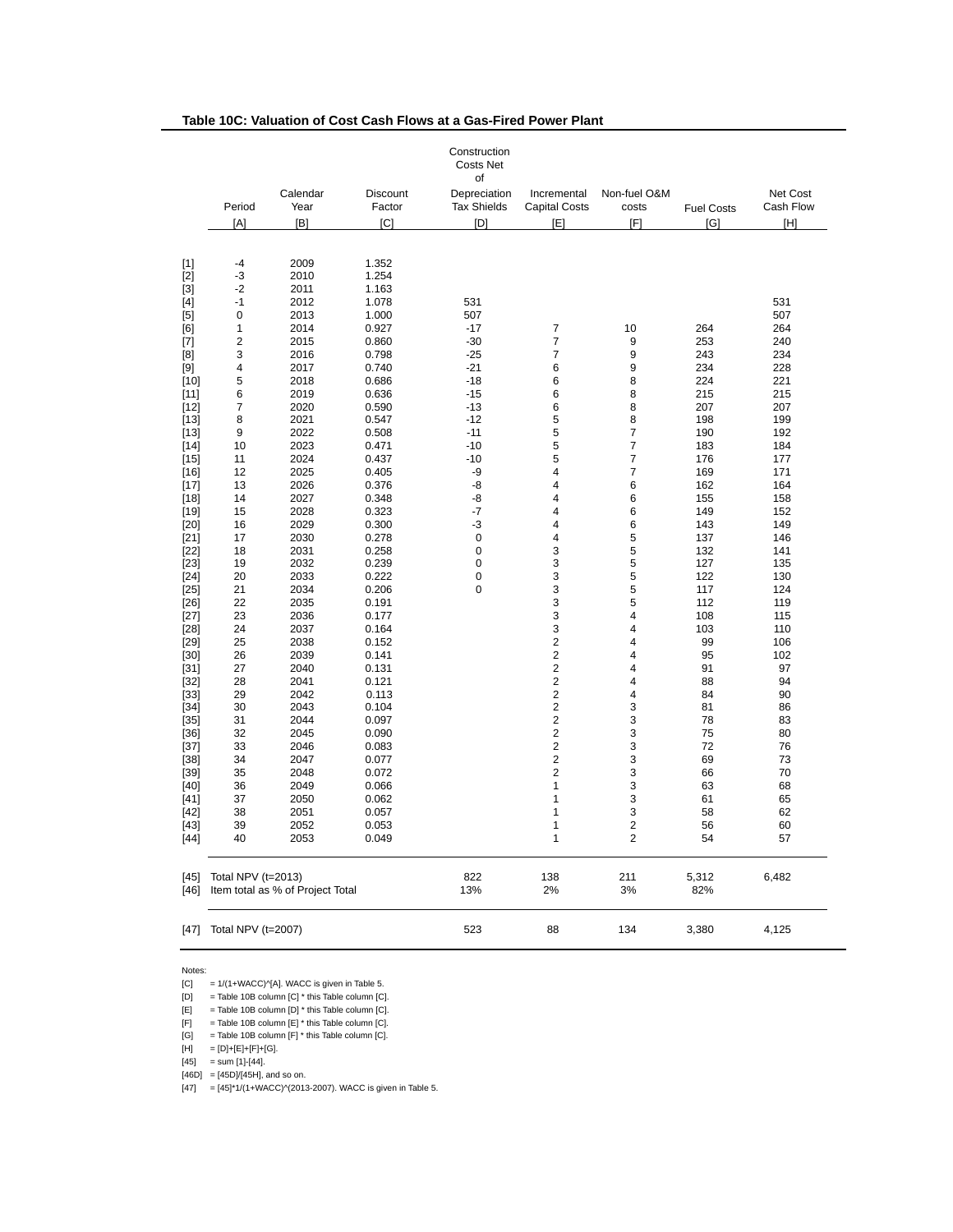| [0]<br>$[1]$<br>$[2]$<br>$[3]$<br>$[4]$<br>[5]<br>[6]<br>$[7]$<br>[8]<br>$[9]$<br>[10]<br>$[11]$<br>$[12]$<br>$[13]$<br>$[13]$ | Period<br>[A]<br>-6<br>-4 | Calendar<br>Year<br>[B] | Discount<br>Factor |       | After-Tax | After-Tax | <b>Net Cost</b>        |                         |
|--------------------------------------------------------------------------------------------------------------------------------|---------------------------|-------------------------|--------------------|-------|-----------|-----------|------------------------|-------------------------|
|                                                                                                                                |                           |                         |                    |       |           |           |                        |                         |
|                                                                                                                                |                           |                         |                    | Price | Revenue   | Revenue   | After-Tax<br>Cash Flow | Net Cash<br>Flow        |
|                                                                                                                                |                           |                         | C                  | [D]   | [E]       | [F]       | [G]                    | [H]                     |
|                                                                                                                                |                           | 2007                    | 1.571              | 65    |           |           |                        |                         |
|                                                                                                                                |                           | 2009                    | 1.352              | 68    |           |           |                        |                         |
|                                                                                                                                | -3                        | 2010                    | 1.254              | 70    |           |           |                        |                         |
|                                                                                                                                | $-2$                      | 2011                    | 1.163              | 73    |           |           |                        |                         |
|                                                                                                                                | $-1$                      | 2012                    | 1.078              | 75    |           |           | 531                    | $-531$                  |
|                                                                                                                                | $\mathbf 0$               | 2013                    | 1.000              | 77    |           |           | 507                    | $-507$                  |
|                                                                                                                                | 1                         | 2014                    | 0.927              | 79    | 372       | 345       | 264                    | 82                      |
|                                                                                                                                | $\overline{\mathbf{c}}$   | 2015                    | 0.860              | 82    | 384       | 330       | 240                    | 90                      |
|                                                                                                                                | 3                         | 2016                    | 0.798              | 84    | 395       | 315       | 234                    | 81                      |
|                                                                                                                                | 4                         | 2017                    | 0.740              | 87    | 407       | 301       | 228                    | 73                      |
|                                                                                                                                | 5                         | 2018                    | 0.686              | 89    | 419       | 288       | 221                    | 66                      |
|                                                                                                                                | 6                         | 2019                    | 0.636              | 92    | 432       | 275       | 215                    | 60                      |
|                                                                                                                                | 7                         | 2020                    | 0.590              | 95    | 445       | 262       | 207                    | 55                      |
|                                                                                                                                | 8                         | 2021                    | 0.547              | 98    | 458       | 251       | 199                    | 51                      |
|                                                                                                                                | 9                         | 2022                    | 0.508              | 100   | 472       | 239       | 192                    | 48                      |
| $[14]$                                                                                                                         | 10                        | 2023                    | 0.471              | 104   | 486       | 229       | 184                    | 44                      |
| $[15]$                                                                                                                         | 11                        | 2024                    | 0.437              | 107   | 500       | 219       | 177                    | 41                      |
| $[16]$                                                                                                                         | 12                        | 2025                    | 0.405              | 110   | 515       | 209       | 171                    | 38                      |
| $[17]$                                                                                                                         | 13                        | 2026                    | 0.376              | 113   | 531       | 199       | 164                    | 35                      |
| $[18]$                                                                                                                         | 14                        | 2027                    | 0.348              | 116   | 547       | 190       | 158                    | 33                      |
| $[19]$                                                                                                                         | 15                        | 2028                    | 0.323              | 120   | 563       | 182       | 152                    | 30                      |
| $[20]$                                                                                                                         | 16                        | 2029                    | 0.300              | 124   | 580       | 174       | 149                    | 25                      |
| [21]                                                                                                                           | 17                        | 2030                    | 0.278              | 127   | 598       | 166       | 146                    | 20                      |
| $[22]$                                                                                                                         | 18                        | 2031                    | 0.258              | 131   | 616       | 159       | 141                    | 18                      |
| $[23]$                                                                                                                         | 19                        | 2032                    | 0.239              | 135   | 634       | 152       | 135                    | 17                      |
| $[24]$                                                                                                                         | 20                        | 2033                    | 0.222              | 139   | 653       | 145       | 130                    | 15                      |
| $[25]$                                                                                                                         | 21                        | 2034                    | 0.206              | 143   | 673       | 138       | 124                    | 14                      |
| $[26]$                                                                                                                         | 22                        | 2035                    | 0.191              | 148   | 693       | 132       | 119                    | 13                      |
| $[27]$                                                                                                                         | 23                        | 2036                    | 0.177              | 152   | 714       | 126       | 115                    | 11                      |
| [28]                                                                                                                           | 24                        | 2037                    | 0.164              | 157   | 735       | 121       | 110                    | 10                      |
| [29]                                                                                                                           | 25                        | 2038                    | 0.152              | 161   | 757       | 115       | 106                    | 9                       |
| $[30]$                                                                                                                         | 26                        | 2039                    | 0.141              | 166   | 780       | 110       | 102                    | 8                       |
| $[31]$                                                                                                                         | 27                        | 2040                    | 0.131              | 171   | 803       | 105       | 97                     | 8                       |
| $[32]$                                                                                                                         | 28                        | 2041                    | 0.121              | 176   | 827       | 100       | 94                     | $\boldsymbol{7}$        |
| $[33]$                                                                                                                         | 29                        | 2042                    | 0.113              | 182   | 852       | 96        | 90                     | 6                       |
| $[34]$                                                                                                                         | 30                        | 2043                    | 0.104              | 187   | 878       | 92        | 86                     | 5                       |
| $[35]$                                                                                                                         | 31                        | 2044                    | 0.097              | 193   | 904       | 87        | 83                     | 5                       |
| $[36]$                                                                                                                         | 32                        | 2045                    | 0.090              | 198   | 931       | 84        | 80                     | $\overline{\mathbf{4}}$ |
| [37]                                                                                                                           | 33                        | 2046                    | 0.083              | 204   | 959       | 80        | 76                     | 3                       |
| $[38]$                                                                                                                         | 34                        | 2047                    | 0.077              | 210   | 988       | 76        | 73                     | $\overline{3}$          |
| $[39]$                                                                                                                         | 35                        | 2048                    | 0.072              | 217   | 1,017     | 73        | 70                     | $\mathbf 2$             |
| $[40]$                                                                                                                         | 36                        | 2049                    | 0.066              | 223   | 1,048     | 70        | 68                     | $\overline{\mathbf{c}}$ |
| $[41]$                                                                                                                         | 37                        | 2050                    | 0.062              | 230   | 1,079     | 66        | 65                     | $\overline{2}$          |
| $[42]$                                                                                                                         | 38                        | 2051                    | 0.057              | 237   | 1,112     | 64        | 62                     | 1                       |
| $[43]$                                                                                                                         | 39                        | 2052                    | 0.053              | 244   | 1,145     | 61        | 60                     | $\mathbf 1$             |
| $[44]$                                                                                                                         | 40                        | 2053                    | 0.049              | 251   | 1,179     | 58        | 57                     | 1                       |
| Total NPV (t=2013)<br>[45]                                                                                                     |                           |                         |                    |       |           | 6,482     | 6,482                  | $\mathbf 0$             |

Notes:

Row [0] column [D] is chosen to set row [45] column [H] equal to zero.

 $[D]$  = row  $[0]$  column  $[D]$  \* inflation factor(t).

 $[E]$  = price(t)  $*$  output  $*$  inflation factor(t)  $*$  (1-tax rate).

[F] = [C]\*[E].

[G] = from Table 10C column [H].

[H] = [F]+[G].

 $[45]$  = sum  $[1]$ - $[44]$ .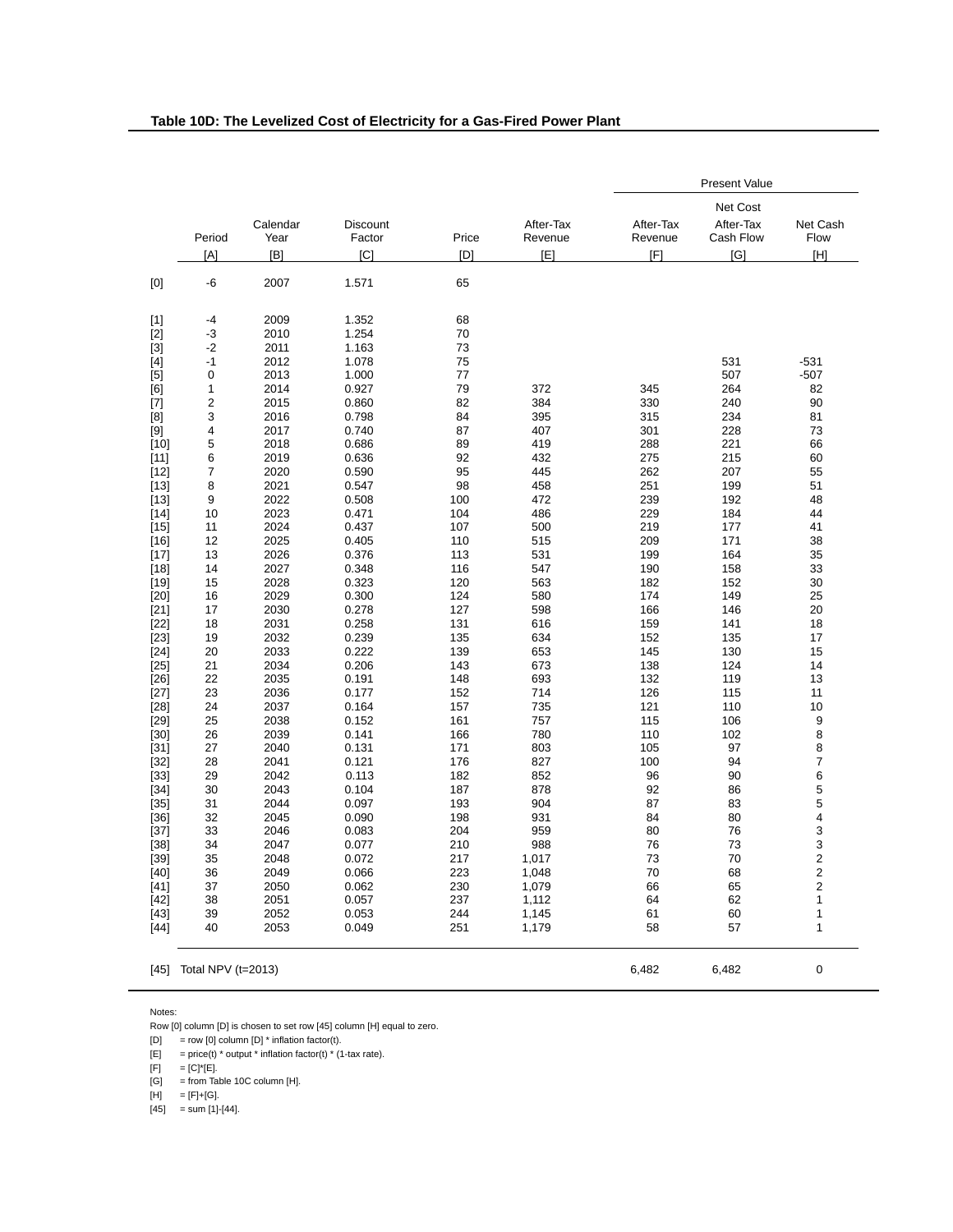

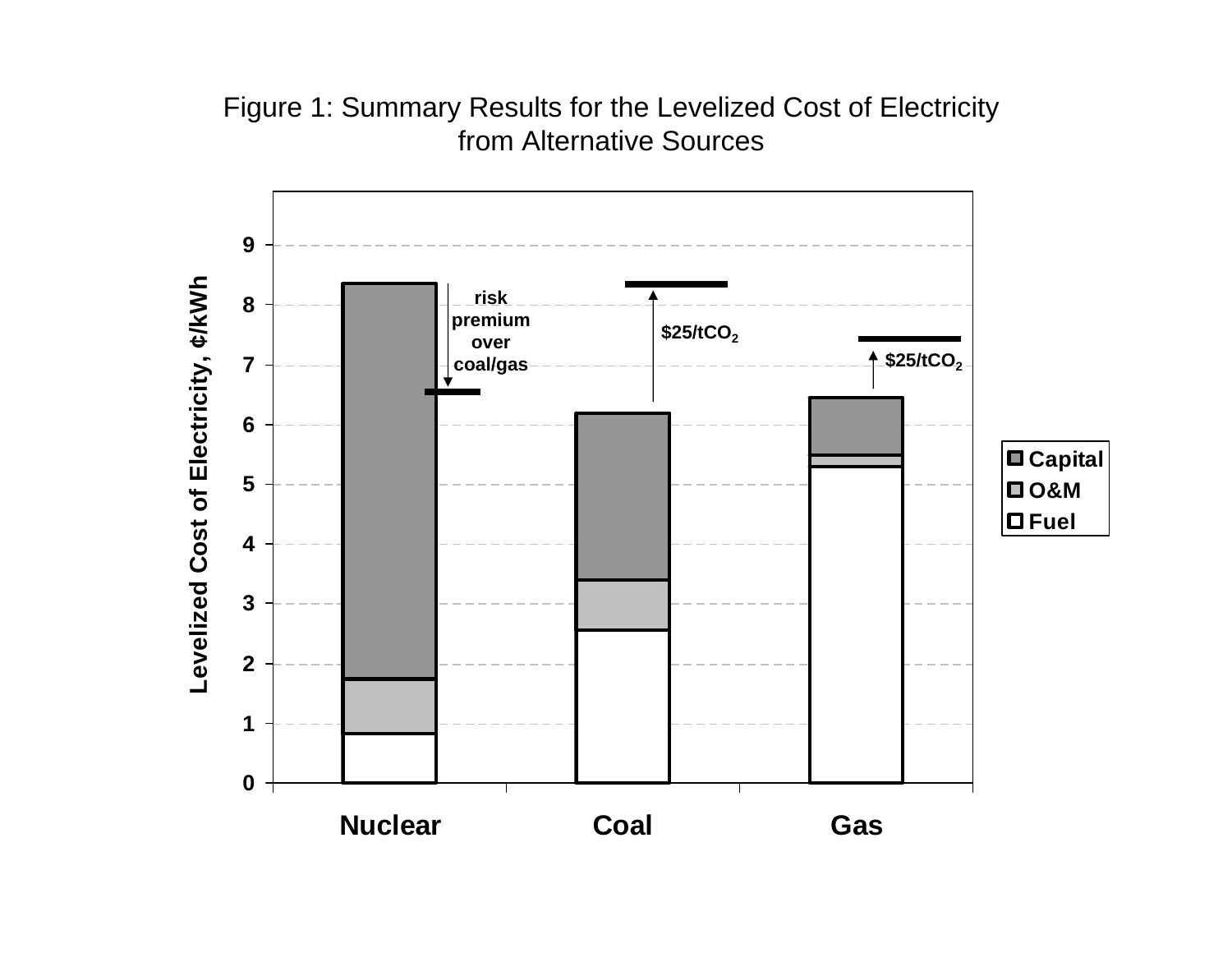Figure 2: Summary of Evolving Overnight Cost of Nuclear



◆ MIT (2003) ■ Japanese & Korean builds **X** US proposed plants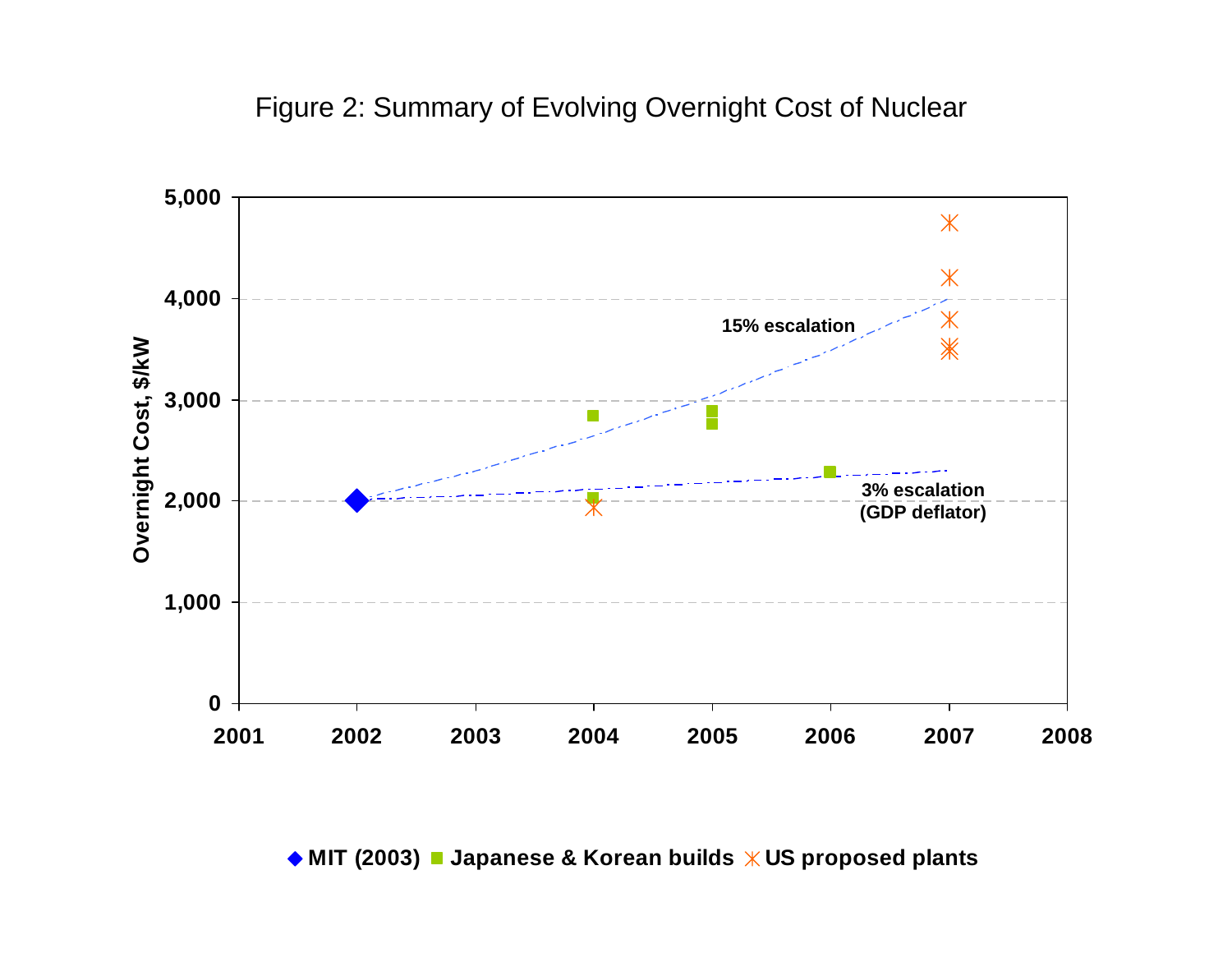Figure 3: Summary of Evolving Overnight Cost of Coal



◆ MIT (2003) **X US proposed plants**